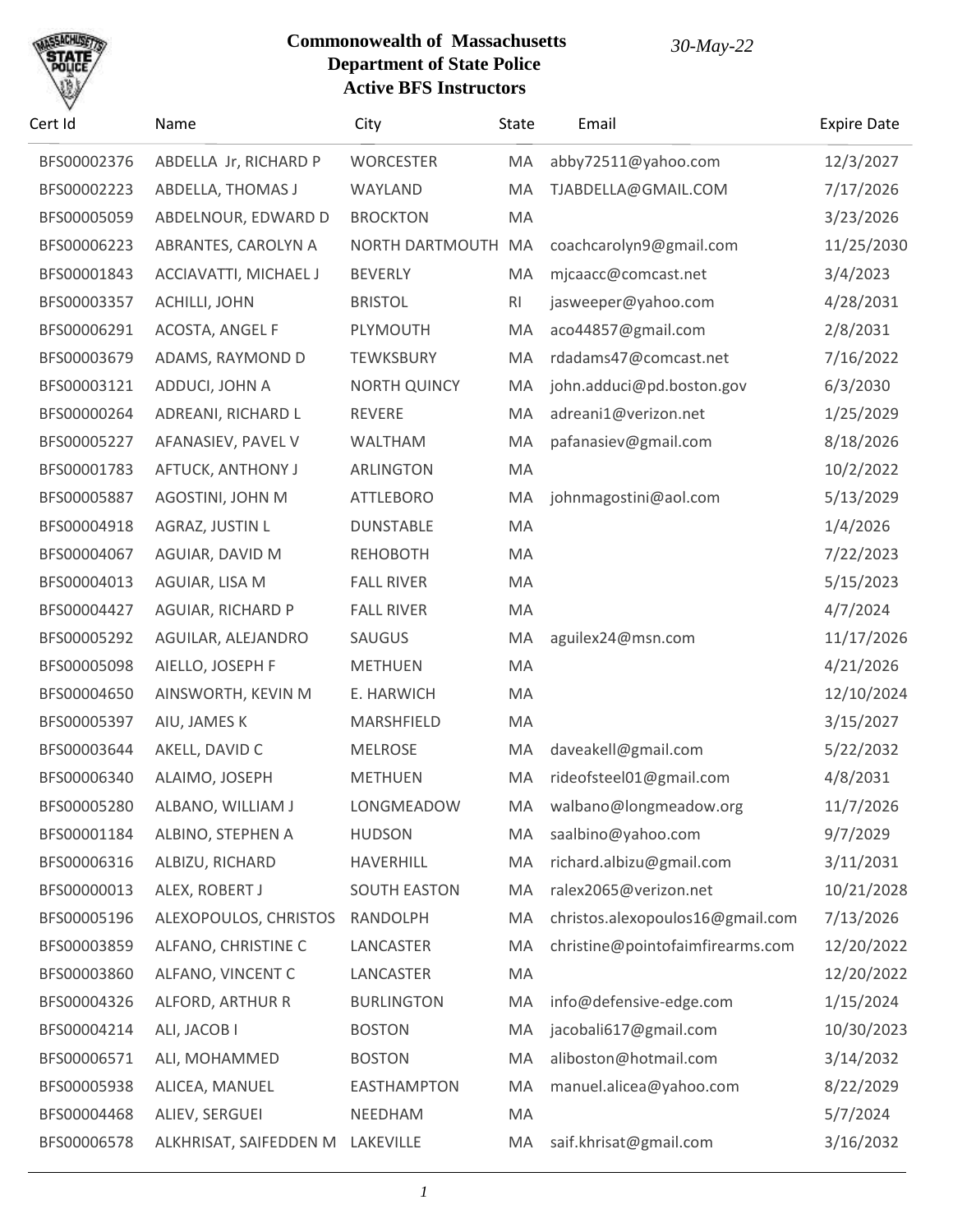

| Cert Id     | Name                     | City                 | State     | Email                           | <b>Expire Date</b> |
|-------------|--------------------------|----------------------|-----------|---------------------------------|--------------------|
| BFS00005275 | ALLAIN, JAMES R          | <b>JEFFERSON</b>     | MA        | jrallain@charter.net            | 11/7/2026          |
| BFS00003219 | ALLEN, ALEXANDER B       | <b>BILLERICA</b>     | MA        | alexanderb.allen@yahoo.com      | 11/16/2030         |
| BFS00006298 | ALLEN, CHAREESE D        | <b>WORCESTER</b>     | MA        | c12allen@gmail.com              | 3/10/2031          |
| BFS00005836 | ALLEN, FREDERICK R       | <b>QUINCY</b>        | MA        | frederick.allen@pd.boston.gov   | 3/11/2029          |
| BFS00006548 | ALLEN, RACHEL K          | <b>KINGSTON</b>      | MA        | rallen021@yahoo.com             | 2/8/2032           |
| BFS00004671 | ALLEN, STEVEN B          | AGAWAM               | MA        |                                 | 1/30/2025          |
| BFS00006555 | ALLENDE, DANIEL D        | <b>FAIRHAVEN</b>     | MA        | dallende80@comcast.net          | 2/11/2032          |
| BFS00000645 | ALLEY Jr, RONALD W       | <b>MELROSE</b>       | MA        | distinguished1911@hotmail.com   | 12/21/2028         |
| BFS00006300 | ALLIS, MARK A            | <b>NORTHFORD</b>     | <b>CT</b> | badallis@aol.com                | 3/11/2031          |
| BFS00006599 | ALMEIDA, GEORGE C        | <b>ABINGTON</b>      | MA        | galmeida@brocktonpolice.com     | 4/4/2032           |
| BFS00004591 | ALMEIDA, KENNETH R       | <b>NEW BEDFORD</b>   | MA        |                                 | 10/15/2024         |
| BFS00001012 | ALMEIDA, MICHAEL E       | <b>BROCKTON</b>      | MA        | m.almeida@comcast.net           | 4/21/2029          |
| BFS00004837 | ALONZI, MARK J           | MARLBOROUGH          | MA        |                                 | 9/9/2025           |
| BFS00003719 | ALVES, CLIFFORD          | <b>GLOUCESTER</b>    | MA        | drillsgt87_95@yahoo.com         | 8/27/2022          |
| BFS00002817 | ALVES, DEREK F           | <b>ACUSHNET</b>      | MA        | deputydogk6@comcast.net         | 6/8/2029           |
| BFS00006616 | ALVES, TYLER             | WILBRAHAM            | MA        | tyleralves58@gmail.com          | 5/3/2032           |
| BFS00006257 | ALWARD, PAUL A           | <b>OXFORD</b>        | MA        | alward.a.paul@gmail.com         | 1/28/2031          |
| BFS00001717 | AMARAL, RICHARD D        | NORTH DARTMOUTH      | MA        | rickamaral1345@gmail.com        | 5/6/2032           |
| BFS00002366 | AMATUCCI III, VINCENT J  | SHREWSBURY           | MA        | papatucci@townisp.com           | 10/15/2027         |
| BFS00004584 | AMATUCCI, NOAH J         | <b>FRANKLIN</b>      | MA        | noah.j.amatucci@gmail.com       | 9/25/2024          |
| BFS00001687 | AMICHETTI, LOUIS V       | <b>QUINCY</b>        | MA        | blac847@hotmail.com             | 3/28/2032          |
| BFS00006497 | AMICO, DIANE J           | SAUGUS               | MA        | damico14@gmail.com              | 11/12/2031         |
| BFS00004433 | AMOS, NICHOLAS C         | <b>HARWICH</b>       | MA        |                                 | 4/7/2024           |
| BFS00001920 | AMRHEIN, WILLIAM A       | <b>NORTH EASTON</b>  | MA        |                                 | 7/25/2023          |
| BFS00001200 | <b>AMTOWER, DENNIS L</b> | MEDFIELD             | MA        | dennis.amtower@gmail.com        | 9/17/2029          |
| BFS00004590 | AN, MATTHEW              | FRAMINGHAM           | MA        | mattqan@gmail.com               | 10/15/2024         |
| BFS00006248 | ANDERSEN, CRAIG O        | <b>MIDDLEBORO</b>    | MA        | craig1765@comcast.net           | 1/11/2031          |
| BFS00005003 | ANDERSON, ERIK J         | NORTH ANDOVER        | MA        |                                 | 2/18/2026          |
| BFS00005982 | ANDERSON, MARK W         | <b>BOURNE</b>        | MA        | mariner.mark.anderson@gmail.com | 11/25/2029         |
| BFS00006516 | ANDERSON, RICHARD R      | <b>HOLYOKE</b>       | MA        | ac@richandy.net                 | 12/16/2031         |
| BFS00003739 | ANDERSON, THOMAS E       | <b>CHICOPEE</b>      | MA        | tomandersonfsc@gmail.com        | 9/13/2032          |
| BFS00004781 | ANDERSON, ZACHARY R      | <b>LYNN</b>          | MA        | zach_anderson3@yahoo.com        | 6/24/2025          |
| BFS00006613 | ANDOU, LUIDGI A          | <b>WATERTOWN</b>     | MA        | luidgiandou@gmail.com           | 5/3/2032           |
| BFS00001416 | ANDRADE Jr, HENRY P      | <b>FAIRHAVEN</b>     | MA        | henri3732@aol.com               | 9/10/2029          |
| BFS00002820 | ANDRADE, PHILLIP G       | <b>NORTH DIGHTON</b> | MA        | phil@drybohnz.com               | 6/8/2029           |
| BFS00006525 | ANDREJCZYK, DONALD R     | <b>HOLYOKE</b>       | MA        | varee1945@gmail.com             | 12/16/2031         |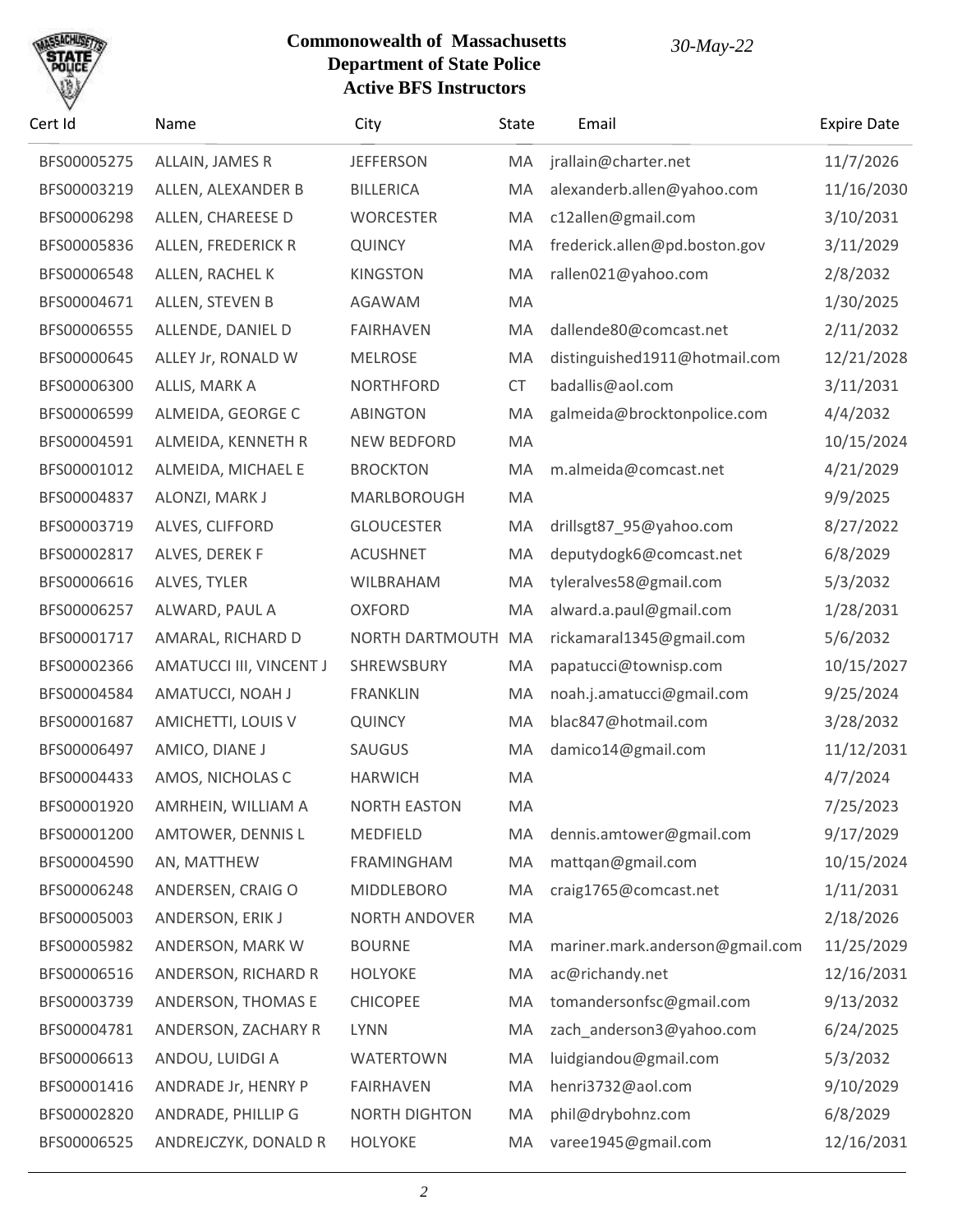

| Cert Id     | Name                                 | City                  | State | Email                         | <b>Expire Date</b> |
|-------------|--------------------------------------|-----------------------|-------|-------------------------------|--------------------|
| BFS00005378 | ANDREWS, TORY E                      | <b>DIGHTON</b>        | MA    | toryandrews2886@gmail.com     | 2/22/2027          |
| BFS00004936 | ANDREWS, TRISTON L                   | <b>NEW BEDFORD</b>    | MA    |                               | 2/5/2026           |
| BFS00003716 | ANDRISKI, STANLEY E                  | <b>BARRE</b>          | MA    |                               | 8/27/2022          |
| BFS00005344 | ANGANES, SUSAN J                     | <b>DRACUT</b>         | MA    | sueanganes@comcast.net        | 1/27/2027          |
| BFS00003761 | ANGELO, MARK S                       | SOUTH DARTMOUTH       | MA    |                               | 9/19/2022          |
| BFS00003095 | ANGERA Jr, ANDREA A                  | <b>EDGARTOWN</b>      | MA    | a3jr@earthlink.net            | 4/27/2030          |
| BFS00005981 | ANNINO, THOMAS J                     | <b>BRAINTREE</b>      | MA    | ta0417@aol.com                | 11/25/2029         |
| BFS00005243 | ANTANAVICA, KENNETH M LEICESTER      |                       | MA    | antanavicak@leicesterpd.org   | 9/7/2026           |
| BFS00006243 | ANTAR, JIBRIL O                      | <b>BOSTON</b>         | MA    | jibril.onaje@gmail.com        | 12/10/2030         |
| BFS00003621 | ANTIA, ROBERT B                      | <b>LINCOLN</b>        | MA    | antia@ba14.com                | 5/7/2032           |
| BFS00006265 | ANTICO IV, ANTHONY J                 | <b>FRAMINGHAM</b>     | MA    | anthonyantico@comcast.net     | 1/28/2031          |
| BFS00003587 | ANTONIAZZI, CHRISTIAN M WEST ROXBURY |                       | MA    | antoniazzi755@gmail.com       | 3/5/2032           |
| BFS00005124 | ANTONINO, DANIEL J                   | <b>DUXBURY</b>        | MA    | daniel.j.antonino@gmail.com   | 5/4/2026           |
| BFS00004221 | ANTONOPOULOS, CHARLE                 | HAVERHILL             | MA    |                               | 10/30/2023         |
| BFS00004213 | ANTONOPOULOS, RAYMO                  | <b>WEST NEWBURY</b>   | MA    |                               | 10/30/2023         |
| BFS00006514 | ARAUJO, VINICIUS C                   | WAKEFIELD             | MA    | araujo_vinny@yahoo.com        | 12/16/2031         |
| BFS00005777 | ARCHAMBAULT, MARK D                  | <b>MANSFIELD</b>      | MA    | vtice68@gmail.com             | 12/19/2028         |
| BFS00004024 | ARCHAMBEAULT, ROBERT                 | SOUTH DEERFIELD       | MA    |                               | 5/16/2023          |
| BFS00004118 | ARCIERI, DENISE A                    | SOMERSET              | MA    |                               | 8/19/2023          |
| BFS00004296 | ARDITA, FRANCIS R                    | MIDDLEBORO            | MA    | fa_cpl.msp1062@yahoo.com      | 12/10/2023         |
| BFS00005088 | ARENA, ALLAN M                       | ANDOVER               | MA    | AMARENA3@GMAIL.COM            | 4/8/2026           |
| BFS00006614 | ARKI, MICHAEL A                      | <b>ABINGTON</b>       | MA    | arki.michael@gmail.com        | 5/3/2032           |
| BFS00003362 | ARMBURG, MICHAEL P                   | <b>WESTPORT</b>       | MA    | maspt308@aol.com              | 5/3/2031           |
| BFS00004701 | ARMOUR, MARK P                       | <b>DORCHESTER</b>     | MA    | markarmour@gmail.com          | 3/11/2025          |
| BFS00003892 | ARMSTRONG, NICHOLAS J MARSHFIELD     |                       | MA    | boomstickfirearms01@gmail.com | 1/16/2023          |
| BFS00006277 | ARNICK, RACHID A                     | <b>MASHPEE</b>        | MA    | rachid72@yahoo.com            | 1/29/2031          |
| BFS00006320 | ARNOLD, PAUL R                       | <b>SAUGUS</b>         | MA    | paul33.pa@gmail.com           | 3/11/2031          |
| BFS00003114 | ARPIN, GREGORY A                     | <b>VINEYARD HAVEN</b> | MA    | garpin50@gmail.com            | 6/3/2030           |
| BFS00004823 | ARSENAULT, ROBERT                    | <b>FRANKLIN</b>       | MA    |                               | 8/11/2025          |
| BFS00002310 | ARSHEN, PAUL D                       | WRENTHAM              | MA    | paul.arshen@yahoo.com         | 4/10/2027          |
| BFS00006135 | <b>ARTHUR, GEOFFREY S</b>            | <b>CUMMINGTON</b>     | MA    | geoffs.arthur@gmail.com       | 8/5/2030           |
| BFS00004961 | ARVELO, HECTOR N                     | PALMER                | MA    |                               | 1/28/2026          |
| BFS00003707 | ARVENTOS, CHRISTOPHER                | <b>MONSON</b>         | MA    |                               | 8/10/2022          |
| BFS00001088 | ASHLEY III, ELTON E                  | LAKEVILLE             | MA    | eashley@freetownpolice.org    | 6/11/2029          |
| BFS00005513 | ASKEW, DANIEL R                      | WARE                  | MA    | dask0341@gmail.com            | 8/28/2027          |
| BFS00006234 | ASSAD, JOSEPH S                      | WILBRAHAM             | MA    | jassad13@yahoo.com            | 11/25/2030         |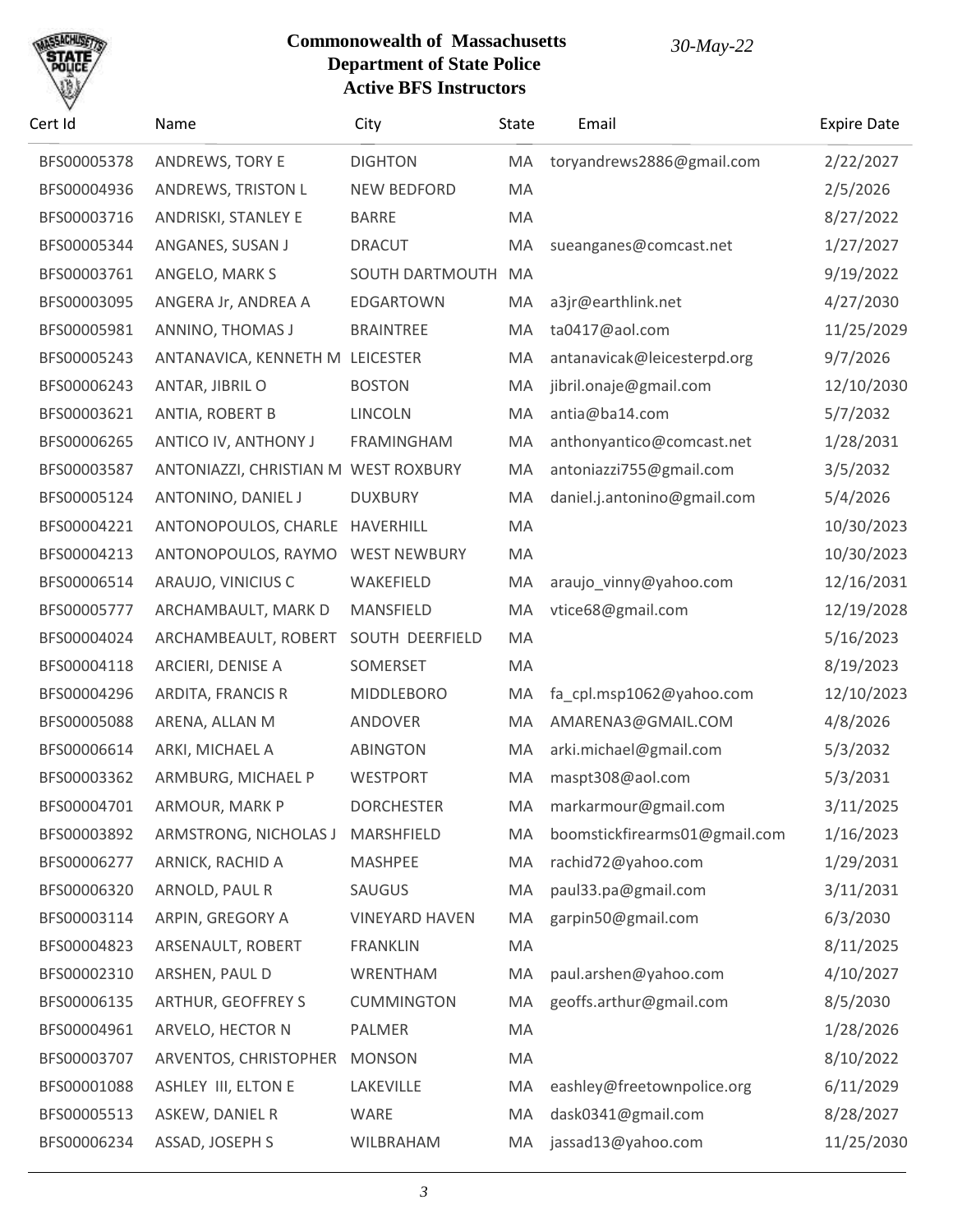

| Cert Id     | Name                       | City                   | State | Email                         | <b>Expire Date</b> |
|-------------|----------------------------|------------------------|-------|-------------------------------|--------------------|
| BFS00000588 | ASSAD, MICHAEL A           | <b>HANOVER</b>         | MA    | sigmaagencyops@gmail.com      | 12/8/2028          |
| BFS00000185 | ASSAD, STEVEN C            | NORTH DARTMOUTH        | MA    | smkjoe5931@comcast.net        | 10/28/2028         |
| BFS00002328 | <b>ASSELIN, RICHARD R</b>  | WESTFIELD              | MA    | richcarosil@verizon.net       | 5/2/2027           |
| BFS00003424 | <b>ASTIN, MICHAEL P</b>    | <b>MASHPEE</b>         | MA    | extremefirearms@gmail.com     | 7/28/2031          |
| BFS00006283 | <b>ASTORE, TONI E</b>      | <b>TAUNTON</b>         | MA    | zen969@verizon.net            | 2/8/2031           |
| BFS00006049 | ATLAS, JOHN K              | <b>WORCESTER</b>       | MA    | jkarl1958@gmail.com           | 3/3/2030           |
| BFS00003368 | AU, MELISSA C              | <b>QUINCY</b>          | MA    | msau225@gmail.com             | 5/3/2031           |
| BFS00000831 | AUBIN, GREGORY             | SWANSEA                | MA    | stonecold64@comcast.net       | 4/16/2029          |
| BFS00004608 | AUBREY, DAVID G            | N. FALMOUTH            | MA    | daubrey@whgme.com             | 10/22/2024         |
| BFS00002430 | AUCHTERLONIE, GORDON       | WRENTHAM               | MA    | auchterlonieg@gmail.com       | 6/3/2028           |
| BFS00006261 | AUCLAIR, KERRIE A          | <b>BERKLEY</b>         | MA    | twawbristolcountyma@gmail.com | 1/28/2031          |
| BFS00006592 | AUCLAIR, MARIE             | <b>MONSON</b>          | MA    | m_auclair@comcast.net         | 4/4/2032           |
| BFS00004325 | AUDETTE, SCOTT J           | <b>WILMINGTON</b>      | MA    |                               | 1/15/2024          |
| BFS00001909 | AUGER, RICHARD W           | <b>DRACUT</b>          | MA    |                               | 7/25/2023          |
| BFS00005212 | <b>AURILIO, ROBERT C</b>   | <b>BILLERICA</b>       | MA    | officeraurilio@yahoo.com      | 7/28/2026          |
| BFS00003402 | <b>AUTIELLO, ANTHONY P</b> | <b>DRACUT</b>          | MA    | aautiello@comcast.net         | 6/29/2031          |
| BFS00006341 | AVEDISIAN, ADAM J          | <b>METHUEN</b>         | MA    | ajavedisian@gmail.com         | 4/8/2031           |
| BFS00001781 | AVEY Jr, DONALD B          | <b>MARLBORO</b>        | MA    |                               | 9/18/2022          |
| BFS00006169 | AVILES JR, MIGUEL A        | SPRINGFIELD            | MA    | miguelavilesjr@gmail.com      | 9/28/2030          |
| BFS00005233 | AVILES, AARON M            | <b>BOSTON</b>          | MA    | aaviles08@mail.com            | 8/29/2026          |
| BFS00005222 | <b>AVITABILE, PETER L</b>  | <b>ROCKLAND</b>        | MA    | plavitabile@gmail.com         | 8/18/2026          |
| BFS00005184 | AVRAMIDIS, STAVROULA       | <b>BRIGHTON</b>        | MA    | stavroulaki04@gmail.com       | 6/30/2026          |
| BFS00006083 | <b>BABINE, JONATHAN B</b>  | MALDEN                 | MA    | bluewolfgrey@yahoo.com        | 4/9/2030           |
| BFS00002007 | <b>BACHNER, STEVEN M</b>   | <b>WOBURN</b>          | MA    |                               | 4/22/2024          |
| BFS00002203 | <b>BAGGITT, GEORGE J</b>   | CHATHAM                | MA    | OYSTERPOND@AOL.COM            | 7/8/2026           |
| BFS00002021 | <b>BAGNI, JOHN A</b>       | <b>DUNSTABLE</b>       | MA    |                               | 6/24/2024          |
| BFS00000110 | <b>BAILEY, TODD A</b>      | <b>KINGSTON</b>        | MA    | tabailey@mlefiaa.org          | 10/21/2028         |
| BFS00003604 | <b>BAISLEY, SCOTT C</b>    | <b>CANTON</b>          | MA    | scooter9004@gmail.com         | 4/9/2032           |
| BFS00003117 | <b>BAKER, CAROL J</b>      | <b>EAST FALMOUTH</b>   | MA    | cjbgreenbriar@gmail.com       | 6/3/2030           |
| BFS00004805 | BAKER, CASEY C             | <b>FALMOUTH</b>        | MA    |                               | 7/20/2025          |
| BFS00004933 | BAKER, JOSEPH T            | <b>NORTH DIGHTON</b>   | MA    | brudiver05@comcast.net        | 1/7/2026           |
| BFS00006229 | BAKER, MICHAEL H           | <b>SOUTH DEERFIELD</b> | MA    | mhb2298@aol.com               | 11/25/2030         |
| BFS00005707 | BALASCO, DAVID A           | <b>JAMESTOWN</b>       | RI    | dbalasco@lifespan.org         | 7/14/2028          |
| BFS00001344 | <b>BALBONI, KENNETH G</b>  | <b>SOUTH DENNIS</b>    | MA    | balboni3@comcast.net          | 3/28/2030          |
| BFS00006245 | BALESTRA, MICHAEL J        | <b>BRIDGEWATER</b>     | MA    | balestramichaelj@gmail.com    | 12/10/2030         |
| BFS00002172 | <b>BALLARD, JOSEPH G</b>   | <b>SOUTHWICK</b>       | MA    | ballardjee@comcast.net        | 4/24/2026          |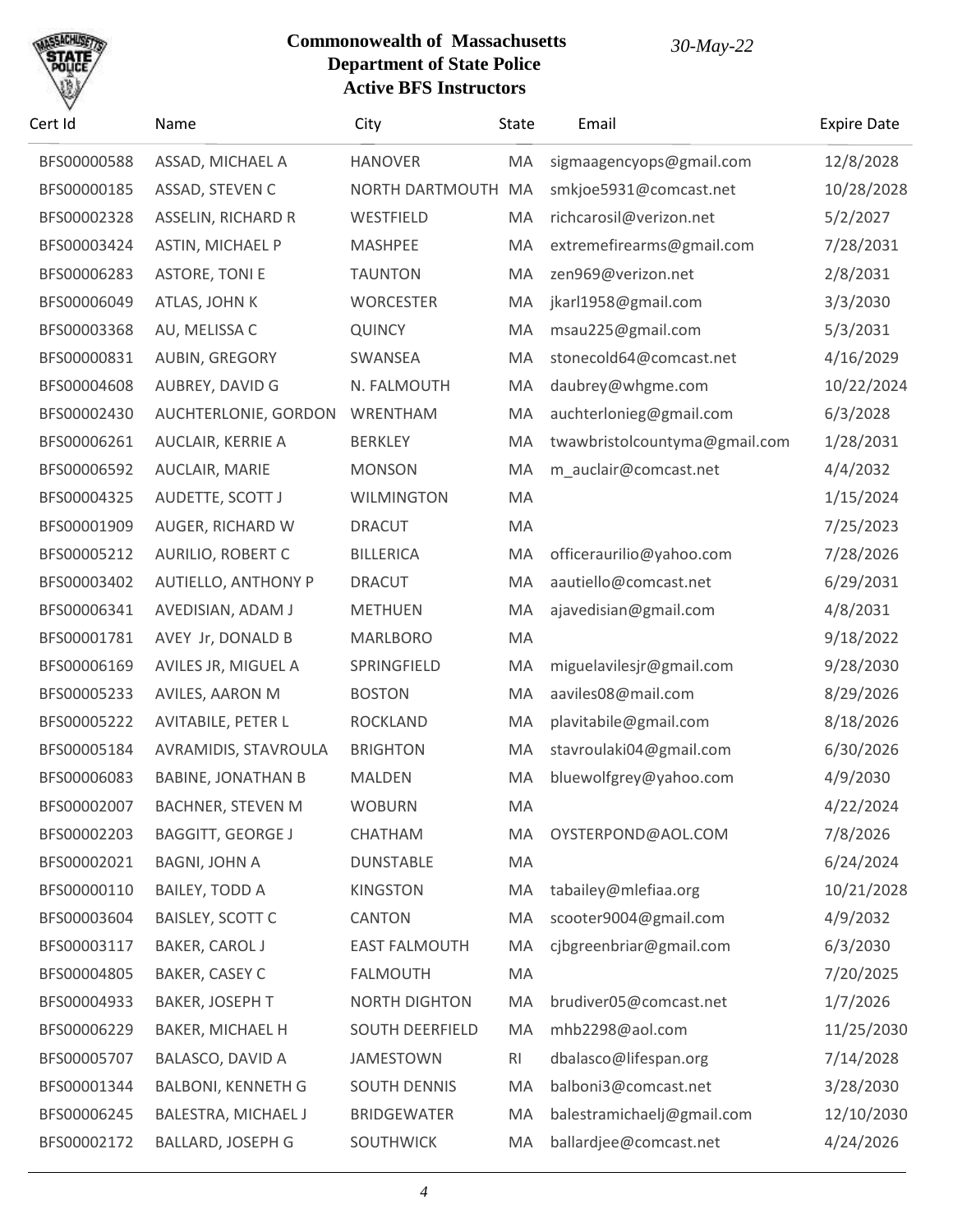

| Cert Id     | Name                        | City                 | State     | Email                         | <b>Expire Date</b> |
|-------------|-----------------------------|----------------------|-----------|-------------------------------|--------------------|
| BFS00006469 | <b>BALLETTA, MARIO J</b>    | <b>JOHNSTON</b>      | RI        | mario.balletta@gmail.com      | 10/8/2031          |
| BFS00006384 | <b>BAMBERGER, RICHARD R</b> | <b>STURBRIDGE</b>    | MA        | rich.bamberger0@gmail.com     | 6/3/2031           |
| BFS00006196 | <b>BANAS, JOSEPH T</b>      | <b>EATHAMPTON</b>    | MA        | josephbanas@icloud.com        | 10/2/2030          |
| BFS00004772 | <b>BANE, ARIAN</b>          | <b>DUXBURY</b>       | MA        | arian.bane.mil@mail.mil       | 6/4/2025           |
| BFS00006262 | <b>BAPTISTE, TREVOR A</b>   | <b>SOUTH HADLEY</b>  | MA        | trevorbaptiste578@gmail.com   | 1/28/2031          |
| BFS00006621 | BARBER JR, EDWARD P         | <b>WARWICK</b>       | <b>RI</b> | epb_jr@yahoo.com              | 5/22/2032          |
| BFS00004136 | <b>BARBER, JOSEPH E</b>     | <b>LYNN</b>          | MA        |                               | 9/5/2023           |
| BFS00005202 | BARBOSA, JAIME P            | <b>BROCKTON</b>      | MA        | jbosa@comcast.net             | 7/18/2026          |
| BFS00005820 | <b>BARD, TRISTAN T</b>      | <b>MILLIS</b>        | MA        | t.t.bard@gmail.com            | 3/1/2029           |
| BFS00000143 | BARG, MICHAEL D             | <b>LEXINGTON</b>     | MA        | mbarg@lexingtonconsulting.com | 10/22/2028         |
| BFS00005703 | <b>BARIL, CHRISTOPHER L</b> | <b>EAST BOSTON</b>   | MA        | chrislbaril@yahoo.com         | 7/3/2028           |
| BFS00003227 | <b>BARILARO, JOHN</b>       | MARSHFIELD           | MA        | jbarila@comcast.net           | 11/29/2030         |
| BFS00004275 | <b>BARKSON, COLIN G</b>     | <b>HANSON</b>        | MA        |                               | 12/5/2023          |
| BFS00006399 | BARLETTA, GIUSEPPE          | <b>BOSTON</b>        | MA        | joe9624@gmail.com             | 6/3/2031           |
| BFS00005750 | <b>BARNES, RAYMOND R</b>    | PEABODY              | MA        | rbarnes@baystatefirearms.com  | 10/16/2028         |
| BFS00004338 | BARNETT, JACOB R            | <b>BRAINTREE</b>     | MA        |                               | 1/15/2024          |
| BFS00001646 | <b>BARON, STANLEY W</b>     | <b>MEDFORD</b>       | MA        | stanley_baron@msn.com         | 7/18/2022          |
| BFS00001069 | <b>BARRON, JAMES M</b>      | PEPPERELL            | MA        | bobfromaccttemps@yahoo.com    | 5/26/2029          |
| BFS00006629 | <b>BARROS, DEREK B</b>      | <b>BRIDGEWATER</b>   | MA        | derekbbarros@gmail.com        | 5/22/2032          |
| BFS00000240 | <b>BARROS, RONALD J</b>     | <b>REHOBOTH</b>      | MA        | ronbarros@yahoo.com           | 10/30/2028         |
| BFS00005818 | <b>BARROWS, ORPHEUS J</b>   | <b>CHICOPEE</b>      | MA        | orpheusmaltc@gmail.com        | 3/1/2029           |
| BFS00005649 | BARRY JR, MICHAEL J         | <b>LEOMINSTER</b>    | MA        | bubba814633@aol.com           | 4/10/2028          |
| BFS00000265 | <b>BARRY, JOHN K</b>        | TEWKSBURY            | MA        | 40calglock@msn.com            | 11/4/2028          |
| BFS00004005 | <b>BARRY, SEAN C</b>        | <b>MEDWAY</b>        | MA        |                               | 4/26/2023          |
| BFS00000357 | <b>BARRY, THOMAS R</b>      | <b>TEWKSBURY</b>     | MA        | thomas.r.barry@comcast.net    | 11/12/2028         |
| BFS00006493 | <b>BARSTOW, JOHN N</b>      | <b>MELROSE</b>       | MA        | jnbarstow@gmail.com           | 11/12/2031         |
| BFS00005890 | BARTORELLI, CHRISTOPHE      | RANDOLPH             | MA        | chrismmb626@gmail.com         | 5/13/2029          |
| BFS00002389 | <b>BASS, TERRY E</b>        | <b>PRINCETON</b>     | MA        | terry.bass28g@gmail.com       | 1/3/2028           |
| BFS00005786 | <b>BASTI, ALEX B</b>        | <b>LEOMINSTER</b>    | MA        | dabba.basti@hotmail.com       | 1/8/2029           |
| BFS00004984 | <b>BASTILLE, PETER R</b>    | <b>NORTON</b>        | MA        | pbastille@jpnoonan.com        | 2/1/2026           |
| BFS00000320 | BATES, MADELEINE            | <b>ASHLAND</b>       | MA        | bates@aware.org               | 11/10/2028         |
| BFS00004615 | BATES, PHILLIP W            | ARLINGTON            | MA        | contramnky@yahoo.com          | 11/6/2024          |
| BFS00002173 | <b>BATISTA, GREGORIO</b>    | RANDOLPH             | MA        | GBL14@HOTMAIL.COM             | 3/27/2026          |
| BFS00005790 | <b>BAXTER, TIMOTHY</b>      | <b>FOSTER</b>        | RI        | tbtactical@yahoo.com          | 1/17/2029          |
| BFS00005057 | <b>BEAN, CHRISTOPHER</b>    | <b>BRIDGEWATER</b>   | MA        |                               | 3/23/2026          |
| BFS00001538 | <b>BEARD, JACKIE L</b>      | <b>JAMAICA PLAIN</b> | MA        | jbeard@berklee.edu            | 3/21/2031          |
|             |                             |                      |           |                               |                    |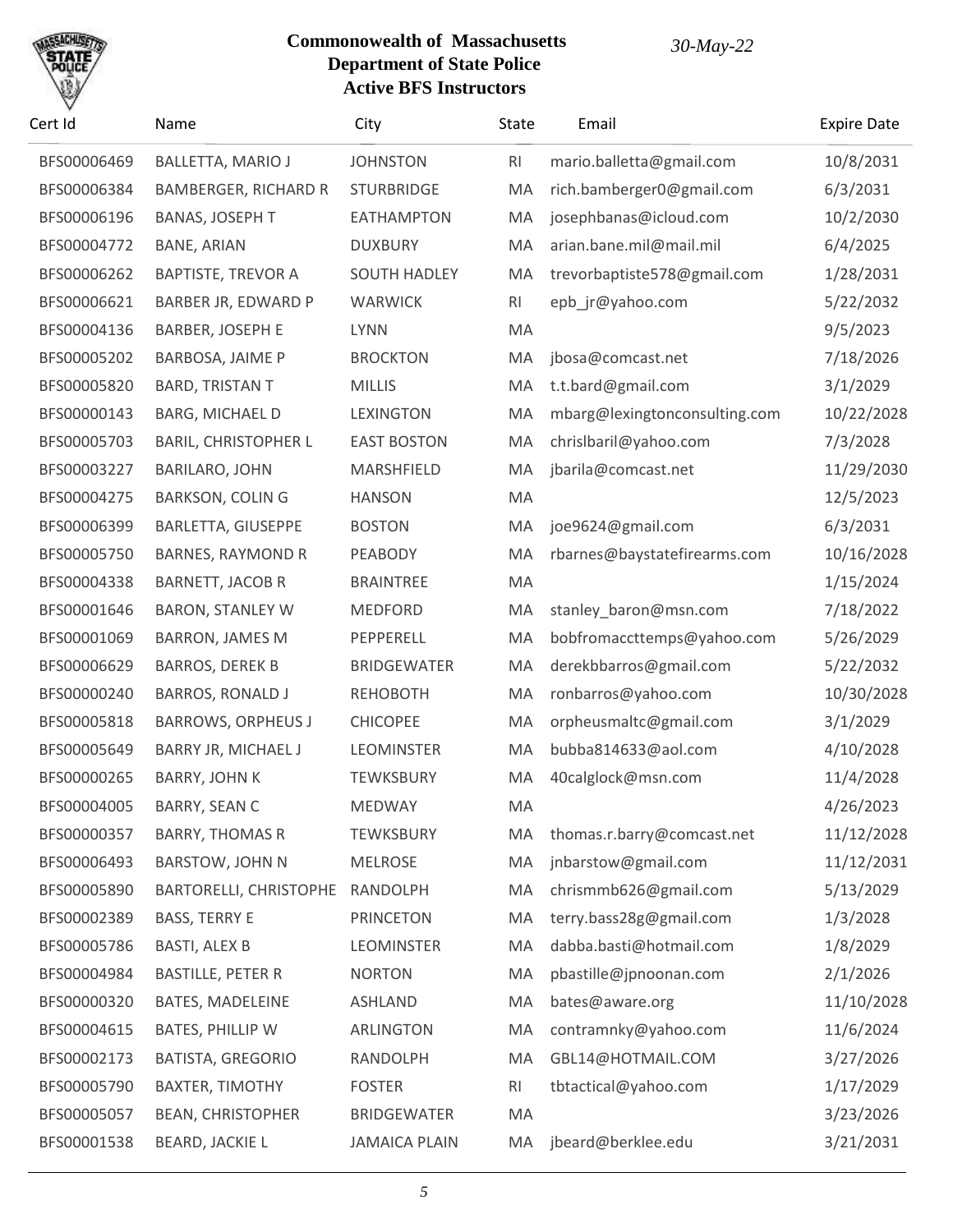

| Cert Id     | Name                        | City                 | State | Email                                         | <b>Expire Date</b> |
|-------------|-----------------------------|----------------------|-------|-----------------------------------------------|--------------------|
| BFS00006478 | <b>BEAUDOIN, COREY M</b>    | SOUTH DARTMOUTH      | MA    | blacklabelgunsffl@gmail.com                   | 10/8/2031          |
| BFS00005895 | BEAUDOIN, MATHEW C          | <b>GREENFIELD</b>    | MA    | mbeaudoin21@hotmail.com                       | 5/31/2029          |
| BFS00006460 | BEAUDRY, WILLIAM J          | <b>PAXTON</b>        | MA    | BEAUDRY@CHARTER.NET                           | 9/17/2031          |
| BFS00004199 | BEAULIEU, JASON J           | WALES                | MA    | sog.goldeagle2@gmail.com                      | 10/3/2023          |
| BFS00004629 | <b>BEAULIEU, LOUIS C</b>    | <b>BERNARDSTON</b>   | MA    |                                               | 12/1/2024          |
| BFS00004497 | BEAULIEU, MICHAEL J         | <b>ROWLEY</b>        | MA    | michael.beaulieu@cwebtechnologies.c 5/21/2024 |                    |
| BFS00005249 | <b>BECK, CHRISTOPHER M</b>  | <b>LEOMINSTER</b>    | MA    | christophermbeck@comcast.net                  | 9/20/2026          |
| BFS00004295 | BEDARD, ALBERT J            | <b>CLINTON</b>       | MA    | abedard@clintonpd.com                         | 12/9/2023          |
| BFS00005504 | <b>BEDDIA, KYLE A</b>       | <b>BILLERICA</b>     | MA    | beddia48@gmail.com                            | 8/14/2027          |
| BFS00005723 | <b>BEEDE, TIMOTHY G</b>     | <b>MERRIMAC</b>      | MA    | timothybeede@comcast.net                      | 8/21/2028          |
| BFS00006224 | BEHUNIAK, JONATHAN M        | <b>HOLDEN</b>        | MA    | centerfiresafetytraining@gmail.com            | 11/25/2030         |
| BFS00003573 | <b>BELL, BRIAN D</b>        | SWANSEA              | MA    | brian@bdanielbell.com                         | 2/22/2032          |
| BFS00002947 | BELLIVEAU, MARK A           | <b>BRIMFIELD</b>     | MA    | bellbuilds@yahoo.com                          | 12/10/2029         |
| BFS00004724 | BEMIS, DAVID W              | PLYMOUTH             | MA    |                                               | 4/22/2025          |
| BFS00003835 | <b>BEMKO, MORGAN J</b>      | WALPOLE              | MA    | movingtargettraining@gmail.com                | 11/19/2022         |
| BFS00000997 | <b>BENDIX, PAUL N</b>       | SOUTH WEYMOUTH       | MA    | paulbendix@icloud.com                         | 4/12/2029          |
| BFS00005172 | BENEDETTI, MICHAEL G        | <b>NORWOOD</b>       | MA    | mbenedetti@norwoodma.gov                      | 6/29/2026          |
| BFS00002469 | BENJAMIN, ORAL H            | CAMBRIDGE            | MA    | clingfish@gmail.com                           | 8/24/2028          |
| BFS00004785 | BENKIN, LEV V               | <b>BOSTON</b>        | MA    |                                               | 6/24/2025          |
| BFS00004979 | BENNETT, ROBERT W           | MIDDLEBORO           | MA    |                                               | 2/1/2026           |
| BFS00005650 | <b>BENOIT, MARK R</b>       | <b>GRAFTON</b>       | MA    | markbenoit14@gmail.com                        | 4/10/2028          |
| BFS00000525 | <b>BENT, DENNIS B</b>       | WELLESLEY            | MA    | d.bent@att.net                                | 12/2/2028          |
| BFS00004941 | <b>BENTUBO, PAUL S</b>      | WAKEFIELD            | MA    |                                               | 1/7/2026           |
| BFS00003081 | BERARDINELLI, DAVID P       | <b>DRACUT</b>        | MA    | david@berardinelli.org                        | 3/30/2030          |
| BFS00000828 | BERARDINO, JOSEPH L         | PEABODY              | MA    | rosie41692@msn.com                            | 2/3/2029           |
| BFS00002317 | <b>BERBERIAN, GREGORY P</b> | <b>HINGHAM</b>       | MA    |                                               | 4/24/2027          |
| BFS00005437 | <b>BERESSI, JOSEPH S</b>    | <b>EAST FALMOUTH</b> | MA    | jberessi@defensivelucidity.com                | 4/12/2027          |
| BFS00006109 | BERKOWITZ, KENNETH N        | CANTON               | MA    | kberkowitz@town.canton.ma.us                  | 7/8/2030           |
| BFS00003938 | BERNARD, DAVID A            | <b>ACUSHNET</b>      | MA    | dbernard19@gmail.com                          | 3/5/2023           |
| BFS00000317 | <b>BERNARD, PETER R</b>     | SWANSEA              | MA    | shootingpete@comcast.net                      | 11/10/2028         |
| BFS00005578 | BERNARD, SHAWN M            | <b>DUDLEY</b>        | MA    | posta44b@yahoo.com                            | 12/20/2027         |
| BFS00006354 | BERNIER, ADAM J             | <b>DRACUT</b>        | MA    | abern99@yahoo.com                             | 5/6/2031           |
| BFS00006197 | BERNIER, MICHAEL H          | RIVERSIDE            | RI    | MBERNIER56@GMAIL.COM                          | 10/2/2030          |
| BFS00005814 | BERNSON JR, HENRY A         | <b>DANVERS</b>       | MA    | happycamper000@comcast.net                    | 2/13/2029          |
| BFS00005019 | BERRY, JOSEPH X             | <b>BERLIN</b>        | MA    | jberry71@gmail.com                            | 2/18/2026          |
| BFS00000481 | BERTALOTTO, ROY V           | DARTMOUTH            | MA    | rvb100@comcast.net                            | 12/2/2028          |
|             |                             |                      |       |                                               |                    |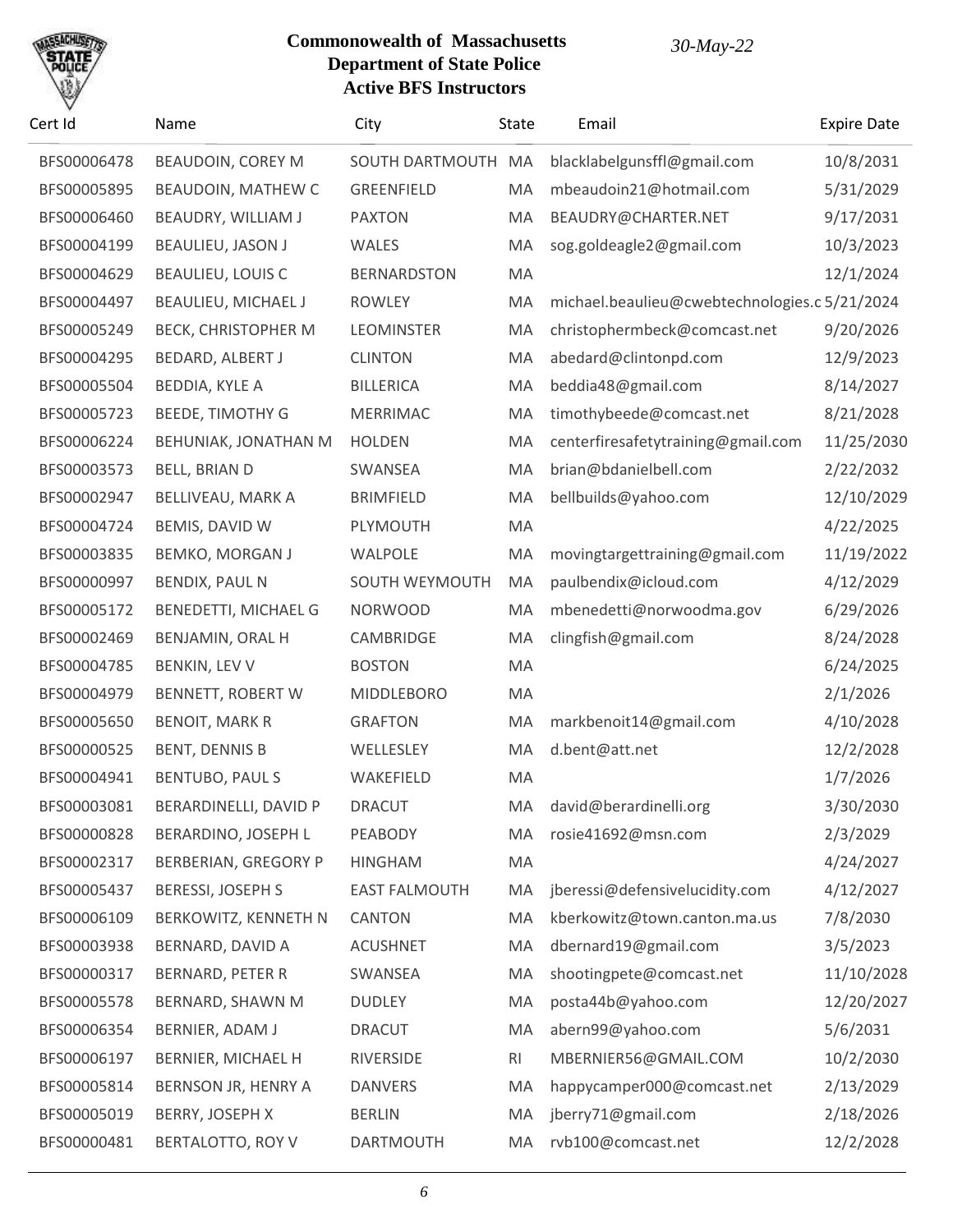

| Cert Id     | Name                        | City                | <b>State</b> | Email                           | <b>Expire Date</b> |
|-------------|-----------------------------|---------------------|--------------|---------------------------------|--------------------|
| BFS00005041 | BERTHIAUME, JOSEPH ERI      | SHEFFIELD           | MA           |                                 | 3/9/2026           |
| BFS00004695 | BERTOLDO, BRIAN M           | <b>ESSEX</b>        | MA           | bbertoldo2002@yahoo.com         | 3/11/2025          |
| BFS00002333 | BERUBE, EDGAR R             | CARLISLE            | MA           | nedberube@comcast.net           | 6/5/2027           |
| BFS00004254 | BESSE, JAMIE A              | <b>FALL RIVER</b>   | MA           |                                 | 11/15/2023         |
| BFS00005956 | BESSETTE, DEZIEL G          | <b>ENFIELD</b>      | <b>CT</b>    | dezielbessette@gmail.com        | 9/25/2029          |
| BFS00003908 | <b>BEST, MICHAEL A</b>      | WHITMAN             | MA           |                                 | 2/5/2023           |
| BFS00000675 | BETHONEY, ROBERT M          | <b>HANSON</b>       | MA           | robertbethoney@comcast.net      | 1/19/2029          |
| BFS00004657 | BEUREKJIAN, ARA             | <b>BEVERLY</b>      | MA           | ara.beurekjian@yahoo.com        | 1/8/2025           |
| BFS00005390 | BEUTEL, ALLARD A            | CONCORD             | MA           | allarda13@comcast.net           | 3/3/2027           |
| BFS00000123 | <b>BIBBO Jr, RAFFAELE J</b> | WALTHAM             | MA           | rbcolt45@comcast.net            | 10/28/2028         |
| BFS00005879 | BIBBO, CAESARE              | <b>WALTHAM</b>      | MA           | cbibbo1025@gmail.com            | 4/22/2029          |
| BFS00005878 | BIBBO, DEBORAH M            | WALTHAM             | MA           | dbibbo@comcast.net              | 4/22/2029          |
| BFS00001895 | BIBBO, JOSEPH R             | <b>HARVARD</b>      | MA           |                                 | 7/23/2023          |
| BFS00006264 | BIBBY, KEITH M              | MERRIMACK           | <b>NH</b>    | granitepond@outlook.com         | 1/28/2031          |
| BFS00005757 | BIEDERMAN, LEE E            | <b>STOUGHTON</b>    | MA           | tulaman1712@gmail.com           | 10/25/2028         |
| BFS00002072 | BIEG, JOHN A                | <b>HOLYOKE</b>      | MA           |                                 | 2/2/2025           |
| BFS00001700 | BIENVENUE, RICHARD F        | LOWELL              | MA           |                                 | 4/4/2022           |
| BFS00001641 | <b>BILES, STEVEN L</b>      | WRENTHAM            | MA           | slbiles88@gmail.com             | 9/19/2022          |
| BFS00005452 | <b>BISOL, ADAM S</b>        | <b>SCITUATE</b>     | MA           | adam.bisol@gmail.com            | 4/24/2027          |
| BFS00005607 | BISSEY, BRIAN J             | <b>SUFFIELD</b>     | <b>CT</b>    | brianbissey@cox.net             | 2/13/2028          |
| BFS00000436 | <b>BLACK, WALTER J</b>      | <b>NORTON</b>       | MA           | walterjblack@comcast.net        | 12/3/2028          |
| BFS00001353 | <b>BLAIR, CHRISTOPHER W</b> | <b>ERVING</b>       | MA           | christopher.blair@erving-ma.gov | 2/23/2030          |
| BFS00005678 | BLAIR, DANIEL A             | <b>FLORENCE</b>     | MA           | towman93@aim.com                | 5/15/2028          |
| BFS00002935 | <b>BLAIR, JAMES E</b>       | <b>NORTON</b>       | <b>MA</b>    | jimblair48@gmail.com            | 10/27/2029         |
| BFS00005677 | <b>BLAKE, CHRISTOPHER C</b> | SPRINGFIELD         | MA           | mysticman1968@hotmail.com       | 5/15/2028          |
| BFS00003826 | <b>BLAKE, CHRISTOPHER P</b> | <b>SOUTH DENNIS</b> | MA           |                                 | 11/19/2022         |
| BFS00003967 | BLAKE, D'LONTAI C           | <b>BROCKTON</b>     | MA           |                                 | 3/27/2023          |
| BFS00004128 | <b>BLAKE, EARL G</b>        | <b>NORTH ADAMS</b>  | MA           |                                 | 8/21/2023          |
| BFS00004372 | <b>BLAKEMAN, CHARLES J</b>  | <b>BROCKTON</b>     | MA           | patriotpistoltraining@yahoo.com | 2/25/2024          |
| BFS00003873 | BLANCHARD, MICHAEL P        | <b>ROCHESTER</b>    | MA           | exibar@thelair.com              | 1/8/2023           |
| BFS00004176 | <b>BLANCHARD, PETER T</b>   | <b>NORWELL</b>      | MA           | peterblanchard@yahoo.com        | 9/25/2023          |
| BFS00004381 | <b>BLANCHARD, ROBERT H</b>  | S. HADLEY           | MA           | nra.ma.instructor@gmail.com     | 3/5/2024           |
| BFS00004175 | <b>BLANCHARD, ROMALDA B</b> | <b>NORWELL</b>      | MA           |                                 | 9/25/2023          |
| BFS00006595 | <b>BLANKENSHIP, RUSH G</b>  | <b>MONSON</b>       | MA           | rgblank@comcast.net             | 4/4/2032           |
| BFS00001941 | <b>BLATHRAS, JOHN T</b>     | <b>BURLINGTON</b>   | MA           | jblathras@yahoo.com             | 11/5/2023          |
| BFS00003198 | <b>BLESSINGTON, BRUCE A</b> | CAPE ELIZABETH      | <b>ME</b>    | bab@bblessington.com            | 10/4/2030          |
|             |                             |                     |              |                                 |                    |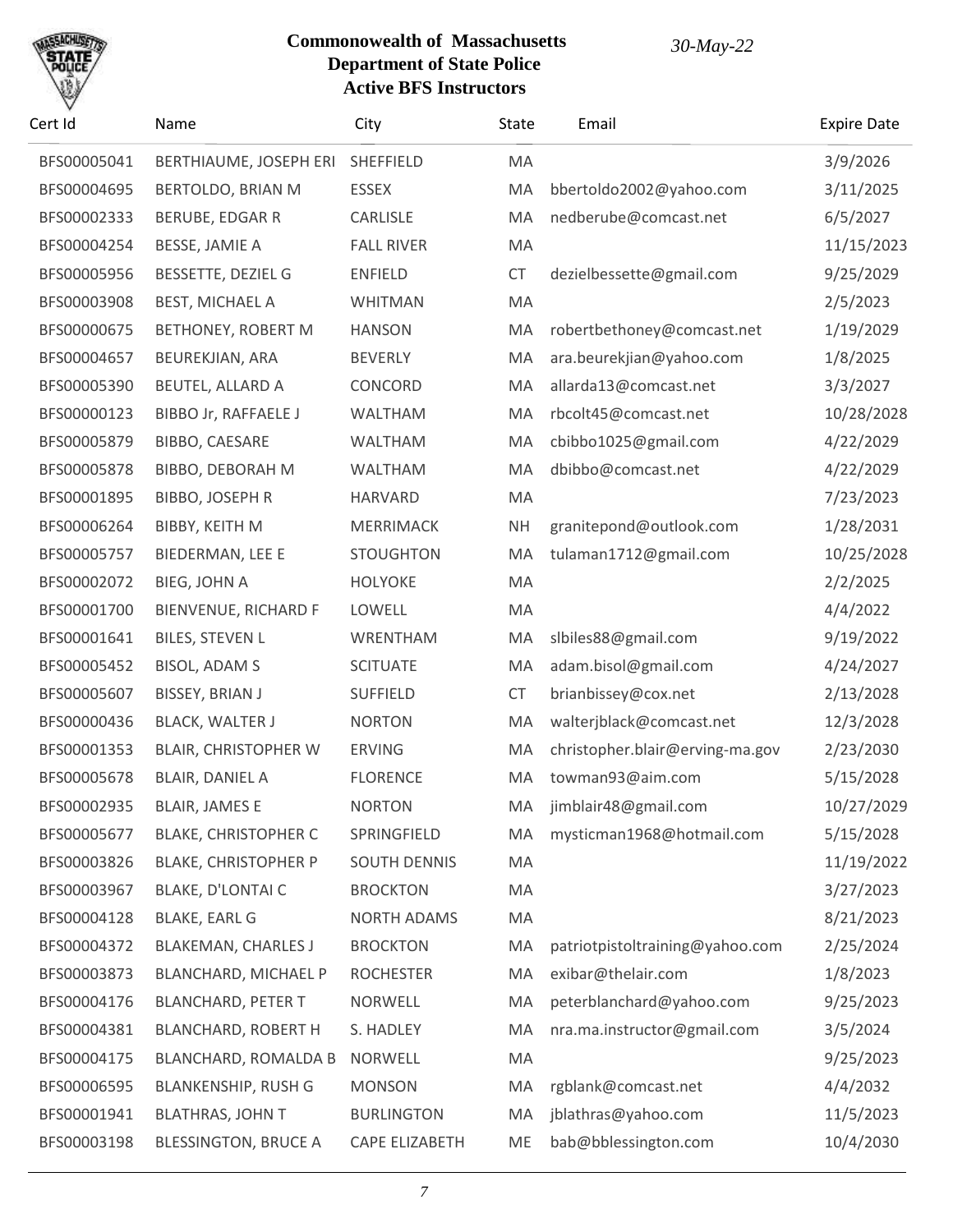

| Cert Id     | Name                             | City                  | State     | Email                                         | <b>Expire Date</b> |
|-------------|----------------------------------|-----------------------|-----------|-----------------------------------------------|--------------------|
| BFS00003493 | <b>BLESSINGTON, MARIE R</b>      | <b>CAPE ELIZABETH</b> | ME        | mrb@bblessington.com                          | 11/28/2031         |
| BFS00006414 | BLIZARD, IAN M                   | <b>MEDFORD</b>        | MA        | blizardi@gmail.com                            | 7/5/2031           |
| BFS00000646 | <b>BLOCK, RALPH J</b>            | NORTH CHELMSFORD MA   |           | rlpchevy2@aol.com                             | 7/14/2028          |
| BFS00005204 | <b>BLODGETT, RYAN J</b>          | NORTH ANDOVER         | MA        | rblodgett51@gmail.com                         | 7/28/2026          |
| BFS00002320 | <b>BLUTE, JEFFREY D</b>          | <b>TEWKSBURY</b>      | MA        | buppinma@aol.com                              | 6/1/2027           |
| BFS00002319 | <b>BLUTE, PATRICIA A</b>         | <b>TEWKSBURY</b>      | MA        | pablute@aol.com                               | 6/1/2027           |
| BFS00006428 | <b>BOBOS, WILLIAM G</b>          | <b>NEWTON</b>         | MA        | WBOBOS@PROTONMAIL.COM                         | 8/13/2031          |
| BFS00006085 | <b>BOCASH, DOUGLAS W</b>         | <b>QUINCY</b>         | MA        | douglas.bocash@gmail.com                      | 4/9/2030           |
| BFS00005683 | <b>BOCKRATH, BRIAN J</b>         | <b>WILMINGTON</b>     | DE        | bockrathb@yahoo.com                           | 6/7/2028           |
| BFS00004093 | BODO, BLAKE A                    | <b>CENTERVILLE</b>    | MA        | blake.bodo@gmail.com                          | 8/19/2023          |
| BFS00004215 | <b>BOEHLER, RICHARD J</b>        | <b>MILTON</b>         | MA        |                                               | 10/30/2023         |
| BFS00005096 | <b>BOGART, JAMES E</b>           | AYER                  | MA        | BOGARTI.JAMES@GMAIL.COM                       | 4/8/2026           |
| BFS00005438 | BOGGS, WILLIAM C                 | <b>GARDNER</b>        | MA        | boggs56@hotmail.com                           | 4/12/2027          |
| BFS00006542 | <b>BOHRER, CHARLES R</b>         | <b>FRAMINGHAM</b>     | MA        | randy@mixedgas.com                            | 1/24/2032          |
| BFS00005667 | <b>BOILARD, PETER J</b>          | SOUTHBRIDGE           | MA        | peteboilard@gmail.com                         | 5/2/2028           |
| BFS00003475 | <b>BOILARD, ROBERT R</b>         | <b>MANCHESTER</b>     | <b>NH</b> | bboilard@defensivestrategies.org              | 11/4/2031          |
| BFS00005643 | <b>BOLAND JR, JOHN J</b>         | <b>CHARLTON</b>       | MA        | bosnm8jjb@yahoo.com                           | 4/10/2028          |
| BFS00000130 | <b>BOLD, DAVID M</b>             | <b>NANTUCKET</b>      | MA        | davidmbold@gmail.com                          | 10/22/2028         |
| BFS00004124 | <b>BONADIES, JASON M</b>         | SOUTHBRIDGE           | MA        |                                               | 8/19/2023          |
| BFS00004203 | BONASERA, JOHN M                 | <b>CARVER</b>         | MA        |                                               | 10/30/2023         |
| BFS00006409 | <b>BONES JR, MARCIAL</b>         | <b>NORTH READING</b>  | MA        | embeetu@aim.com                               | 7/5/2031           |
| BFS00004673 | <b>BONVIE, RONALD B</b>          | <b>QUINCY</b>         | MA        |                                               | 1/30/2025          |
| BFS00005372 | <b>BOOTH, LUCINDA A</b>          | <b>TEMPLETON</b>      | MA        | lucindabooth5@gmail.com                       | 2/21/2027          |
| BFS00001049 | BORDENCA, DAVID M                | <b>BILLERICA</b>      | MA.       | goldenretriever@bordenca.net                  | 6/22/2029          |
| BFS00005400 | <b>BORDERS, BRIAN J</b>          | <b>NORTH READING</b>  | MA        | borconllc@comcast.net                         | 3/15/2027          |
| BFS00006259 | BORDO, FABRIZIO                  | MILLBURY              | MA        | fbordo1969@gmail.com                          | 1/28/2031          |
| BFS00001581 | <b>BORGE, NORMAN P</b>           | <b>IPSWICH</b>        | MA        | norm.casc@gmail.com                           | 6/27/2031          |
| BFS00002734 | <b>BORGES, NEAL</b>              | <b>DARTMOUTH</b>      | MA        | xborges@comcast.net                           | 3/10/2029          |
| BFS00004531 | <b>BORKOWSKI, MICHAEL F</b>      | THREE RIVERS          | MA        | arow79@comcast.net                            | 7/8/2024           |
| BFS00004998 | BOSCO, ERIC S                    | N. ANDOVER            | MA        | firevalley@aim.com                            | 2/1/2026           |
| BFS00005889 | <b>BOSHANS, ROBERT S</b>         | MARSHFIELD            | MA        | rboshans@hotmail.com                          | 5/13/2029          |
| BFS00005304 | <b>BOTELHO, JEFFREY A</b>        | <b>NORTH DIGHTON</b>  | МA        | jeff.botelho2011@gmail.com                    | 12/7/2026          |
| BFS00001956 | <b>BOTTA, ANTONIO L</b>          | <b>MARION</b>         | MA        |                                               | 12/16/2023         |
| BFS00005644 | BOUDREAU, CHRISTOPHER STURBRIDGE |                       | MA        | christopher.boudreau@massmail.state 4/10/2028 |                    |
| BFS00003235 | <b>BOUDREAU, DANIEL B</b>        | <b>UXBRIDGE</b>       | MA        | dan@boudreau.biz                              | 11/29/2030         |
| BFS00000007 | <b>BOUDRIE, ROBERT A</b>         | <b>NATICK</b>         | МA        | rob@boudrie.com                               | 10/21/2028         |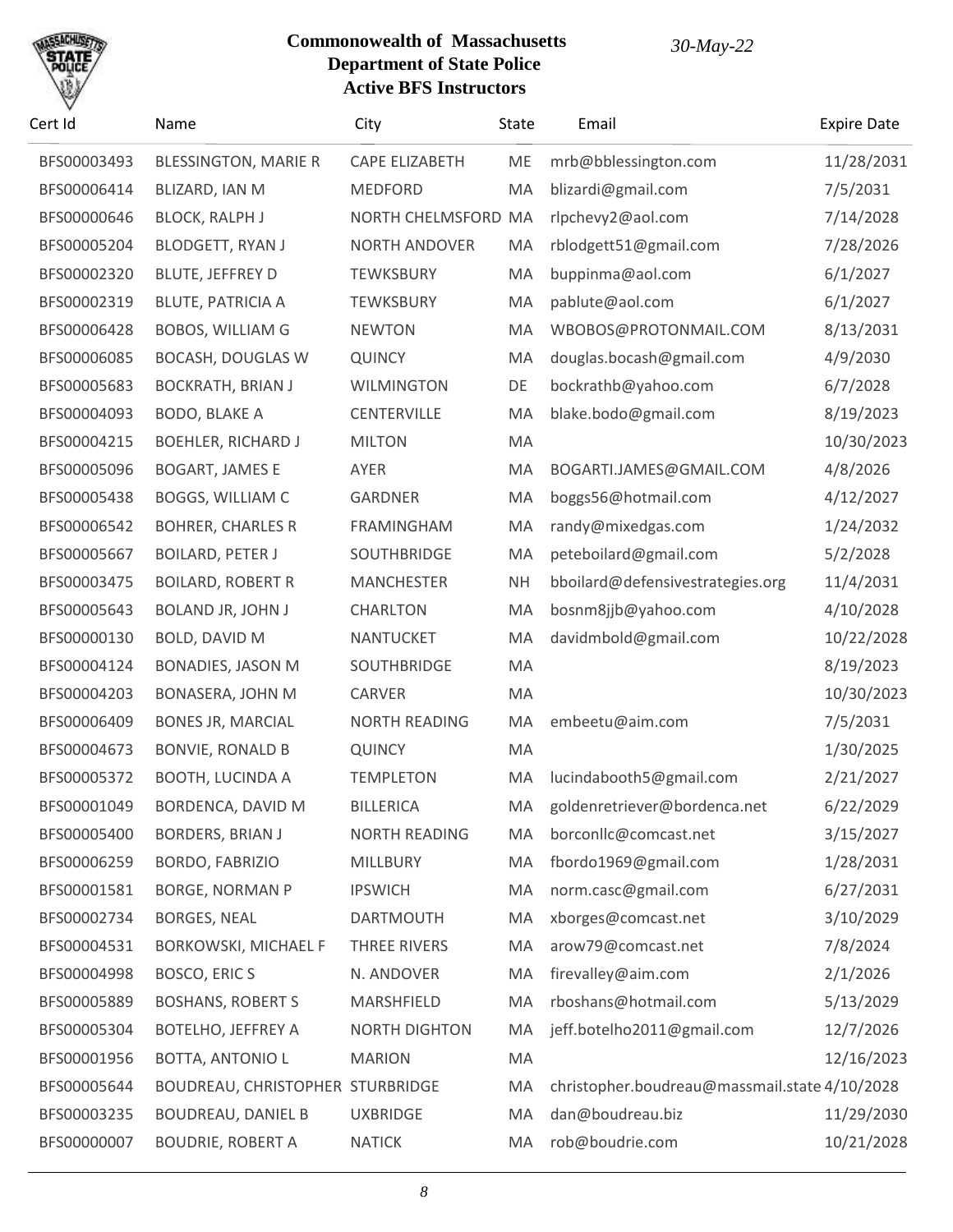

| Cert Id     | Name                                   | City                    | <b>State</b> | Email                          | <b>Expire Date</b> |
|-------------|----------------------------------------|-------------------------|--------------|--------------------------------|--------------------|
| BFS00004142 | <b>BOUDROW, ROBERT P</b>               | <b>CHELSEA</b>          | MA           |                                | 9/5/2023           |
| BFS00001807 | <b>BOUGIOUKOS, JAMES P</b>             | MEDFIELD                | MA           | jimaok@gmail.com               | 11/6/2022          |
| BFS00002879 | BOUJOUKOS, CHRISTOPHE WEST BRIDGEWATER |                         | MA           | cboujouk@gmail.com             | 8/12/2029          |
| BFS00002195 | <b>BOULETTE, DONALD G</b>              | LOWELL                  | MA           | dgboulette@gmail.com           | 6/1/2026           |
| BFS00001724 | <b>BOULTER III, WILLIAM J</b>          | <b>HANSON</b>           | MA           |                                | 5/30/2022          |
| BFS00000228 | <b>BOULTER JR, WILLARD J</b>           | PEMBROKE                | MA           | billb138@verizon.net           | 10/30/2028         |
| BFS00004190 | <b>BOURGEOIS, LUCS</b>                 | <b>BURLINGTON</b>       | MA           | lbourgeois@stoneham-ma.gov     | 10/3/2023          |
| BFS00004855 | <b>BOURGOIN, JOHN A</b>                | <b>SOMERS</b>           | <b>CT</b>    | johnb17308@gmail.com           | 10/7/2025          |
| BFS00004114 | <b>BOURNE, CODY R</b>                  | <b>EAST BRIDGEWATER</b> | MA           |                                | 8/19/2023          |
| BFS00004269 | <b>BOURNE, SAMUEL J</b>                | <b>EAST BRIDGEWATER</b> | MA           |                                | 12/5/2023          |
| BFS00000460 | <b>BOURQUE, RONALD J</b>               | <b>MASHPEE</b>          | MA           | ronb2747@aol.com               | 11/23/2028         |
| BFS00001331 | <b>BOUSH, JOHN W</b>                   | <b>METHUEN</b>          | MA           | j.boush@comcast.net            | 2/7/2030           |
| BFS00003633 | <b>BOWEN, THOMAS P</b>                 | PLYMOUTH                | MA           |                                | 5/14/2022          |
| BFS00006290 | BOWERS, MAX A                          | <b>GRANBY</b>           | MA           | mjbowers@msn.com               | 2/8/2031           |
| BFS00002808 | <b>BOWMAN III, JAMES F</b>             | <b>EAST TAUNTON</b>     | MA           | james.f.bowman@comcast.net     | 5/13/2029          |
| BFS00000297 | <b>BOWMAN, MARK J</b>                  | <b>DRACUT</b>           | MA           | markb-psi@comcast.net          | 11/3/2028          |
| BFS00000524 | <b>BOWMAN, RAY E</b>                   | <b>MASHPEE</b>          | MA           | rebowman2@aol.com              | 12/2/2028          |
| BFS00006413 | <b>BOYD, LAWRENCE H</b>                | <b>IPSWICH</b>          | MA           | l.henry.boyd@icloud.com        | 7/5/2031           |
| BFS00002896 | <b>BRACKETT, SCOTT D</b>               | <b>GLOUCESTER</b>       | MA           | sbrackett66@gmail.com          | 9/3/2029           |
| BFS00004964 | <b>BRADBURY, JEFFREY L</b>             | <b>LITTLETON</b>        | MA           | jeffreyleebradbury@yahoo.com   | 1/28/2026          |
| BFS00004812 | <b>BRADBURY, TIMOTHY P</b>             | <b>ACTON</b>            | MA           |                                | 7/20/2025          |
| BFS00001024 | <b>BRADFORD Sr, JAMES K</b>            | SPRINGFIELD             | MA           | nolojk@gmail.com               | 2/8/2030           |
| BFS00002107 | <b>BRADY Jr, STANLEY</b>               | <b>BREWSTER</b>         | MA           |                                | 5/18/2025          |
| BFS00006617 | <b>BRANDT, DAVID C</b>                 | SALEM                   | MA           | david.brandt001@pipeline.com   | 5/20/2032          |
| BFS00001994 | <b>BRAUNHARDT, GARY W</b>              | <b>PRINCETON</b>        | MA           |                                | 3/26/2024          |
| BFS00005880 | <b>BRENES RETANA, PEDRO</b>            | <b>QUINCY</b>           | MA           | pedroebrenes@gmail.com         | 4/22/2029          |
| BFS00005614 | BRESLOF, DAVID E                       | <b>BRIGHTON</b>         | MA           | david.breslof@yahoo.com        | 2/13/2028          |
| BFS00004253 | <b>BRETON, RANDY L</b>                 | LOWELL                  | MA           | randy.breton@gmail.com         | 11/15/2023         |
| BFS00003840 | <b>BRETZ, JONATHAN C</b>               | MAYNARD                 | MA           |                                | 12/20/2022         |
| BFS00004932 | <b>BRICK, DENNIS M</b>                 | N. CHELMSFORD           | MA           |                                | 1/7/2026           |
| BFS00005797 | <b>BRICK, PATRICIA A</b>               | NORTH CHELMSFORD MA     |              | iamtheepattie@gmail.com        | 1/23/2029          |
| BFS00004804 | <b>BRICKLIN, MICHAEL B</b>             | <b>OSTERVILLE</b>       | MA           | capegunworks@gmail.com         | 7/20/2025          |
| BFS00004807 | <b>BRIDGE, KAYLA M</b>                 | <b>HARWICH</b>          | MA           | kaylambridge@icloud.com        | 7/20/2025          |
| BFS00003680 | BRIEN, DAVID C                         | <b>DIGHTON</b>          | MA           | davidbrien.nra@gmail.com       | 7/16/2022          |
| BFS00001934 | <b>BRIGGS, KRIS O</b>                  | <b>ASHLAND</b>          | MA           |                                | 9/29/2023          |
| BFS00000258 | <b>BRIGGS, MICHAEL M</b>               | <b>HOPKINTON</b>        | <b>NH</b>    | mbriggs@newenglandtactical.com | 4/16/2029          |
|             |                                        |                         |              |                                |                    |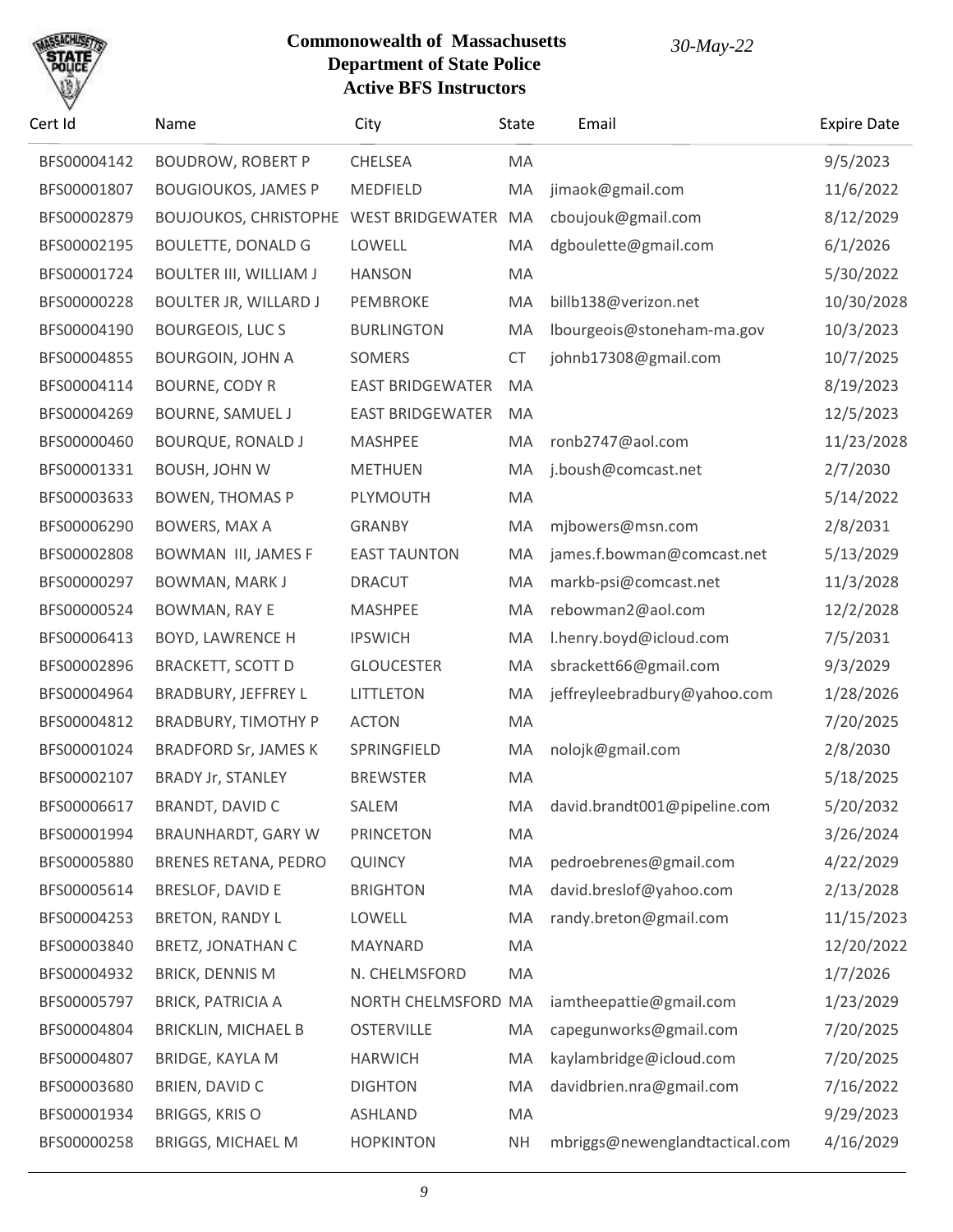

| Cert Id     | Name                         | City                  | State     | Email                                      | <b>Expire Date</b> |
|-------------|------------------------------|-----------------------|-----------|--------------------------------------------|--------------------|
| BFS00005888 | <b>BRIOTTA, THOMAS A</b>     | <b>EASTHAMPTON</b>    | MA        | tbriotta@gmail.com                         | 5/13/2029          |
| BFS00001767 | <b>BRITTON, LEE J</b>        | ANDOVER               | MA        | lbri@comcast.net                           | 7/25/2022          |
| BFS00005784 | <b>BRODEUR, DEREK G</b>      | CHEPACHET             | <b>RI</b> | derekbrodeur@yahoo.com                     | 1/8/2029           |
| BFS00004639 | <b>BROOKS, TRACEY E</b>      | <b>GREENFIELD</b>     | MA        | navychic84@gmail.com                       | 12/1/2024          |
| BFS00003811 | <b>BROPHY, EDWARD T</b>      | <b>TAUNTON</b>        | MA        | eddie2shot@hotmail.com                     | 11/8/2022          |
| BFS00000076 | BROSSI, WAYNE M              | <b>MEDWAY</b>         | MA        | wayne45acp@comcast.net                     | 10/26/2028         |
| BFS00002292 | <b>BROTHERS, CHRISTOPHER</b> | <b>UXBRIDGE</b>       | MA        | brothers@sdw.state.ma.us                   | 1/22/2027          |
| BFS00005149 | <b>BROWDER, MICHAEL</b>      | <b>HYDE PARK</b>      | MA        | mbrowder60@yahoo.com                       | 5/25/2026          |
| BFS00004384 | <b>BROWN Sr, JUSTIN S</b>    | CHATHAM               | MA        |                                            | 3/5/2024           |
| BFS00004934 | BROWN, DALE H                | SUNDERLAND            | MA        | dale.brown223@gmail.com                    | 1/7/2026           |
| BFS00004309 | <b>BROWN, DANIEL B</b>       | <b>BOSTON</b>         | MA        |                                            | 12/16/2023         |
| BFS00004834 | <b>BROWN, DAVID A</b>        | <b>HAVERHILL</b>      | MA        | pmdabrown67@comcast.net                    | 9/9/2025           |
| BFS00001666 | BROWN, DAVID C               | NORTHBOROUGH          | MA        | david.brown19@verizon.net                  | 6/11/2022          |
| BFS00005224 | BROWN, JAMES                 | <b>CENTERVILLE</b>    | MA        | jbrown@town.dennis.ma.us                   | 8/18/2026          |
| BFS00002020 | <b>BROWN, JEFFERY D</b>      | <b>MARSTONS MILLS</b> | MA        | jbrown527@hotmail.com                      | 8/30/2028          |
| BFS00006276 | BROWN, JUSTIN A              | ARLINGTON             | MA        | jb@jusbrown.com                            | 1/29/2031          |
| BFS00003944 | <b>BROWN, PAUL F</b>         | <b>QUINCY</b>         | MA        | pbrown@quincyma.gov                        | 3/5/2023           |
| BFS00000099 | <b>BROWN, RICHARD C</b>      | <b>ATTLEBORO</b>      | MA        | rcbrownie54@comcast.net                    | 11/23/2028         |
| BFS00006558 | <b>BROWN, ROBERT W</b>       | PLYMOUTH              | MA        | brownie0351@gmail.com                      | 3/3/2032           |
| BFS00006252 | <b>BROWN, STEPHEN P</b>      | <b>WEST PEABODY</b>   | MA        | earsafetysystems@gmail.com                 | 1/11/2031          |
| BFS00000872 | <b>BROWN, THOMAS E</b>       | <b>GOFFSTOWN</b>      | <b>NH</b> | tacticalgraphics@hotmail.com               | 2/17/2029          |
| BFS00005915 | <b>BROWN, TROY R</b>         | HAVERHILL             | MA        | troybrown70@gmail.com                      | 6/20/2029          |
| BFS00005631 | BROWNVILLE, DAVID C          | <b>BREWSTER</b>       | MA        | davidbrownville@gmail.com                  | 3/20/2028          |
| BFS00004900 | BRUCE, DAVID J               | PEABODY               | MA.       | brucetactical@gmail.com                    | 12/2/2025          |
| BFS00003249 | <b>BRUCE, DAVID M</b>        | WAKEFIELD             | MA        | dave@bruce.org                             | 12/8/2030          |
| BFS00003661 | BRUNO III, STEPHEN J         | SAUGUS                | MA        | stephenbruno@aol.com                       | 6/28/2032          |
| BFS00005745 | BRUNO, DANIEL A              | <b>HAMPDEN</b>        | MA        | daniel.bruno@eastlongmeadowma.go 9/22/2028 |                    |
| BFS00000263 | <b>BRUNO, JAMES R</b>        | <b>MEDFORD</b>        | MA        | medfordautoschool@verizon.net              | 8/13/2031          |
| BFS00000019 | BRYANT, RICHARD W            | WRENTHAM              | MA        | bryant@competitionspecialties.com          | 10/21/2028         |
| BFS00002068 | <b>BUCCERI, WILLIAM J</b>    | RANDOLPH              | MA        |                                            | 11/2/2024          |
| BFS00005270 | <b>BUCHANNON, DAVID A</b>    | WILBRAHAM             | MA        | davebuchannon@charter.net                  | 11/7/2026          |
| BFS00004987 | <b>BUCK, LARRY E</b>         | ANDOVER               | MA        | larryb849@gmail.com                        | 2/1/2026           |
| BFS00002014 | <b>BUCKLEY, PAIGE A</b>      | <b>HARWICH</b>        | MA        | paigebuckley228@gmail.com                  | 5/7/2029           |
| BFS00006009 | <b>BUDD, RALPH A</b>         | <b>DANVERS</b>        | MA        | tonybudd77@hotmail.com                     | 1/6/2030           |
| BFS00006148 | <b>BUFF, EUGENE</b>          | <b>WEST ROXBURY</b>   | MA        | eugene.buff@gmail.com                      | 8/24/2030          |
| BFS00002993 | <b>BULMAN, JAMES M</b>       | <b>SCITUATE</b>       | МA        | jackbulman@comcast.net                     | 10/8/2031          |
|             |                              |                       |           |                                            |                    |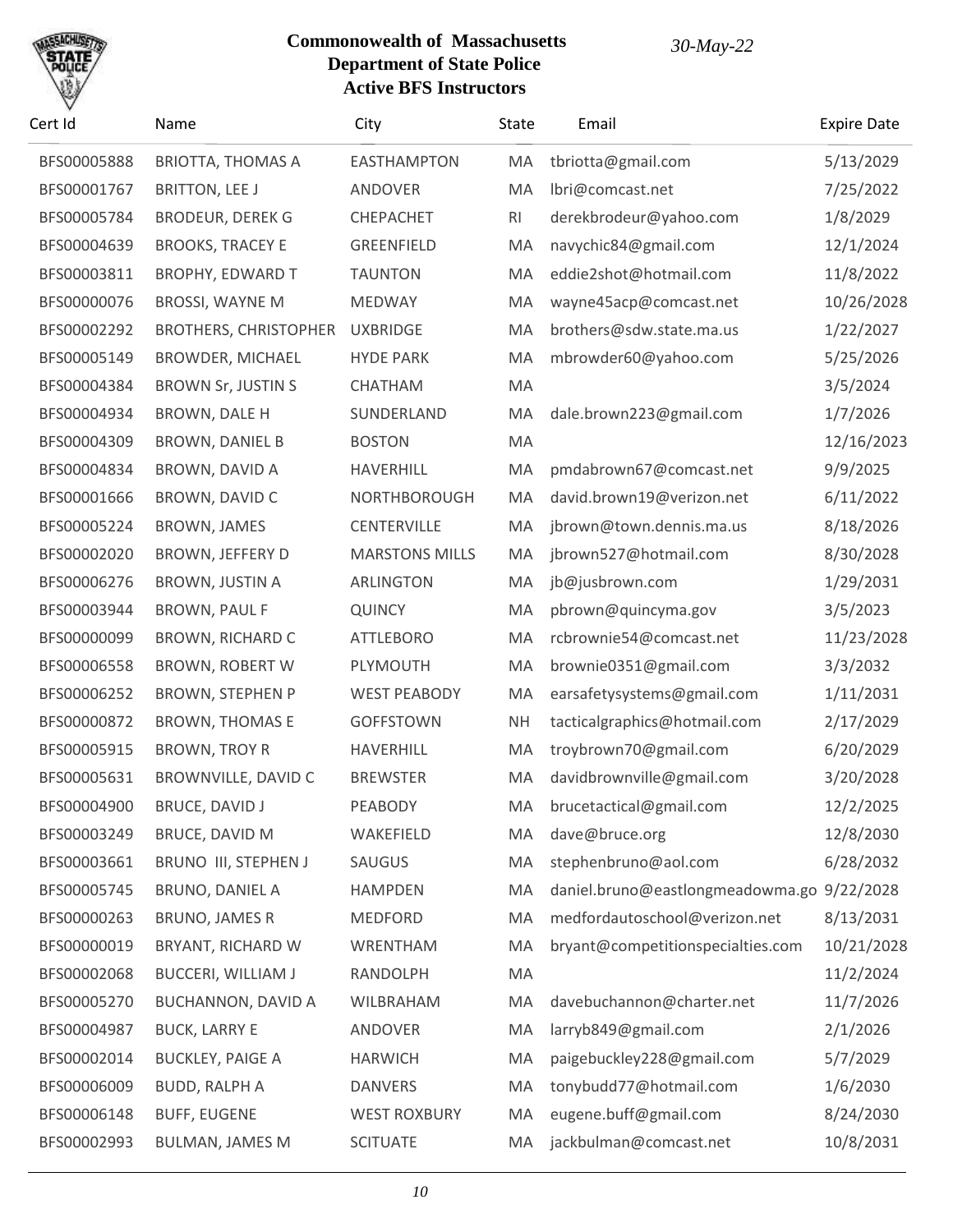## SACHU

| Cert Id     | Name                       | City                 | State | Email                          | <b>Expire Date</b> |
|-------------|----------------------------|----------------------|-------|--------------------------------|--------------------|
| BFS00002032 | <b>BUONOPANE, ARTHUR A</b> | ROSLINDALE           | MA    |                                | 8/17/2024          |
| BFS00001890 | <b>BURCHMAN, MICHAEL B</b> | <b>MILFORD</b>       | MA    | mburchman@homegunsafety.com    | 6/3/2023           |
| BFS00006089 | <b>BURGE, JOSEPH L</b>     | <b>COLRAIN</b>       | MA    | sgtburge@comcast.net           | 4/14/2030          |
| BFS00000542 | BURGESS, DAVID A           | <b>EAST TAUNTON</b>  | MA    | bdburgess10@gmail.com          | 12/2/2028          |
| BFS00005156 | <b>BURGESS, RICHARD C</b>  | <b>TAUNTON</b>       | MA    |                                | 6/14/2026          |
| BFS00003154 | <b>BURGESS, WILLIAM B</b>  | <b>THORNDIKE</b>     | MA    | bill.burgess@comcast.net       | 8/3/2030           |
| BFS00000548 | <b>BURGESS, WILLIAM C</b>  | <b>TEWKSBURY</b>     | MA    | thecollector33@comcast.net     | 12/3/2028          |
| BFS00001614 | <b>BURGOYNE, JOSEPH P</b>  | <b>DRACUT</b>        | MA    | jburgoyne@outlook.com          | 1/29/2031          |
| BFS00005735 | <b>BURHOE, CHRISTIAN A</b> | <b>PAXTON</b>        | MA    | caburhoe@hotmail.com           | 9/12/2028          |
| BFS00005011 | <b>BURKE JR., THOMAS E</b> | AGAWAM               | MA    |                                | 2/18/2026          |
| BFS00004370 | <b>BURKE, BRENDAN M</b>    | <b>ACUSHNET</b>      | MA    | burke_757@yahoo.com            | 2/25/2024          |
| BFS00001770 | <b>BURKE, SCOTT G</b>      | <b>GLOUCESTER</b>    | MA    |                                | 9/11/2022          |
| BFS00003635 | <b>BURKE, STEVEN A</b>     | <b>ASHBY</b>         | MA    | stevenburke32@comcast.net      | 5/16/2032          |
| BFS00005824 | <b>BURKHARD, DANIEL A</b>  | <b>NORTH READING</b> | MA    | dburkhard@gmail.com            | 3/1/2029           |
| BFS00005017 | <b>BURNETT, ROBERT J</b>   | MANSFIELD            | MA    |                                | 2/18/2026          |
| BFS00001327 | BURNETT, WILLIAM A         | <b>BARRE</b>         | MA    | wburnett@charter.net           | 2/7/2030           |
| BFS00004179 | <b>BURNS Jr, MICHAEL R</b> | PLYMOUTH             | MA    | mburns@maritime.edu            | 10/3/2023          |
| BFS00002280 | <b>BURNS, JAMES S</b>      | <b>WESTPORT</b>      | MA    | safe.shotgunning@yahoo.com     | 1/2/2027           |
| BFS00005581 | <b>BURNS, KENT R</b>       | <b>BOSTON</b>        | MA    | bostonbboyy@gmail.com          | 1/4/2028           |
| BFS00006273 | <b>BURNS, MATTHEW J</b>    | WESTFIELD            | MA    | mjburns444@gmail.com           | 1/29/2031          |
| BFS00006141 | <b>BURRELL, TODD J</b>     | <b>WHITMAN</b>       | MA    | todd@farmboyballistics.com     | 8/5/2030           |
| BFS00003497 | <b>BURRUTO, JOHN</b>       | AMHERST              | MA    | jeburruto@comcast.net          | 12/7/2031          |
| BFS00000989 | <b>BURT, CARL R</b>        | <b>REHOBOTH</b>      | MA    | carl.burt@verizon.net          | 9/25/2029          |
| BFS00001465 | BUSH, DAVID I              | READING              | MA    | kc1pr@comcast.net              | 9/21/2030          |
| BFS00004692 | <b>BUTLER, JON D</b>       | <b>ACTON</b>         | MA    |                                | 2/23/2025          |
| BFS00002330 | <b>BUTTRICK, RICHARD E</b> | <b>SOUTH DENNIS</b>  | MA    | wbuttrick@comcast.net          | 5/29/2027          |
| BFS00002355 | BYRNE, SEAN P              | <b>DEDHAM</b>        | MA    | nracourse@yahoo.com            | 8/22/2027          |
| BFS00004897 | CABRAL, AMARO              | <b>EAST TAUNTON</b>  | MA    |                                | 12/2/2025          |
| BFS00002855 | CABRAL, CARL E             | <b>NORTON</b>        | MA    | ccabralx@gmail.com             | 7/13/2029          |
| BFS00002937 | CABRAL, JOSEPH R           | <b>NEW BEDFORD</b>   | MA    | nbpistolinstructor@comcast.net | 10/27/2029         |
| BFS00004702 | CABRAL, NELSON M           | <b>NEW BEDFORD</b>   | MA    | nelsoncabral82@yahoo.com       | 3/11/2025          |
| BFS00005116 | CABRAL, STEVEN E           | <b>HOUSATONIC</b>    | MA    |                                | 4/21/2026          |
| BFS00004205 | CABRAL, WAYNE E            | SOUTH DARTMOUTH      | MA    | wcabral1965@gmail.com          | 10/30/2023         |
| BFS00005870 | CABRERA, JESSICA P         | <b>BROCKTON</b>      | MA    | jbklyn45@yahoo.com             | 4/17/2029          |
| BFS00005764 | <b>CABRERA, PETER F</b>    | <b>MILTON</b>        | MA    | pcabrera68@live.com            | 11/23/2028         |
| BFS00006185 | CADIEUX, DAVID M           | NEW BEDFORD          | MA    | davec@karpos.net               | 10/2/2030          |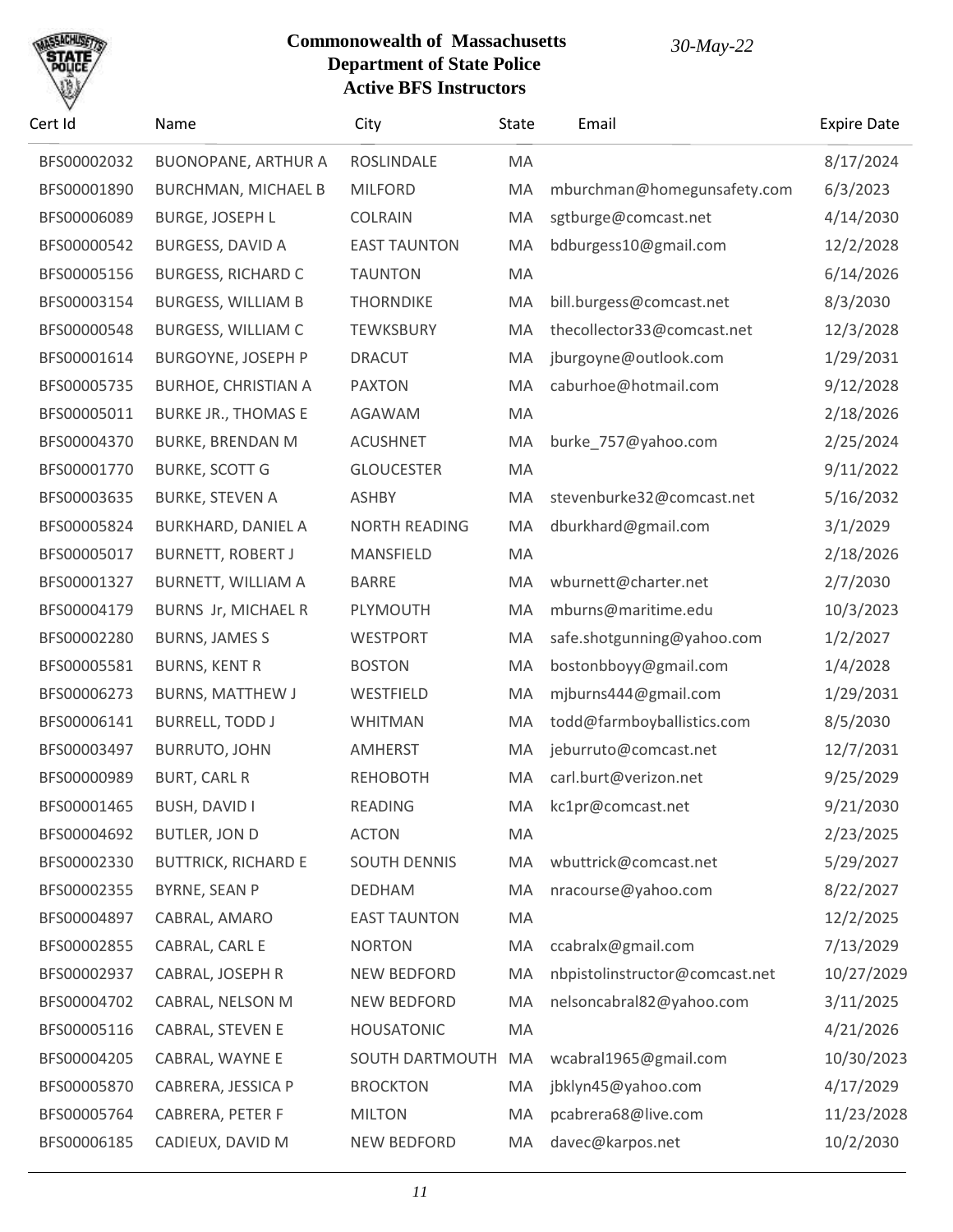# SACHU

| Cert Id     | Name                           | City                    | <b>State</b>   | Email                         | <b>Expire Date</b> |
|-------------|--------------------------------|-------------------------|----------------|-------------------------------|--------------------|
| BFS00004200 | CADY, KEVIN A                  | <b>WEST SPRINGFIELD</b> | MA             | kevincady@yahoo.com           | 10/3/2023          |
| BFS00003970 | CAESAR, ARTHUR G               | <b>WESTPORT</b>         | MA             |                               | 3/27/2023          |
| BFS00004976 | CAFARELLI, JOHN A              | SWAMPSCOTT              | MA             |                               | 2/1/2026           |
| BFS00000830 | CAFARELLI, JOSEPH A            | <b>ROWLEY</b>           | MA             | jcafarelli0311@gmail.com      | 4/16/2029          |
| BFS00000268 | CAFARELLI, LEONARD G           | <b>REVERE</b>           | MA             | lennyc223@gmail.com           | 11/3/2028          |
| BFS00004079 | CAFERELLI, DAVID J             | MARLBOROUGH             | MA             | cafconstruction@verizon.net   | 8/19/2023          |
| BFS00006024 | CAFFREY, PATRICK W             | <b>DUXBURY</b>          | MA             | pcaffrey@duxburypolice.org    | 1/29/2030          |
| BFS00001653 | CAGGIANO, ALLAN J              | CARVER                  | MA             |                               | 4/9/2022           |
| BFS00003170 | CAGGIANO, MICHAEL X            | SALEM                   | MA             | mike@salemfirearmsafety.com   | 9/9/2030           |
| BFS00002380 | CAHALAN, RICHARD S             | <b>SOUTH HADLEY</b>     | MA             | rcahalan6@comcast.net         | 12/12/2027         |
| BFS00005379 | CAHILL IV, JOSEPH J            | <b>NORTH DIGHTON</b>    | MA             | jcahill05@outlook.com         | 2/22/2027          |
| BFS00005408 | CAIN, RYAN J                   | <b>WINTHROP</b>         | MA             |                               | 3/22/2027          |
| BFS00000234 | <b>CAKOUNES, ERNEST G</b>      | SAUGUS                  | MA             | egcakounes@comcast.net        | 11/12/2028         |
| BFS00004761 | CALLAHAN, MATTHEW D            | <b>SHIRLEY</b>          | MA             |                               | 5/27/2025          |
| BFS00006423 | CAMACHO, CLAUDIO E             | LAWRENCE                | MA             | CXC1595@GMAIL.COM             | 8/13/2031          |
| BFS00005630 | CAMARA, ROGER J                | <b>NEW BEDFORD</b>      | MA             | 508firearmstraining@gmail.com | 3/20/2028          |
| BFS00003966 | CAMARA, WILLIAM P              | <b>WESTPORT</b>         | MA             |                               | 3/27/2023          |
| BFS00002704 | CAMARGO, SERGIO M              | <b>KINGSTON</b>         | MA             | sc_office@yahoo.com           | 2/26/2029          |
| BFS00004139 | CAMARRA Jr, ANTHONY P          | <b>CANTON</b>           | MA             |                               | 9/5/2023           |
| BFS00003634 | CAMBIO, ROBERT M               | NORTH PROVIDENCE        | R <sub>l</sub> | grizzlyskinner@cox.net        | 5/16/2032          |
| BFS00005726 | CAMERON, MICHAEL R             | <b>MILLIS</b>           | MA             | michael.cameron07@gmail.com   | 8/21/2028          |
| BFS00005584 | CAMERON, ROBERT L              | <b>WEST STOCKBRIDGE</b> | MA             | encore338@yahoo.com           | 1/4/2028           |
| BFS00004107 | CAMILLERI, SCOTT T             | PALMER                  | MA             |                               | 8/19/2023          |
| BFS00000109 | CAMMARATA, MICHAEL R ARLINGTON |                         | МA             | cmichaelcam@aol.com           | 10/21/2028         |
| BFS00006363 | CAMPBELL JR, MICHAEL A         | <b>BROCKTON</b>         | MA             | campbell22.mc5@gmail.com      | 5/7/2031           |
| BFS00004989 | CAMPBELL, BRIAN D              | <b>MALDEN</b>           | MA             | bdcamp1593@gmail.com          | 2/1/2026           |
| BFS00003464 | CAMPBELL, JOSEPH A             | CUMBERLAND              | R <sub>l</sub> | jcampbell192@cox.net          | 10/20/2031         |
| BFS00005687 | CAMPBELL, NATHAN R             | <b>BREWSTER</b>         | MA             | ntgcampbell@comcast.net       | 6/7/2028           |
| BFS00005133 | CAMPBELL, WARREN A             | <b>BLACKSTONE</b>       | MA             | wacampbell@gmail.com          | 5/16/2026          |
| BFS00001742 | CANCELLA, DONALD H             | CHELMSFORD              | MA             |                               | 6/6/2022           |
| BFS00002386 | CANNING, ROBERT T              | <b>NATICK</b>           | MA             | bocan3@aol.com                | 1/3/2028           |
| BFS00004911 | CANNON Jr, ARTHUR R            | <b>MIDDLEBORO</b>       | MA             |                               | 12/2/2025          |
| BFS00005526 | CANO JR, ABEL                  | <b>METHUEN</b>          | MA             | onacleba1@aol.com             | 9/25/2027          |
| BFS00006188 | CAOUETTE, RYAN J               | <b>RUTLAND</b>          | MA             | rjc13b@gmail.com              | 10/2/2030          |
| BFS00005812 | CAPIZZI, PAUL                  | REVERE                  | MA             | pcapizzi@comcast.net          | 2/13/2029          |
| BFS00005539 | CAPUTO III, VICTOR F           | <b>FLORENCE</b>         | MA             | vcaputo@northamptonma.gov     | 10/13/2027         |
|             |                                |                         |                |                               |                    |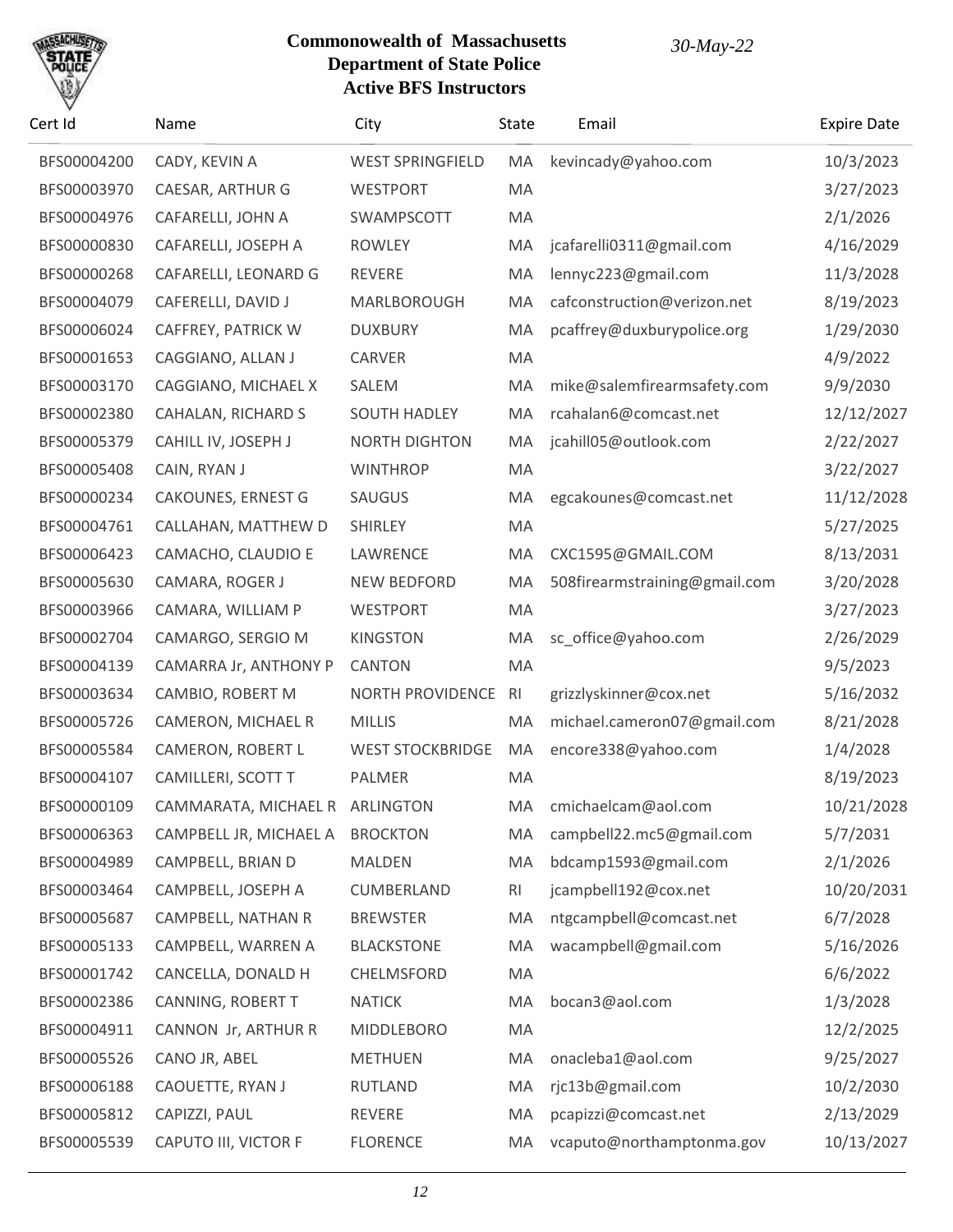

| Cert Id     | Name                   | City                    | State          | Email                        | <b>Expire Date</b> |
|-------------|------------------------|-------------------------|----------------|------------------------------|--------------------|
| BFS00006132 | CARDANO, RUSSELL F     | EAST LONGMEADOW MA      |                | rfcii@aol.com                | 8/5/2030           |
| BFS00004051 | CARDENTE, ROBERT G     | CHEPACHET               | RI             | r_cardente@hotmail.com       | 6/19/2023          |
| BFS00006037 | CARDILLO, FRANK A      | RAYNHAM                 | MA             | facardillo91@gmail.com       | 2/27/2030          |
| BFS00005406 | CAREY, EDWARD M        | <b>BRAINTREE</b>        | MA             |                              | 3/22/2027          |
| BFS00002852 | CAREY, JAMES T         | <b>BELCHERTOWN</b>      | MA             | pvftraining@gmail.com        | 2/27/2030          |
| BFS00003784 | CARLL, DONALD P        | MARSHFIELD              | MA             | dcelec 99@hotmail.com        | 10/4/2022          |
| BFS00004166 | CARLO, WILLIAM E       | <b>MEDWAY</b>           | MA             | carlo.w@westonmass.org       | 9/19/2023          |
| BFS00006338 | CARLOTTO, ADAM J       | <b>GREAT BARRINGTON</b> | MA             | ajc99@live.com               | 4/8/2031           |
| BFS00004350 | CARLSON, JON K         | <b>NEW BEDFORD</b>      | MA             |                              | 2/11/2024          |
| BFS00003384 | CARNEY, STEPHEN A      | <b>NORWOOD</b>          | MA             | usmc71@verizon.net           | 5/24/2031          |
| BFS00003853 | CARON, ROBERT M        | SOMERSET                | MA             | bcaron15@gmail.com           | 12/20/2022         |
| BFS00004813 | CAROSELLI, CHARLES D   | N. EASTON               | MA             |                              | 7/20/2025          |
| BFS00004041 | CARPENTER III, DANNY   | <b>DIGHTON</b>          | MA             |                              | 6/3/2023           |
| BFS00006227 | CARPENTIER, CHRISTOPHE | WOONSOCKET              | RI             | c_carpentier@live.com        | 11/25/2030         |
| BFS00005782 | CARR JR, ROBERT D      | <b>OXFORD</b>           | <b>CT</b>      | info@bluecordfirearms.com    | 1/8/2029           |
| BFS00005835 | CARRIERE, SCOTT A      | PEABODY                 | MA             | scottcarriere@hotmail.com    | 3/11/2029          |
| BFS00001930 | CARRIGAN, EDWARD J     | <b>DEDHAM</b>           | MA             |                              | 9/10/2023          |
| BFS00005469 | CARRUTHERS, JOSHUA L   | SOMERVILLE              | MA             | joshualcarr@icloud.com       | 6/1/2027           |
| BFS00001978 | CARSON, RICHARD A      | <b>BEDFORD</b>          | MA             | bedford.mass@verizon.net     | 3/18/2024          |
| BFS00005040 | CARTER, TIMOTHY A      | <b>BLACKSTONE</b>       | MA             |                              | 3/9/2026           |
| BFS00006091 | CARUSO, MICHAEL F      | <b>TEMPLETON</b>        | MA             | mister_mikec@yahoo.com       | 4/14/2030          |
| BFS00003118 | CARVALHO, KEITH A      | <b>MASHPEE</b>          | MA             | kcarvsanmai3@gmail.com       | 6/1/2030           |
| BFS00004463 | CARVALHO, MATTHEW M    | <b>TIVERTON</b>         | R <sub>l</sub> |                              | 5/2/2024           |
| BFS00005014 | CASALE, ROBERT A       | WARREN                  | RI             | info@psccca.com              | 2/18/2026          |
| BFS00004283 | CASEY, EDWARD J        | WAREHAM                 | MA             | edwardj.casey@verizon.net    | 12/5/2023          |
| BFS00000775 | CASEY, JOSEPH B        | <b>CENTERVILLE</b>      | MA             | jbcasey32@comcast.net        | 1/20/2032          |
| BFS00000338 | CASEY, MARTIN W        | <b>NEW BEDFORD</b>      | MA             | sailorcasey1@gmail.com       | 11/12/2028         |
| BFS00005804 | CASEY, MATTHEW P       | <b>NORTH BROOKFIELD</b> | MA             | MCASE0556@GMAIL.COM          | 2/5/2029           |
| BFS00002207 | CASH, JONATHAN H       | <b>NORWOOD</b>          | MA             | jhcash@dovermapd.com         | 7/26/2026          |
| BFS00000785 | CASINELLI, MICHAEL J   | <b>QUINCY</b>           | MA             | michaelcasinelli@hotmail.com | 1/22/2029          |
| BFS00003325 | CASPER, JAMES E        | <b>ABINGTON</b>         | MA             | jcasper@rocklandpolice.com   | 3/31/2031          |
| BFS00006242 | CASSIDY, MICHAEL P     | <b>NEW BEDFORD</b>      | MA             | mikecassidy32@gmail.com      | 12/10/2030         |
| BFS00005131 | CASTAGNO, TYLER A      | WAYLAND                 | MA             | stags58@gmail.com            | 5/12/2026          |
| BFS00000449 | CASTEL, MARK           | <b>BROOKLINE</b>        | MA             | markinallston@yahoo.com      | 12/3/2028          |
| BFS00004426 | CASTRO, BARDEN H       | <b>FALL RIVER</b>       | MA             |                              | 4/27/2024          |
| BFS00000113 | CATTERALL, JOHN T      | <b>MATTAPOISETT</b>     | MA             | jtcatterall@gmail.com        | 10/21/2028         |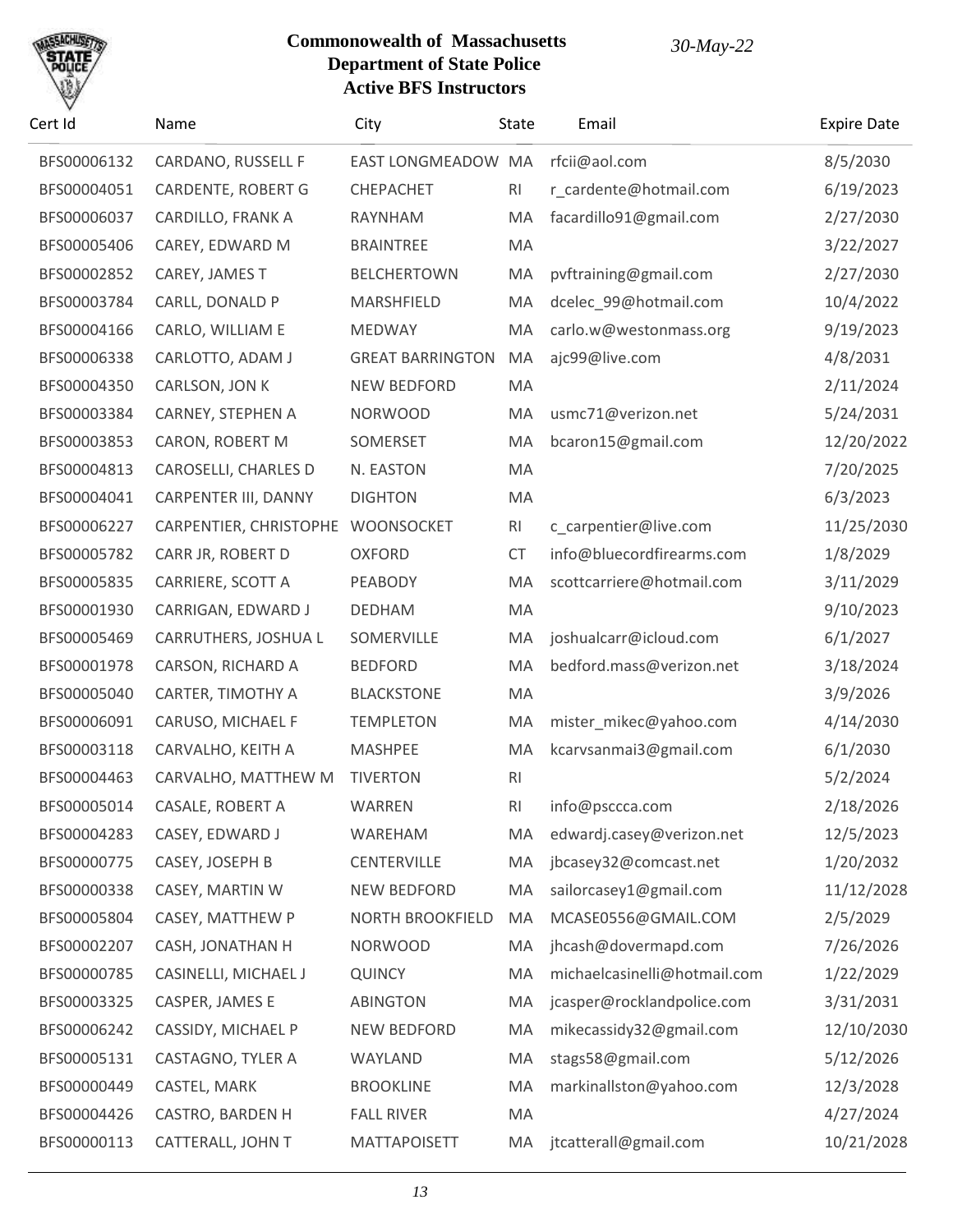## SACHU

| Cert Id     | Name                              | City               | State     | Email                          | <b>Expire Date</b> |
|-------------|-----------------------------------|--------------------|-----------|--------------------------------|--------------------|
| BFS00004319 | CATYB, ALLEY J                    | <b>DRACUT</b>      | MA        |                                | 1/15/2024          |
| BFS00005471 | CAVAGNUOLO, SALVATOR SOUTHINGTON  |                    | <b>CT</b> | sfxc@aol.com                   | 6/5/2027           |
| BFS00004080 | CAVALLARO III, PETER              | <b>MAYNARD</b>     | MA        |                                | 8/19/2023          |
| BFS00003541 | CAVARETTA, JOHN                   | <b>CHESTER</b>     | <b>NH</b> | john@chesterarmsllc.com        | 1/24/2032          |
| BFS00002867 | CAVICCHI, PETER M                 | WAREHAM            | MA        | petercav@yahoo.com             | 7/21/2029          |
| BFS00005473 | CAYA, DENNIS A                    | WRENTHAM           | MA        | dcaya@doxdsgn.com              | 6/5/2027           |
| BFS00002134 | CEGLARSKI, WILLIAM E              | NO. ATTLEBORO      | MA        | CEGLARSKIWILLIAM58@GMAIL.COM   | 10/4/2026          |
| BFS00004273 | CEKOVSKY, CHRISTOPHER             | WESTFIELD          | MA        |                                | 12/2/2023          |
| BFS00005078 | CELEZZIANNO, VICTORIA P           | <b>EVERETT</b>     | MA        |                                | 4/8/2026           |
| BFS00002440 | <b>CELONA, ANTHONY P</b>          | PEPPERELL          | MA        | m1enbloc@gmail.com             | 7/14/2028          |
| BFS00003923 | CERRA, PAUL                       | <b>HANSON</b>      | MA        |                                | 2/12/2023          |
| BFS00003883 | CERULLI, ADAM V                   | <b>CENTERVILLE</b> | MA        |                                | 1/11/2023          |
| BFS00006225 | <b>CESARINI, CHRISTOPHER</b>      | RAYNHAM            | MA        | christophermcesarini@gmail.com | 11/25/2030         |
| BFS00001921 | CESARINI, JOHN G                  | N. ABINGTON        | MA        | jr66830@msn.com                | 7/16/2023          |
| BFS00005376 | CHAET, STEVEN J                   | REVERE             | MA        | steven@chaet.net               | 2/21/2027          |
| BFS00005566 | CHALIFOUX, MATTHEW R              | <b>SPENCER</b>     | MA        | matthew.chalifoux@gmail.com    | 11/27/2027         |
| BFS00004832 | CHAMBERLAIN, BRIAN W              | E. BRIDGEWATER     | MA        | info@arminarmstraining.com     | 9/9/2025           |
| BFS00004202 | CHAMORRO, ANDRES                  | <b>ASHLAND</b>     | MA        |                                | 10/30/2023         |
| BFS00004010 | CHAMPAGNE, DANIEL D               | <b>TAUNTON</b>     | MA        | benelli1989@gmail.com          | 4/30/2023          |
| BFS00005436 | CHAN, TONY                        | CHARLESTOWN        | MA        | tonychan882@verizon.net        | 4/12/2027          |
| BFS00004064 | <b>CHANCEY, RUSSELL L</b>         | <b>STOW</b>        | MA        | rlchancey2@msn.com             | 7/22/2023          |
| BFS00006260 | <b>CHANDONNET, JASON R</b>        | CARLISLE           | MA        | jason@imwithroscoe.com         | 1/28/2031          |
| BFS00006190 | CHAPIN, DAVID G                   | <b>WHITMAN</b>     | MA        | dgc7038@gmail.com              | 10/2/2030          |
| BFS00005509 | CHAPMAN, ANTONIO B                | WESTFIELD          | MA        | tony.chapman@ct.gov            | 8/28/2027          |
| BFS00000863 | CHAPMAN, MARTIN D                 | <b>SEEKONK</b>     | MA        | sales@pheasantridgeguns.com    | 2/16/2029          |
| BFS00005670 | CHAPPIE, JOSEPH F                 | BELLINGHAM         | MA        | joe@chappietech.com            | 5/2/2028           |
| BFS00006552 | CHAPUT, SCOT A                    | <b>NASHUA</b>      | <b>NH</b> | schaput@comcast.net            | 2/8/2032           |
| BFS00006239 | CHARBONEAU, JOHNATHE FALL RIVER   |                    | MA        | johncharb21@gmail.com          | 12/9/2030          |
| BFS00004670 | <b>CHARETTE, PATRICK S</b>        | CARVER             | MA        |                                | 1/30/2025          |
| BFS00004806 | <b>CHARLAND, COREY B</b>          | <b>HARWICH</b>     | MA        | charland450r@gmail.com         | 7/20/2025          |
| BFS00002364 | CHARON, GREGORY J                 | <b>CHESHIRE</b>    | MA        | GJChair@aol.com                | 12/11/2028         |
| BFS00004882 | CHATEAUNEUF, RONALD D EASTHAMPTON |                    | MA        |                                | 11/13/2025         |
| BFS00006000 | CHAUVIN, MICHAEL J                | SPENCER            | MA        | massItc@aol.com                | 11/25/2029         |
| BFS00006362 | CHAYES, DALE N                    | <b>ACTON</b>       | MA        | dale@chayes.org                | 5/6/2031           |
| BFS00003699 | CHEFFRO, JOHN W                   | <b>BOSTON</b>      | MA        |                                | 8/10/2022          |
| BFS00002785 | CHEFFRO, THOMAS A                 | PEABODY            | MA        | tomcheffro@gmail.com           | 5/27/2029          |
|             |                                   |                    |           |                                |                    |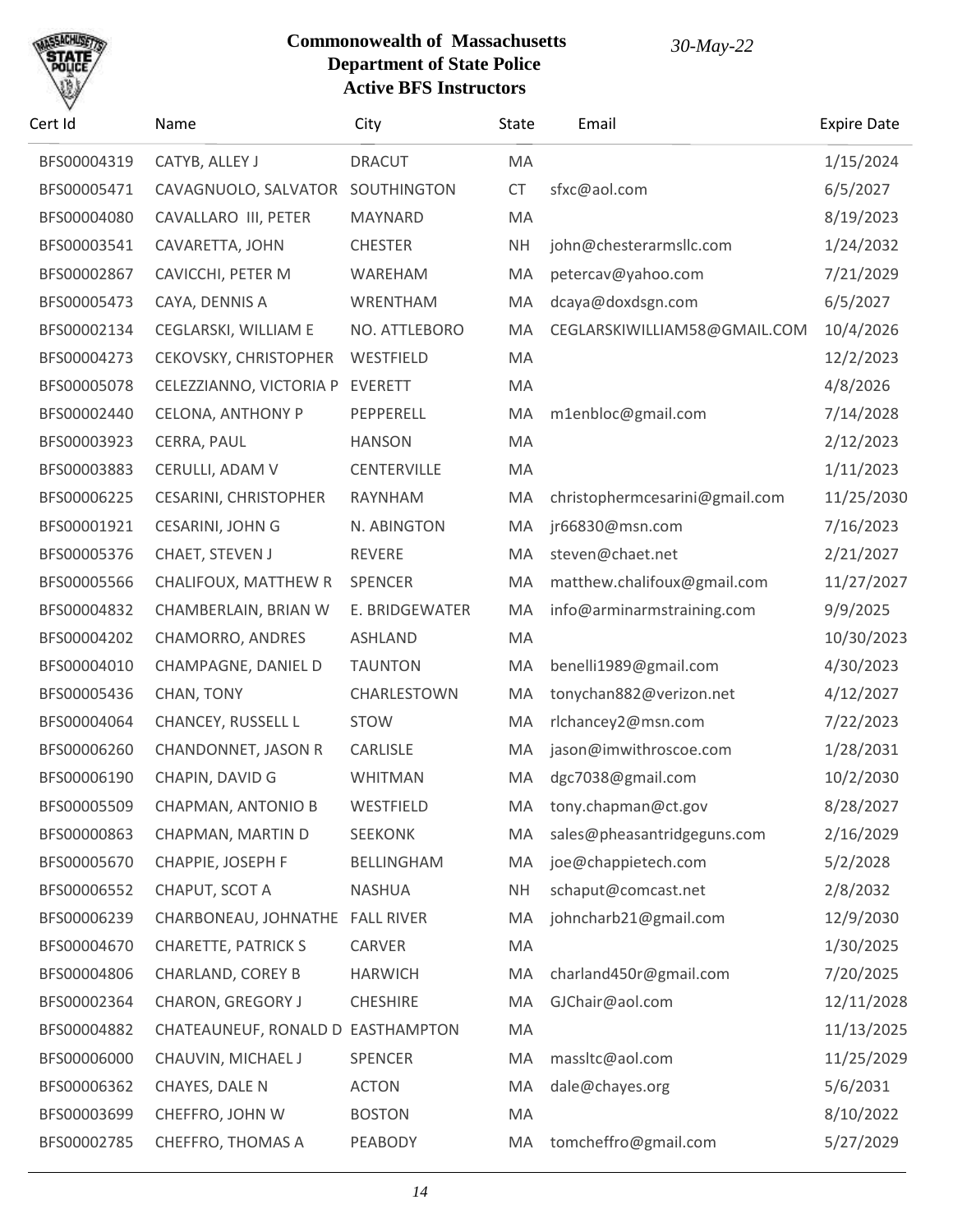

| Cert Id     | Name                        | City                    | State | Email                        | <b>Expire Date</b> |
|-------------|-----------------------------|-------------------------|-------|------------------------------|--------------------|
| BFS00005443 | CHEN, STEPHANIE             | WEYMOUTH                | MA    | stephanie5201314@gmail.com   | 4/18/2027          |
| BFS00005894 | CHEN, WEI WEN               | <b>BRAINTREE</b>        | MA    | wwc1688@gmail.com            | 5/31/2029          |
| BFS00006165 | CHEN, ZHIDA                 | <b>ATTLEBORO</b>        | MA    | kchkbn@gmail.com             | 8/24/2030          |
| BFS00005363 | CHESSIA, JOHN C             | <b>SCITUATE</b>         | MA    |                              | 2/13/2027          |
| BFS00000671 | CHIGAS, CHRISTOPHER P       | PEABODY                 | MA    | capitol@constableservice.com | 12/28/2028         |
| BFS00005997 | CHIGAS, MATTHEW P           | PEABODY                 | MA    | mpchigas@comcast.net         | 11/25/2029         |
| BFS00004803 | CHILDS, NATHANIEL M         | <b>HARWICH</b>          | MA    |                              | 7/20/2025          |
| BFS00001901 | CHIN, KENYON B              | <b>SUDBURY</b>          | MA    | trackertx17@yahoo.com        | 6/26/2023          |
| BFS00004278 | CHIN, KOK VUL A             | <b>LEXINGTON</b>        | MA    |                              | 12/5/2023          |
| BFS00001906 | CHIRAS, RICHARD C           | <b>NORTHBRIDGE</b>      | MA    |                              | 6/18/2023          |
| BFS00004361 | CHISHOLM, ALAN G            | <b>NATICK</b>           | MA    |                              | 2/25/2024          |
| BFS00005317 | CHLUDENSKI, MICHAEL P       | MILLBURY                | MA    | michael@chludenski.com       | 1/5/2027           |
| BFS00001823 | CHODOR Jr, JOSEPH B         | <b>EAST BRIDGEWATER</b> | MA    |                              | 1/10/2023          |
| BFS00006546 | CHOINIERE, MATHEW J         | <b>HUDSON</b>           | MA    | mathewchoiniere@gmail.com    | 1/25/2032          |
| BFS00005474 | CHOQUETTE II, ROBERT V      | <b>STERLING</b>         | MA    | choquette2328@comcast.net    | 6/5/2027           |
| BFS00000996 | CHORY, CHARLES W            | LAWRENCE                | MA    | cgcj0518@comcast.net         | 4/16/2029          |
| BFS00002375 | CHOUINARD, STEVEN R         | <b>HUDSON</b>           | MA    | steve-chouinard@hotmail.com  | 11/20/2027         |
| BFS00006336 | CHRETIEN, ZACHARY R         | LUDLOW                  | MA    | zachary.chretien@gmail.com   | 4/8/2031           |
| BFS00005433 | CHRISMAN, SEAN B            | MARSHFIELD              | MA    | sbchrisman@myself.com        | 4/7/2027           |
| BFS00005659 | CHRISTENSEN, SHAWN P        | <b>WEST YARMOUTH</b>    | MA    | shawn1fromcape@gmail.com     | 4/26/2028          |
| BFS00001903 | CHRISTIANSON, RICHARD       | CHELMSFORD              | MA    |                              | 6/18/2023          |
| BFS00006003 | CHRISTOPHER, KEVIN M        | <b>MEDFORD</b>          | MA    | kevin.christopher@bc.edu     | 1/6/2030           |
| BFS00003611 | CHURCH, DANNY D             | MARSHFIELD              | MA    | ddchurch@yahoo.com           | 4/19/2022          |
| BFS00006436 | <b>CHURCHILL, GREGORY S</b> | <b>IPSWICH</b>          | MA    | GREGCHURCHILL@YMAIL.COM      | 8/13/2031          |
| BFS00002201 | CHURCHILL, RONALD M         | <b>ATTLEBORO</b>        | MA    | ronaldmchurchill@gmail.com   | 6/20/2026          |
| BFS00001425 | CIANCIOLO, ANTHONY J        | LAWRENCE                | MA    | toncolo77@gmail.com          | 6/20/2030          |
| BFS00006505 | CIAVARDONE, PHILIP M        | WAKEFIELD               | MA    | PCIAVARDONE@YAHOO.COM        | 11/15/2031         |
| BFS00004917 | CICCO, WAYNE K              | <b>FOXBORO</b>          | MA    |                              | 1/4/2026           |
| BFS00005708 | CICCONE, DENNIS P           | LANCASTER               | MA    | dennisciccone@comcast.net    | 7/14/2028          |
| BFS00006095 | CIEJKA, DANIEL P            | PALMER                  | MA    | danielciejka1@gmail.com      | 5/14/2030          |
| BFS00006092 | CIEJKA, RONALD P            | <b>SOUTH HADLEY</b>     | MA    | ronald.ciejka@gmail.com      | 4/14/2030          |
| BFS00002703 | CIMETTI, CARMINE M          | <b>HULL</b>             | MA    | ccimetti@comcast.net         | 3/3/2029           |
| BFS00003616 | CIMILDORO, MARK A           | CANTON                  | MA    | mcimildoro@mpdmilton.org     | 4/19/2032          |
| BFS00003323 | CIOFFI III, PAUL            | <b>BURLINGTON</b>       | MA    | paulcioffi@gmail.com         | 3/31/2031          |
| BFS00004847 | <b>CIOFFI, ANDREW S</b>     | <b>MALDEN</b>           | MA    |                              | 10/7/2025          |
| BFS00004850 | CIOFFI, STEPHEN             | MALDEN                  | MA    | woodysteve1@hotmail.com      | 10/7/2025          |
|             |                             |                         |       |                              |                    |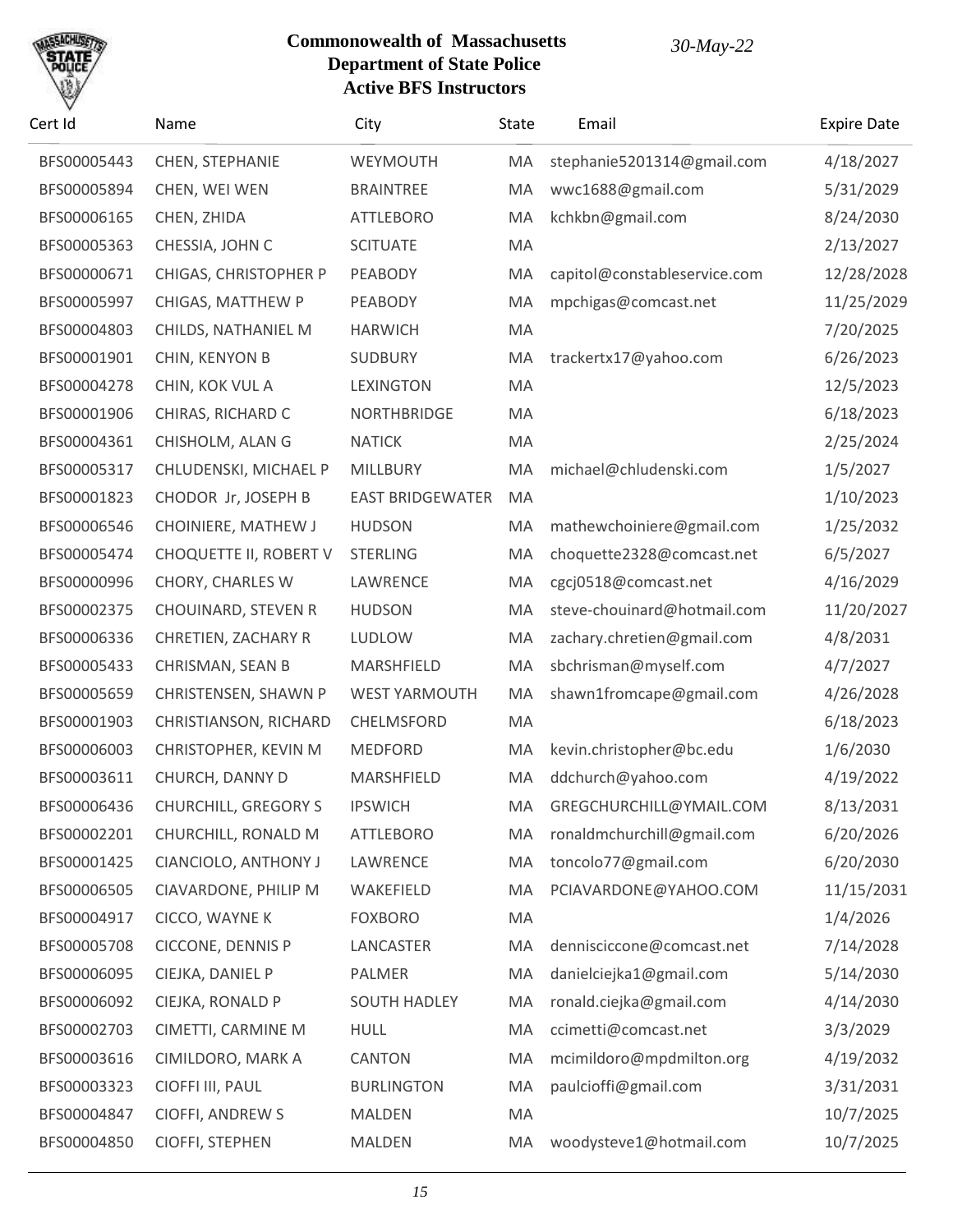

| Cert Id     | Name                      | City                  | State | Email                             | <b>Expire Date</b> |
|-------------|---------------------------|-----------------------|-------|-----------------------------------|--------------------|
| BFS00003040 | CIOLFI, LAURENCE          | <b>SEEKONK</b>        | MA    | ciolfil@comcast.net               | 3/4/2030           |
| BFS00005370 | CIPOLETTA, JAMES J        | <b>WINTHROP</b>       | MA    | jcipoletta@comcast.net            | 2/21/2027          |
| BFS00006020 | CLARK SR, SEAN M          | <b>MATTAPAN</b>       | MA    | revsmclark@aol.com                | 1/16/2030          |
| BFS00005221 | CLARK, AARON J            | PITTSFIELD            | MA    | clark.aaron413@gmail.com          | 8/18/2026          |
| BFS00003701 | CLARK, MELVIN F           | <b>MEDFORD</b>        | MA    | clarkmelvin65@gmail.com           | 8/10/2022          |
| BFS00004348 | CLAVETTE, MARK S          | <b>BILLERICA</b>      | MA    | mclavette@comcast.net             | 2/11/2024          |
| BFS00003949 | <b>CLAYTON, THOMAS W</b>  | HAVERHILL             | MA    | wiskie762@yahoo.com               | 3/21/2023          |
| BFS00004219 | CLEMENS, ALORA J          | LAKEVILLE             | MA    | alora.brock@outlook.com           | 10/30/2023         |
| BFS00001750 | CLIFFORD Jr, JOHN D       | AMESBURY              | MA    | jclifford6@aol.com                | 6/18/2022          |
| BFS00002026 | CLIFFORD, GARY R          | <b>BREWSTER</b>       | MA    | cliffordexcavation@comcast.net    | 11/25/2024         |
| BFS00003991 | CLINCH, PETER J           | <b>DUXBURY</b>        | MA    |                                   | 4/17/2023          |
| BFS00006412 | CODAIR, EDWARD A          | <b>MALDEN</b>         | MA    | eddietownies36@aol.com            | 7/5/2031           |
| BFS00005456 | CODERRE, ZACHARY A        | <b>SUTTON</b>         | MA    | zacharycoderre@gmail.com          | 5/4/2027           |
| BFS00004131 | COELHO, JEFFREY C         | <b>TAUNTON</b>        | MA    |                                   | 9/5/2023           |
| BFS00000560 | COFFILL, RICHARD M        | <b>BRIDGEWATER</b>    | MA    | nrainstructorrich@gmail.com       | 12/22/2028         |
| BFS00003942 | COFSKY, GREGORY J         | <b>SUTTON</b>         | MA    | gregcofsky@yahoo.com              | 3/5/2023           |
| BFS00002415 | COGAN, BRIAN P            | <b>WOBURN</b>         | MA    | wapd12@yahoo.com                  | 3/25/2028          |
| BFS00001975 | COGSWELL, STEPHEN R       | <b>BILLERICA</b>      | MA    |                                   | 3/11/2024          |
| BFS00003829 | COHEN, JASON R            | WAKEFIELD             | MA    |                                   | 11/19/2022         |
| BFS00002895 | COLBURN, GIFFORD M        | <b>DRACUT</b>         | MA    | gcolburn02@comcast.net            | 9/3/2029           |
| BFS00005865 | COLBY, SEAN J             | PLYMOUTH              | MA    | scolby26@gmail.com                | 4/3/2029           |
| BFS00000922 | COLEMAN, DONALD F         | <b>EVERETT</b>        | MA    | colemanever@aol.com               | 4/8/2029           |
| BFS00004648 | COLEMAN, GREGORY D        | <b>MARSTONS MILLS</b> | MA    | g.coleman@powderhornoutfitters.co | 12/10/2024         |
| BFS00005138 | COLGATE, MALCOLM S        | <b>GARDNER</b>        | MA    | malcolm_colgate@hotmail.com       | 5/16/2026          |
| BFS00004963 | COLLINS, JEFFREY W        | PHILLIPSTON           | MA    | jcollins@myelectronmail.com       | 1/28/2026          |
| BFS00003890 | COLLINS, JOSHUA M         | WEBSTER               | MA    | gmc2481@hotmail.com               | 1/16/2023          |
| BFS00004492 | COLLINS, JOSHUA M         | WEBSTER               | MA    | gmc2481@hotmail.com               | 5/21/2024          |
| BFS00001558 | COLLINS, ROBERT V         | <b>MELROSE</b>        | MA    | rvcesq@hotmail.com                | 4/11/2031          |
| BFS00002213 | COLLURA, JOHN M           | <b>FITCHBURG</b>      | MA    | JMC796@VERIZON.NET                | 7/13/2026          |
| BFS00006522 | COLON, ANTONIO            | <b>CHICOPEE</b>       | MA    | 368@holyokepd.org                 | 12/16/2031         |
| BFS00005744 | COLON, FRANCISCO          | <b>HYDE PARK</b>      | MA    | fscolon@comcast.net               | 9/22/2028          |
| BFS00003947 | COLONIES, JAMES C         | SHREWSBURY            | MA    |                                   | 3/21/2023          |
| BFS00003660 | COLSON Jr, RAY W          | LUDLOW                | MA    | ray@ltcfirearmscourse.com         | 7/12/2022          |
| BFS00004385 | COLSON, LISA M            | LUDLOW                | MA    |                                   | 3/5/2024           |
| BFS00005072 | <b>COLWELL, DOUGLAS S</b> | MARSHFIELD            | MA    | dcolwell65@yahoo.com              | 3/23/2026          |
| BFS00003637 | CONCEICAO, DAVID J        | <b>NEW BEDFORD</b>    | MA    | dconceicao@comcast.net            | 5/16/2032          |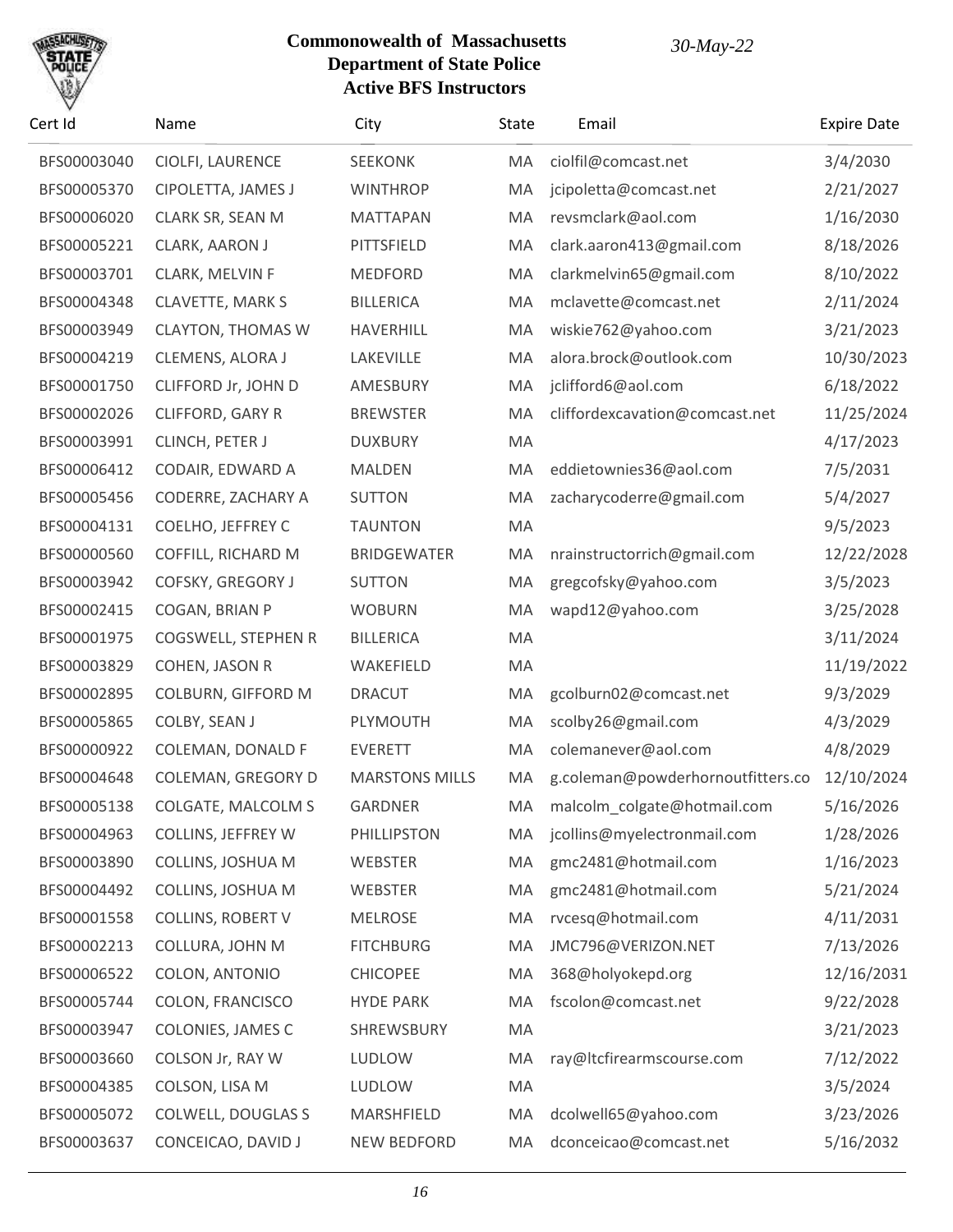

| Cert Id     | Name                      | City                 | State     | Email                                          | <b>Expire Date</b> |
|-------------|---------------------------|----------------------|-----------|------------------------------------------------|--------------------|
| BFS00006452 | CONDIT, ROSS E            | CAMBRIDGE            | MA        | rcondit67@gmail.com                            | 9/17/2031          |
| BFS00005121 | CONE, JOHN S              | <b>DOVER</b>         | MA        | cone.john.s@gmail.com                          | 5/4/2026           |
| BFS00004632 | <b>CONLEY, ROBERT C</b>   | <b>TEWKSBURY</b>     | MA        | conleys1@verizon.net                           | 12/1/2024          |
| BFS00004484 | CONNELLEY, MICHAEL C      | GREENFIELD           | MA        |                                                | 5/21/2024          |
| BFS00001203 | <b>CONNERY, MARK A</b>    | <b>HUBBARDSTON</b>   | MA        | connerymark@gmail.com                          | 6/9/2030           |
| BFS00006181 | CONNOLLY, KEVIN C         | <b>HARVARD</b>       | MA        | homesteadkevinc@gmail.com                      | 10/2/2030          |
| BFS00005822 | CONNOLLY, LAURA T         | <b>BOXBOROUGH</b>    | MA        | Itl226@yahoo.com                               | 3/1/2029           |
| BFS00005647 | CONNOLLY, RICHARD T       | <b>BOXBOROUGH</b>    | MA        | rconn728@yahoo.com                             | 4/10/2028          |
| BFS00006587 | CONNOR, BRETT M           | <b>HAMPDEN</b>       | MA        | brettconnor556@gmail.com                       | 4/1/2032           |
| BFS00004525 | CONNOR, OMAR A            | <b>TOWNSEND</b>      | MA        |                                                | 7/8/2024           |
| BFS00002316 | CONNOR, STEVEN            | <b>NORWOOD</b>       | MA        | sconnor@massart.edu                            | 4/24/2027          |
| BFS00004768 | CONNORS, GERARD W         | RANDOLPH             | MA        | gwc9060@yahoo.com                              | 6/4/2025           |
| BFS00001976 | <b>CONRAD, RODNEY E</b>   | <b>FITCHBURG</b>     | MA        | gunsafetycourses@comcast.net                   | 3/18/2024          |
| BFS00000279 | CONROD, GERRY             | RANDOLPH             | MA        | smartdog@peoplepc.com                          | 11/25/2028         |
| BFS00003730 | CONSIDINE, JOSHUA P       | <b>CAMBRIDGE</b>     | MA        |                                                | 9/13/2022          |
| BFS00006349 | CONSIGLIO, JASON P        | <b>HOLDEN</b>        | MA        | jconsiglio@holdenma.gov                        | 5/6/2031           |
| BFS00001311 | CONTI, MICHAEL E          | ANDOVER              | MA        | mconti@sabergroup.com                          | 5/4/2030           |
| BFS00001350 | CONTI, SCOTT F            | GREENFIELD           | MA        | sconti@gmail.com                               | 2/17/2030          |
| BFS00001856 | CONWAY, JAMES N           | PEPPERELL            | MA        | jim@anarmedsociety.com                         | 10/7/2023          |
| BFS00003693 | CONWAY, JOHN R            | <b>TEWKSBURY</b>     | MA        | baahum@comcast.net                             | 8/10/2032          |
| BFS00002360 | COOK, CHARLES R           | <b>FISKDALE</b>      | MA        | personalshootinginstruction@gmail.co 9/17/2027 |                    |
| BFS00003237 | COOK, MARK A              | <b>EAST KINGSTON</b> | <b>NH</b> | sales@mactacticalllc.com                       | 11/29/2030         |
| BFS00001952 | COONEY, JAMES P           | CARVER               | MA        |                                                | 12/10/2023         |
| BFS00006249 | COOPER, CORY J            | <b>BLACKSTONE</b>    | MA        | cooperc1414@gmail.com                          | 1/11/2031          |
| BFS00004241 | COOPER, JOHN D            | <b>BLACKSTONE</b>    | MA        | gwolfjdc@comcast.net                           | 11/5/2023          |
| BFS00000816 | COOPER, PAUL E            | <b>HUDSON</b>        | <b>NH</b> | sniper01863@comcast.net                        | 2/1/2029           |
| BFS00000043 | COOPER, RICHARD P         | WESTFORD             | MA        | cooperrp@comcast.net                           | 10/21/2028         |
| BFS00001239 | COOPER, STEPHEN D         | ANDOVER              | MA        | sdcasc17@gmail.com                             | 10/14/2029         |
| BFS00005145 | COPSON, WILLIAM           | <b>WOBURN</b>        | MA        |                                                | 5/25/2026          |
| BFS00005220 | COREY, DANIEL F           | ROSLINDALE           | MA        | dcorey0311@yahoo.com                           | 8/18/2026          |
| BFS00006093 | COREY, ROBERTA A          | PEABODY              | MA        | oceanwave213@hotmail.com                       | 5/14/2030          |
| BFS00000890 | <b>CORKERY, JEFFREY T</b> | WAREHAM              | MA        | jeffcorkery@yahoo.com                          | 3/9/2029           |
| BFS00006113 | CORMIER, DEREK J          | WEBSTER              | MA        | derekjcormier@gmail.com                        | 7/8/2030           |
| BFS00004398 | CORONELLA Jr, PAUL A      | <b>MATTAPOISETT</b>  | MA        | paul.coronellajr@gmail.com                     | 3/14/2024          |
| BFS00004401 | CORONELLA Sr, PAUL A      | <b>MASHPEE</b>       | MA        | pcorsr@gmail.com                               | 3/14/2024          |
| BFS00004231 | CORREA, FLORENTINO        | <b>FALL RIVER</b>    | MA        | tinocorrea2479@gmail.com                       | 11/5/2023          |
|             |                           |                      |           |                                                |                    |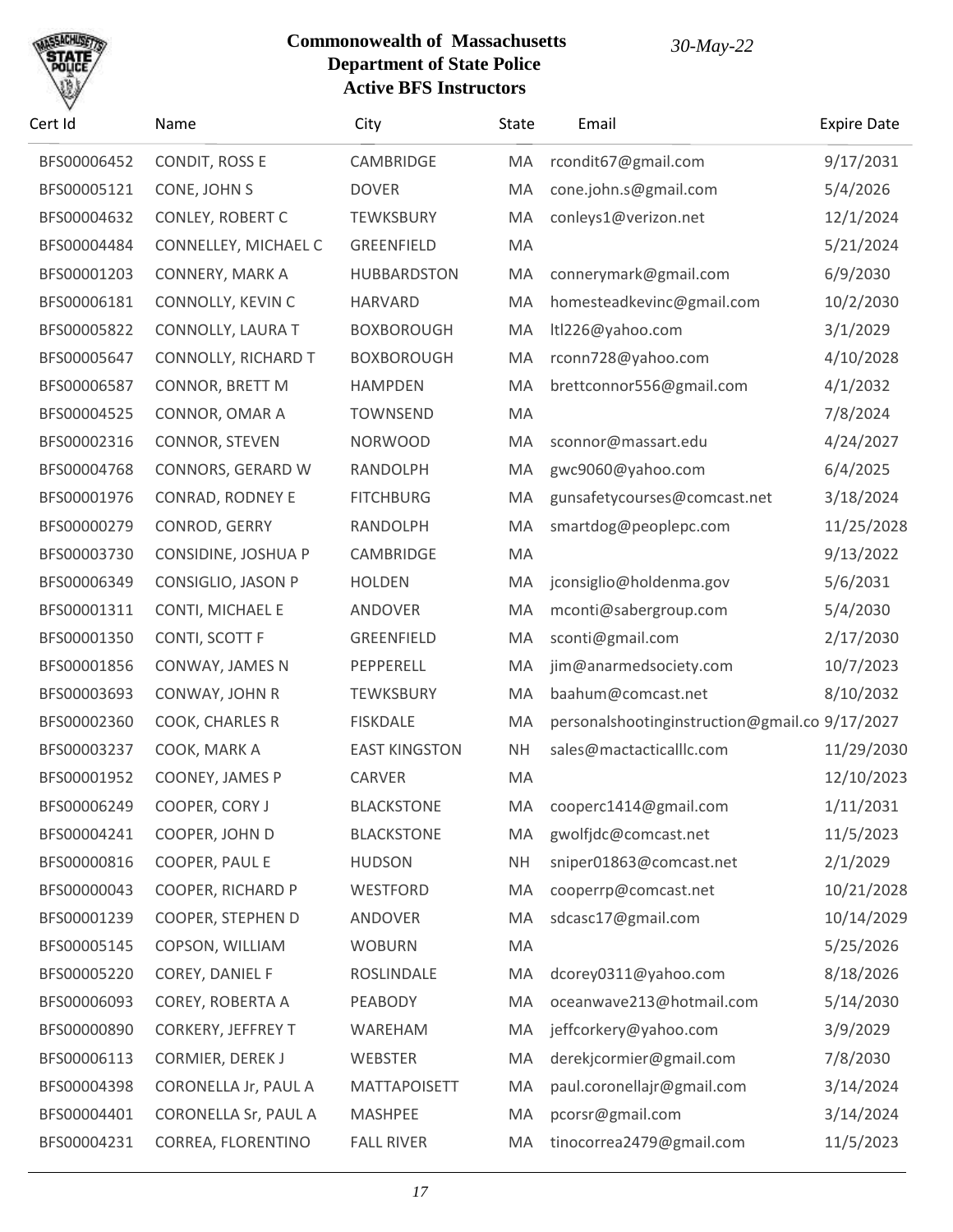

| Cert Id     | Name                        | City                    | State          | Email                          | <b>Expire Date</b> |
|-------------|-----------------------------|-------------------------|----------------|--------------------------------|--------------------|
| BFS00000230 | CORRICELLI, MICHAEL J       | <b>TEWKSBURY</b>        | MA             | sicilianmike@comcast.net       | 10/30/2028         |
| BFS00004055 | <b>CORRIERI, JEFFREY N</b>  | MANVILLE                | R <sub>l</sub> |                                | 7/3/2023           |
| BFS00002148 | CORTELLINI, EDMUND A        | <b>NORTH BROOKFIELD</b> | MA             |                                | 2/2/2026           |
| BFS00002456 | CORTESE, SUSANNA            | <b>MALDEN</b>           | MA             | sdiscipio1@gmail.com           | 8/12/2028          |
| BFS00004636 | <b>CORTRIGHT, BRIAN D</b>   | <b>KINGSTON</b>         | MA             |                                | 12/1/2024          |
| BFS00002694 | COSTA Jr, GERALD A          | <b>DOUGLAS</b>          | MA             | jerrycostajr@gmail.com         | 2/6/2029           |
| BFS00004867 | COSTA Jr, ALBERT            | <b>LISBON</b>           | <b>NH</b>      | alcosta@northstarss.com        | 10/26/2025         |
| BFS00004899 | <b>COSTA Jr, CHARLES E</b>  | <b>BARRINGTON</b>       | R <sub>l</sub> |                                | 12/2/2025          |
| BFS00004163 | COSTA, ELISE M              | <b>EASTHAM</b>          | MA             |                                | 9/19/2023          |
| BFS00000667 | COSTA, JAMES D              | <b>ACUSHNET</b>         | MA             | jimmyguns223@gmail.com         | 1/4/2029           |
| BFS00005939 | COSTA, JEFFREY A            | <b>HUDSON</b>           | MA             | jac71393@gmail.com             | 8/22/2029          |
| BFS00003200 | COTE, THOMAS P              | SALEM                   | MA             | tcote1@comcast.net             | 10/4/2030          |
| BFS00005892 | COUGHLAN, JAMES M           | <b>BOSTON</b>           | MA             | james@coughlan.us.com          | 5/13/2029          |
| BFS00004828 | COUGHLIN, ALAN M            | <b>FRANKLIN</b>         | MA             |                                | 9/9/2025           |
| BFS00002326 | COUGHLIN, ELIZABETH A       | TYNGSBOROUGH            | MA             | lizcoughlin2000@yahoo.com      | 6/5/2027           |
| BFS00005467 | <b>COULANGES, FRANCK B</b>  | <b>BROCKTON</b>         | MA             | franckbcoulanges@gmail.com     | 6/1/2027           |
| BFS00006288 | <b>COULTER, MICHAEL A</b>   | <b>TOWNSEND</b>         | MA             | coulter5@comcast.net           | 2/8/2031           |
| BFS00001053 | COURAGE, GEORGE W           | <b>STONEHAM</b>         | MA             | george.courage@comcast.net     | 5/14/2029          |
| BFS00000231 | COURAGE, SEAN M             | MARSHFIELD              | MA             | iamseanfingcourage@gmail.com   | 5/2/2024           |
| BFS00001816 | <b>COURCY Sr, ARTHUR J</b>  | <b>SEEKONK</b>          | MA             |                                | 1/24/2023          |
| BFS00005752 | COURNOYER, WILFRID B        | <b>SOUTHBRIDGE</b>      | MA             | willdeni51@yahoo.com           | 10/16/2028         |
| BFS00000217 | COUTO, JOHNNY P             | <b>WESTPORT</b>         | MA             | jpcouto1@yahoo.com             | 4/28/2029          |
| BFS00006480 | <b>COUTURE, ANDREW J</b>    | PITTSFIELD              | MA             | couture811@aol.com             | 10/8/2031          |
| BFS00004245 | COUTURE, JASON A            | <b>SOUTHWICK</b>        | MA             | nrajay2nd@yahoo.com            | 11/5/2023          |
| BFS00004744 | COVELL, JONATHAN M          | WHITINSVILLE            | MA             |                                | 4/22/2025          |
| BFS00003754 | COVIELLO, CHRISTOPHER J     | <b>DRACUT</b>           | MA             |                                | 9/13/2022          |
| BFS00003387 | COWDEN, PAUL B              | NORTH GROSVENORD CT     |                | paulonpress@gmail.com          | 6/14/2031          |
| BFS00005510 | COYLE, RYAN M               | PEPPERELL               | MA             | ryan.coyle5@gmail.com          | 8/28/2027          |
| BFS00002868 | COYMAN, JOHN L              | <b>BRIDGEWATER</b>      | MA             | jlcoyman@comcast.net           | 7/21/2029          |
| BFS00000462 | COYNE, HELEN M              | <b>STONEHAM</b>         | MA             |                                | 11/20/2028         |
| BFS00002407 | COYNE, JARED A              | RIVERVIEW               | MI             | jaredcoyne@yahoo.com           | 2/26/2028          |
| BFS00000459 | COYNE, JOHN T               | <b>STONEHAM</b>         | MA             | metcalf151@verizon.net         | 12/23/2028         |
| BFS00003880 | <b>CRAIG, CHRISTOPHER S</b> | <b>DRACUT</b>           | MA             | cscraig69@comcast.net          | 1/11/2023          |
| BFS00005994 | CRAIG, JENNIFER A           | <b>QUINCY</b>           | MA             | jenc0402@hotmail.com           | 11/25/2029         |
| BFS00006107 | CRAIG, WILLIAM A            | <b>UXBRIDGE</b>         | MA             | sfcbcraig@gmail.com            | 7/8/2030           |
| BFS00004693 | CRAIG, WILLIAM J            | <b>TEWKSBURY</b>        | MA             | bill@northshoremartialarts.com | 2/23/2025          |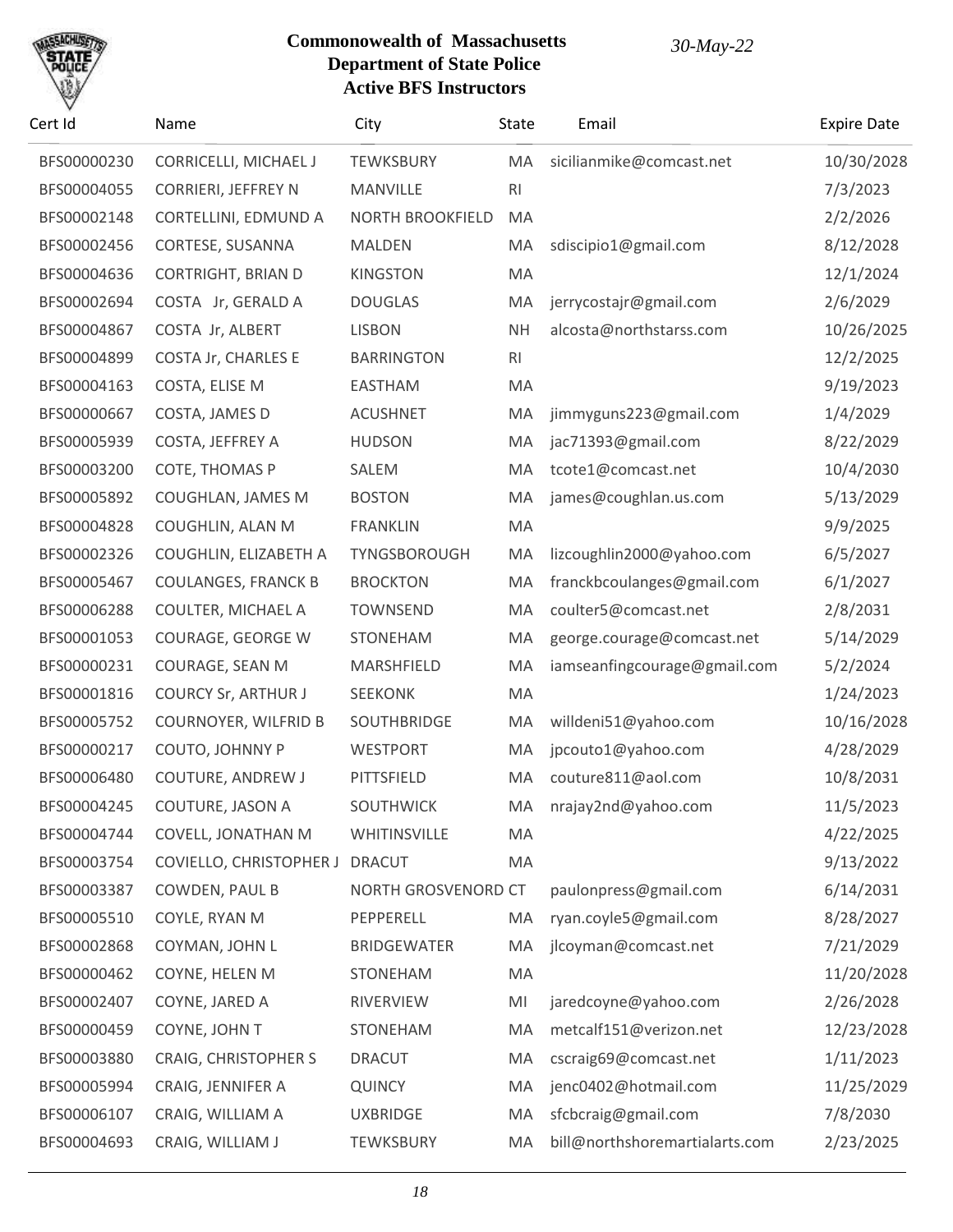

| Cert Id     | Name                        | City               | State | Email                                        | <b>Expire Date</b> |
|-------------|-----------------------------|--------------------|-------|----------------------------------------------|--------------------|
| BFS00004940 | CRAVEN, JONATHAN A          | <b>BRIDGEWATER</b> | MA    |                                              | 1/7/2026           |
| BFS00005023 | CRAWFORD, CHERYL L          | <b>ANDOVER</b>     | MA    | ccraw781@yahoo.com                           | 2/19/2026          |
| BFS00005169 | CREALESE, MICHAEL E         | <b>STOUGHTON</b>   | MA    | crealesem@msn.com                            | 6/29/2026          |
| BFS00004581 | <b>CRESPO, ANDRES J</b>     | <b>LEOMINSTER</b>  | MA    |                                              | 9/25/2024          |
| BFS00001255 | <b>CREVIER, BRUCE E</b>     | <b>CHICOPEE</b>    | MA    | brucecrevier@yahoo.com                       | 6/14/2023          |
| BFS00006045 | CREWE, KYLE M               | <b>OXFORD</b>      | MA    | kcrewe22@gmail.com                           | 3/3/2030           |
| BFS00000822 | CROAKE, KEVIN W             | <b>WOLLASTON</b>   | MA    | kevincroake@outlook.com                      | 1/29/2029          |
| BFS00001683 | CROCKETT, MATTHEW           | WEYMOUTH           | MA    | mcrockett.inbox@outlook.com                  | 3/27/2032          |
| BFS00006458 | CRONIN, JAMES M             | <b>DUXBURY</b>     | MA    | jmcronin61@gmail.com                         | 9/17/2031          |
| BFS00003931 | CROSBY, JAMES P             | <b>WINTHROP</b>    | MA    |                                              | 2/12/2023          |
| BFS00004335 | CROSDALE, FRED J            | <b>BURLINGTON</b>  | MA    | fcrosdale@hotmail.com                        | 1/15/2024          |
| BFS00006487 | CRUMPTON, TODD J            | LUNENBURG          | MA    | tcrumpton68@comcast.net                      | 11/12/2031         |
| BFS00005702 | CRUTCHFIELD, AARON A        | <b>BROCKTON</b>    | MA    | aaronsr@yahoo.com                            | 7/3/2028           |
| BFS00003919 | <b>CRUTCHFIELD, ANTHONY</b> | SOMERVILLE         | MA    | aacrutchfield@aol.com                        | 2/5/2023           |
| BFS00005952 | CRUZ, JOSHUA L              | <b>DEDHAM</b>      | MA    | jjarms02026@gmail.com                        | 9/10/2029          |
| BFS00006187 | CRUZ, STEPHANIE G           | <b>BOSTON</b>      | MA    | stephaniegomescruz@gmail.com                 | 10/2/2030          |
| BFS00006193 | CRUZ-SANTA, WESTLEY N       | <b>BOSTON</b>      | MA    | management@cruzprotectiveservice.c 10/2/2030 |                    |
| BFS00004438 | CUCCI, ALESANDRO N          | WAKEFIELD          | MA    | anucci@yahoo.com                             | 4/7/2024           |
| BFS00001671 | <b>CULLEN III, JAMES A</b>  | <b>BILLERICA</b>   | MA    |                                              | 9/7/2022           |
| BFS00006394 | <b>CULLERS, JAMES R</b>     | SOUTHBRIDGE        | MA    | cullersjr@yahoo.com                          | 6/3/2031           |
| BFS00005449 | <b>CULLETT, BRUCE W</b>     | PERU               | MA    | bcullett@townofperuma.com                    | 4/18/2027          |
| BFS00006130 | CULP, JASON L               | SPRINGFIELD        | MA    | djpurcyse@gmail.com                          | 8/5/2030           |
| BFS00004546 | CUMMINGS, STEPHEN W         | NORTH BROOKFIELD   | MA    | scummings18@verizon.net                      | 7/31/2024          |
| BFS00005576 | <b>CUNIO, RICHARD R</b>     | <b>NORWELL</b>     | MA.   | captaincunio@comcast.net                     | 12/8/2027          |
| BFS00004523 | <b>CUNNIFF, ANDREW J</b>    | <b>NORFOLK</b>     | MA    | andrew@massItcpermit.com                     | 7/8/2024           |
| BFS00004039 | CUNNINGHAM, BRYAN W         | SALEM              | MA    | onbelay3000@yahoo.com                        | 6/3/2023           |
| BFS00003867 | <b>CUNNINGHAM, JAMES A</b>  | <b>GRANBY</b>      | MA    |                                              | 1/3/2023           |
| BFS00005238 | <b>CUNNINGHAM, PETER E</b>  | <b>ASHLAND</b>     | MA    | pecunningham21@aol.com                       | 9/2/2026           |
| BFS00004413 | <b>CURLETTI, HENRY C</b>    | <b>BILLERICA</b>   | MA    |                                              | 3/21/2024          |
| BFS00002902 | <b>CURRY, DOUGLAS E</b>     | <b>FAIRHAVEN</b>   | MA    | dcurry714@comcast.net                        | 9/3/2029           |
| BFS00001650 | <b>CURRY, MICHAEL E</b>     | <b>ROXBURY</b>     | MA    |                                              | 3/20/2022          |
| BFS00004816 | <b>CURTIN, CARL L</b>       | LEE                | MA    | clcurtin9@hotmail.com                        | 8/11/2025          |
| BFS00002100 | CURTIS, DAVID T             | FRAMINGHAM         | MA    | dtc@framinghamma.gov                         | 3/14/2025          |
| BFS00005505 | <b>CURTIS, RICHARD W</b>    | <b>TEMPLETON</b>   | MA    | ka1qga@gmail.com                             | 8/14/2027          |
| BFS00004509 | <b>CURTISS, STEVEN W</b>    | <b>COLRAIN</b>     | MA    |                                              | 6/17/2024          |
| BFS00004919 | <b>CUSACK, KURT A</b>       | <b>FRANKLIN</b>    | MA    | cusack_6@msn.com                             | 1/4/2026           |
|             |                             |                    |       |                                              |                    |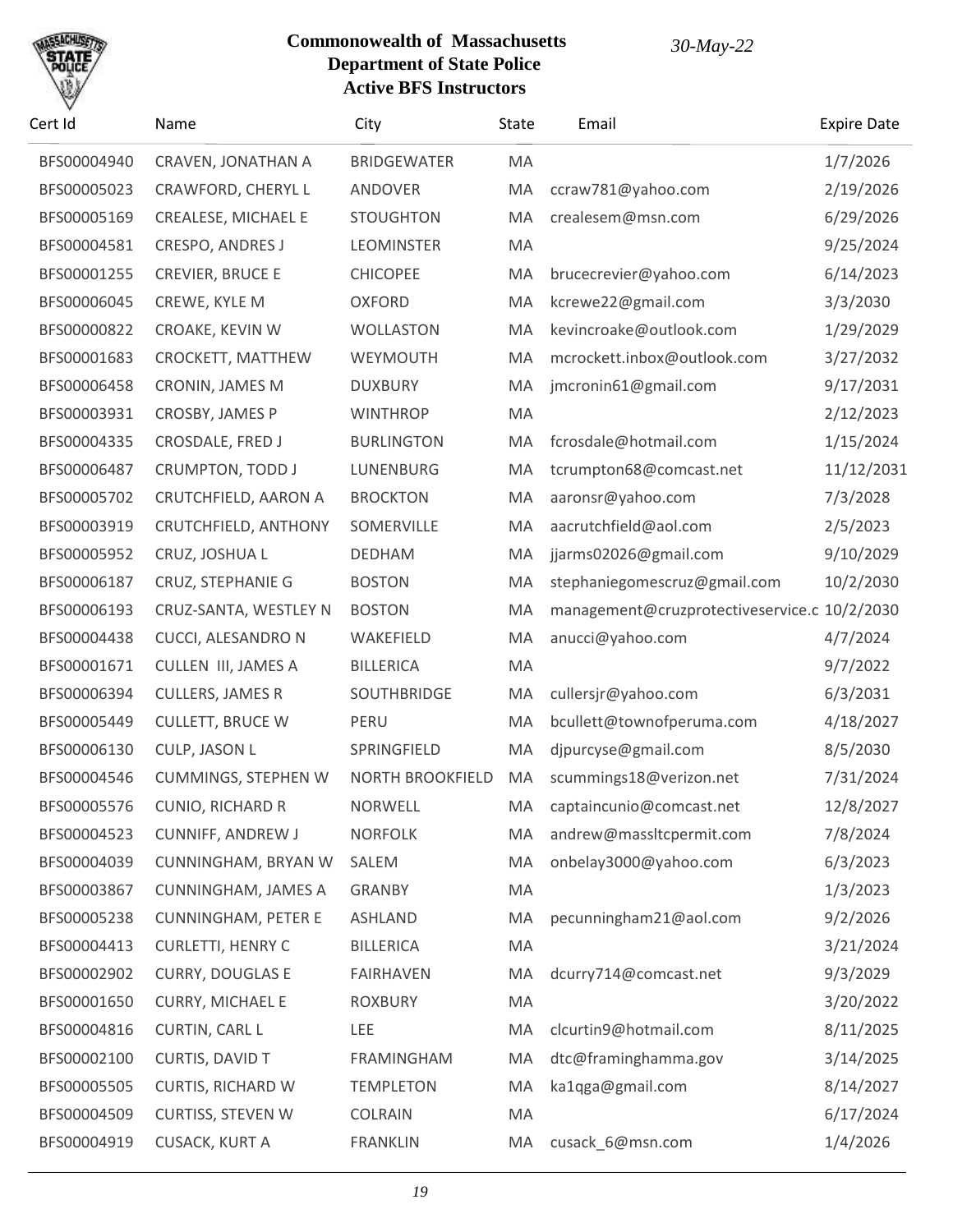

| Cert Id     | Name                              | City                    | State     | Email                            | <b>Expire Date</b> |
|-------------|-----------------------------------|-------------------------|-----------|----------------------------------|--------------------|
| BFS00000005 | CUTI, RICHARD A                   | <b>BEDFORD</b>          | MA        | tuci616@comcast.net              | 10/21/2028         |
| BFS00006114 | <b>CUZZI, LAWRENCE S</b>          | <b>STONEHAM</b>         | MA        | lcuzzi@bu.edu                    | 7/8/2030           |
| BFS00001173 | CYR, JOSEPH K                     | <b>MILFORD</b>          | MA        | joecyr@copper.net                | 8/27/2029          |
| BFS00005996 | D'AGOSTINO, GABRIEL               | <b>NORTH ATTLEBORO</b>  | MA        | gdagostino@attleboropolice.org   | 11/25/2029         |
| BFS00004545 | DAHER, MAURICIO                   | <b>WATHAM</b>           | MA        | maudaher001122@gmail.com         | 7/31/2024          |
| BFS00005150 | DAILEY, LEROY                     | WARREN                  | MA        | roy@commercialelectricinc.com    | 5/25/2026          |
| BFS00004181 | DALCO Jr, JOHN C                  | <b>NORWELL</b>          | MA        | john.dalco@gmail.com             | 10/3/2023          |
| BFS00002757 | DALPE, WILLIAM A                  | <b>REHOBOTH</b>         | MA        | bdalpe@patriotfirearmsschool.com | 4/7/2029           |
| BFS00004317 | DALTON, BRIAN G                   | <b>LEOMINSTER</b>       | MA        | bdalton@nefirearms.com           | 1/6/2024           |
| BFS00001814 | DALTON, RICHARD M                 | <b>STONEHAM</b>         | MA        |                                  | 11/22/2022         |
| BFS00006150 | DAMASO, ERIC A                    | <b>FALL RIVER</b>       | MA        | avr3600@comcast.net              | 8/24/2030          |
| BFS00001925 | D'AMATO, DANIEL L                 | AYER                    | MA        |                                  | 9/4/2023           |
| BFS00004065 | DAMATO, MATTHEW S                 | SALEM                   | MA        | matt@northshoregunsafety.com     | 7/22/2023          |
| BFS00005198 | D'AMBRA, ALFRED A                 | <b>OAKHAM</b>           | MA        | aldambra@msn.com                 | 7/13/2026          |
| BFS00001164 | DAMERY, MICHAEL F                 | SANDWICH                | MA        | md116@comcast.net                | 4/11/2024          |
| BFS00001387 | DAMERY, PAUL J                    | <b>FISKDALE</b>         | MA        | aworkrbee@aol.com                | 3/30/2030          |
| BFS00000052 | DANAS, GREG A                     | <b>MILFORD</b>          | <b>NH</b> | gregdanas@firearmsexperts.com    | 10/21/2028         |
| BFS00002240 | D'ANGELO, ALDO D                  | WRENTHAM                | MA        | msp0855@gmail.com                | 8/9/2026           |
| BFS00006594 | DANIEL, ANDREW M                  | <b>MARION</b>           | MA        | adaniel81180@gmail.com           | 4/4/2032           |
| BFS00001482 | DANIEL, RENE J                    | <b>STURBRIDGE</b>       | MA        | renethehermit@gmail.com          | 11/9/2030          |
| BFS00000425 | DANIELS Jr, RENE D                | SHREWSBURY              | MA        | k1rdd73@gmail.com                | 11/17/2028         |
| BFS00002295 | DANIELS, BRIAN P                  | <b>DRACUT</b>           | MA        | bpdaniels@gmail.com              | 2/14/2027          |
| BFS00004091 | DANIELS, RICHARD J                | <b>COHASSET</b>         | MA        |                                  | 8/19/2023          |
| BFS00001733 | D'ANTUONO, RAYMOND J N. ATTLEBORO |                         | MA        | rjdantuono@verizon.net           | 5/29/2022          |
| BFS00004782 | DARCHE, MICHAEL F                 | <b>BROCKTON</b>         | MA        | mfd@darchelaw.com                | 6/24/2025          |
| BFS00006439 | DARCY, SEAN J                     | WESTFORD                | MA        | SEAN@DARCYCLAN.COM               | 8/13/2031          |
| BFS00003026 | DaROZA, MICHAEL T                 | <b>FAIRHAVEN</b>        | MA        | mdaroza@live.com                 | 2/11/2030          |
| BFS00003899 | DASILVA, ARMINDO A                | <b>WEST WARWICK</b>     | RI        | armandpc@verizon.net             | 1/16/2023          |
| BFS00006192 | DASILVA, ARTHUR                   | SWANSEA                 | MA        | arthurdasilva@comcast.net        | 10/2/2030          |
| BFS00005910 | DASILVA, GABRIEL M                | <b>DUDLEY</b>           | MA        | g.dasilva.he@gmail.com           | 6/20/2029          |
| BFS00005635 | DAVERN, JOSEPH J                  | <b>PEMBROKE</b>         | MA        | jdavern@abingtonpolice.org       | 3/20/2028          |
| BFS00003597 | DAVID, SCOTT A                    | <b>ROWLEY</b>           | MA        | bbautoclinicscott@yahoo.com      | 4/9/2032           |
| BFS00006540 | DAVIDSON, DONALD R                | <b>WEST SPRINGFIELD</b> | MA        | dond439@gmail.com                | 1/24/2032          |
| BFS00006541 | DAVIDSON, MADELINE                | <b>WEST SPRINGFIELD</b> | MA        | mdd1257@gmail.com                | 1/24/2032          |
| BFS00003258 | DAVIDSON, MICHAEL A               | <b>IPSWICH</b>          | MA        | amydoo715@comcast.net            | 12/23/2030         |
| BFS00004376 | DAVILA-LYNCH, JEREMIAH            | RANDOLPH                | MA        | jerryjose24@gmail.com            | 3/5/2024           |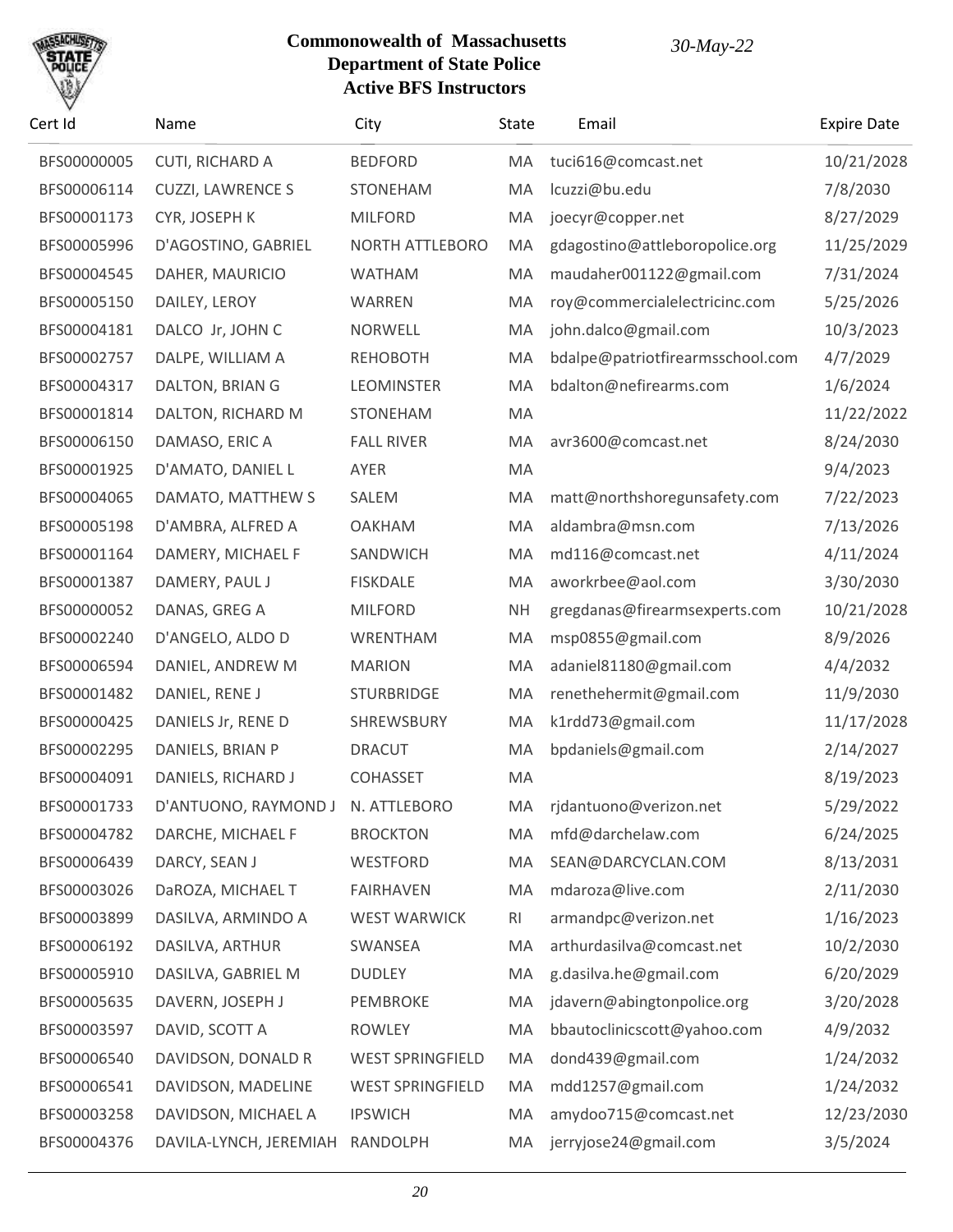

| Cert Id     | Name                   | City                | State     | Email                        | <b>Expire Date</b> |
|-------------|------------------------|---------------------|-----------|------------------------------|--------------------|
| BFS00003483 | DAVIS Jr, JOHN W       | SPRINGFIELD         | MA        | safeshooting99@aol.com       | 11/17/2031         |
| BFS00001797 | DAVIS, ANDREW R        | <b>WORCESTER</b>    | MA        | andy_davis1@yahoo.com        | 10/17/2022         |
| BFS00000261 | DAVIS, CHARLES E       | <b>SOUTH EASTON</b> | MA        | charles.davis6@comcast.net   | 11/4/2028          |
| BFS00005002 | DAVIS, GERALD D        | MOULTONBOROUGH      | <b>NH</b> | godavis65@verizon.net        | 2/18/2026          |
| BFS00002074 | DAVIS, WILLIAM B       | <b>HOPKINTON</b>    | MA        |                              | 1/19/2025          |
| BFS00000355 | DAWBER, JOHN J         | WALPOLE             | MA        | johnjosephdawber@comcast.net | 11/12/2028         |
| BFS00006140 | DAWKINS, DAVIN J       | <b>HYDE PARK</b>    | MA        | davindawkins@yahoo.com       | 8/5/2030           |
| BFS00001454 | DE ANGELIS, FRANK M    | <b>NEWTON</b>       | MA        | fmdeangelis@verizon.net      | 4/8/2031           |
| BFS00004252 | DE LORME, CARL R       | <b>MASHPEE</b>      | MA        | cdelorme@mashpeema.gov       | 11/15/2023         |
| BFS00004870 | DE VOE, MICAN A        | PEPPERELL           | MA        |                              | 10/26/2025         |
| BFS00006470 | DEASCENTIS JR, HUGO J  | <b>NEWPORT</b>      | RI        | hjdea@aol.com                | 10/8/2031          |
| BFS00004535 | DEAS-HILL, GERALD V    | <b>HANSON</b>       | MA        |                              | 7/8/2024           |
| BFS00004178 | DeCARLO, CHRISTOPHER J | <b>WINTHROP</b>     | MA        |                              | 9/25/2023          |
| BFS00003814 | DECHAN, JEFFERSON F    | <b>FRAMINGHAM</b>   | MA        |                              | 11/8/2022          |
| BFS00003207 | DECKER, THOMAS A       | <b>READSBORO</b>    | VT        | tad3313@yahoo.com            | 10/25/2030         |
| BFS00004315 | DECOTEAU, CHRISTOPHER  | SPRINGFIELD         | MA        | chris@mpssolutionsusa.com    | 1/6/2024           |
| BFS00005586 | DEERY, HUGH D          | <b>QUINCY</b>       | MA        | 413mooseman@gmail.com        | 1/15/2028          |
| BFS00001631 | DEGRAY Jr, DONALD F    | <b>CHICOPEE</b>     | MA        | hwk727@charter.net           | 1/16/2032          |
| BFS00001999 | DEIGNAN, MICHAEL P     | <b>REHOBOTH</b>     | MA        | MICHAEL.P.DEIGNAN@GMAIL.COM  | 5/7/2029           |
| BFS00006202 | DEINSTADT, TODD O      | <b>DANVERS</b>      | MA        | toddeinstadt@msn.com         | 11/2/2030          |
| BFS00006479 | DEJESUS, GIOVANNI M    | LOWELL              | MA        | gdejesus52112@gmail.com      | 10/8/2031          |
| BFS00004109 | DELAHOYDE, MICHAEL P   | <b>WHITMAN</b>      | MA        | mpdelahoyde@gmail.com        | 8/19/2023          |
| BFS00001835 | DELANNOY, PHILIPPE R   | <b>ROCKLAND</b>     | MA        | divephil@icloud.com          | 1/24/2023          |
| BFS00005373 | DELISLE, DOUGLAS M     | <b>BELCHERTOWN</b>  |           | MA dmdpiz@aol.com            | 2/21/2027          |
| BFS00006028 | DELOREY, ANDREW J      | LONDONDERRY         | <b>NH</b> | andrew.delorey@sigsauer.com  | 1/29/2030          |
| BFS00000520 | DELOREY, KEVIN P       | <b>NASHUA</b>       | <b>NH</b> | kevin@delorey.us             | 12/2/2028          |
| BFS00001726 | DELROSARIO, NELSON P   | <b>RUTLAND</b>      | MA        | delrosa@charter.net          | 5/17/2032          |
| BFS00006371 | DELVALLE-DIAZ, ISMAEL  | <b>BROCKTON</b>     | MA        | ish824@protonmail.com        | 6/3/2031           |
| BFS00004676 | DEMAGGIO, JOSEPH A     | <b>MALDEN</b>       | MA        |                              | 1/30/2025          |
| BFS00001543 | DEMAGGIO, STEPHEN J    | SOUTH WEYMOUTH      | MA        | sdemaggio@hotmail.com        | 3/22/2031          |
| BFS00004071 | DEMALIA Jr, JOHN A     | <b>HUBBARDSTON</b>  | MA        | jdemalia@gmail.com           | 7/22/2023          |
| BFS00001853 | DEMARTINO, JOHN        | PITTSFIELD          | MA        |                              | 3/24/2023          |
| BFS00005120 | DEMERS, NOELLA B       | <b>DEDHAM</b>       | MA        | n.demers1@verizon.net        | 5/4/2026           |
| BFS00005765 | DEMERS, ZACHARY B      | WESTFIELD           | MA        | zacharydemers@gmail.com      | 11/23/2028         |
| BFS00005951 | DEMORAT, STEPHEN R     | WEYMOUTH            | MA        | stevedemorat@yahoo.com       | 9/10/2029          |
| BFS00005318 | DENAULT, ARTHUR J      | <b>FALL RIVER</b>   | MA        | skip@denaultfr.com           | 12/29/2026         |
|             |                        |                     |           |                              |                    |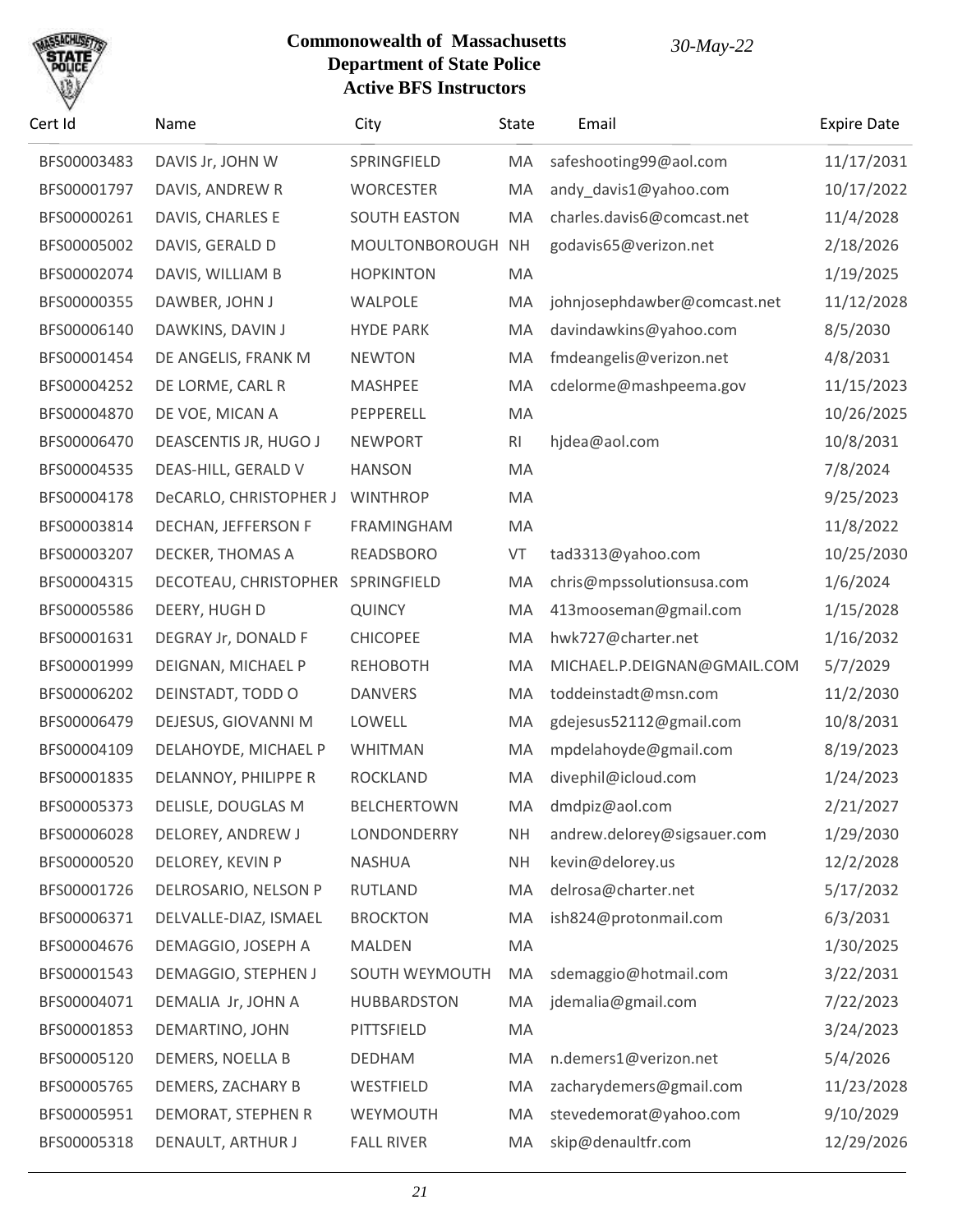

| Cert Id     | Name                              | City                 | State          | Email                               | <b>Expire Date</b> |
|-------------|-----------------------------------|----------------------|----------------|-------------------------------------|--------------------|
| BFS00002062 | DENEAULT, LEROY R                 | <b>FRAMINGHAM</b>    | MA             | russell_deneault@msn.com            | 11/2/2024          |
| BFS00005060 | DENICOLA, SCOTT G                 | <b>KINGSTON</b>      | MA             | scott.denicola@gmail.com            | 3/23/2026          |
| BFS00006422 | DENIS, ZACHARY T                  | <b>BEVERLY</b>       | MA             | ZDENIS01@GMAIL.COM                  | 8/13/2031          |
| BFS00005881 | DENONCOURT, ADAM P                | <b>CENTERVILLE</b>   | MA             | adeno736@gmail.com                  | 4/22/2029          |
| BFS00000374 | DENTON, EDWARD A                  | <b>FALMOUTH</b>      | MA             | edenton@comcast.net                 | 12/9/2028          |
| BFS00001409 | D'EON Jr, THOMAS                  | SAUGUS               | MA             | tdeon221@gmail.com                  | 6/21/2030          |
| BFS00003930 | DEPALMA, STEPHEN A                | <b>FEEDING HILL</b>  | MA             | stephen.depalma@evoqua.com          | 2/12/2023          |
| BFS00005843 | DEPALO, RAYMOND T                 | <b>NORTH GRAFTON</b> | MA             | slalommarine0311@gmail.com          | 3/22/2029          |
| BFS00004818 | DERBY, SCOTT R                    | <b>MIDDLEBORO</b>    | MA             |                                     | 8/11/2025          |
| BFS00000729 | DEROMA, GREGORY A                 | <b>DRACUT</b>        | MA             | deromag@yahoo.com                   | 1/14/2029          |
| BFS00004604 | DERR, GREGORY J                   | MARSHFIELD           | MA             |                                     | 10/22/2024         |
| BFS00004084 | D'ERRICO, MATTHEW J               | SOUTHBOROUGH         | MA             | doc@derrico.net                     | 8/19/2023          |
| BFS00002412 | DESANTIS, CHRISTOPHER J           | WARE                 | MA             | brk0144@yahoo.com                   | 2/26/2028          |
| BFS00006096 | <b>DESFORGES, DAVID J</b>         | <b>SPENCER</b>       | MA             | dforgetac@gmail.com                 | 6/9/2030           |
| BFS00002034 | DESILETS, NORMAND R               | <b>CHICOPEE</b>      | MA             |                                     | 8/17/2024          |
| BFS00006488 | DESIMONE, JOSEPH                  | CAMBRIDGE            | MA             | rmns13@aol.com                      | 11/12/2031         |
| BFS00004643 | DESIQUEIRA, CLENIO T              | MARLBOROUGH          | MA             |                                     | 12/10/2024         |
| BFS00001285 | DESMOND, RICHARD B                | <b>EAST FALMOUTH</b> | MA             | desmor944@aol.com                   | 12/9/2029          |
| BFS00006212 | DESROCHES, MICHAEL W              | <b>WESTPORT</b>      | MA             | southcoastscuba@gmail.com           | 11/2/2030          |
| BFS00005325 | DESROSIERS, ANDRE E               | SWANSEA              | MA             |                                     | 12/29/2026         |
| BFS00004388 | DETERRA, NEIL J                   | <b>BEVERLY</b>       | MA             |                                     | 3/5/2024           |
| BFS00002732 | DETSIKAS, CHRISTOPHER T LANCASTER |                      | MA             | cdetsikas@comcast.net               | 3/10/2029          |
| BFS00004835 | DEVEAU, ROBERT F                  | BELLINGHAM           | MA             | rf_deveau@verizon.net               | 9/9/2025           |
| BFS00004144 | DEVENO, AMANDA M                  | BELLINGHAM           | MA             | mandydeveno@yahoo.com               | 9/5/2023           |
| BFS00002736 | DEVEUVE, LORI D                   | ORLEANS              | MA             | loridev@comcast.net                 | 3/10/2029          |
| BFS00003204 | DEVITO, MATTHEW L                 | DANVILLE             | <b>NH</b>      | matt@drftraining.com                | 10/25/2030         |
| BFS00003813 | DEVLIN, MARK E                    | SHREWSBURY           | MA             |                                     | 11/8/2022          |
| BFS00005548 | DEVLIN, STEVEN M                  | <b>CRANSTON</b>      | R <sub>l</sub> | smdevlin45@gmail.com                | 10/20/2027         |
| BFS00005618 | DEVOY, JOHN H                     | <b>WEST NEWTON</b>   | MA             | jhdevoy@gmail.com                   | 3/5/2028           |
| BFS00003458 | DEWALT, BENJAMIN V                | HOPEWELL JUNCTION NY |                | ben@oftllc.us                       | 10/20/2031         |
| BFS00001911 | DEWHIRST, BENJAMIN E              | <b>DIGHTON</b>       | MA             | 2774070@gmail.com                   | 7/16/2023          |
| BFS00000385 | DEWHIRST, ERIC C                  | <b>DIGHTON</b>       | MA             | president@tauntonrifleandpistol.org | 11/16/2028         |
| BFS00006025 | DEWSNAP, ROBERT C                 | <b>FRANKLIN</b>      | MA             | rcdew3818@gmail.com                 | 1/29/2030          |
| BFS00004668 | DEXTER, BENJAMIN E                | CARVER               | MA             | benjamin.e.dexter@gmail.com         | 1/8/2025           |
| BFS00002756 | DEXTER, DOUGLAS S                 | <b>MASHPEE</b>       | MA             | austnworks@aol.com                  | 4/1/2029           |
| BFS00003471 | DIAS, SEAN P                      | PLYMOUTH             | MA             | sean.dias@us.af.mil                 | 4/29/2032          |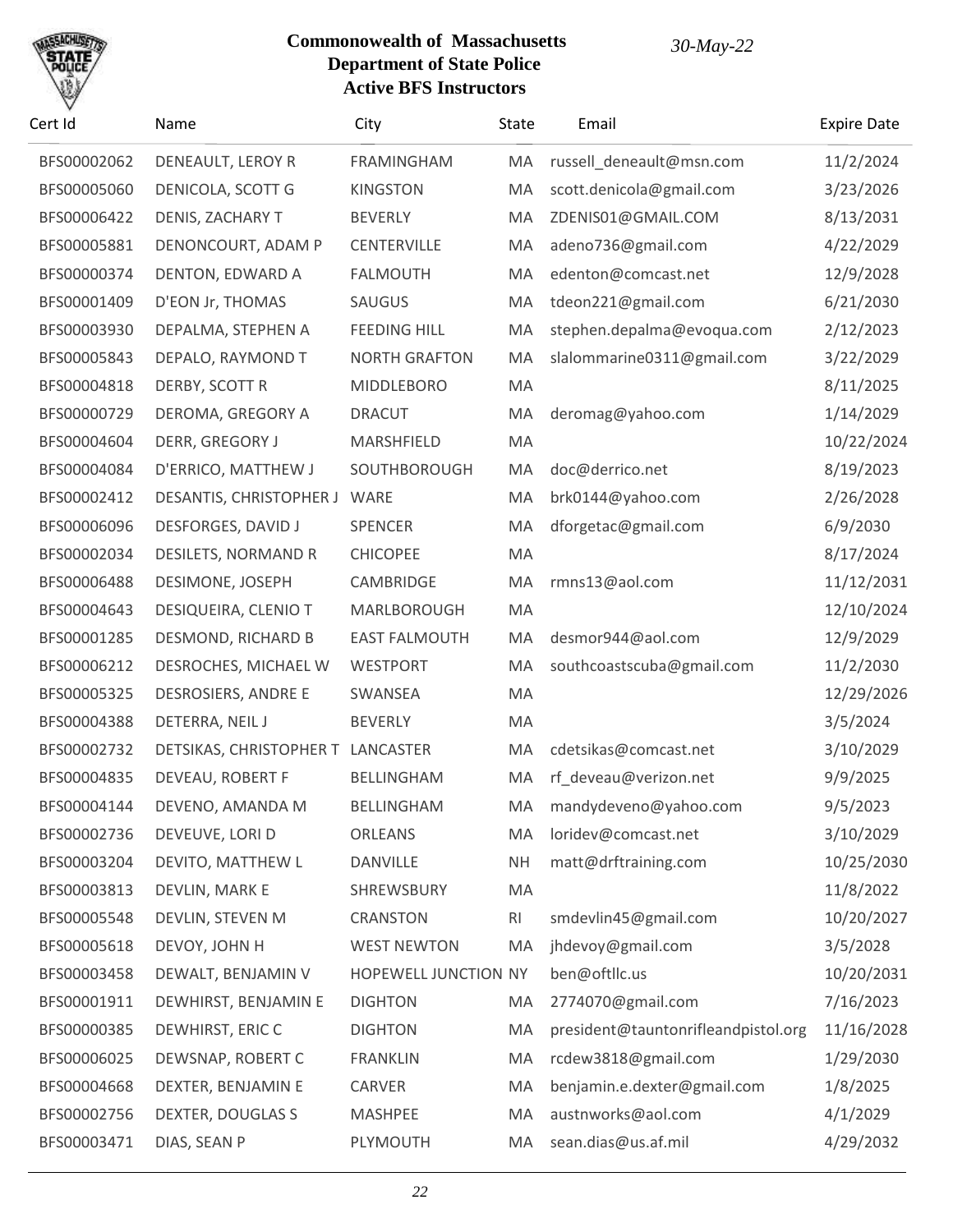

| Cert Id     | Name                     | City               | State          | Email                          | <b>Expire Date</b> |
|-------------|--------------------------|--------------------|----------------|--------------------------------|--------------------|
| BFS00004625 | DIAUTO, ERIC M           | <b>MASHPEE</b>     | MA             |                                | 11/6/2024          |
| BFS00006308 | DIAZ, EFRAIN R           | <b>WORCESTER</b>   | MA             | ediaz@clarku.edu               | 3/11/2031          |
| BFS00006432 | DIAZ, JOEL               | <b>BRIGHTON</b>    | MA             | JOELDIAZ178@MSN.COM            | 8/13/2031          |
| BFS00000308 | DIAZ, ROBERT M           | <b>WINTHROP</b>    | MA             |                                | 7/18/2022          |
| BFS00004464 | DIBENEDETTO, PAUL M      | <b>FITCHBURG</b>   | MA             |                                | 5/2/2024           |
| BFS00004715 | DIBENEDETTO, ROBERT J    | <b>METHUEN</b>     | MA             | rdibenedetto@lawpd.com         | 3/11/2025          |
| BFS00006189 | DIBONA, PETER F          | WELLESLEY          | MA             | pfdibona@gmail.com             | 10/2/2030          |
| BFS00006366 | DICECCA, JAMES B         | <b>NASHUA</b>      | <b>NH</b>      | jimd520820@gmail.com           | 5/18/2031          |
| BFS00004267 | DICENSO, CHRISTOPHER P   | MARSHFIELD         | MA             |                                | 12/2/2023          |
| BFS00006152 | DICHIARA, CHARLES M      | <b>DRACUT</b>      | MA             | cdichiara@police.waltham.ma.us | 8/24/2030          |
| BFS00004220 | DICICCO, DOMENIC A       | MEDFIELD           | MA             |                                | 10/30/2023         |
| BFS00001944 | DICKINSON, DELWIN S      | LOWELL             | MA             |                                | 11/12/2023         |
| BFS00003768 | DICKINSON, ROBERT J      | <b>BELLINGHAM</b>  | MA             |                                | 9/19/2022          |
| BFS00004756 | DIEP, CHAUMY             | <b>DORCHESTER</b>  | MA             | cmdiep@gmail.com               | 5/27/2025          |
| BFS00004407 | DIFRANZA, LEVI D         | <b>BURLINGTON</b>  | MA             | levi.difranza@comcast.net      | 3/20/2024          |
| BFS00005567 | DIGIACOMO, RICHARD J     | WRENTHAM           | MA             | rdigiacomo@holmaninsurance.com | 11/27/2027         |
| BFS00005381 | DIGREGORIO, JAMIE G      | SOMERVILLE         | MA             | patrolman25@comcast.net        | 3/3/2027           |
| BFS00004626 | DILLING, JOSEPH A        | <b>NEW BRITAIN</b> | <b>CT</b>      | dillingjoseph@gmail.com        | 12/1/2024          |
| BFS00005653 | DILLINGHAM, DOUGLAS G    | <b>HOLLAND</b>     | MA             | dougdddd@yahoo.com             | 4/10/2028          |
| BFS00002127 | DILLON III, JOSEPH R     | <b>HANSON</b>      | MA             |                                | 10/7/2025          |
| BFS00002414 | <b>DILLON, PATRICK S</b> | WEYMOUTH           | MA             | teamdillon3@comcast.net        | 3/25/2028          |
| BFS00004751 | DILLS, RONALD F          | <b>WOBURN</b>      | MA             |                                | 5/5/2025           |
| BFS00004699 | DILORENZO, AMERICO C     | SPRINGFIELD        | MA             | daddydilo7@yahoo.com           | 3/11/2025          |
| BFS00006468 | DILORETO, CYNTHIA        | <b>EVERETT</b>     | MA             | whtbmw@aol.com                 | 10/8/2031          |
| BFS00001852 | DIMAURO, JAMES P         | <b>MARLBORO</b>    | MA             |                                | 3/24/2023          |
| BFS00006063 | DIMIERO, DAVID A         | EAST LONGMEADOW MA |                | rebelfootballpl@gmail.com      | 3/24/2030          |
| BFS00000341 | DINNER, LEE              | <b>HUDSON</b>      | MA             | kathydinner@yahoo.com          | 11/12/2028         |
| BFS00003004 | D'INNOCENZO, RONALD A    | <b>FRANKLIN</b>    | MA             | rd53114@aol.com                | 2/11/2030          |
| BFS00005565 | DINUCCI, MARISA          | REVERE             | MA             | marisa.dinucci@gmail.com       | 11/27/2027         |
| BFS00005593 | DIPIETRO, GUIDO A        | <b>STERLING</b>    | MA             | gdipietro95@icloud.com         | 1/15/2028          |
| BFS00002200 | DIRAMIO, BRIAN W         | WEYMOUTH           | MA             | officer.patrol@yahoo.com       | 8/2/2026           |
| BFS00005143 | DIRAN, LARRY R           | <b>BELMONT</b>     | MA             | ldiran@gmail.com               | 5/25/2026          |
| BFS00005617 | DIROCCO, RICHARD J       | <b>GREENVILLE</b>  | R <sub>l</sub> | richardjd9@verizon.net         | 2/13/2028          |
| BFS00004510 | DISANZO, DAVID S         | <b>OXFORD</b>      | MA             | d.617781@gmail.com             | 6/17/2024          |
| BFS00002268 | DITTRICH Jr, ROBERT W    | <b>HOLYOKE</b>     | MA             | RWDittrich@aol.com             | 11/14/2026         |
| BFS00002093 | DODGE, KEVIN C           | ORANGE             | MA             |                                | 4/10/2025          |
|             |                          |                    |                |                                |                    |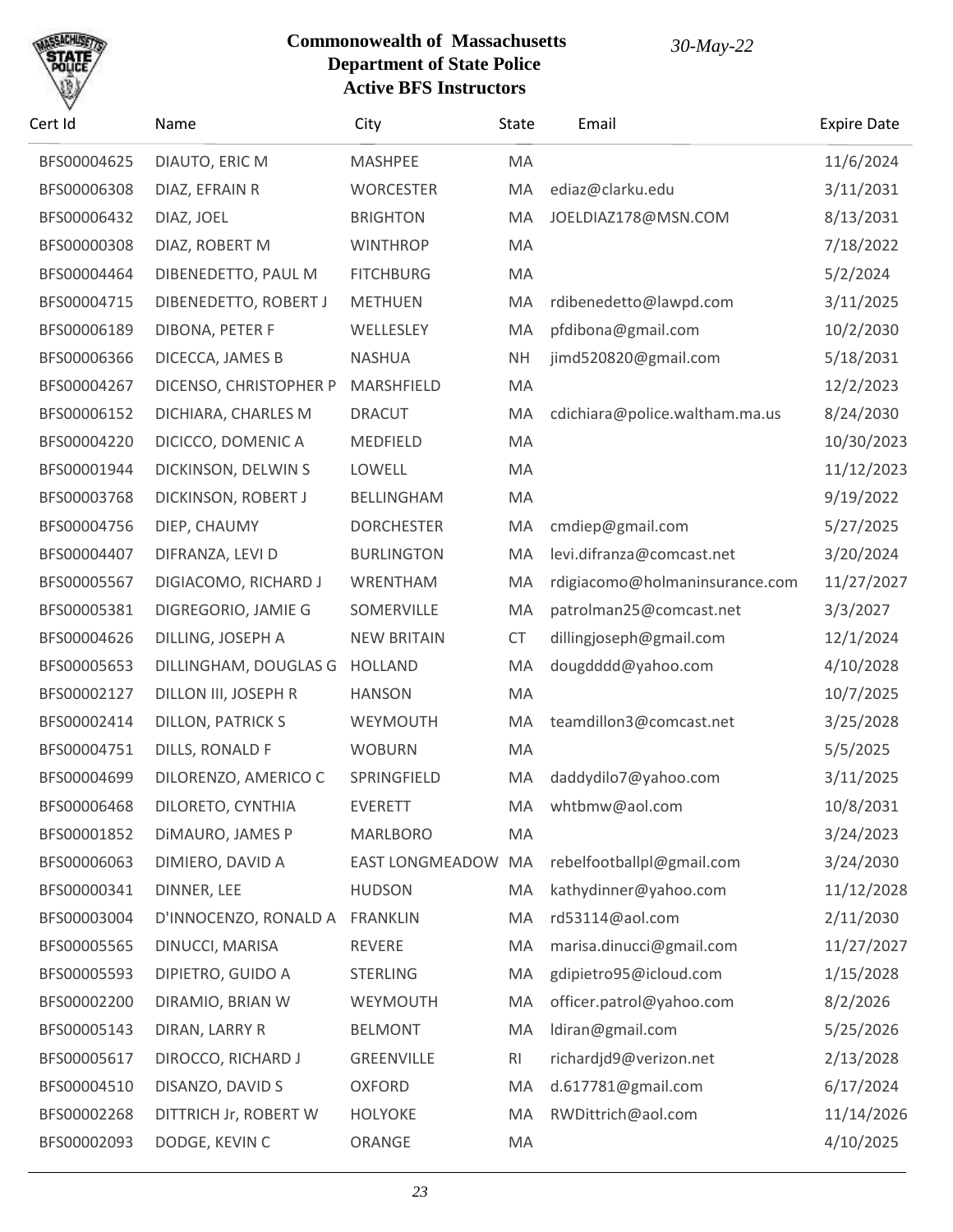# SACHUS

| Cert Id     | Name                           | City                 | State | Email                           | <b>Expire Date</b> |
|-------------|--------------------------------|----------------------|-------|---------------------------------|--------------------|
| BFS00002143 | DOE, MARK W                    | LUNENBURG            | MA    |                                 | 1/11/2026          |
| BFS00003506 | DOHERTY, CHARLES E             | <b>LEOMINSTER</b>    | MA    | chuckedoherty@gmail.com         | 12/22/2031         |
| BFS00004968 | DOHERTY, CHRISTOPHER           | BELLINGHAM           | MA    | cdoherty7@gmail.com             | 1/28/2026          |
| BFS00001916 | DOHERTY, GREGORY D             | <b>FITCHBURG</b>     | MA    | norton_thevenin@yahoo.com       | 7/16/2023          |
| BFS00006139 | DOHERTY, RYAN W                | <b>HOLBROOK</b>      | MA    | ryanwdoherty@gmail.com          | 8/5/2030           |
| BFS00005520 | DOKE, DANIEL N                 | <b>NORTH READING</b> | MA    |                                 | 9/25/2027          |
| BFS00006319 | DOLABANY, DAVID J              | SANDWICH             | MA    | ddolabany@pcsdma.org            | 3/11/2031          |
| BFS00002816 | DOMINGO, CYNTHIA               | SOMERSET             | MA    | judo1711@gmail.com              | 6/8/2029           |
| BFS00000933 | DOMNARSKI, MICHAEL J           | WARE                 | MA    | sgtmjd@icloud.com               | 3/12/2029          |
| BFS00000767 | DONAHUE Jr, DANIEL E           | SAUGUS               | MA    | ded630@aol.com                  | 1/25/2029          |
| BFS00005633 | DONAHUE, MICHAEL P             | <b>LEXINGTON</b>     | MA    | michaeldonahue21@yahoo.com      | 3/20/2028          |
| BFS00001766 | DONAHUE, PHILIP T              | RAYNHAM              | MA    |                                 | 7/25/2022          |
| BFS00004129 | DONCASTER, SCOTT M             | <b>HARWICH</b>       | MA    |                                 | 9/5/2023           |
| BFS00005391 | DONDERO, HENRY J               | <b>QUINCY</b>        | MA    | hankdone@comcast.net            | 3/3/2027           |
| BFS00003486 | DONNELLY Jr, JOHN J            | <b>WOBURN</b>        | MA    | jdonnelly@woburnpd.com          | 11/17/2031         |
| BFS00001718 | DONOGHUE, ROBERT J             | <b>BELCHERTOWN</b>   | MA    |                                 | 5/6/2022           |
| BFS00003360 | DONOGHUE, THOMAS B             | <b>ASHLAND</b>       | MA    | t.donoghue0307@gmail.com        | 4/28/2031          |
| BFS00000945 | DONOVAN, CHRISTOPHER           | <b>SOUTH DENNIS</b>  | MA    | christopherdonovan1@gmail.com   | 11/25/2029         |
| BFS00003513 | DONOVAN, DENIS W               | NORTH ATTLEBORO      | MA    | denis@tacdynamics.com           | 12/28/2031         |
| BFS00006219 | DONOVAN, JEFFREY P             | <b>AVON</b>          | MA    | jeffd650@gmail.com              | 11/2/2030          |
| BFS00002041 | DONOVAN, PETER J               | <b>HARWICH</b>       | MA    |                                 | 9/21/2024          |
| BFS00003049 | DOOGUE, MARK N                 | WEYMOUTH             | MA    | markdoogue96@gmail.com          | 3/10/2030          |
| BFS00005600 | DOOLE, STEVEN J                | LOWELL               | MA    | sdoole122@yahoo.com             | 1/22/2028          |
| BFS00002153 | DOOLEY, JAMES F                | <b>CARVER</b>        |       | MA jsalesjd@aim.com             | 2/24/2026          |
| BFS00002335 | DOOLEY, JOHN P                 | WRENTHAM             | MA    | jackdooley269@yahoo.com         | 6/27/2027          |
| BFS00005242 | DORAY, PAUL S                  | <b>LEICESTER</b>     | MA    | dorayp@leicesterpd.org          | 9/7/2026           |
| BFS00004409 | DORENKAMP, THEODORE FOXBOROUGH |                      | MA    |                                 | 3/20/2024          |
| BFS00005590 | DORN, AKIM B                   | <b>BOSTON</b>        | MA    | akimbdorn@gmail.com             | 1/15/2028          |
| BFS00004619 | DORR, STEPHEN C                | <b>BRIDGEWATER</b>   | MA    |                                 | 11/6/2024          |
| BFS00005090 | DORSEY, KIMBERLY J             | <b>EAST TAUNTON</b>  | MA    |                                 | 4/8/2026           |
| BFS00002049 | DOTI, DENNIS J                 | <b>UXBRIDGE</b>      | MA    | dennis@firstdefensefirearms.net | 10/29/2024         |
| BFS00002778 | DOTI, SHELLY R                 | <b>UXBRIDGE</b>      | MA    | shelly@firstdefensefirearms.com | 5/7/2029           |
| BFS00002164 | DOUCETTE, ALFRED W             | SOUTH CHATHAM        | MA    |                                 | 2/24/2026          |
| BFS00004101 | DOUCETTE, BRIAN D              | <b>BILLERICA</b>     | MA    |                                 | 8/19/2023          |
| BFS00002137 | DOUGLAS, JOHN F                | E. WEYMOUTH          | MA    |                                 | 10/17/2025         |
| BFS00006584 | DOUGLAS, MICHAEL G             | PASCOAG              | RI    | mikeld1209@gmail.com            | 4/1/2032           |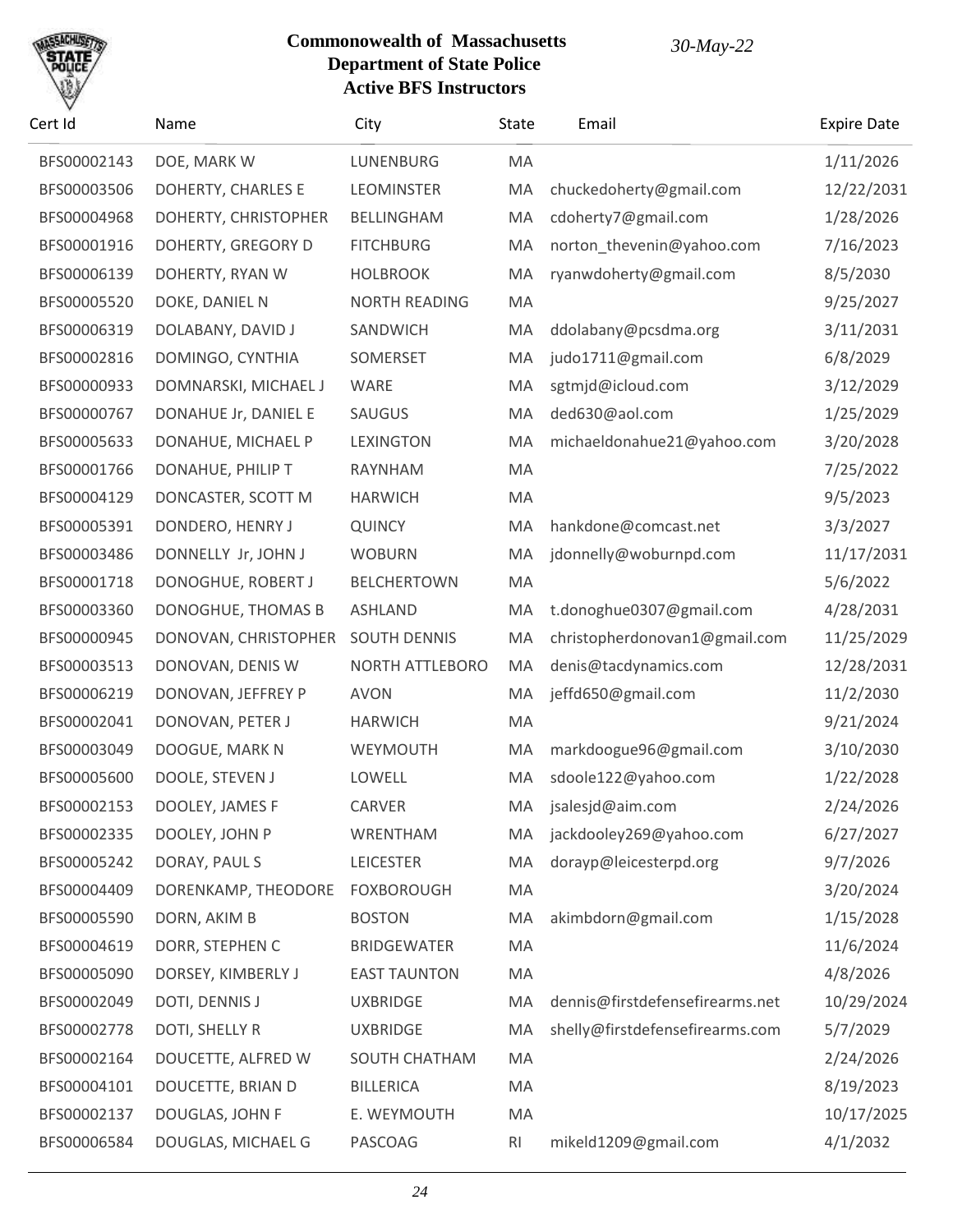

| Cert Id     | Name                     | City                    | State          | Email                                          | <b>Expire Date</b> |
|-------------|--------------------------|-------------------------|----------------|------------------------------------------------|--------------------|
| BFS00000306 | DOWNEY, WILLIAM E        | <b>HOLLAND</b>          | MA             | blackswansix@hotmail.com                       | 11/25/2028         |
| BFS00001229 | DOWNEY, WILLIAM T        | MAYNARD                 | MA             | wtdowney@verizon.net                           | 9/28/2029          |
| BFS00004522 | DOWNEY, WILLIAM T        | MAYNARD                 | MA             |                                                | 7/8/2024           |
| BFS00006475 | DOWNING, PAUL S          | MARBLEHEAD              | MA             | psdowning@comcast.net                          | 10/8/2031          |
| BFS00005776 | DOWNING, RYAN M          | <b>NEW BRAINTREE</b>    | MA             | ryanmd27@gmail.com                             | 12/19/2028         |
| BFS00003628 | DOWNING, TERRENCE E      | WEYMOUTH                | MA             | tdown9671@comcast.net                          | 5/7/2032           |
| BFS00002033 | DOWNS, MICHAEL D         | WALPOLE                 | MA             | mdownsy@yahoo.com                              | 8/12/2024          |
| BFS00002239 | DOYLE, DONALD J          | E. FALMOUTH             | MA             | MAJORDOYLE@COMCAST.NET                         | 9/1/2026           |
| BFS00003792 | DOYLE, JOHN E            | <b>BEVERLY</b>          | MA             |                                                | 10/4/2022          |
| BFS00000180 | DRAINE, EUGENE J         | <b>ATTLEBORO</b>        | MA             | gdraine@comcast.net                            | 10/23/2028         |
| BFS00000020 | DRAPER, ROBERT R         | <b>FRAMINGHAM</b>       | MA             | sooth123@aol.com                               | 10/21/2028         |
| BFS00001996 | DRASS, STEPHEN I         | <b>WEST BRIDGEWATER</b> | MA             |                                                | 4/7/2024           |
| BFS00000429 | DRAWEC, DONALD C         | SAVOY                   | MA             | savoydon47@gmail.com                           | 12/3/2028          |
| BFS00004402 | DRAYTON, CHARLES P       | <b>NEW BEDFORD</b>      | MA             | whalingcityfirearmstraining@yahoo.co 3/14/2024 |                    |
| BFS00005711 | DRESCHNACK, JAY J        | <b>WORTHINGTON</b>      | MA             | dreschnack@hotmail.com                         | 7/20/2028          |
| BFS00000909 | DRIGGS, DAGOBERTO M      | <b>BLACKSTONE</b>       | MA             | mdriggs@smith-wesson.com                       | 3/5/2029           |
| BFS00005066 | DRINKWINE, SHAWN R       | <b>WEST TOWNSEND</b>    | MA             | shawn.drinkwine@gmail.com                      | 3/23/2026          |
| BFS00005483 | DROZEK, BENJAMIN J       | <b>FOXBORO</b>          | MA             | bdrozek@hotmail.com                            | 6/27/2027          |
| BFS00003429 | DU, YI                   | <b>LEXINGTON</b>        | MA             | yduNRA@GMAIL.COM                               | 9/6/2031           |
| BFS00003743 | DUANE, ROBERT J          | SALEM                   | <b>NH</b>      |                                                | 9/13/2022          |
| BFS00004511 | <b>DUARTE, LUIS F</b>    | <b>FALL RIVER</b>       | MA             |                                                | 6/17/2024          |
| BFS00002783 | DUBE, JOHN R             | SWAMPSCOTT              | MA             | jrdube@verizon.net                             | 5/13/2029          |
| BFS00004893 | <b>DUCASSE, THOMAS E</b> | N.BROOKFIELD            | MA             | teducasse@gmail.com                            | 11/13/2025         |
| BFS00003796 | <b>DUDAS, ROBERT P</b>   | <b>SUFFIELD</b>         | CT             | rpdudas@gmail.com                              | 10/16/2022         |
| BFS00004369 | <b>DUDDY, PATRICK R</b>  | <b>FALLRIVER</b>        | MA             |                                                | 2/25/2024          |
| BFS00000225 | DUDDY, WALTER F          | WALTHAM                 | MA             | leeco305@yahoo.com                             | 10/28/2028         |
| BFS00005983 | <b>DUDLEY, FRANK S</b>   | PASCOAG                 | RI             | frank@dudleynetworking.com                     | 11/25/2029         |
| BFS00005395 | DUFFY JR, RAYMOND W      | <b>OAKHAM</b>           | MA             |                                                | 3/15/2027          |
| BFS00001922 | DUFFY, JOHN E            | <b>CARVER</b>           | MA             | jedduf@gmail.com                               | 9/4/2023           |
| BFS00001332 | DUFRESNE, DAVID P        | <b>WEST BROOKFIELD</b>  | MA             | david8901I@aol.com                             | 2/9/2030           |
| BFS00006103 | DUFRESNE, JOHN C         | <b>RUMFORD</b>          | R <sub>l</sub> | jcd327@yahoo.com                               | 6/9/2030           |
| BFS00005074 | DUGA, BENJAMIN J         | <b>WEST SPRINGFIELD</b> | MA             | 11BDUGA@GMAIL.COM                              | 4/6/2026           |
| BFS00005974 | DUGAN, JAMES             | <b>WEST BOYLSTON</b>    | MA             | jdugan@townofpaxton.net                        | 10/24/2029         |
| BFS00000298 | DUGAS, ROBERT J          | <b>HANOVER</b>          | MA             | bazookabob76@gmail.com                         | 11/3/2028          |
| BFS00004449 | DUGGAN Jr, FRANCIS J     | <b>HOLBROOK</b>         | MA             |                                                | 4/18/2024          |
| BFS00006477 | DUGGAN, SEAN M           | CHELSEA                 | MA             | seanaapl@icloud.com                            | 10/8/2031          |
|             |                          |                         |                |                                                |                    |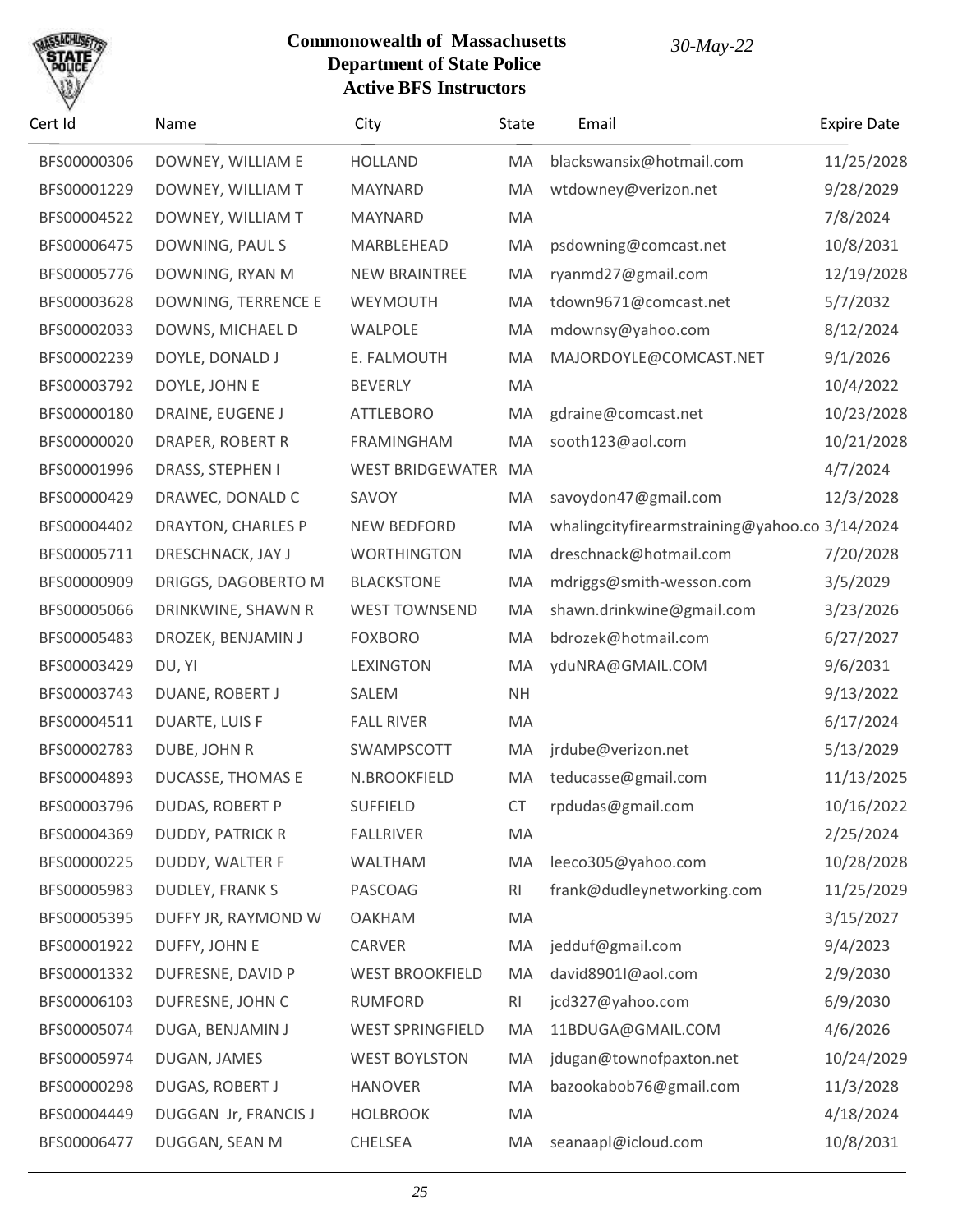

| BFS00004386<br>DUGGAN, WILLIAM J<br>MAYNARD<br>wduggan@maynardpolice.com<br>MA<br>BFS00005155<br>DUMONT jr., ROBERT J<br><b>PAXTON</b><br>MA<br>bob_dumont@yahoo.com<br>DUMONT, DANIEL V<br>BFS00003827<br>YARMOUTHPORT<br>MA<br>MA<br>BFS00003924<br>DUMONT, LORI A<br>YARMOUTH PORT<br>BFS00003320<br>DUNBAR, FRANCIS J<br><b>HOPKINTON</b><br>MA<br>frankdunbar@gmail.com<br>BFS00005850<br>DUNN, JAMES M<br><b>HOLYOKE</b><br>MA<br>jdunn295@yahoo.com<br>BFS00004028<br>DUNN, KERRY L<br><b>ROCKLAND</b><br>MA<br>BFS00004908<br>DUNN, MATTHEW W<br><b>WEST BOYLSTON</b><br>MA<br>dnnmtthw@yahoo.com<br>BFS00002027<br>DUNN, MICHAEL A<br>MARSHFIELD<br>MA<br>BFS00005018<br>DUNN, STEVEN P<br><b>LITTLETON</b><br>MA<br>BFS00000985<br>DUNNE, JOHN L<br><b>EAST WALPOLE</b><br>MA<br>MA<br>BFS00004327<br>DUNPHY, DAVID F<br><b>FALMOUTH</b><br>BFS00000191<br><b>DUPHILY, DENNIS A</b><br>LAKEVILLE<br>MA<br>dennis@rockridgedd.com<br>BFS00006410<br>DUPLIN, DAVID L<br>SHREWSBURY<br>MA<br>dduplin@gmail.com<br>BFS00002023<br>DUPONT, MICHAEL R<br><b>MANCHESTER</b><br><b>NH</b><br>BFS00005918<br>DURICKAS, DANIEL A<br>MA<br>jmdand@gmail.com<br><b>WATERTOWN</b><br>DURNING, JOSEPH P<br>joedurning@ymail.com<br>BFS00002187<br><b>NORTON</b><br>MA<br>RI<br>d.dusablon@gmail.com<br>BFS00006598<br><b>DUSABLON, DEREK J</b><br>CUMBERLAND<br>jdushame@lawpd.com<br>BFS00004726<br>DUSHAME, JOHN S<br><b>METHUEN</b><br>MA<br>BFS00003790<br>DUVERNAY, GILBERT A<br>MA<br>bert@duvernay.us<br>WARE<br>BFS00002098<br>DWYER, JOHN P<br><b>SCITUATE</b><br>MA<br>MA<br>BFS00004331<br>EAGNATIEV, MICHAEL<br><b>STOUGHTON</b><br>jearly@wbrookfield.com<br>BFS00005727<br><b>NORTH BROOKFIELD</b><br>MA<br>EARLY, JAMES M<br>SOMERVILLE<br>BFS00001637<br>EASTMAN, GLENN A<br>glenneastman@aol.com<br>MA |       |    | 3/5/2024<br>6/14/2026<br>11/19/2022<br>2/12/2023<br>3/22/2031<br>3/22/2029<br>5/16/2023<br>12/2/2025<br>8/3/2024<br>2/18/2026<br>12/12/2022<br>1/6/2024<br>10/28/2028<br>7/5/2031<br>6/24/2024 |
|---------------------------------------------------------------------------------------------------------------------------------------------------------------------------------------------------------------------------------------------------------------------------------------------------------------------------------------------------------------------------------------------------------------------------------------------------------------------------------------------------------------------------------------------------------------------------------------------------------------------------------------------------------------------------------------------------------------------------------------------------------------------------------------------------------------------------------------------------------------------------------------------------------------------------------------------------------------------------------------------------------------------------------------------------------------------------------------------------------------------------------------------------------------------------------------------------------------------------------------------------------------------------------------------------------------------------------------------------------------------------------------------------------------------------------------------------------------------------------------------------------------------------------------------------------------------------------------------------------------------------------------------------------------------------------------------------------------------------------------------------------------------------------------------------------------------|-------|----|------------------------------------------------------------------------------------------------------------------------------------------------------------------------------------------------|
|                                                                                                                                                                                                                                                                                                                                                                                                                                                                                                                                                                                                                                                                                                                                                                                                                                                                                                                                                                                                                                                                                                                                                                                                                                                                                                                                                                                                                                                                                                                                                                                                                                                                                                                                                                                                                     |       |    |                                                                                                                                                                                                |
|                                                                                                                                                                                                                                                                                                                                                                                                                                                                                                                                                                                                                                                                                                                                                                                                                                                                                                                                                                                                                                                                                                                                                                                                                                                                                                                                                                                                                                                                                                                                                                                                                                                                                                                                                                                                                     |       |    |                                                                                                                                                                                                |
|                                                                                                                                                                                                                                                                                                                                                                                                                                                                                                                                                                                                                                                                                                                                                                                                                                                                                                                                                                                                                                                                                                                                                                                                                                                                                                                                                                                                                                                                                                                                                                                                                                                                                                                                                                                                                     |       |    |                                                                                                                                                                                                |
|                                                                                                                                                                                                                                                                                                                                                                                                                                                                                                                                                                                                                                                                                                                                                                                                                                                                                                                                                                                                                                                                                                                                                                                                                                                                                                                                                                                                                                                                                                                                                                                                                                                                                                                                                                                                                     |       |    |                                                                                                                                                                                                |
|                                                                                                                                                                                                                                                                                                                                                                                                                                                                                                                                                                                                                                                                                                                                                                                                                                                                                                                                                                                                                                                                                                                                                                                                                                                                                                                                                                                                                                                                                                                                                                                                                                                                                                                                                                                                                     |       |    |                                                                                                                                                                                                |
|                                                                                                                                                                                                                                                                                                                                                                                                                                                                                                                                                                                                                                                                                                                                                                                                                                                                                                                                                                                                                                                                                                                                                                                                                                                                                                                                                                                                                                                                                                                                                                                                                                                                                                                                                                                                                     |       |    |                                                                                                                                                                                                |
|                                                                                                                                                                                                                                                                                                                                                                                                                                                                                                                                                                                                                                                                                                                                                                                                                                                                                                                                                                                                                                                                                                                                                                                                                                                                                                                                                                                                                                                                                                                                                                                                                                                                                                                                                                                                                     |       |    |                                                                                                                                                                                                |
|                                                                                                                                                                                                                                                                                                                                                                                                                                                                                                                                                                                                                                                                                                                                                                                                                                                                                                                                                                                                                                                                                                                                                                                                                                                                                                                                                                                                                                                                                                                                                                                                                                                                                                                                                                                                                     |       |    |                                                                                                                                                                                                |
|                                                                                                                                                                                                                                                                                                                                                                                                                                                                                                                                                                                                                                                                                                                                                                                                                                                                                                                                                                                                                                                                                                                                                                                                                                                                                                                                                                                                                                                                                                                                                                                                                                                                                                                                                                                                                     |       |    |                                                                                                                                                                                                |
|                                                                                                                                                                                                                                                                                                                                                                                                                                                                                                                                                                                                                                                                                                                                                                                                                                                                                                                                                                                                                                                                                                                                                                                                                                                                                                                                                                                                                                                                                                                                                                                                                                                                                                                                                                                                                     |       |    |                                                                                                                                                                                                |
|                                                                                                                                                                                                                                                                                                                                                                                                                                                                                                                                                                                                                                                                                                                                                                                                                                                                                                                                                                                                                                                                                                                                                                                                                                                                                                                                                                                                                                                                                                                                                                                                                                                                                                                                                                                                                     |       |    |                                                                                                                                                                                                |
|                                                                                                                                                                                                                                                                                                                                                                                                                                                                                                                                                                                                                                                                                                                                                                                                                                                                                                                                                                                                                                                                                                                                                                                                                                                                                                                                                                                                                                                                                                                                                                                                                                                                                                                                                                                                                     |       |    |                                                                                                                                                                                                |
|                                                                                                                                                                                                                                                                                                                                                                                                                                                                                                                                                                                                                                                                                                                                                                                                                                                                                                                                                                                                                                                                                                                                                                                                                                                                                                                                                                                                                                                                                                                                                                                                                                                                                                                                                                                                                     |       |    |                                                                                                                                                                                                |
|                                                                                                                                                                                                                                                                                                                                                                                                                                                                                                                                                                                                                                                                                                                                                                                                                                                                                                                                                                                                                                                                                                                                                                                                                                                                                                                                                                                                                                                                                                                                                                                                                                                                                                                                                                                                                     |       |    |                                                                                                                                                                                                |
|                                                                                                                                                                                                                                                                                                                                                                                                                                                                                                                                                                                                                                                                                                                                                                                                                                                                                                                                                                                                                                                                                                                                                                                                                                                                                                                                                                                                                                                                                                                                                                                                                                                                                                                                                                                                                     |       |    |                                                                                                                                                                                                |
|                                                                                                                                                                                                                                                                                                                                                                                                                                                                                                                                                                                                                                                                                                                                                                                                                                                                                                                                                                                                                                                                                                                                                                                                                                                                                                                                                                                                                                                                                                                                                                                                                                                                                                                                                                                                                     |       |    | 7/18/2029                                                                                                                                                                                      |
|                                                                                                                                                                                                                                                                                                                                                                                                                                                                                                                                                                                                                                                                                                                                                                                                                                                                                                                                                                                                                                                                                                                                                                                                                                                                                                                                                                                                                                                                                                                                                                                                                                                                                                                                                                                                                     |       |    | 7/8/2030                                                                                                                                                                                       |
|                                                                                                                                                                                                                                                                                                                                                                                                                                                                                                                                                                                                                                                                                                                                                                                                                                                                                                                                                                                                                                                                                                                                                                                                                                                                                                                                                                                                                                                                                                                                                                                                                                                                                                                                                                                                                     |       |    | 4/4/2032                                                                                                                                                                                       |
|                                                                                                                                                                                                                                                                                                                                                                                                                                                                                                                                                                                                                                                                                                                                                                                                                                                                                                                                                                                                                                                                                                                                                                                                                                                                                                                                                                                                                                                                                                                                                                                                                                                                                                                                                                                                                     |       |    | 4/22/2025                                                                                                                                                                                      |
|                                                                                                                                                                                                                                                                                                                                                                                                                                                                                                                                                                                                                                                                                                                                                                                                                                                                                                                                                                                                                                                                                                                                                                                                                                                                                                                                                                                                                                                                                                                                                                                                                                                                                                                                                                                                                     |       |    | 10/4/2022                                                                                                                                                                                      |
|                                                                                                                                                                                                                                                                                                                                                                                                                                                                                                                                                                                                                                                                                                                                                                                                                                                                                                                                                                                                                                                                                                                                                                                                                                                                                                                                                                                                                                                                                                                                                                                                                                                                                                                                                                                                                     |       |    | 3/22/2025                                                                                                                                                                                      |
|                                                                                                                                                                                                                                                                                                                                                                                                                                                                                                                                                                                                                                                                                                                                                                                                                                                                                                                                                                                                                                                                                                                                                                                                                                                                                                                                                                                                                                                                                                                                                                                                                                                                                                                                                                                                                     |       |    | 1/15/2024                                                                                                                                                                                      |
|                                                                                                                                                                                                                                                                                                                                                                                                                                                                                                                                                                                                                                                                                                                                                                                                                                                                                                                                                                                                                                                                                                                                                                                                                                                                                                                                                                                                                                                                                                                                                                                                                                                                                                                                                                                                                     |       |    | 8/21/2028                                                                                                                                                                                      |
|                                                                                                                                                                                                                                                                                                                                                                                                                                                                                                                                                                                                                                                                                                                                                                                                                                                                                                                                                                                                                                                                                                                                                                                                                                                                                                                                                                                                                                                                                                                                                                                                                                                                                                                                                                                                                     |       |    | 1/16/2032                                                                                                                                                                                      |
| BFS00003338<br>EATON, DANIEL J<br>fstc2a@gmail.com                                                                                                                                                                                                                                                                                                                                                                                                                                                                                                                                                                                                                                                                                                                                                                                                                                                                                                                                                                                                                                                                                                                                                                                                                                                                                                                                                                                                                                                                                                                                                                                                                                                                                                                                                                  | ATHOL | MA | 4/6/2031                                                                                                                                                                                       |
| EATON, MATTHEW J<br>cccomfortsolutions@comcast.net<br>BFS00004434<br><b>CENTERVILLE</b><br>MA                                                                                                                                                                                                                                                                                                                                                                                                                                                                                                                                                                                                                                                                                                                                                                                                                                                                                                                                                                                                                                                                                                                                                                                                                                                                                                                                                                                                                                                                                                                                                                                                                                                                                                                       |       |    | 4/7/2024                                                                                                                                                                                       |
| jeckart25@gmail.com<br>BFS00006550<br>ECKART, JOHN A<br><b>NORTON</b><br>MA                                                                                                                                                                                                                                                                                                                                                                                                                                                                                                                                                                                                                                                                                                                                                                                                                                                                                                                                                                                                                                                                                                                                                                                                                                                                                                                                                                                                                                                                                                                                                                                                                                                                                                                                         |       |    | 2/8/2032                                                                                                                                                                                       |
| BFS00005015<br>EFSTATHIOU, JOHN A<br><b>BOSTON</b><br>MA                                                                                                                                                                                                                                                                                                                                                                                                                                                                                                                                                                                                                                                                                                                                                                                                                                                                                                                                                                                                                                                                                                                                                                                                                                                                                                                                                                                                                                                                                                                                                                                                                                                                                                                                                            |       |    | 2/18/2026                                                                                                                                                                                      |
| BFS00005192<br>EISACK, ERIC A<br>CAMBRIDGE<br>MA                                                                                                                                                                                                                                                                                                                                                                                                                                                                                                                                                                                                                                                                                                                                                                                                                                                                                                                                                                                                                                                                                                                                                                                                                                                                                                                                                                                                                                                                                                                                                                                                                                                                                                                                                                    |       |    | 7/13/2026                                                                                                                                                                                      |
| BFS00004674<br>EISAN, MICHAEL F<br>PEABODY<br>MA                                                                                                                                                                                                                                                                                                                                                                                                                                                                                                                                                                                                                                                                                                                                                                                                                                                                                                                                                                                                                                                                                                                                                                                                                                                                                                                                                                                                                                                                                                                                                                                                                                                                                                                                                                    |       |    | 1/30/2025                                                                                                                                                                                      |
| BFS00001668<br><b>ELDRIDGE, FRANK S</b><br><b>BILLERICA</b><br>MA<br>eldridge1@comcast.net                                                                                                                                                                                                                                                                                                                                                                                                                                                                                                                                                                                                                                                                                                                                                                                                                                                                                                                                                                                                                                                                                                                                                                                                                                                                                                                                                                                                                                                                                                                                                                                                                                                                                                                          |       |    | 3/6/2032                                                                                                                                                                                       |
| christopheraelias@gmail.com<br>BFS00006094<br>ELIAS, CHRISTOPHER A<br><b>BELCHERTOWN</b><br>MA                                                                                                                                                                                                                                                                                                                                                                                                                                                                                                                                                                                                                                                                                                                                                                                                                                                                                                                                                                                                                                                                                                                                                                                                                                                                                                                                                                                                                                                                                                                                                                                                                                                                                                                      |       |    | 5/14/2030                                                                                                                                                                                      |
| dukeis@msn.com<br>BFS00006538<br>ELLENTON, JUSTIN D<br><b>IPSWICH</b><br>MA                                                                                                                                                                                                                                                                                                                                                                                                                                                                                                                                                                                                                                                                                                                                                                                                                                                                                                                                                                                                                                                                                                                                                                                                                                                                                                                                                                                                                                                                                                                                                                                                                                                                                                                                         |       |    | 1/24/2032                                                                                                                                                                                      |
| ELLIS, CHARLES G<br>ellischuck07@gmail.com<br>BFS00000025<br>WAREHAM<br>MA                                                                                                                                                                                                                                                                                                                                                                                                                                                                                                                                                                                                                                                                                                                                                                                                                                                                                                                                                                                                                                                                                                                                                                                                                                                                                                                                                                                                                                                                                                                                                                                                                                                                                                                                          |       |    | 10/21/2028                                                                                                                                                                                     |
| bfa508@yahoo.com<br>BFS00004227<br>ELLIS, DANIEL P<br><b>BROCKTON</b><br>MA                                                                                                                                                                                                                                                                                                                                                                                                                                                                                                                                                                                                                                                                                                                                                                                                                                                                                                                                                                                                                                                                                                                                                                                                                                                                                                                                                                                                                                                                                                                                                                                                                                                                                                                                         |       |    | 11/7/2023                                                                                                                                                                                      |
| BFS00006334<br>henseleye@gmail.com<br>ELYSEE, HENSELEY<br><b>HYDE PARK</b><br>MA                                                                                                                                                                                                                                                                                                                                                                                                                                                                                                                                                                                                                                                                                                                                                                                                                                                                                                                                                                                                                                                                                                                                                                                                                                                                                                                                                                                                                                                                                                                                                                                                                                                                                                                                    |       |    | 4/8/2031                                                                                                                                                                                       |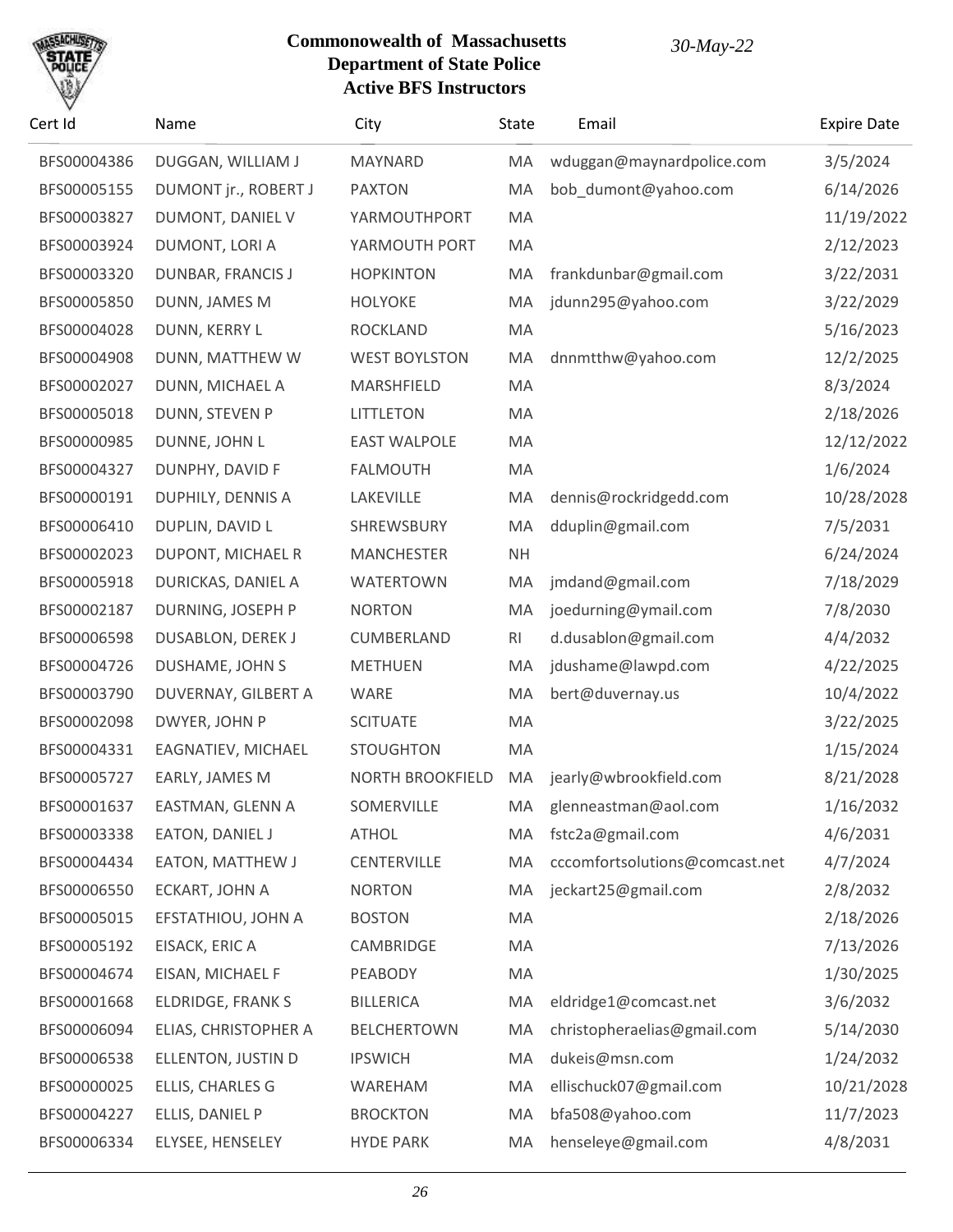

| Cert Id     | Name                    | City                   | State | Email                       | <b>Expire Date</b> |
|-------------|-------------------------|------------------------|-------|-----------------------------|--------------------|
| BFS00002442 | <b>EMERSON, ROBERT</b>  | LAKEVILLE              | MA    | masheepdog@gmail.com        | 6/30/2028          |
| BFS00006211 | <b>EMERY, DARREN M</b>  | <b>MELROSE</b>         | MA    | dmemery102@gmail.com        | 11/2/2030          |
| BFS00000677 | ERAMO, GERARD           | PEMBROKE               | MA    | rsrt443@hotmail.com         | 12/28/2028         |
| BFS00004049 | ERAMO, STEVEN           | <b>DRACUT</b>          | MA    | steven_eramo@uml.edu        | 6/19/2023          |
| BFS00001739 | ESHBAUGH, JAMES V       | W. BOYLSTON            | MA    |                             | 6/3/2022           |
| BFS00005239 | ESPINOSA JR, JAMES G    | FRAMINGHAM             | MA    | us44je@gmail.com            | 9/2/2026           |
| BFS00005628 | ESPOSITO, BRYAN J       | <b>HYDE PARK</b>       | MA    | besposito73@gmail.com       | 3/20/2028          |
| BFS00003609 | ESTANO, BRIAN J         | <b>REHOBOTH</b>        | MA    | brianestano4@gmail.com      | 4/19/2032          |
| BFS00004978 | ESTRELLA, JAMES         | <b>ACUSHNET</b>        | MA    |                             | 2/1/2026           |
| BFS00006496 | ESTRELLA, JONATHAN M    | <b>FALL RIVER</b>      | MA    | jestrella@frpd.org          | 11/12/2031         |
| BFS00006623 | <b>EUNIS, GREGORY R</b> | <b>BOSTON</b>          | MA    | gregory.eunis@pd.boston.gov | 5/22/2032          |
| BFS00005034 | EVANS, ERIC C           | WEYMOUTH               | MA    |                             | 3/9/2026           |
| BFS00006597 | EVERGATES, JAMES C      | <b>CLINTON</b>         | MA    | j.evergates@comcast.net     | 4/4/2032           |
| BFS00002178 | EVERSON, MARY JO        | <b>EAST DENNIS</b>     | MA    | EVERSON641@COMCAST.NET      | 3/27/2026          |
| BFS00005293 | EWASZKO, SHERRY A       | <b>DARTMOUTH</b>       | MA    | shay3t@comcast.net          | 11/17/2026         |
| BFS00001602 | FABBRI, MICHAEL L       | <b>ASHLAND</b>         | MA    | mfabjud@comcast.net         | 9/21/2031          |
| BFS00005369 | FADUS, RICHARD C        | <b>SOUTH DEERFIELD</b> | MA    | rfadus@gmail.com            | 2/21/2027          |
| BFS00006176 | FAFARD, LEORA J         | AGAWAM                 | MA    | ljfafard@verizon.net        | 10/2/2030          |
| BFS00006173 | FAFARD, RICHARD R       | AGAWAM                 | MA    | romans8_37@verizon.net      | 10/2/2030          |
| BFS00004183 | FAGAN, DANIEL P         | SPRINGFIELD            | MA    | danielson6773@yahoo.com     | 10/10/2023         |
| BFS00004742 | FAIRBANKS, EVAN T       | HAVERHILL              | MA    |                             | 4/22/2025          |
| BFS00003061 | FALCON, JARED A         | <b>PORTLAND</b>        | ME    | jared@jafintl.com           | 9/17/2031          |
| BFS00006312 | FALLON, THOMAS A        | SALISBURY              | MA    | thfallon@live.com           | 3/11/2031          |
| BFS00005174 | FALVEY, KYLE D          | <b>WHITMAN</b>         |       | MA k.falvey@hotmail.com     | 6/29/2026          |
| BFS00004996 | FANG, ZACHARY D         | <b>REVERE</b>          | MA    |                             | 2/1/2026           |
| BFS00005321 | FANO, ERIC J            | <b>HINGHAM</b>         | MA    | ericjfano@gmail.com         | 12/29/2026         |
| BFS00004969 | FANSKA, DEREK R         | WESTFIELD              | MA    | derek.fanska@gmail.com      | 1/28/2026          |
| BFS00000407 | <b>FARESE, EUGENE C</b> | NEEDHAM                | MA    |                             | 11/16/2028         |
| BFS00004741 | FARHAT, JOSEPH P        | <b>DOVER</b>           | MA    |                             | 4/22/2025          |
| BFS00005934 | FARINHA, PETER A        | <b>TAUNTON</b>         | MA    | pfarinha@tauntonschools.org | 7/26/2029          |
| BFS00005496 | FARLEY, DAMIAN P        | <b>DENNIS</b>          | MA    | dcso77@hotmail.com          | 7/21/2027          |
| BFS00005701 | FARNSWORTH, JOHN A      | LANCASTER              | MA    | jf111b@aol.com              | 7/3/2028           |
| BFS00005303 | FARRINGTON, JARRAD J    | <b>STONEHAM</b>        | MA    | jarradfarrington@yahoo.com  | 12/7/2026          |
| BFS00004313 | FARRIS, KAREN M         | N. ANDOVER             | MA    |                             | 1/15/2024          |
| BFS00002040 | FASULO Jr, ROBERT A     | <b>WILMINGTON</b>      | MA    | epd0407@aol.com             | 9/21/2024          |
| BFS00005793 | FAZZINO, RYAN J         | <b>HARWICH</b>         | MA    | ryanfazzino@comcast.net     | 1/17/2029          |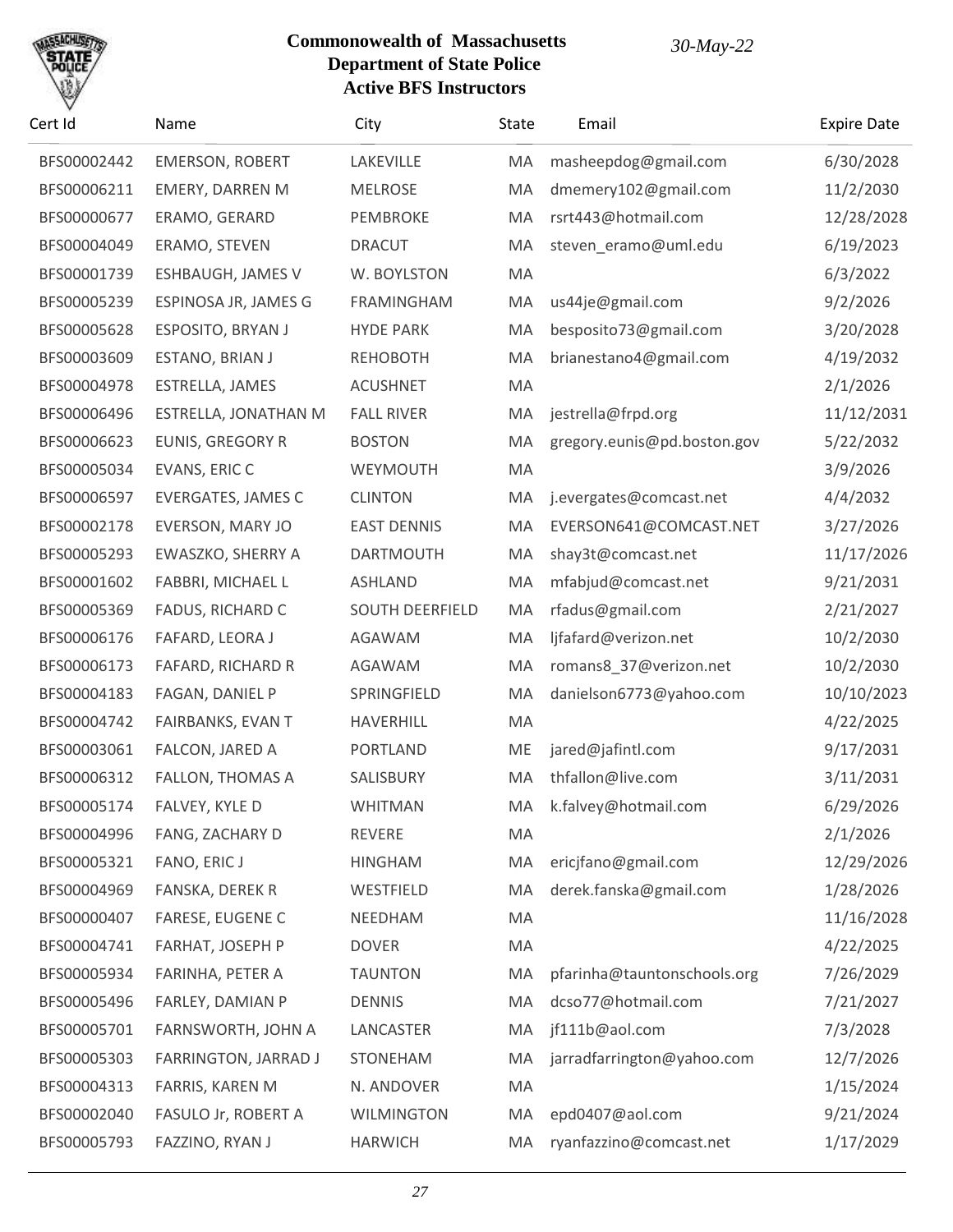# SACHU

| Cert Id     | Name                   | City                    | State | Email                              | <b>Expire Date</b> |
|-------------|------------------------|-------------------------|-------|------------------------------------|--------------------|
| BFS00004096 | FEARFIELD, HECTOR J    | <b>GREENFIELD</b>       | MA    |                                    | 8/19/2023          |
| BFS00005444 | FEBLES, DENNIS         | <b>NORTH BILLERICA</b>  | MA    | dennis@febleslaw.com               | 4/18/2027          |
| BFS00004839 | FEDERICO, DOMENICO     | <b>STONEHAM</b>         | MA    |                                    | 9/9/2025           |
| BFS00004185 | FEID, JAMES W          | WAREHAM                 | MA    |                                    | 10/3/2023          |
| BFS00005959 | FEININGER, LUCAS L     | <b>WEST ROXBURY</b>     | MA    | luca02132@gmail.com                | 9/25/2029          |
| BFS00005675 | FELLETTER, CHRISTOPHER | <b>CHICOPEE</b>         | MA    | cfelletter@chicopeemachine.com     | 5/15/2028          |
| BFS00005094 | FENUCCIO, MATTHEW D    | SHREWSBURY              | MA    | MFENUCCIO89@GMAIL.COM              | 4/8/2026           |
| BFS00005680 | FERGUSON, DIALLO       | <b>ABINGTON</b>         | MA    | diallo.ferguson@gmail.com          | 5/30/2028          |
| BFS00004321 | FERGUSON, JAY C        | <b>NORTHBORO</b>        | MA    |                                    | 1/6/2024           |
| BFS00004311 | FERGUSON, MARLON J     | WEYMOUTH                | MA    |                                    | 1/6/2024           |
| BFS00006431 | FERLAND, ANDREW J      | CUMBERLAND              | RI    | ANDREWFERLAND1@GMAIL.COM           | 8/13/2031          |
| BFS00002731 | FERNANDES, BRIAN L     | <b>WARWICK</b>          | RI    | sark9guy@yahoo.com                 | 10/2/2030          |
| BFS00005495 | FERNANDEZ, IVAN J      | CAMBRIDGE               | MA    | ivanjfernandez@yahoo.com           | 7/21/2027          |
| BFS00005705 | FERNANDEZ, JOHN A      | <b>TEWKSBURY</b>        | MA    | jferg325@verizon.net               | 7/14/2028          |
| BFS00003822 | FERNANDEZ, JUAN E      | <b>HOLYOKE</b>          | MA    | contact@mizpahsecuritytraining.com | 11/8/2022          |
| BFS00005091 | FERRANTE, KAREN B      | AYER                    | MA    | KAREN@POINTERPALS.COM              | 4/8/2026           |
| BFS00002193 | FERRAZZANI, PAUL M     | <b>MEDFORD</b>          | MA    | fsacademy@comcast.net              | 6/22/2026          |
| BFS00005086 | FERREIRA JR, KENNETH R | E. TAUNTON              | MA    | kferreira4621@gmail.com            | 4/8/2026           |
| BFS00005320 | FERREIRA, JULIE E      | <b>FALL RIVER</b>       | MA    | julsma1@yahoo.com                  | 12/29/2026         |
| BFS00004729 | FERREIRA, STEVEN J     | SWANSEA                 | MA    | sjferreira71@hotmail.com           | 4/22/2025          |
| BFS00000878 | FERRERA, CHARLES       | <b>BILLERICA</b>        | MA    | cferrera@verizon.net               | 2/22/2029          |
| BFS00005685 | FERRERA, PATRICK C     | <b>BILLERICA</b>        | MA    | pcferrera1@gmail.com               | 6/7/2028           |
| BFS00003708 | FERRIS, THOMAS M       | HAVERHILL               | MA    | Flint312@comcast.net               | 8/10/2022          |
| BFS00005718 | FIEDLER, PETER         | <b>BOXFORD</b>          | MA    | pfiedler@me.com                    | 8/14/2028          |
| BFS00003753 | FIELD, ROBERT D        | <b>METHUEN</b>          | MA    | rfield@tewksbury-ma.gov            | 9/13/2022          |
| BFS00005917 | FIELDING, GREGORY J    | <b>HOLLAND</b>          | MA    | fdx1@cox.net                       | 7/18/2029          |
| BFS00005349 | FIES, DOUGLAS F        | <b>SOUTH EASTON</b>     | MA    | dougfies@gmail.com                 | 1/27/2027          |
| BFS00004721 | FILLMORE, JONATHAN L   | RAYNHAM                 | MA    | jonfillmore@comcast.net            | 4/22/2025          |
| BFS00002626 | FINNEGAN, EDMUND       | <b>MIDDLEBORO</b>       | MA    | linecmdr@verizon.net               | 12/4/2028          |
| BFS00002350 | FINNERTY, JAMES B      | <b>WEST GROTON</b>      | MA    | jbfinnerty@yahoo.com               | 8/15/2027          |
| BFS00002336 | FISH, CHRISTOPHER M    | <b>ABINGTON</b>         | MA    | cfish2223@gmail.com                | 6/27/2027          |
| BFS00005528 | FISH, JEFFREY R        | WILLIAMSBURG            | MA    | jrfish74@aol.com                   | 10/13/2027         |
| BFS00005855 | FISHER, DEBRA M        | PLYMOUTH                | MA    | debra.fisher@pd.boston.gov         | 3/22/2029          |
| BFS00003875 | FISHER, DENISE B       | <b>HULL</b>             | MA    |                                    | 1/3/2023           |
| BFS00004543 | FISHER, JAMES L        | CONCORD                 | MA    |                                    | 7/31/2024          |
| BFS00002362 | FITCH SR, ROBERT B     | <b>EAST BRIDGEWATER</b> | MA    | wildlifepro@verizon.net            | 9/17/2027          |
|             |                        |                         |       |                                    |                    |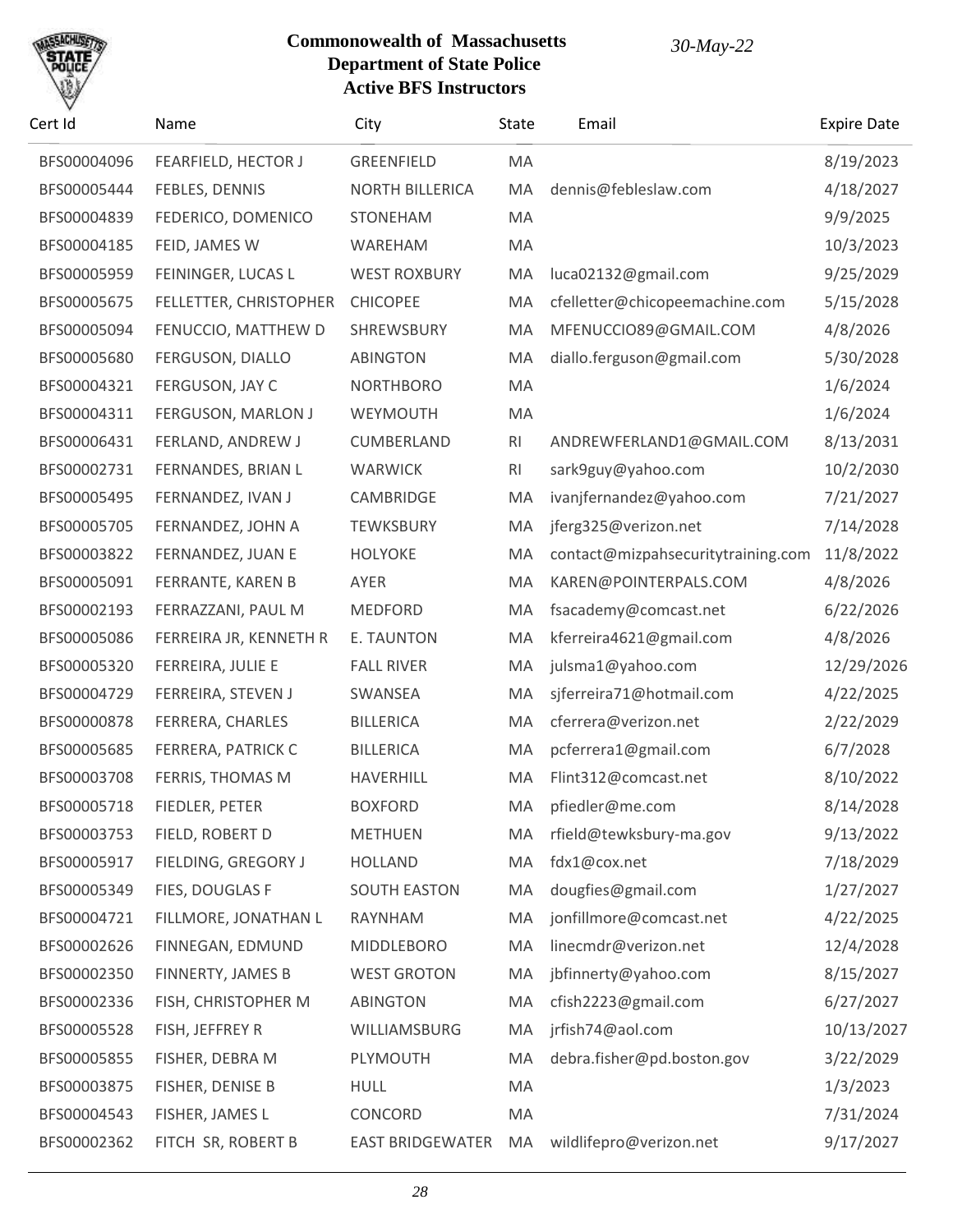

| Cert Id     | Name                    | City                   | State     | Email                               | <b>Expire Date</b> |
|-------------|-------------------------|------------------------|-----------|-------------------------------------|--------------------|
| BFS00002399 | FITZGERALD, JAMES S     | <b>PRINCETON</b>       | MA        | jayefitz@yahoo.com                  | 1/11/2028          |
| BFS00005431 | FITZPATRICK, AARON K    | <b>MASHPEE</b>         | MA        | fitzpatricksafetytraining@gmail.com | 3/30/2027          |
| BFS00005309 | FITZPATRICK, MICHAEL J  | <b>FRAMINGHAM</b>      | MA        | brickmanrocks@yahoo.com             | 12/7/2026          |
| BFS00005302 | <b>FLAHERTY, ERIC S</b> | <b>BROCKTON</b>        | MA        | ENRICCO85@AOL.COM                   | 12/7/2026          |
| BFS00004907 | FLAHERTY, JOHN N        | <b>BRIDGEWATER</b>     | MA        |                                     | 12/2/2025          |
| BFS00001399 | FLAVIN, DOUGLAS R       | <b>WEST NEWBURY</b>    | MA        | drflavin@comcast.net                | 4/8/2031           |
| BFS00004147 | FLEMING, JOHN W         | <b>MIDDLEBORO</b>      | MA        |                                     | 9/19/2023          |
| BFS00006018 | FLEMING, KEVIN T        | <b>CHARLTON</b>        | MA        | flemingkt@worcesterma.gov           | 1/16/2030          |
| BFS00004610 | FLEMING, WALTER J       | <b>METHUEN</b>         | MA        | Wfleming@ci.methuen.ma.us           | 10/22/2024         |
| BFS00004301 | FLETCHER, GLENN A       | <b>EAST BROOKFIELD</b> | MA        |                                     | 12/12/2023         |
| BFS00003399 | FLIG, ALEXANDER A       | SHARON                 | MA        | alex@libertyarms-usa.com            | 10/8/2031          |
| BFS00006118 | FLOERCHINGER, CODY R    | SOMERVILLE             | MA        | crfloor@gmail.com                   | 7/8/2030           |
| BFS00006466 | FLOOD, SCOTT A          | <b>ROCKLAND</b>        | MA        | sflood2885@comcast.net              | 10/8/2031          |
| BFS00004431 | FLORENCE, BRIAN A       | <b>MARSTONS MILLS</b>  | MA        |                                     | 4/11/2024          |
| BFS00004677 | FLORES, CARLOS L        | <b>CHESTER</b>         | MA        | thegunprof1@gmail.com               | 1/30/2025          |
| BFS00001929 | FLORINDO, ADERICO P     | <b>LUDLOW</b>          | MA        | adericoflorindo@gmail.com           | 9/10/2023          |
| BFS00000565 | FLYNN III, JAMES F      | <b>WEST PEABODY</b>    | MA        | jamesflynn6@mflynn04.com            | 12/4/2028          |
| BFS00004542 | FLYNN, KEVIN J          | <b>ROCHESTER</b>       | MA        | kevinjflynn@verizon.net             | 7/31/2024          |
| BFS00005240 | FLYNN, ROBERT M         | <b>DUXBURY</b>         | MA        | rflynn72@gmail.com                  | 9/2/2026           |
| BFS00004860 | FOGG, DANIEL J          | CHELMSFORD             | MA        |                                     | 10/7/2025          |
| BFS00003024 | FOLCO, CHRISTOPHER M    | <b>WHITMAN</b>         | MA        | cfolco@jordans.com                  | 2/11/2030          |
| BFS00005425 | FOLCO, MARC G           | <b>ACUSHNET</b>        | MA        | openseason1988@aol.com              | 3/30/2027          |
| BFS00000998 | FOLEY, CHARLES F        | <b>BROCKTON</b>        | MA        | foleycf@comcast.net                 | 4/12/2029          |
| BFS00005194 | FOLEY, CHRISTOPHER E    | <b>FALMOUTH</b>        | MA        | cfoley64@comcast.net                | 7/13/2026          |
| BFS00005791 | FOLEY, DAVID E          | <b>CENTERVILLE</b>     | MA        | foles1972@comcast.net               | 1/17/2029          |
| BFS00002278 | FOLEY, JOHN G           | SOMERSET               | MA        | jgfryf@comcast.net                  | 2/13/2027          |
| BFS00006230 | FOLEY, MARK A           | SWANSEA                | MA        | foleyafd68@comcast.net              | 11/25/2030         |
| BFS00004769 | FOLEY, MATTHEW J        | <b>BRAINTREE</b>       | MA        | matt@foleyelectrical.com            | 6/4/2025           |
| BFS00002287 | FOLEY, PAUL E           | <b>BRAINTREE</b>       | MA        | pfoley@quincyma.gov                 | 1/22/2027          |
| BFS00005771 | FOLGER, KELLEY A        | <b>WALTHAM</b>         | MA        | kelleyking1@comcast.net             | 12/11/2028         |
| BFS00000608 | FOLGER, RONALD T        | <b>WALTHAM</b>         | MA        | rtfolger@gmail.com                  | 12/11/2028         |
| BFS00002425 | FOLLO, MICHAEL C        | SHREWSBURY             | MA        | info@downzerotraining.com           | 5/15/2028          |
| BFS00005458 | FONSECA, JOSEPH R       | SPRINGFIELD            | MA        | josephfonseca33@gmail.com           | 5/4/2027           |
| BFS00005907 | FONSECA, VICTOR M       | <b>TEWKSBURY</b>       | MA        | nravictor@icloud.com                | 6/20/2029          |
| BFS00006133 | FONTAINE, BRYAN D       | <b>HOLLIS</b>          | <b>NH</b> | basicsondemand@protonmail.com       | 8/5/2030           |
| BFS00001442 | FONTAINE, PAUL J        | PLYMOUTH               | MA        | riv65@yahoo.com                     | 8/28/2030          |
|             |                         |                        |           |                                     |                    |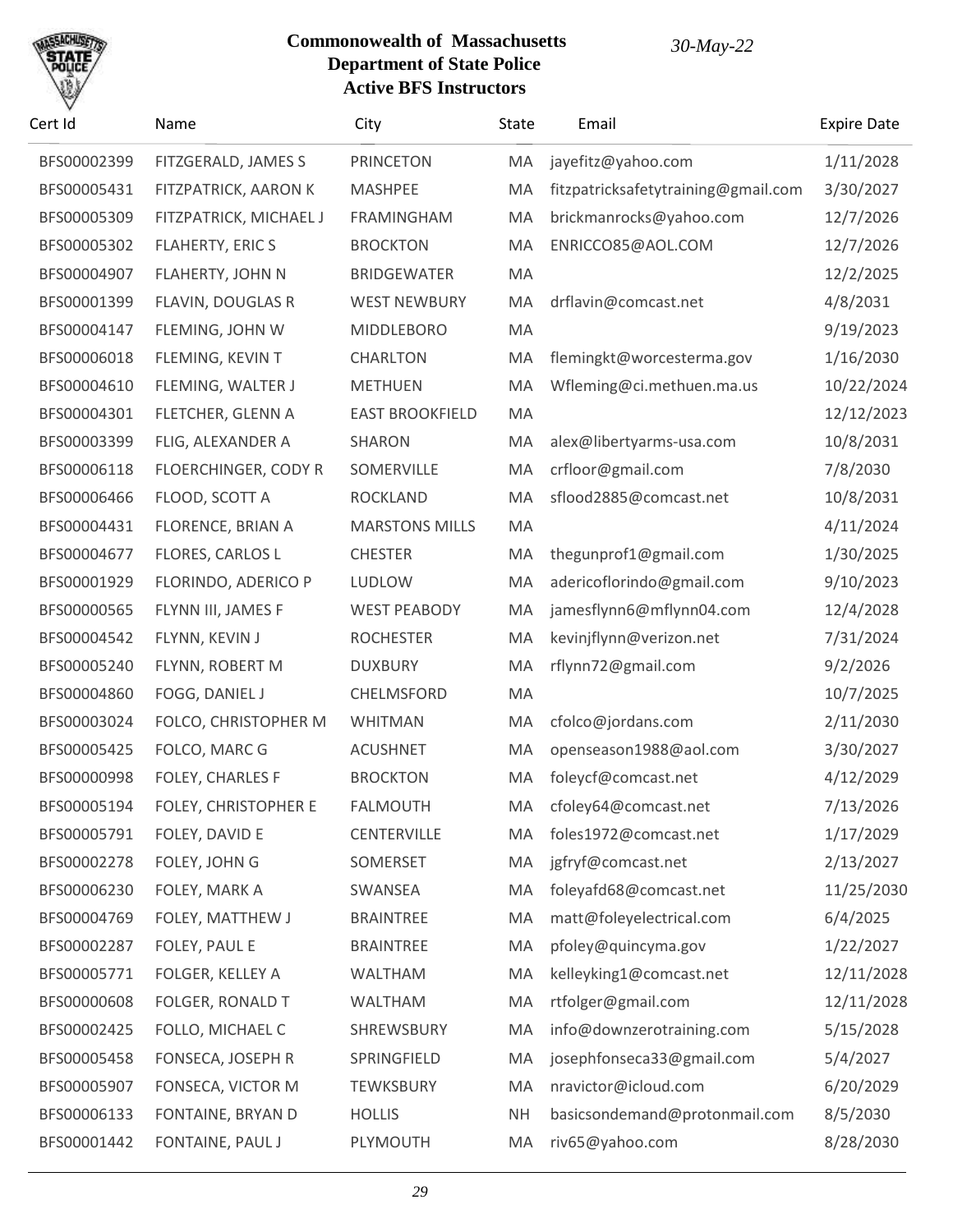

| Cert Id     | Name                        | City                 | State     | Email                         | <b>Expire Date</b> |
|-------------|-----------------------------|----------------------|-----------|-------------------------------|--------------------|
| BFS00005123 | FONTANA, ANTHONY D          | <b>BILLERICA</b>     | MA        | captfontana@msn.com           | 5/4/2026           |
| BFS00003887 | FORAND, PAUL R              | <b>FALL RIVER</b>    | MA        | paulforand@village-sports.com | 1/11/2023          |
| BFS00005935 | FORD, THOMAS J              | WEYMOUTH             | MA        | thom02169@gmail.com           | 8/20/2029          |
| BFS00005255 | FORD, ZACHARY M             | <b>TEMPLETON</b>     | MA        | zmford87@aol.com              | 9/28/2026          |
| BFS00003434 | FORGETTA, ANTHONY J         | <b>METHUEN</b>       | MA        | tony@mvtconline.com           | 9/6/2031           |
| BFS00000818 | FORNACIARI, MARK            | <b>EAST FREETOWN</b> | MA        | mfbb123@comcast.net           | 1/8/2029           |
| BFS00001422 | <b>FORRESTER, RICHARD J</b> | <b>BROCKTON</b>      | MA        | sgtdickie@comcast.net         | 6/14/2030          |
| BFS00003327 | FORTES, DWAYNE A            | PLYMOUTH             | MA        | dfortes68@gmail.com           | 3/31/2031          |
| BFS00002377 | FORTI, STEVEN A             | NORWELL              | MA        | steve@massbayengineering.com  | 12/12/2027         |
| BFS00003982 | <b>FORTIER, GEORGE L</b>    | <b>BROOKFIELD</b>    | MA        |                               | 4/17/2023          |
| BFS00000773 | FORTINI, DAVID G            | <b>BOXBOROUGH</b>    | MA        | fordag@hotmail.com            | 6/9/2030           |
| BFS00006041 | FOSTER, BRIAN R             | LUNENBURG            | MA        | brf158@aol.com                | 2/27/2030          |
| BFS00001969 | FOSTER, STEPHEN A           | WESTFIELD            | MA        | fosterstephena@gmail.com      | 2/2/2024           |
| BFS00000674 | FOURNIER Sr, KEVIN H        | <b>EASTHAMPTON</b>   | MA        | khfs@charter.net              | 12/28/2028         |
| BFS00003166 | FOURNIER, EDWIN L           | <b>DERRY</b>         | <b>NH</b> | efournier@grovelandpolice.com | 8/16/2030          |
| BFS00005062 | FOWKE, ERIC                 | <b>MELROSE</b>       | MA        |                               | 3/23/2026          |
| BFS00004638 | FOWLER III, JACK A          | WARE                 | MA        | gusf340@msn.com               | 12/1/2024          |
| BFS00002477 | FOX, WILLIAM P              | SHREWSBURY           | MA        | mrbill2000@hotmail.com        | 9/18/2028          |
| BFS00004243 | FOYE, DENNIS E              | <b>MIDDLEBORO</b>    | MA        | dfoye@comcast.net             | 11/5/2023          |
| BFS00004808 | FRADE, TIMOTHY P            | <b>DARTMOUTH</b>     | MA        |                               | 7/20/2025          |
| BFS00006307 | FRAHER, JOHN D              | AYER                 | MA        | jfraher@justifiedforce.com    | 3/11/2031          |
| BFS00005071 | FRAMPTON, JASON A           | <b>LYNN</b>          | MA        |                               | 3/23/2026          |
| BFS00005803 | FRANCESCONI, THOMAS E       | <b>CHESHIRE</b>      | MA        | tefbab@gmail.com              | 1/24/2029          |
| BFS00003852 | FRANZELLA, GERALD P         | ASHLAND              | MA        |                               | 12/20/2022         |
| BFS00006375 | FRAPPIER, MARK A            | <b>SOUTHWICK</b>     | MA        | mountainman318@comcast.net    | 6/3/2031           |
| BFS00002037 | FRATUS Jr, ROBERT D         | <b>HARWICH</b>       | MA        |                               | 8/30/2024          |
| BFS00002031 | FRATUS Sr, ROBERT D         | <b>BREWSTER</b>      | MA        |                               | 8/17/2024          |
| BFS00005721 | FREDA, TIMOTHY J            | <b>WEST ROXBURY</b>  | MA        | tjfreda@comcast.net           | 8/21/2028          |
| BFS00006568 | FREDERICK, DAVID W          | <b>BRAINTREE</b>     | MA        | d.frederick435@gmail.com      | 3/14/2032          |
| BFS00003531 | FREDERICKS, WILLIAM F       | <b>MATTAPOISETT</b>  | MA        | airborne1715@gmail.com        | 1/12/2032          |
| BFS00004264 | FREDETTE, JAMES M           | <b>OXFORD</b>        | MA        | jfred1964@gmail.com           | 12/2/2023          |
| BFS00002095 | FREEMAN, EVELYN M           | <b>SOUTH BOSTON</b>  | MA        |                               | 3/16/2025          |
| BFS00004345 | FREEMAN, JOHN E             | <b>FRANKLIN</b>      | MA        | john.freeman3@comcast.net     | 1/30/2024          |
| BFS00004770 | FREEMAN, PETER S            | <b>QUINCY</b>        | MA        |                               | 6/4/2025           |
| BFS00002192 | FREEMAN, SYBILLA F          | <b>NORWELL</b>       | MA        | deersix38@hotmail.com         | 8/16/2026          |
| BFS00005847 | FRENCH, MARC D              | <b>STURBRIDGE</b>    | MA        | focalrunda@gmail.com          | 3/22/2029          |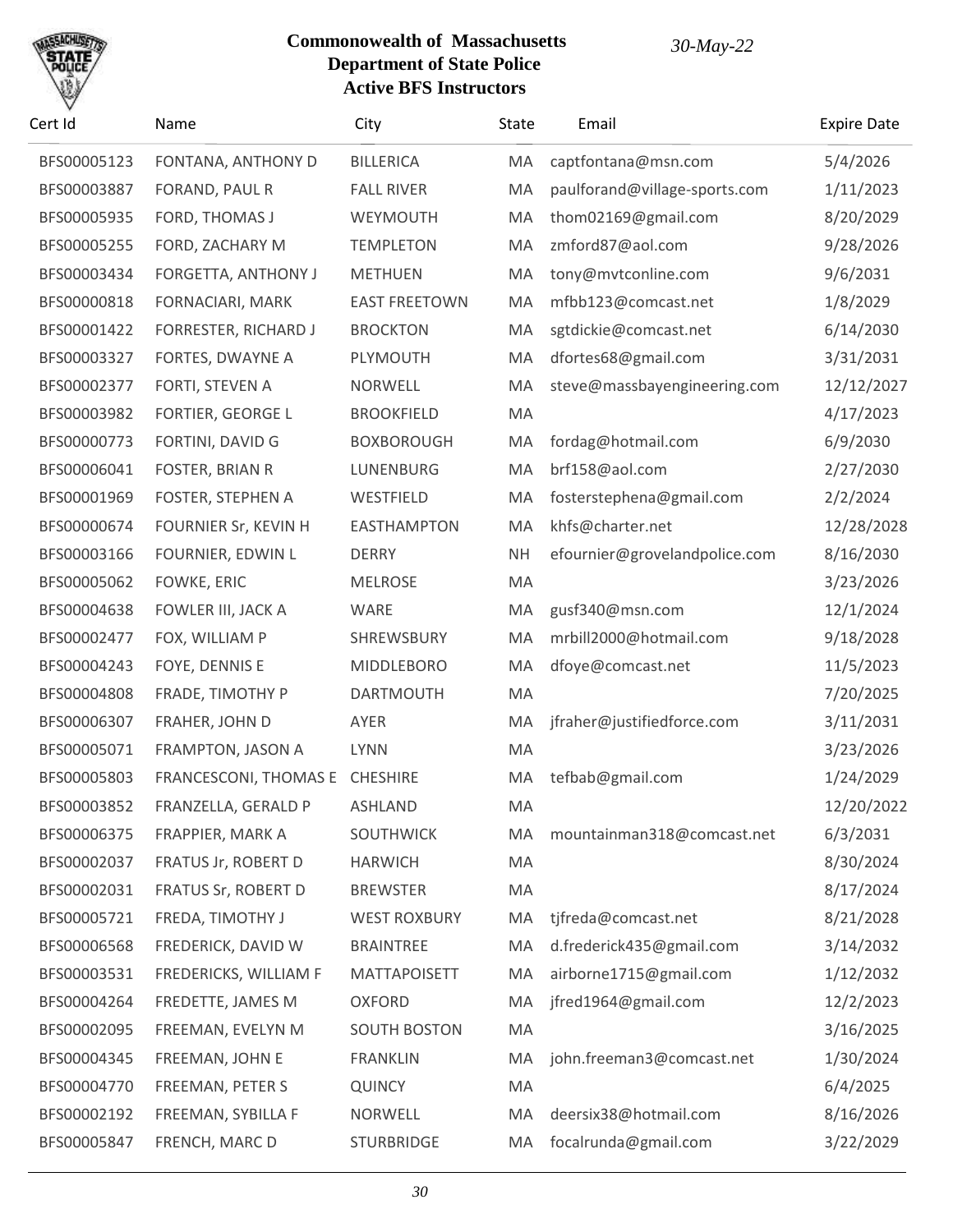

| Cert Id     | Name                            | City                | State          | Email                             | <b>Expire Date</b> |
|-------------|---------------------------------|---------------------|----------------|-----------------------------------|--------------------|
| BFS00005237 | FRIBERG JR, RICHARD W           | WEYMOUTH            | MA             | richfriberg@gmail.com             | 9/2/2026           |
| BFS00000242 | FRISBIE, KENNETH R              | <b>CHICOPEE</b>     | MA             | kfriz@charter.net                 | 10/30/2028         |
| BFS00002244 | FRIZELL, JAMES D                | PLAINVILLE          | MA             | JDFRIZZELL@VERIZON.NET            | 8/18/2026          |
| BFS00004263 | FRONGILLO, RALPH B              | <b>WOBURN</b>       | MA             |                                   | 12/5/2023          |
| BFS00005948 | FRYE III, DAVID L               | <b>MEDFORD</b>      | MA             | davidf144@gmail.com               | 9/10/2029          |
| BFS00005638 | FUGERE, STEVEN M                | <b>HUDSON</b>       | MA             | fugere@sterlingpd.com             | 4/2/2028           |
| BFS00005080 | FULGINITI, G. J                 | <b>NORTH EASTON</b> | MA             |                                   | 4/8/2026           |
| BFS00004358 | FULLER, CARL L                  | <b>WOBURN</b>       | MA             | cbudf@aol.com                     | 2/11/2024          |
| BFS00005846 | FUMICELLO, STEVEN               | <b>WOBURN</b>       | MA             | steven_fumicello@hupd.harvard.edu | 3/22/2029          |
| BFS00004418 | FURBER, MORTON D                | <b>BREWSTER</b>     | MA             |                                   | 3/20/2024          |
| BFS00001991 | FURIA, DOMENIC V                | ARLINGTON           | MA             | dvfuria@verizon.net               | 4/14/2024          |
| BFS00000322 | FURLONG, DINA M                 | <b>KINGSTON</b>     | MA             | dmfurlong@verizon.net             | 11/5/2028          |
| BFS00005058 | FURTADO, JONATHAN K             | <b>DIGHTON</b>      | MA             | jfurtado120@gmail.com             | 3/23/2026          |
| BFS00002702 | FURTADO, JOSEPH C               | <b>LYNN</b>         | MA             | joseph.furtado@cityofeverett.org  | 2/26/2029          |
| BFS00003663 | FURTADO, SCOTT A                | <b>ACUSHNET</b>     | MA             | scfur@yahoo.com                   | 6/28/2032          |
| BFS00004088 | <b>FUSCO, CHRISTOPHER J</b>     | SOMERVILLE          | MA             |                                   | 8/19/2023          |
| BFS00001794 | <b>GABRIEL, JOHN N</b>          | <b>WORCESTER</b>    | MA             |                                   | 10/15/2022         |
| BFS00001305 | <b>GAD III, ROBERT K</b>        | <b>ARLINGTON</b>    | MA             | robt.gad@gmail.com                | 1/3/2030           |
| BFS00005534 | GADOMSKI JR, NORMAN T RIVERSIDE |                     | <b>RI</b>      | krz_dreamer@yahoo.com             | 10/13/2027         |
| BFS00003167 | GAFF, DOUGLAS G                 | <b>MILTON</b>       | MA             | doug.gaff@gmail.com               | 8/16/2030          |
| BFS00006255 | GAGE-WEST, HEATHER L            | <b>MIDDLEBORO</b>   | MA             | hgageh@comcast.net                | 1/28/2031          |
| BFS00006313 | GAGNE, RENEE Y                  | <b>TAUNTON</b>      | MA             | reneegagneobrn@gmail.com          | 3/11/2031          |
| BFS00006532 | <b>GAINES, LANCE E</b>          | <b>PROVIDENCE</b>   | R <sub>l</sub> | gaines.27@gmail.com               | 1/20/2032          |
| BFS00003831 | GAJEWSKI, RAYMOND A             | MARSHFIELD          | MA             | raygaj12@aol.com                  | 11/19/2022         |
| BFS00004613 | <b>GALE, DARREN A</b>           | ORANGE              | МA             | gale3710@gmail.com                | 11/6/2024          |
| BFS00004896 | <b>GALLAGHER, MICHAEL J</b>     | SHARON              | MA             |                                   | 12/2/2025          |
| BFS00005619 | <b>GALLANT JR, WILLIAM I</b>    | <b>REHOBOTH</b>     | MA             | verticaldrop63@gmail.com          | 3/5/2028           |
| BFS00004406 | <b>GALLANT, ROBERT A</b>        | <b>ATHOL</b>        | MA             |                                   | 3/20/2024          |
| BFS00003367 | <b>GALLO, GERARD R</b>          | PEABODY             | MA             | jerrygallo2154@gmail.com          | 5/3/2031           |
| BFS00004081 | <b>GAMBONE, JOHN A</b>          | ARLINGTON           | MA             | johngambone@gmail.com             | 8/19/2023          |
| BFS00005170 | GANNON, DANNEL J                | LOWELL              | MA             | dgannon@Inksystems.net            | 6/29/2026          |
| BFS00000329 | GARANIN, STEPHEN A              | <b>SUDBURY</b>      | MA             | sgaranin@hotmail.com              | 11/5/2028          |
| BFS00005081 | <b>GARBACIK JR., LAWRENCE</b>   | <b>DENNIS</b>       | MA             | gajits@comcast.net                | 4/8/2026           |
| BFS00002453 | GARBARINO Jr, JOSEPH A          | REVERE              | MA             | bigsmokeshowjoe@aol.com           | 8/12/2028          |
| BFS00005274 | GARBARINO, MICHAEL J            | <b>MILFORD</b>      | MA             | mike@garbarinocustoms.com         | 11/7/2026          |
| BFS00004490 | <b>GARCEAU, ANDREW J</b>        | MARLBOROUGH         | MA             |                                   | 5/21/2024          |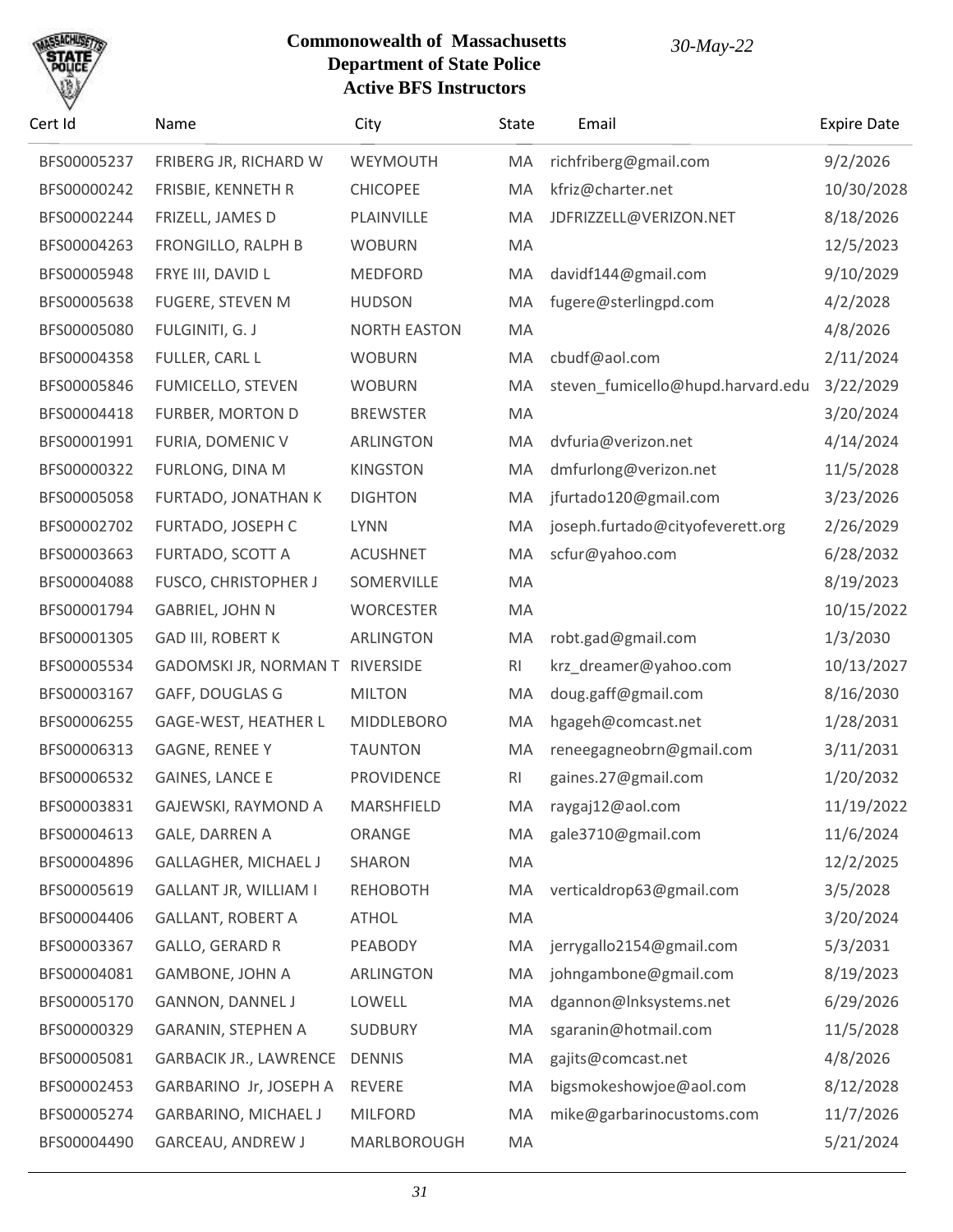

| Cert Id     | Name                        | City                   | State          | Email                                        | <b>Expire Date</b> |
|-------------|-----------------------------|------------------------|----------------|----------------------------------------------|--------------------|
| BFS00003726 | <b>GARCIA, FERNANDO</b>     | <b>ROWLEY</b>          | MA             | fergar1018@gmail.com                         | 8/27/2022          |
| BFS00003028 | <b>GARDNER, EDWARD T</b>    | <b>NEWTON</b>          | MA             | edg@newenglandsp.com                         | 2/11/2030          |
| BFS00003176 | <b>GARDNER, HARRY C</b>     | PEABODY                | MA             | hdgard87@aol.com                             | 9/9/2030           |
| BFS00006517 | <b>GARDNER, JASON P</b>     | <b>TEWKSBURY</b>       | MA             | joredsdaddy@gmail.com                        | 12/16/2031         |
| BFS00004230 | <b>GARGIULO, DANIEL A</b>   | PLYMOUTH               | MA             |                                              | 11/7/2023          |
| BFS00006123 | GAROFALO, GARY A            | <b>TIVERTON</b>        | R <sub>l</sub> | ggarofalo@cox.net                            | 7/8/2030           |
| BFS00004133 | <b>GARVIN, JEREMY J</b>     | LUNENBURG              | MA             |                                              | 9/5/2023           |
| BFS00004082 | <b>GARY, FREDERICK L</b>    | <b>DORCHESTER</b>      | MA             |                                              | 8/19/2023          |
| BFS00005874 | <b>GATZUNIS, MATTHEW T</b>  | MARLBOROUGH            | MA             | mgatzunis96@gmail.com                        | 4/22/2029          |
| BFS00005875 | <b>GATZUNIS, THOMAS G</b>   | MARLBOROUGH            | MA             | tgatzunis@gmail.com                          | 4/22/2029          |
| BFS00005863 | <b>GAUTHIER, KIMMARIE</b>   | WEYMOUTH               | MA             | kimmarie.kg@gmail.com                        | 4/3/2029           |
| BFS00004447 | <b>GAUVIN, THOMAS R</b>     | <b>SUTTON</b>          | MA             |                                              | 4/18/2024          |
| BFS00006518 | GAVIOLA, CLIFFORD A         | <b>MALDEN</b>          | MA             | cliffordgaviola@yahoo.com                    | 12/16/2031         |
| BFS00006163 | <b>GAYLE, TROY A</b>        | <b>DORCHESTER</b>      | MA             | tag289@gmail.com                             | 8/24/2030          |
| BFS00004691 | GAYNOR, BARRY F             | W. ROXBURY             | MA             |                                              | 2/23/2025          |
| BFS00002871 | GAYNOR, NICOLE L            | PITTSFIELD             | MA             | ngaynor@cityofpittsfield.org                 | 11/25/2029         |
| BFS00006622 | <b>GAZAILLE, NANCY C</b>    | <b>STRATFORD</b>       | <b>CT</b>      | tonik@optonline.net                          | 5/22/2032          |
| BFS00004752 | <b>GEARY, FRANCIS O</b>     | <b>DANVERS</b>         | MA             |                                              | 5/27/2025          |
| BFS00005323 | <b>GEARY, SHAWN M</b>       | <b>FOXBOROUGH</b>      | MA             |                                              | 12/29/2026         |
| BFS00001801 | GEIBEL, JEFFREY P           | <b>BELMONT</b>         | MA             |                                              | 10/22/2022         |
| BFS00006337 | GELB, BENJAMIN I            | <b>GRAFTON</b>         | MA             | benjamingelb1@gmail.com                      | 4/8/2031           |
| BFS00003438 | <b>GELLER, HOWARD J</b>     | <b>HOPKINTON</b>       | MA             | howgel@verizon.net                           | 9/6/2031           |
| BFS00005147 | <b>GELNETT, KENNETH S</b>   | <b>BOURNE</b>          | MA             | kgelnett@town.dennis.ma.us                   | 5/25/2026          |
| BFS00002348 | GEMMA, JAY D                | <b>SHREWSBURY</b>      | MA             | jaydgemma@verizon.net                        | 8/14/2027          |
| BFS00004312 | <b>GENETTI, CHARLES R</b>   | N. CHELMSFORD          | MA             | cgenetti@harvard.ma.us                       | 1/6/2024           |
| BFS00005724 | <b>GENTILE, DOMENIC A</b>   | <b>WESTPORT</b>        | MA             | domo0692@yahoo.com                           | 8/21/2028          |
| BFS00005185 | <b>GENTILE, JAMES J</b>     | LAKEVILLE              | MA             | jjgentile@verizon.net                        | 7/7/2026           |
| BFS00004299 | <b>GENTILE, MARK A</b>      | <b>NORFOLK</b>         | MA             |                                              | 12/12/2023         |
| BFS00002458 | <b>GEORGE, DANIEL F</b>     | <b>SUTTON</b>          | MA             | wunschel6@aol.com                            | 8/12/2028          |
| BFS00003885 | <b>GEORGE, MICHAEL A</b>    | <b>NORTH ATTLEBORO</b> | MA             | reconstruction@comcast.net                   | 4/1/2032           |
| BFS00005605 | <b>GERARD, JOHN E</b>       | <b>ROCHESTER</b>       | MA             | johnandjeng@hotmail.com                      | 2/5/2028           |
| BFS00006209 | <b>GERMAIN, JEANNINE S</b>  | <b>CLINTON</b>         | MA             | jeannine.germain88@gmail.com                 | 11/2/2030          |
| BFS00003973 | <b>GERMAIN, SCOTT M</b>     | <b>CLINTON</b>         | MA             | centermassweaponstraining@gmail.co 4/26/2023 |                    |
| BFS00003706 | GERO II, ROY W              | WILBRAHAM              | MA             |                                              | 8/10/2022          |
| BFS00003657 | GERO Sr, ROY W              | WILBRAHAM              | MA             | rwgero@gmail.com                             | 6/28/2032          |
| BFS00002436 | <b>GERSTENLAUER, JOHN M</b> | WESTFORD               | MA             | john@johnmgerst.com                          | 6/30/2028          |
|             |                             |                        |                |                                              |                    |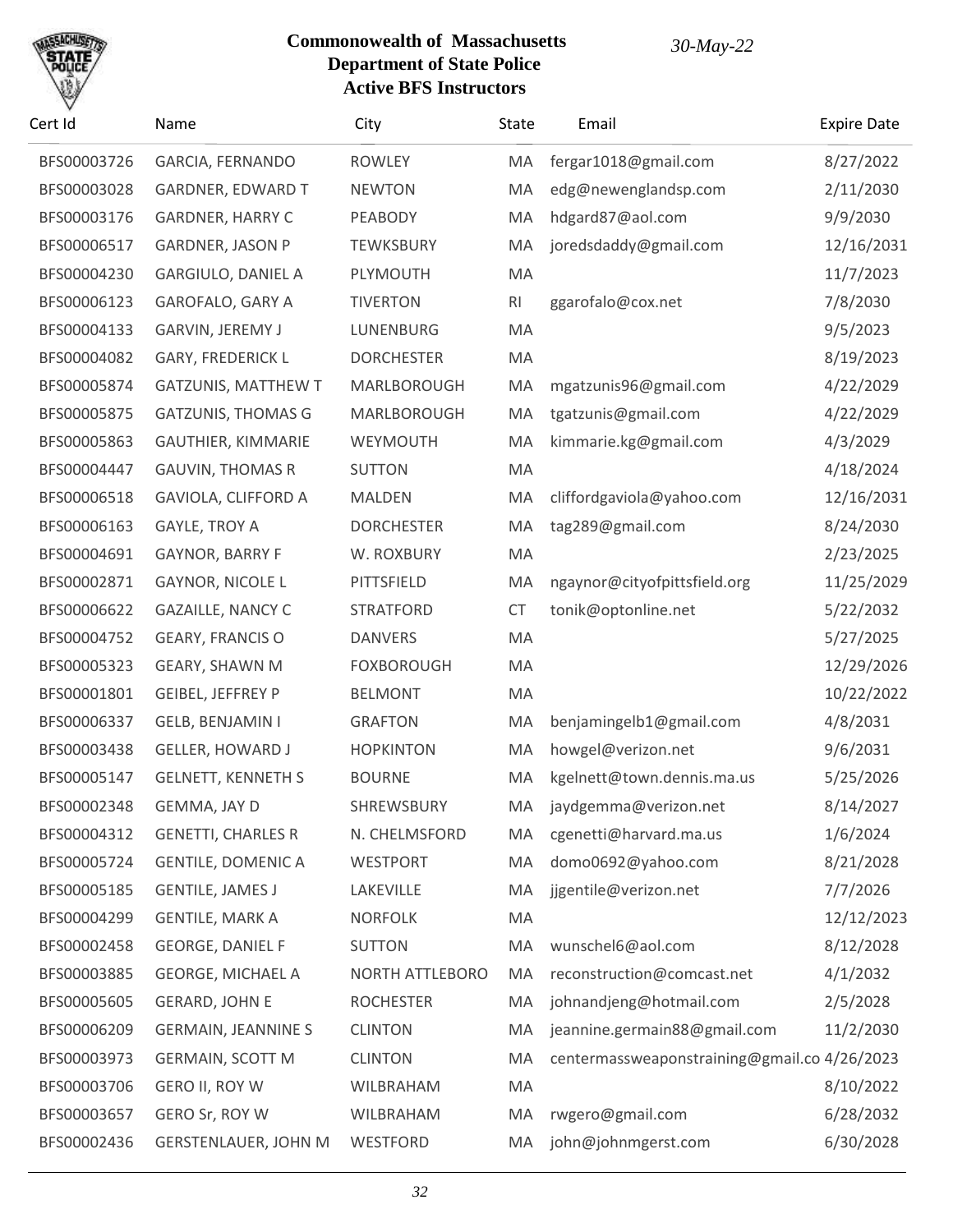

| Cert Id     | Name                          | City                  | State     | Email                            | <b>Expire Date</b> |
|-------------|-------------------------------|-----------------------|-----------|----------------------------------|--------------------|
| BFS00002234 | <b>GHIDONI, SCOTT M</b>       | PLYMOUTH              | MA        | SGHI71@YAHOO.COM                 | 10/4/2026          |
| BFS00000134 | GIACOPPO, MATTHEW M           | <b>BURLINGTON</b>     | MA        | mmgiaocoppo@gmail.com            | 10/22/2028         |
| BFS00001844 | GIBBS, JOSEPH T               | <b>SOUTH YARMOUTH</b> | MA        | jgibbs@capecod.net               | 10/24/2029         |
| BFS00006513 | GIBSON, RICARDO L             | WATERBURY             | <b>CT</b> | gibsonril@outlook.com            | 12/16/2031         |
| BFS00003190 | GIERKE, PAUL C                | <b>BILLERICA</b>      | MA        | pgierke@verizon.net              | 9/22/2030          |
| BFS00000223 | <b>GIFFORD, KENNETH W</b>     | SOUTH DARTMOUTH       | MA        | krange213@comcast.net            | 10/28/2028         |
| BFS00003020 | <b>GIFFORD, RANDALL L</b>     | <b>SOUTH DENNIS</b>   | MA        | rlgiff@yahoo.com                 | 2/11/2030          |
| BFS00000468 | GIGLIO, CHRIS P               | <b>HUBBARDSTON</b>    | MA        | cpgunman@gmail.com               | 12/2/2028          |
| BFS00005891 | GILBERT, JEFFERY J            | <b>FRANKLIN</b>       | MA        | jeffgilb@gmail.com               | 5/13/2029          |
| BFS00004786 | GILBERT, JOHN C               | <b>BRAINTREE</b>      | MA        | john@traincqd.com                | 6/24/2025          |
| BFS00004536 | <b>GILBODE, LYNN M</b>        | <b>MIDDLEBORO</b>     | MA        |                                  | 7/24/2024          |
| BFS00005022 | <b>GILL, DANIEL J</b>         | LANCASTER             | MA        | dg2142@aol.com                   | 2/19/2026          |
| BFS00005716 | <b>GILL, KEVIN G</b>          | <b>MIDDLETON</b>      | MA        | kevin.gill@verizon.net           | 8/14/2028          |
| BFS00005601 | GILLIS, JOSHUA M              | <b>DRACUT</b>         | MA        | joshua.gillis@comcast.net        | 1/22/2028          |
| BFS00000904 | <b>GILMORE, DANIEL F</b>      | PLYMOUTH              | MA        | swamprat186@msn.com              | 3/4/2029           |
| BFS00004180 | <b>GILMORE, JASON S</b>       | ROSLINDALE            | MA        | jason.gilmore@pd.boston.gov      | 10/10/2023         |
| BFS00000615 | GIORGIO, PAUL A               | <b>MIDDLEBORO</b>     | MA        | flhtc@comcast.net                | 12/16/2028         |
| BFS00000829 | <b>GIROLIMON, RICHARD F</b>   | PEABODY               | MA        | rich3254@aol.com                 | 2/3/2029           |
| BFS00005761 | GIUCA, CHRISTOPHER D          | PLYMOUTH              | MA        | cgiuca@mashpeema.gov             | 11/19/2028         |
| BFS00003842 | <b>GLEASON, JOHN M</b>        | <b>ASHLAND</b>        | MA        |                                  | 12/20/2022         |
| BFS00000050 | <b>GLICKMAN, EDWARD B</b>     | ASHLAND               | MA        | eglickman1@yahoo.com             | 10/21/2028         |
| BFS00000033 | <b>GLIDDEN, RONALD C</b>      | WELLFLEET             | MA        | chiefglidden@gmail.com           | 10/21/2028         |
| BFS00005199 | <b>GOBEILLE, KRISTOPHER R</b> | WILBRAHAM             | MA        | krisgobeille@gmail.com           | 7/13/2026          |
| BFS00005177 | <b>GOBEILLE, MICHAEL P</b>    | <b>WILBRAHAM</b>      | MA        | mikegobeille@yahoo.com           | 6/29/2026          |
| BFS00002286 | <b>GODDARD, ANDREW B</b>      | <b>MARSTONS MILLS</b> | MA        | agoddard@strongfoundationsfe.com | 1/27/2027          |
| BFS00005214 | <b>GODDING, JAMES D</b>       | <b>QUINCY</b>         | MA        | goddingj@bc.edu                  | 8/10/2026          |
| BFS00005142 | <b>GODDING, JAMES D</b>       | MARSHFIELD            | MA        | jimgodding@verizon.net           | 5/25/2026          |
| BFS00006379 | <b>GOGGIN, THOMAS M</b>       | <b>SAUGUS</b>         | MA        | thomasgtrk4@gmail.com            | 6/3/2031           |
| BFS00004105 | <b>GOLDMAN, MARCUS J</b>      | <b>SUDBURY</b>        | MA        |                                  | 8/19/2023          |
| BFS00005494 | <b>GOLEMON, MARK A</b>        | <b>GLOUCESTER</b>     | MA        | mgole10656@comcast.net           | 7/21/2027          |
| BFS00004240 | <b>GOLLUB, ANDREW D</b>       | <b>HULL</b>           | MA        |                                  | 11/5/2023          |
| BFS00005141 | <b>GOMES, BRANDON M</b>       | BARNSTABLE            | MA        | capegunworks@gmail.com           | 5/16/2026          |
| BFS00005294 | GOMES, SHAWNE M               | <b>EAST FALMOUTH</b>  | MA        | topnotchlimo@outlook.com         | 11/17/2026         |
| BFS00003985 | <b>GONSALVES, MICHAEL E</b>   | MARSHFIELD            | MA        |                                  | 4/17/2023          |
| BFS00002184 | GONZALEZ, DOMINGO             | YARMOUTHPORT          | MA        | dgonzalez@MBTA.com               | 5/5/2026           |
| BFS00006609 | GONZALEZ, LEONEL              | <b>BROCKTON</b>       | MA        | gonzalezleo@gmail.com            | 4/29/2032          |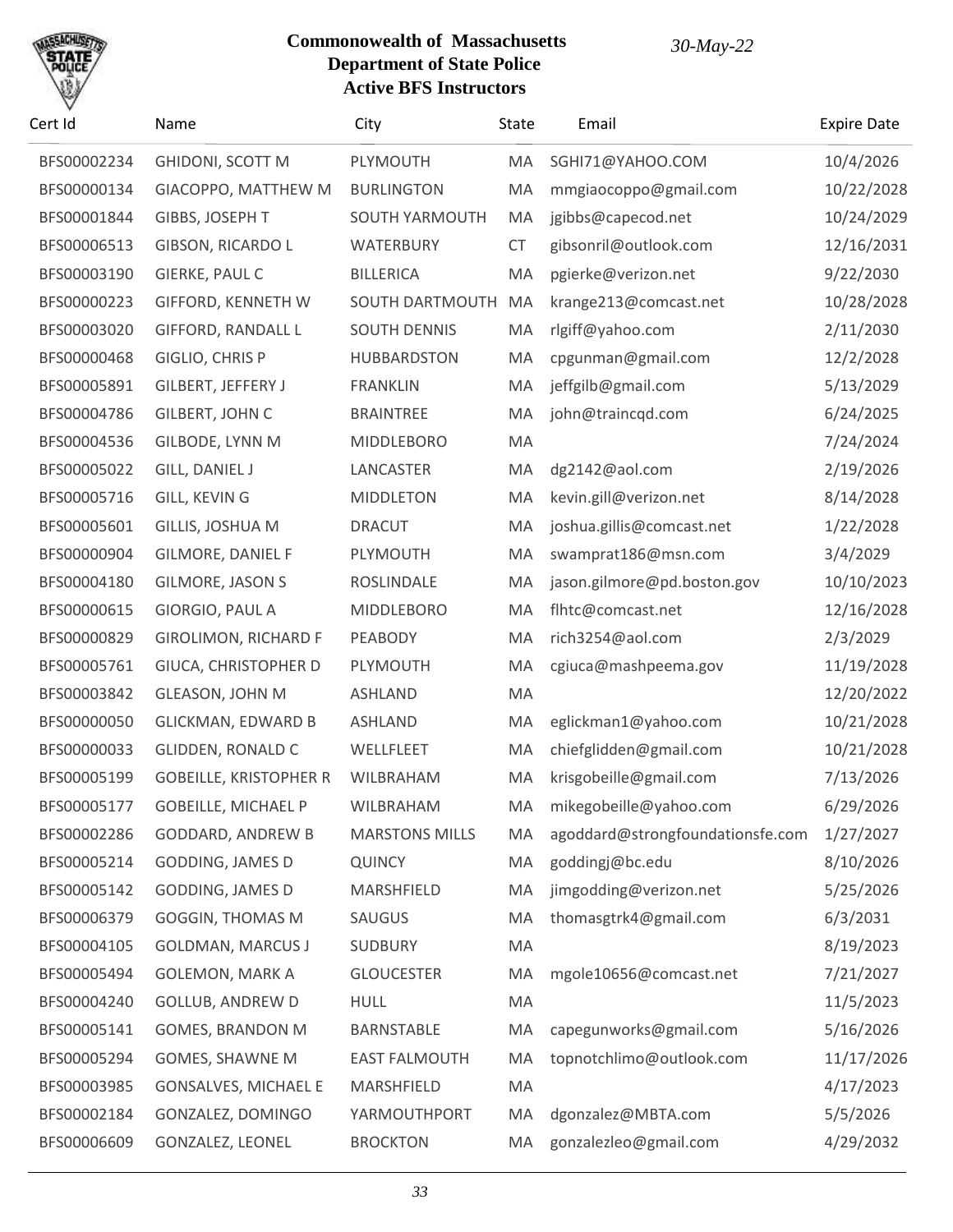

| Cert Id     | Name                          | City                  | State     | Email                         | <b>Expire Date</b> |
|-------------|-------------------------------|-----------------------|-----------|-------------------------------|--------------------|
| BFS00001810 | GOODCHILD, ERIC L             | SHELBURNE             | MA        | barbericfarm@gmail.com        | 11/19/2022         |
| BFS00004990 | GOODFELLOW, JOHN A            | LAKEVILLE             | MA        | john@goodfellowsbrewing.com   | 2/1/2026           |
| BFS00006447 | GOODKOWSKY, SCOTT D           | SPRINGFIELD           | MA        | constable@constable.com       | 9/17/2031          |
| BFS00003959 | <b>GOODRICH, DAVID J</b>      | WILBRAHAM             | MA        | David@guardianuniform.com     | 3/27/2023          |
| BFS00005313 | GOODWIN, JASON M              | PEPPERELL             | MA        | jgoodwin108@gmail.com         | 12/21/2026         |
| BFS00006206 | <b>GOODWIN, JONATHAN R</b>    | <b>ENFIELD</b>        | <b>CT</b> | nra.jonathangoodwin@yahoo.com | 11/2/2030          |
| BFS00003290 | GOODWIN, SCOTT R              | <b>IPSWICH</b>        | MA        | scott@scottgoodwin.com        | 2/7/2031           |
| BFS00005665 | <b>GORDON, DEREK E</b>        | <b>CHARLTON</b>       | MA        | tprdeg@live.com               | 4/30/2028          |
| BFS00005056 | GORDON, LEWIS H               | LONG MEADOW           | MA        |                               | 3/23/2026          |
| BFS00004529 | <b>GOTTSHALL, DAVID L</b>     | <b>WOBURN</b>         | MA        |                               | 7/8/2024           |
| BFS00003581 | GOULD, STEVEN D               | PETERSHAM             | MA        | sgould3@me.com                | 3/5/2032           |
| BFS00005731 | GOYETTE, GREGORY A            | <b>BROCKTON</b>       | MA        | goyette1@comcast.net          | 8/30/2028          |
| BFS00003128 | <b>GRACE, TIMOTHY J</b>       | <b>EASTHAMPTON</b>    | MA        | timothyjgrace@gmail.com       | 6/21/2030          |
| BFS00000585 | GRADY, MICHAEL P              | <b>STONEHAM</b>       | MA        | mcpgrady@aol.com              | 12/8/2028          |
| BFS00004719 | GRAFFUM, DAVID H              | LUDLOW                | MA        | dgraffum@hotmail.com          | 4/22/2025          |
| BFS00000172 | <b>GRANAI, JEFFREY R</b>      | <b>WEBSTER</b>        | MA        | granai@charter.net            | 2/12/2029          |
| BFS00002972 | GRANT, JAMES C                | LONGMEADOW            | MA        | jcg1971us@yahoo.com           | 12/14/2029         |
| BFS00004819 | <b>GRANT, ROBERT L</b>        | <b>EASTHAM</b>        | MA        | grantb2c2@comcast.net         | 8/11/2025          |
| BFS00006099 | <b>GRANT, SCOTT R</b>         | <b>ACTON</b>          | MA        | scottgrant1985@gmail.com      | 6/9/2030           |
| BFS00001821 | <b>GRAUL Jr, CHARLES E</b>    | <b>KINGSTON</b>       | MA        |                               | 9/12/2023          |
| BFS00005998 | <b>GRAVEL, MARK R</b>         | <b>ATTLEBORO</b>      | MA        | mgravel@attleboropolice.org   | 11/25/2029         |
| BFS00005602 | <b>GRAVELLE, PETER A</b>      | AYER                  | MA        | pete@thegravelles.net         | 1/22/2028          |
| BFS00006528 | GRAY JR, GEORGE W             | SALISBURY             | MA        | attorneygeorge@aol.com        | 1/20/2032          |
| BFS00002059 | <b>GRAY, CHRISTOPHER R</b>    | <b>BILLERICA</b>      |           | MA chris.gray111@gmail.com    | 7/9/2025           |
| BFS00000138 | GRAZIANO Jr, ANTHONY V WOBURN |                       | MA        | bigt13@rcn.com                | 10/22/2028         |
| BFS00002165 | <b>GRAZIANO, ERNEST S</b>     | <b>FEEDING HILLS</b>  | MA        |                               | 2/8/2026           |
| BFS00004830 | GREEN, ADAM J                 | <b>FISKDALE</b>       | MA        | agreen@smith-wesson.com       | 9/9/2025           |
| BFS00006472 | GREEN, EDGAR D                | <b>EVERETT</b>        | MA        | edgargreen05@gmail.com        | 10/8/2031          |
| BFS00006434 | GREEN, ERIK T                 | <b>SAGAMORE BEACH</b> | MA        | SALVE78@AOL.COM               | 8/13/2031          |
| BFS00004487 | GREEN, JESSE W                | <b>EASTHAMPTON</b>    | MA        |                               | 5/21/2024          |
| BFS00001259 | <b>GREEN, JONATHAN S</b>      | <b>HOLDEN</b>         | MA        | jon@goal.org                  | 11/2/2029          |
| BFS00006569 | <b>GREEN, LATASHA E</b>       | SPRINGFIELD           | MA        | latashagreen@gmail.com        | 3/14/2032          |
| BFS00005616 | <b>GREEN, ROBERT J</b>        | <b>BRAINTREE</b>      | MA        | rjai37@aol.com                | 2/13/2028          |
| BFS00001713 | <b>GREEN, SUMNER</b>          | <b>EVERETT</b>        | MA        |                               | 5/17/2022          |
| BFS00000638 | <b>GREENBURG, HERBERT S</b>   | <b>STONEHAM</b>       | MA        | h.greenburg@aol.com           | 12/16/2028         |
| BFS00002096 | <b>GREENGLASS, MARK E</b>     | <b>BROOKLINE</b>      | MA        |                               | 3/22/2025          |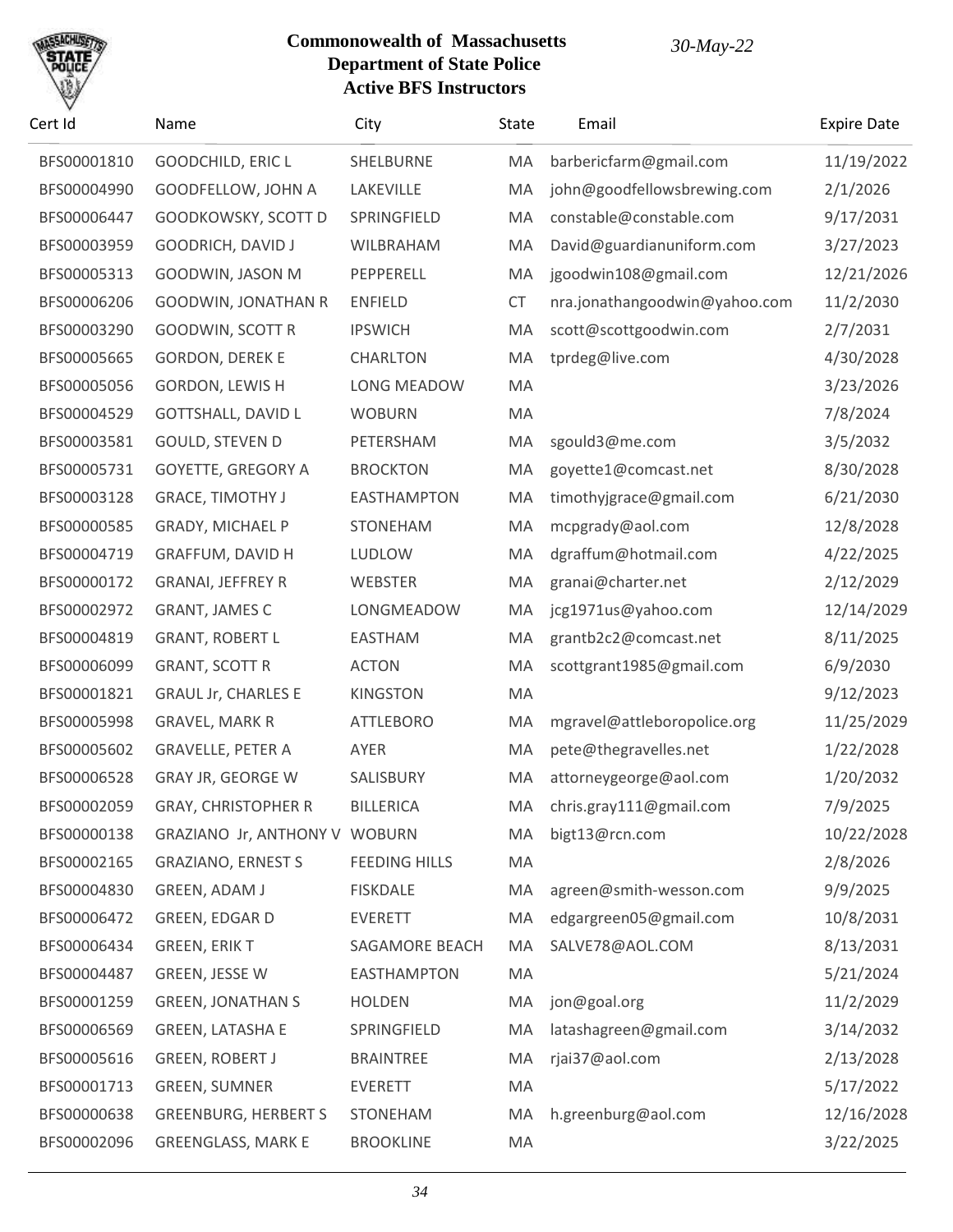

| Cert Id     | Name                         | City                    | State          | Email                              | <b>Expire Date</b> |
|-------------|------------------------------|-------------------------|----------------|------------------------------------|--------------------|
| BFS00003239 | GREENWOOD, DAVID J           | MARSHFIELD              | MA             | dvdgrnwd@hotmail.com               | 11/29/2030         |
| BFS00000286 | <b>GREGOIRE, DAVID P</b>     | <b>MILFORD</b>          | MA             | david.gregoire@isp.com             | 11/3/2028          |
| BFS00005229 | GREGORY, PAUL G              | SHREWSBURY              | MA             | pggregory@townisp.com              | 8/18/2026          |
| BFS00005412 | <b>GREGORY, RACHEL N</b>     | <b>CENTERVILLE</b>      | MA             | rachel.gregory4@gmail.com          | 3/22/2027          |
| BFS00005730 | <b>GRIFFIN, GARRETT S</b>    | <b>MEDFIELD</b>         | MA             | mfdgriff32@gmail.com               | 8/30/2028          |
| BFS00001572 | <b>GRIFFIN, GEORGE B</b>     | <b>DOUGLAS</b>          | MA             | GGRIFFIN1@WORCESTER.EDU            | 7/5/2031           |
| BFS00002691 | <b>GRIFFIN, JAMES D</b>      | <b>SEEKONK</b>          | MA             | jd.griff@comcast.net               | 8/24/2030          |
| BFS00002457 | <b>GRIFFIN, JAMES K</b>      | ANDOVER                 | MA             | kengesq@msn.com                    | 8/26/2028          |
| BFS00004888 | <b>GRIFFIN, JAMIE A</b>      | <b>WORCESTER</b>        | MA             |                                    | 11/13/2025         |
| BFS00005912 | <b>GRIFFIN, RICHARD T</b>    | <b>TEWKSBURY</b>        | MA             | griff1038@gmail.com                | 6/20/2029          |
| BFS00004909 | <b>GRIFFITH, ROBERT</b>      | <b>QUINCY</b>           | MA             |                                    | 12/2/2025          |
| BFS00000850 | <b>GRIFFITHS, ROBERT F</b>   | <b>SOUTH EASTON</b>     | MA             | robert_remote@hotmail.com          | 2/11/2029          |
| BFS00006605 | <b>GRILLO, MICHAEL R</b>     | YARMOUTH PORT           | MA             | g_michael33@yahoo.com              | 4/29/2032          |
| BFS00005459 | GRIM, DANA M                 | <b>CENTERVILLE</b>      | MA             | grimdm3@yahoo.com                  | 5/15/2027          |
| BFS00001027 | <b>GRIMLEY, SHAUN E</b>      | <b>TEMPLETON</b>        | MA             | mggrim2@comcast.net                | 4/28/2029          |
| BFS00003400 | <b>GRINDELL, STEPHEN R</b>   | <b>DENNIS</b>           | MA             | stephengrindell@gmail.com          | 6/29/2031          |
| BFS00006446 | GRIZZLE, CHRISTOPHER H       | ANSONIA                 | <b>CT</b>      | ontargetfirearmsservices@gmail.com | 9/17/2031          |
| BFS00004399 | <b>GROSSMAN, AARON B</b>     | <b>MEDFORD</b>          | MA             | mesatchornug@gmail.com             | 3/14/2024          |
| BFS00005925 | GROSSMAN, AHARON             | <b>BROOKLINE</b>        | MA             | aharon@grossmail.com               | 7/23/2029          |
| BFS00006069 | GROSSO, JOSEPH T             | <b>WEST SPRINGFIELD</b> | MA             | grossodc@aol.com                   | 3/24/2030          |
| BFS00005006 | <b>GROVER, STEPHEN H</b>     | <b>MEDFIELD</b>         | MA             | stevg3@gmail.com                   | 2/18/2026          |
| BFS00003374 | GRUBMAN, JEREMY J            | <b>BEVERLY</b>          | MA             | grub.jeremy@gmail.com              | 5/18/2031          |
| BFS00002304 | <b>GRUDER, MARTIN I</b>      | <b>PAWTUCKET</b>        | RI             | migruder@msn.com                   | 3/22/2027          |
| BFS00003737 | GRUSKA, MICHAEL A            | <b>FEEDING HILLS</b>    | MA             |                                    | 9/13/2022          |
| BFS00005905 | <b>GUAN, NIANXIONG</b>       | <b>QUINCY</b>           | MA             | nelsonbuy8@gmail.com               | 6/20/2029          |
| BFS00004566 | GUDMUNDSSON, GUNNA           | <b>MIDDLEBORO</b>       | MA             | gunnar4570@gmail.com               | 9/22/2024          |
| BFS00004508 | <b>GUERRA, JEFFREY A</b>     | LONGMEADOW              | MA             | jguerra@smith-wesson.com           | 6/17/2024          |
| BFS00003077 | <b>GUERRERO, JIMMY A</b>     | <b>NEW BRITAIN</b>      | <b>CT</b>      | jimg@tact1.net                     | 3/23/2030          |
| BFS00004534 | <b>GUERTIN, WALTER L</b>     | <b>ATTLEBORO</b>        | MA             |                                    | 9/3/2024           |
| BFS00006108 | <b>GUILMAIN, MICHAEL R</b>   | <b>WEST WARWICK</b>     | R <sub>l</sub> | mguilmain@cox.net                  | 7/8/2030           |
| BFS00006226 | <b>GUIMARES, DEAN M</b>      | <b>EAST FREETOWN</b>    | MA             | dean.m.guimares@gmail.com          | 11/25/2030         |
| BFS00006289 | <b>GUINIPERO, JASON</b>      | <b>EAST LONGMEADOW</b>  | MA             | gooner1974@charter.net             | 2/8/2031           |
| BFS00006269 | <b>GUINIPERO, JONATHAN D</b> | EAST LONGMEADOW         | MA             | guinipero18@gmail.com              | 1/28/2031          |
| BFS00004660 | GULETSKY, ALEXANDER          | WAKEFIELD               | MA             |                                    | 1/8/2025           |
| BFS00000826 | <b>GULLA, NICHOLAS V</b>     | <b>NORWOOD</b>          | MA             |                                    | 6/15/2029          |
| BFS00003622 | <b>GUNDERSEN, MARK S</b>     | <b>FAIRHAVEN</b>        | MA             |                                    | 5/7/2022           |
|             |                              |                         |                |                                    |                    |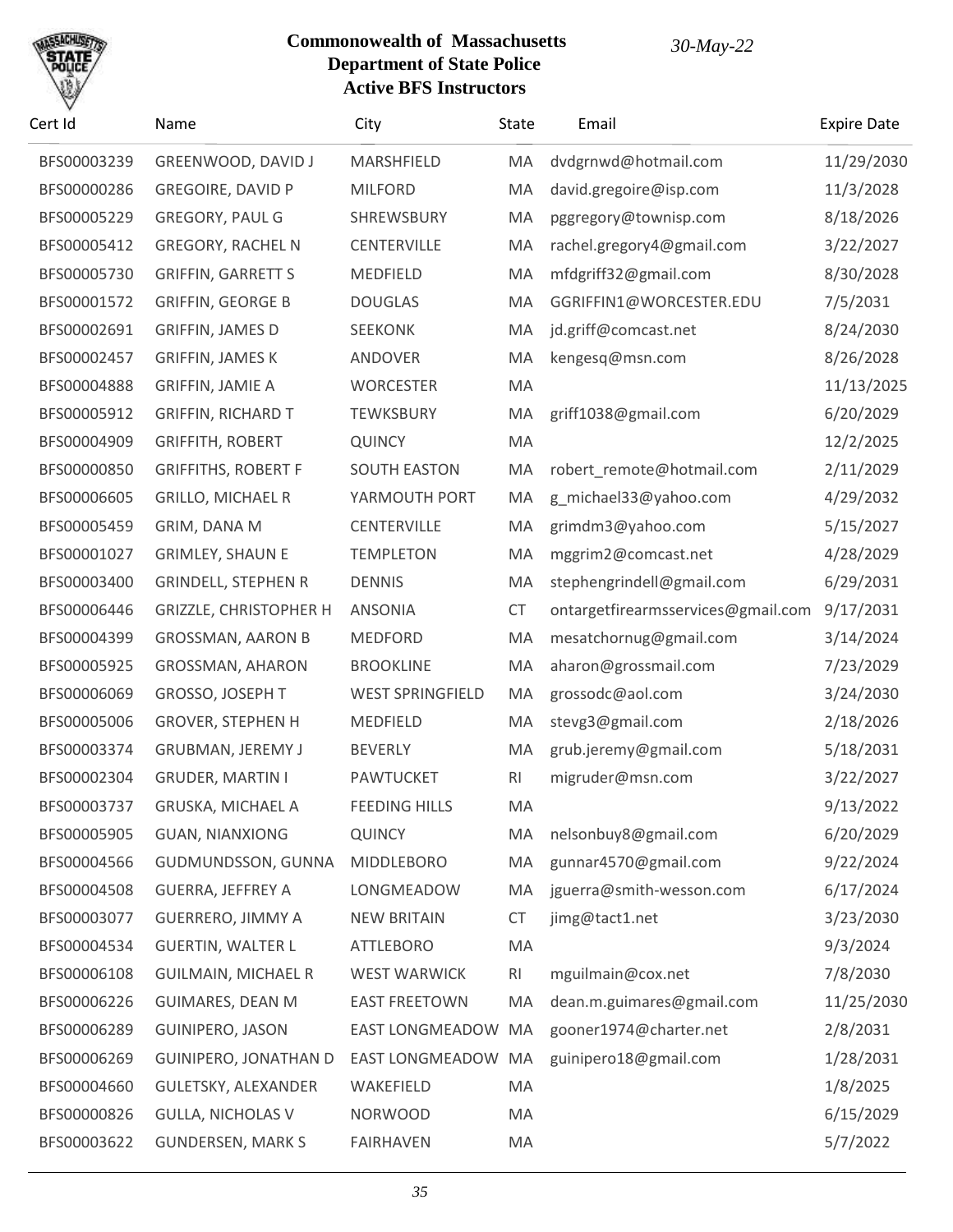

| Cert Id     | Name                       | City                   | State     | Email                                       | <b>Expire Date</b> |
|-------------|----------------------------|------------------------|-----------|---------------------------------------------|--------------------|
| BFS00003366 | <b>GUNSHENAN, JOHN P</b>   | WAYLAND                | MA        | coachjpg@gmail.com                          | 5/3/2031           |
| BFS00004469 | <b>GUNTER, RICHARD E</b>   | <b>BERKLEY</b>         | MA        | tackle-fish@comcast.net                     | 5/7/2024           |
| BFS00003855 | <b>GUNTER, RICHARD E</b>   | <b>BERKLEY</b>         | MA        | tackle-fish@comcast.net                     | 12/20/2022         |
| BFS00005512 | <b>GUSTAFSON, ADAM D</b>   | <b>OXFORD</b>          | MA        | adam.gustafson@auburnmasspolice.or8/28/2027 |                    |
| BFS00005993 | <b>GUTHRIE, BENJAMIN C</b> | <b>HATCHVILLE</b>      | MA        | jcg333@comcast.net                          | 11/25/2029         |
| BFS00006179 | <b>GUTHRIE, ROBERT D</b>   | SPRINGFIELD            | MA        | arlo39@comcast.net                          | 10/2/2030          |
| BFS00004266 | <b>GUZMAN, ELVIN</b>       | <b>LYNN</b>            | MA        | justelvin@hotmail.com                       | 12/2/2023          |
| BFS00001799 | GUZOWSKI, WILLIAM J        | <b>BEVERLY</b>         | MA        | bdguzowski@outlook.com                      | 10/18/2022         |
| BFS00000164 | HAAS, DONNA F              | <b>WILMINGTON</b>      | MA        | out_of_touch@juno.com                       | 10/26/2028         |
| BFS00000823 | HADDAD, MARCEL A           | WAKEFIELD              | MA        | marcel01@rcn.com                            | 1/29/2029          |
| BFS00001271 | HAGERTY, GERALD B          | <b>EVERETT</b>         | MA        | iprotectu@att.net                           | 11/17/2029         |
| BFS00004779 | HAGUE, DAVID R             | <b>FALL RIVER</b>      | MA        | k1drhague@gmail.com                         | 6/4/2025           |
| BFS00000935 | HALBACH, TERRANCE J        | <b>SOUTH DEERFIELD</b> | MA        | thalbach66@verizon.net                      | 3/12/2029          |
| BFS00005226 | HALL, LIONEL C             | <b>MERRIMACK</b>       | <b>NH</b> | lfc2500@yahoo.com                           | 8/18/2026          |
| BFS00005342 | HALL, MATTHEW C            | <b>LEOMINSTER</b>      | MA        | hall.matt29@comcast.net                     | 1/27/2027          |
| BFS00002125 | HALL, STEPHEN A            | EAST LONGMEADOW        | MA        | nra33hall@gmail.com                         | 8/11/2025          |
| BFS00006628 | HALL, WAYNE N              | <b>AVON</b>            | MA        | hall.wayne82@gmail.com                      | 5/22/2032          |
| BFS00006314 | HALLETT, EDWARD J          | <b>ROYALSTON</b>       | MA        | edh5656@yahoo.com                           | 3/11/2031          |
| BFS00005676 | HALLETT, ZACHARY D         | <b>CENTERVILLE</b>     | MA        | zhallett@yahoo.com                          | 5/15/2028          |
| BFS00005969 | HALLMARK, DOYLE E          | <b>HIGHLANDS</b>       | TX        | doylehallmark@texasgunclass.com             | 10/24/2029         |
| BFS00006016 | HALLORAN, BRIAN D          | <b>AUBURN</b>          | MA        | halloranbd@worcesterma.gov                  | 1/16/2030          |
| BFS00005852 | HALLORAN, PATRICK G        | <b>BEVERLY</b>         | MA        | pghrs1@yahoo.com                            | 3/22/2029          |
| BFS00003261 | HALOON, DAVID I            | <b>BURLINGTON</b>      | MA        | dhaloon@comcast.net                         | 12/29/2030         |
| BFS00005368 | HALPERN, JOEL M            | <b>FOXBORO</b>         |           | MA joel.halpern@comcast.net                 | 2/21/2027          |
| BFS00006318 | HAM, KEVIN E               | <b>BUZZARDS BAY</b>    | MA        | elendil004@gmail.com                        | 3/11/2031          |
| BFS00004405 | HAMEL, CRAIG A             | <b>LYNN</b>            | MA        |                                             | 3/14/2024          |
| BFS00001946 | HAMEL, RALPH L             | <b>DANVERS</b>         | MA        | jacana45494@mypacks.net                     | 11/25/2023         |
| BFS00003127 | HAMEL, ROBERT G            | WESTFIELD              | MA        | rgh2a@comcast.net                           | 6/21/2030          |
| BFS00003226 | HANAFIN, DANIEL J          | <b>BURLINGTON</b>      | MA        | dhanafin@bpd.org                            | 11/9/2030          |
| BFS00005385 | HANDRAHAN, JAKE M          | <b>HINGHAM</b>         | MA        | jakehandrahan@yahoo.com                     | 3/22/2027          |
| BFS00002260 | HANLEY, PAUL F             | WEYMOUTH               | MA        | phanley@police.waltham.ma.us                | 3/11/2029          |
| BFS00004208 | HANN, MICHAEL S            | <b>BLACKSTONE</b>      | MA        |                                             | 10/30/2023         |
| BFS00003561 | HANSEN Jr, RICHARD J       | SWANSEA                | MA        | rhansen1987@gmail.com                       | 2/21/2032          |
| BFS00003490 | HANSEN, DANIEL J           | BELLINGHAM             | MA        | kskitchens@comcast.net                      | 11/28/2031         |
| BFS00004150 | HARAN, MICHAEL E           | <b>CHESTNUT HILL</b>   | MA        |                                             | 9/19/2023          |
| BFS00006329 | HARBRIDGE, RICHARD A       | SPRINGFIELD            | MA        | tin-knocker@comcast.net                     | 4/8/2031           |
|             |                            |                        |           |                                             |                    |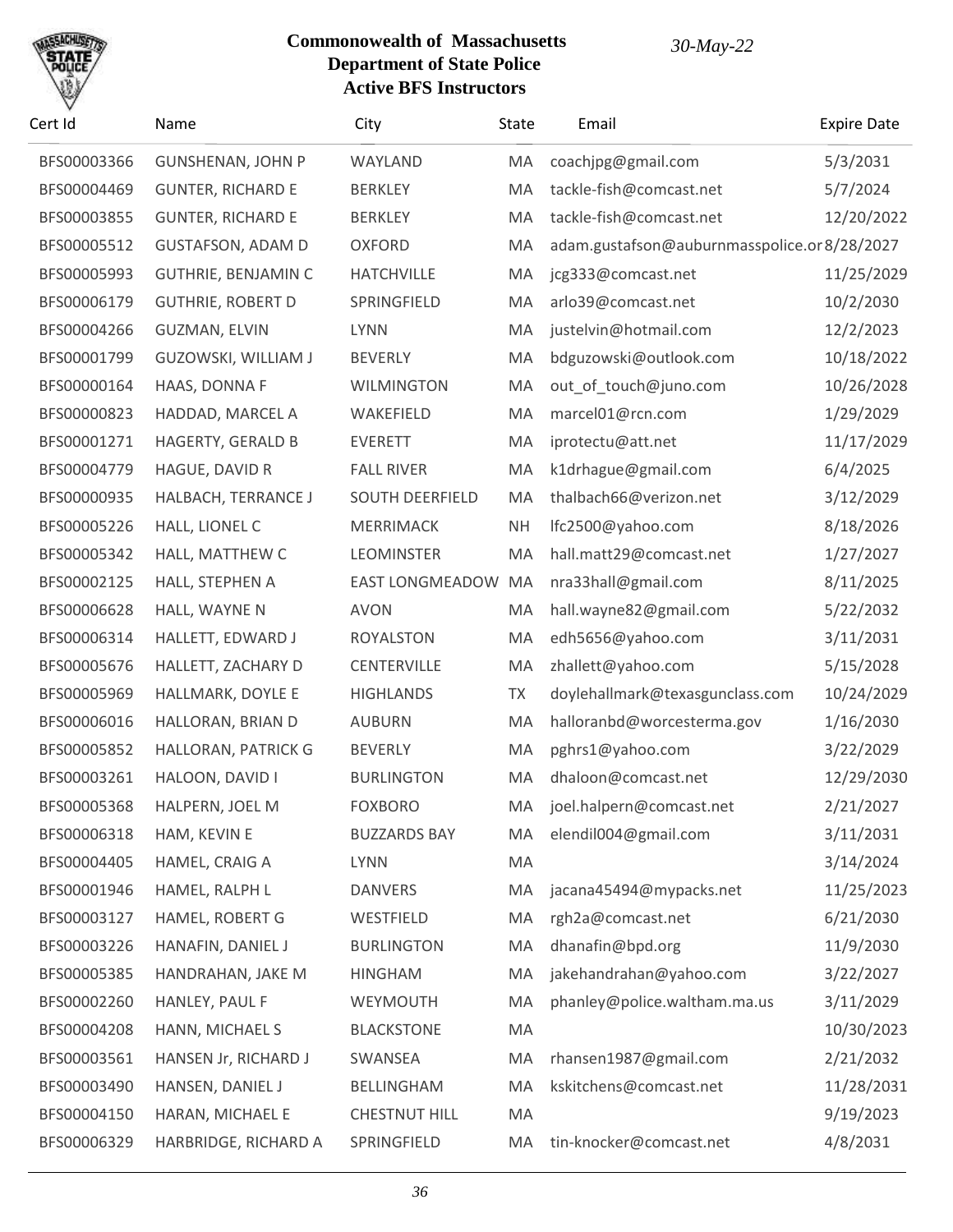

| Cert Id     | Name                     | City                | State     | Email                          | <b>Expire Date</b> |
|-------------|--------------------------|---------------------|-----------|--------------------------------|--------------------|
| BFS00004745 | HARDELL Jr, WILLIAM J    | <b>WORCESTER</b>    | MA        |                                | 4/22/2025          |
| BFS00002982 | HAREWOOD, OTIS C         | <b>BOSTON</b>       | MA        | otis.harewood@pd.boston.gov    | 12/28/2029         |
| BFS00003263 | HARNEY, LUCAS M          | WEYMOUTH            | MA        | harney.luke@gmail.com          | 1/6/2031           |
| BFS00005137 | HARRINGTON, MICHAEL D    | <b>STRAFFORD</b>    | <b>NH</b> | harringt1@metrocast.net        | 5/16/2026          |
| BFS00002474 | HARRIS, CHARLES          | <b>MILBURY</b>      | MA        | iteme@aol.com                  | 9/5/2028           |
| BFS00005432 | HARRIS, ERIN P           | WESTFIELD           | MA        | emharris470@gmail.com          | 4/7/2027           |
| BFS00000884 | HARRIS, GEORGE A         | <b>BRENTWOOD</b>    | <b>NH</b> | george@ifcllc.us               | 2/24/2029          |
| BFS00005448 | HARRIS, JAMES M          | WESTFIELD           | MA        | jmharris67@gmail.com           | 4/18/2027          |
| BFS00005278 | HARRIS, JOEL D           | <b>MILFORD</b>      | MA        | jharris@lasell.edu             | 11/7/2026          |
| BFS00005429 | HARRIS, LOUIS D          | WALPOLE             | MA        | n1uec@n1uec.org                | 3/30/2027          |
| BFS00004537 | HARRIS, STEPHEN M        | MANSFIELD           | MA        | sharris65536@gmail.com         | 7/31/2024          |
| BFS00006489 | HARSELL JR, WILLIAM B    | SOMERVILLE          | MA        | bharsell@aol.com               | 11/12/2031         |
| BFS00001348 | HART, DAVID B            | <b>HOLYOKE</b>      | MA        | holydavid1@aol.com             | 2/17/2030          |
| BFS00003370 | HART, JOHN P             | <b>SOUTH HADLEY</b> | MA        | sgt.hart@holyokepd.org         | 5/3/2031           |
| BFS00002018 | HART, PAULA J            | <b>BOXFORD</b>      | MA        |                                | 5/18/2024          |
| BFS00004247 | HARTMANN, ALEXANDER      | <b>HINGHAM</b>      | MA        |                                | 11/15/2023         |
| BFS00004577 | HARTWELL, EDMUND T       | <b>BYFIELD</b>      | MA        |                                | 9/25/2024          |
| BFS00005582 | HARVEY, MICHAEL J        | ANDOVER             | MA        | mike@yevrah.net                | 1/4/2028           |
| BFS00002138 | HARVEY, SEAN R           | <b>DRACUT</b>       | MA        | sh460@yahoo.com                | 7/9/2025           |
| BFS00003375 | HATFIELD, KEITH L        | <b>WALTHAM</b>      | MA        | keithlhatfield@gmail.com       | 5/18/2031          |
| BFS00002393 | HATHAWAY, STEVEN T       | READYVILLE          | <b>TN</b> | steve@thehathaways.org         | 5/14/2030          |
| BFS00004015 | HATHWAY, NATHAN W        | <b>MILFORD</b>      | MA        |                                | 5/15/2023          |
| BFS00003186 | HATTABAUGH, JOSEPH M     | <b>PRINCETON</b>    | MA        | jmhattabaugh@gmail.com         | 9/22/2030          |
| BFS00006392 | <b>HAUG, DARRIN J</b>    | BELLINGHAM          | MA.       | haug.darrin@gmail.com          | 6/3/2031           |
| BFS00004993 | HAVILAND II, SCOTT J     | <b>MILLIS</b>       | MA        | scotthaviland03@gmail.com      | 2/1/2026           |
| BFS00002400 | HAWKINS, RONALD P        | <b>HANOVER</b>      | MA        | ron_hawkins@outlook.com        | 8/24/2030          |
| BFS00003196 | HAY, JOHN P              | <b>PRINCETON</b>    | MA        | beltfeedm60@gmail.com          | 9/22/2030          |
| BFS00006372 | HAYDEN, JESSE E          | <b>HUDSON</b>       | MA        | jessehayden9@yahoo.com         | 6/3/2031           |
| BFS00004720 | <b>HEANEY, THOMAS E</b>  | <b>FOXBORO</b>      | MA        |                                | 4/22/2025          |
| BFS00000633 | HEAVEY, MICHAEL J        | MEDWAY              | MA        | m_heavey@msn.com               | 12/16/2028         |
| BFS00004854 | HEBB, RONALD D           | <b>ASHLAND</b>      | MA        | plugfisherman@verizon.net      | 10/7/2025          |
| BFS00005758 | HEBERT, MICHAEL P        | <b>WILMINGTON</b>   | MA        | mikehebert@comcast.net         | 10/25/2028         |
| BFS00004030 | HEBERT, REED R           | SUDBURY             | MA        |                                | 5/16/2023          |
| BFS00001257 | HEDIN, CARL L            | <b>HOLLISTON</b>    | MA        | cmcmch@aol.com                 | 11/2/2029          |
| BFS00005001 | <b>HEDRICK, THOMAS A</b> | <b>SEEKONK</b>      | MA        | detectivehedrick@seekonkpd.com | 2/18/2026          |
| BFS00006440 | HEGARTY, DAVID J         | MEDFORD             | MA        | DAVIDJHEGARTY@MSN.COM          | 8/13/2031          |
|             |                          |                     |           |                                |                    |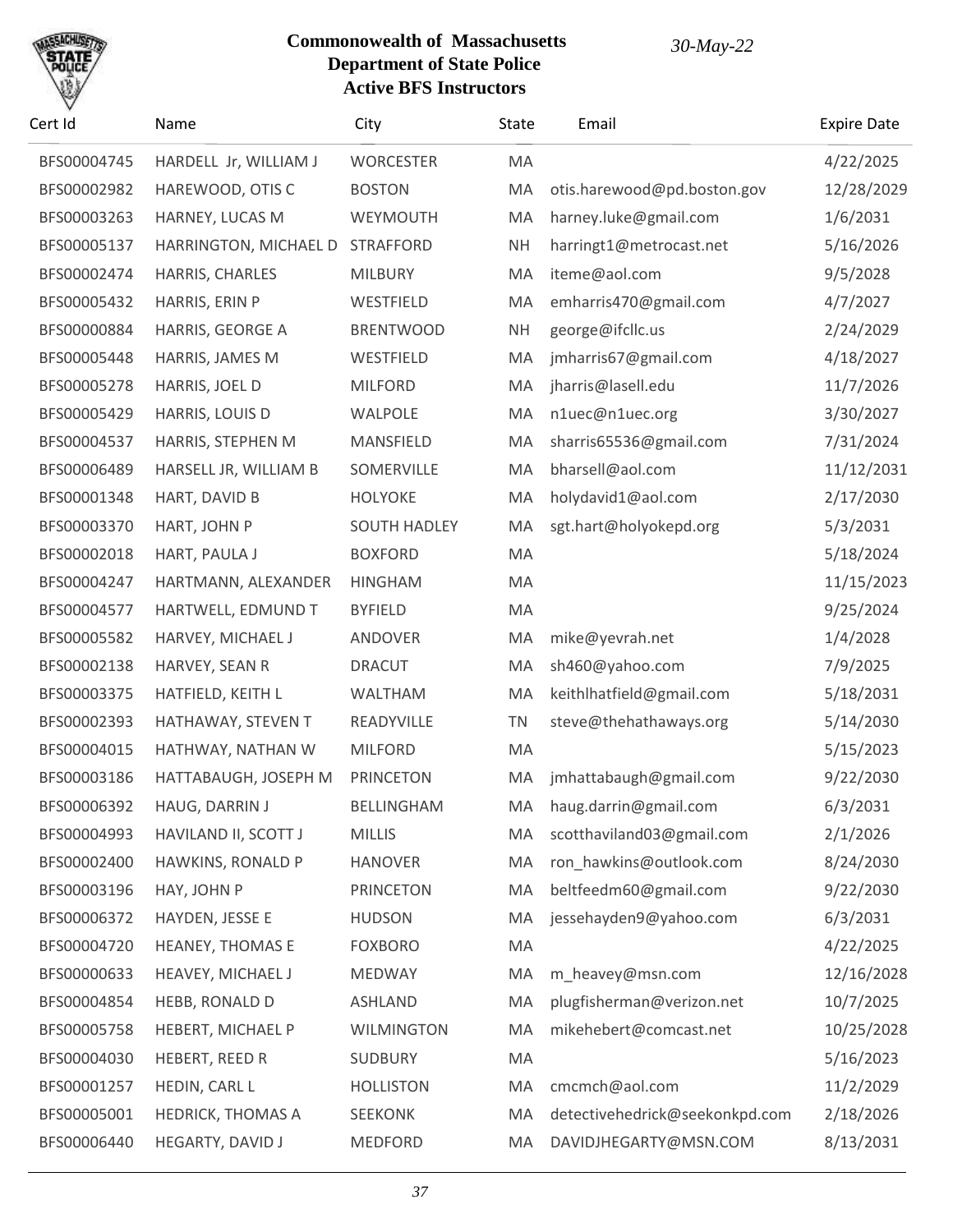

| Cert Id     | Name                      | City                    | State          | Email                                 | <b>Expire Date</b> |
|-------------|---------------------------|-------------------------|----------------|---------------------------------------|--------------------|
| BFS00001889 | HEIKKILA Jr, LEONARD A    | <b>MIDDLEBORO</b>       | MA             |                                       | 7/2/2023           |
| BFS00001907 | HEIKKILA, BRIAN K         | LAKEVILLE               | MA             |                                       | 8/26/2023          |
| BFS00001893 | HEINRICH-STEWART, ERIC    | <b>WEST SPRINGFIELD</b> | MA             | ejhs@comcast.net                      | 6/3/2023           |
| BFS00004630 | HEISLER, MICHAEL G        | <b>HOLYOKE</b>          | MA             | heisrn@comcast.net                    | 12/1/2024          |
| BFS00006284 | HELLER, DANIEL N          | <b>ARLINGTON</b>        | MA             | dheller02@northshore.edu              | 2/8/2031           |
| BFS00004031 | HENCKLER, CHARLES W       | NORTH CHELMSFORD MA     |                |                                       | 5/16/2023          |
| BFS00005327 | HENCKLER, MICHAEL K       | <b>WINCHENDON</b>       | MA             | michaelhenckler@gmail.com             | 12/29/2026         |
| BFS00002169 | HENDERSON, DANIEL J       | SANDWICH                | MA             | DHENDER1@LIVE.COM                     | 3/10/2026          |
| BFS00005536 | HENDERSON, PAUL J         | <b>HOLDEN</b>           | MA             | itsfm@hotmail.com                     | 10/13/2027         |
| BFS00003849 | HENSON, LEONARD J         | <b>MEDFORD</b>          | MA             |                                       | 12/20/2022         |
| BFS00002907 | HERGET, ALAN M            | LUNENBURG               | MA             | hergetsafety@gmail.com                | 9/11/2029          |
| BFS00004119 | HERMANS, BRUCE M          | <b>GRANBY</b>           | MA             | bruceh038@gmail.com                   | 8/19/2023          |
| BFS00005699 | HERNANDEZ, ANTHONY J      | SPRINGFIELD             | MA             | tonyjhernandez7@gmail.com             | 6/18/2028          |
| BFS00005825 | HERNANDEZ, FRANCISCO J    | CHELMSFORD              | MA             | fhernandez22@gmail.com                | 3/1/2029           |
| BFS00000526 | HERNANDEZ, JOSE A         | <b>BOSTON</b>           | MA             | bar1917@aol.com                       | 12/30/2028         |
| BFS00005756 | HERNANDEZ, RAYMOND I      | LUNENBURG               | MA             | raymond.isaac.hernandez@gmail.com     | 10/25/2028         |
| BFS00006167 | <b>HEROLD, CURTIS B</b>   | WHITINSVILLE            | MA             | cherold9391@gmail.com                 | 8/24/2030          |
| BFS00002311 | HEVY, DALE A              | <b>NEW BRAINTREE</b>    | MA             | dalehevy@yahoo.com                    | 3/11/2029          |
| BFS00004783 | HIATT, JEFFREY D          | <b>NEWINGTON</b>        | <b>NH</b>      | jdh@revenuebanking.com                | 6/24/2025          |
| BFS00005511 | HICKEY, MARK C            | PEMBROKE                | MA             | quail1224@gmail.com                   | 8/28/2027          |
| BFS00002674 | HIDALGO, RONALD G         | <b>QUINCY</b>           | MA             | gunsquincy@gmail.com                  | 12/22/2028         |
| BFS00003721 | HIGBEE, DAVID E           | <b>HINGHAM</b>          | MA             |                                       | 8/27/2022          |
| BFS00005230 | HIGGINS, BRIAN R          | <b>TAUTON</b>           | MA             | bhiggins@bcahs.com                    | 8/18/2026          |
| BFS00004011 | <b>HIGGINS, MICHAEL T</b> | SOMERSET                | МA             | m11higgins11@gmail.com                | 6/7/2023           |
| BFS00001787 | HIGGINS, WILLIAM D        | <b>SHIRLEY</b>          | MA             |                                       | 10/3/2022          |
| BFS00006495 | HIGHSMITH, DARIO R        | MIDDLETOWN              | CT             | highsmithdario@gmail.com              | 11/12/2031         |
| BFS00006351 | HILL, TERRELL M           | <b>WINDSOR</b>          | <b>CT</b>      | terrell@darkhorsetrainingsolutions.co | 5/6/2031           |
| BFS00003631 | HILL, THOMAS S            | <b>KINGSTON</b>         | MA             |                                       | 5/14/2022          |
| BFS00006046 | HILLIARD, ERIK R          | <b>BROCKTON</b>         | MA             | e.hilliard@aol.com                    | 3/3/2030           |
| BFS00003273 | HILLIS, JASON W           | <b>BILLERICA</b>        | MA             | firearm.safety@yahoo.com              | 1/25/2031          |
| BFS00005393 | HILLMAN, DOUGLAS W        | <b>GREENFIELD</b>       | MA             | 226.dwh@gmail.com                     | 3/3/2027           |
| BFS00003021 | HILTZ, CHRISTOPHER R      | <b>NORTH EASTON</b>     | MA             | hiltz.chris@gmail.com                 | 2/11/2030          |
| BFS00005821 | HINDIN, ROBERT E          | ANDOVER                 | MA             | robert-hindin@verizon.net             | 3/1/2029           |
| BFS00006425 | HIRONS, JONATHAN G        | <b>WARWICK</b>          | R <sub>l</sub> | JHIRONS@COX.NET                       | 8/13/2031          |
| BFS00006486 | HOAR, T. MATTHEW          | MILLVILLE               | MA             | dirtyoneton@gmail.com                 | 11/12/2031         |
| BFS00003006 | HOBBS, DAVID G            | CENTERVILLE             | MA             | warrior13fox@aol.com                  | 2/11/2030          |
|             |                           |                         |                |                                       |                    |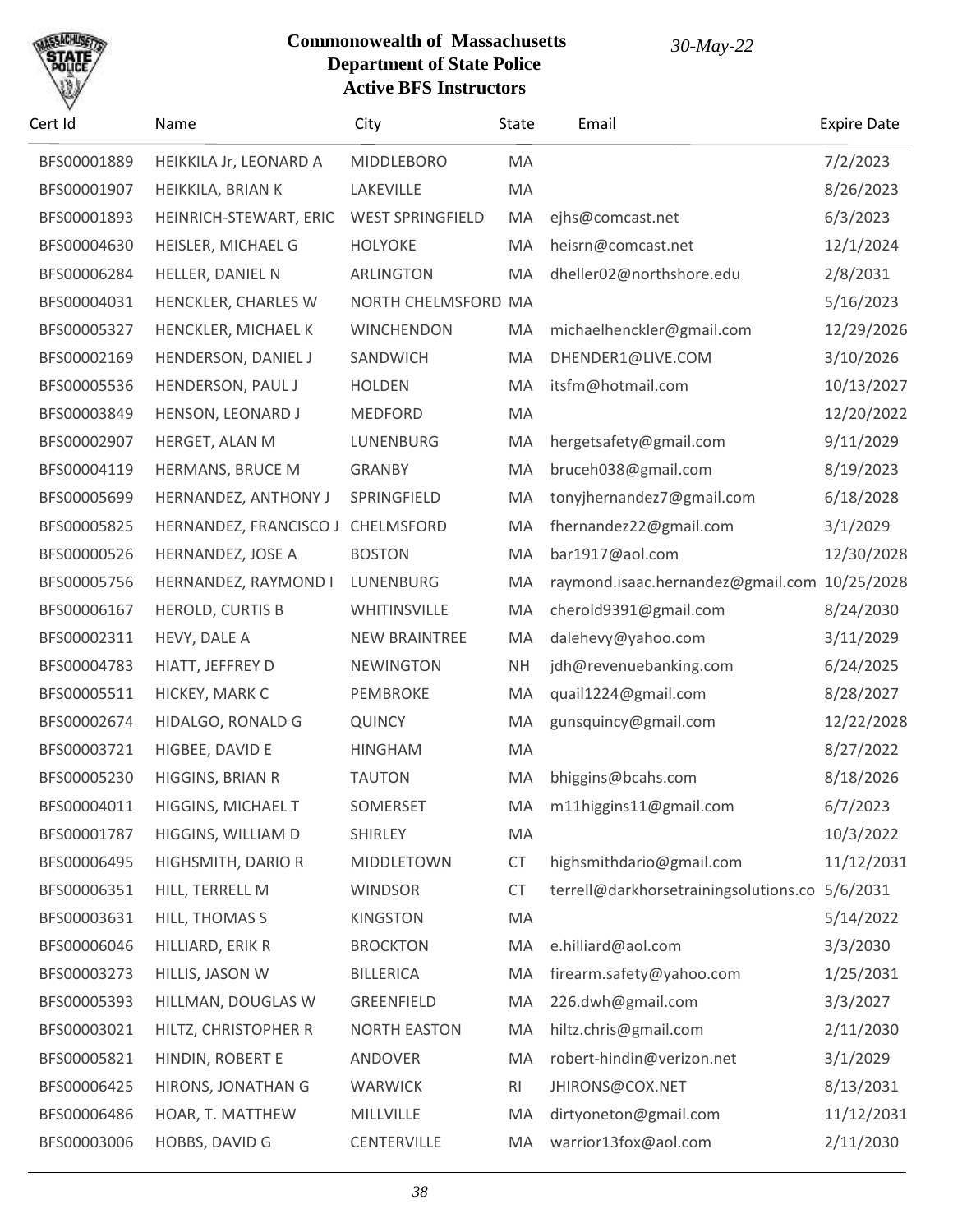

| Cert Id     | Name                              | City                   | <b>State</b>   | Email                          | <b>Expire Date</b> |
|-------------|-----------------------------------|------------------------|----------------|--------------------------------|--------------------|
| BFS00005136 | HODSON, SCOTT S                   | <b>NORTON</b>          | MA             | shodson329@yahoo.com           | 5/16/2026          |
| BFS00005105 | HOFFMAN, JEFFREY S                | <b>MIDDLETON</b>       | MA             |                                | 4/21/2026          |
| BFS00001076 | HOFFMANN, RICHARD P               | MANSFIELD              | MA             | rickh7@comcast.net             | 5/27/2029          |
| BFS00001958 | HOGAN, DONNA M                    | NO. ATTLEBORO          | MA             |                                | 12/16/2023         |
| BFS00005679 | HOLCOMB, GARET D                  | <b>NORTH ATTLEBORO</b> | MA             | garet@3dforgecad.com           | 5/30/2028          |
| BFS00002048 | HOLDEN, NICHOLAS J                | W. BROOKFIELD          | MA             |                                | 10/29/2024         |
| BFS00006128 | <b>HOLDER, FRANCIS E</b>          | <b>BROCKTON</b>        | MA             | fordcapola2002@yahoo.com       | 8/5/2030           |
| BFS00005712 | HOLDER, FRANCIS H                 | <b>ASHBY</b>           | MA             | f-holder1@comcast.net          | 7/20/2028          |
| BFS00004483 | <b>HOLGERSON, LES N</b>           | <b>HUBBARDSTON</b>     | MA             | Iholgerson@ashburnham-ma.gov   | 5/21/2024          |
| BFS00004774 | HOLHUT, MICHAEL P                 | <b>NORTH HATFIELD</b>  | MA             |                                | 6/4/2025           |
| BFS00001974 | HOLLINS, CHARLES                  | <b>BROCKTON</b>        | MA             | chollins14@gmail.com           | 2/27/2024          |
| BFS00001048 | HOLMES Jr, GEORGE E               | <b>GILL</b>            | MA             | glomann@comcast.net            | 5/10/2029          |
| BFS00005351 | HOLMES JR, GERALD P               | <b>DRACUT</b>          | MA             | jerryholmes85@gmail.com        | 1/27/2027          |
| BFS00003767 | HOLMES, DAVID M                   | <b>BILLERICA</b>       | MA             | holmes22w@yahoo.com            | 9/19/2022          |
| BFS00001839 | HOLMES, ROBERT G                  | <b>DOUGLAS</b>         | MA             |                                | 2/10/2023          |
| BFS00005753 | HOLTKAMP, CHRISTOPHER NEW BEDFORD |                        | MA             | holtkampchristopher@gmail.com  | 10/16/2028         |
| BFS00004644 | HOLTZ, HOWARD L                   | <b>WINDSOR</b>         | <b>CT</b>      | ontargetpistolpermit@yahoo.com | 12/10/2024         |
| BFS00005864 | HOLZENDORF, CURTIS D              | <b>NORWOOD</b>         | MA             | curthol1950@yahoo.com          | 4/3/2029           |
| BFS00003130 | HOOD, GEORGE M                    | <b>BRIMFIELD</b>       | MA             | gmhood@charter.net             | 6/21/2030          |
| BFS00005842 | HOOK, MELVYN D                    | <b>CHESTER</b>         | MA             | warpblade@comcast.net          | 3/11/2029          |
| BFS00002420 | HORIGAN, STEPHEN M                | PLYMOUTH               | MA             | s_horigan@yahoo.com            | 5/23/2028          |
| BFS00004593 | <b>HORTON, VICTOR R</b>           | <b>GRAFTON</b>         | MA             |                                | 10/15/2024         |
| BFS00002102 | HORWITZ, ELEANOR C                | CONCORD                | MA             |                                | 3/29/2025          |
| BFS00001022 | <b>HOUGHTON, JOHN H</b>           | <b>LINCOLN</b>         | R <sub>l</sub> | johnhoughton60@gmail.com       | 4/28/2029          |
| BFS00005546 | HOUNAM, CYNTHIA L                 | <b>EPPING</b>          | <b>NH</b>      | chounamwdInh@gmail.com         | 10/20/2027         |
| BFS00004675 | HOUSMAN, TRAVIS J                 | <b>LYNN</b>            | MA             |                                | 1/30/2025          |
| BFS00003896 | HOVEY, NEAL S                     | <b>DANVERS</b>         | MA             | nhovey13@aol.com               | 1/16/2023          |
| BFS00004140 | HOWARD, HALEM J                   | <b>FRANKLIN</b>        | MA             |                                | 9/5/2023           |
| BFS00000952 | HOWE, RICHARD W                   | CUMBERLAND             | R <sub>l</sub> | riconstabl1@verizon.net        | 3/30/2029          |
| BFS00005154 | HOWES, DRUC                       | <b>HARWICH</b>         | MA             |                                | 6/1/2026           |
| BFS00004530 | HOWLAND, JAMES E                  | <b>NORTH DIGHTON</b>   | MA             |                                | 7/8/2024           |
| BFS00002331 | HOWLETT, DOUGLAS H                | <b>TEWKSBURY</b>       | MA             | doug.howlett@dntanks.com       | 5/24/2027          |
| BFS00002313 | HUBBARD, JONATHAN M               | <b>IPSWICH</b>         | MA             | jhubbard@ipswichpolice.org     | 4/24/2027          |
| BFS00003909 | HUBBARD, RICHARD H                | RAYNHAM                | MA             |                                | 2/5/2023           |
| BFS00005472 | HUBBELL, DEREK J                  | NORTH ANDOVER          | MA             | djhubbell0787@gmail.com        | 6/5/2027           |
| BFS00004714 | HUBER, BRIAN C                    | PITTSFIELD             | MA             |                                | 3/11/2025          |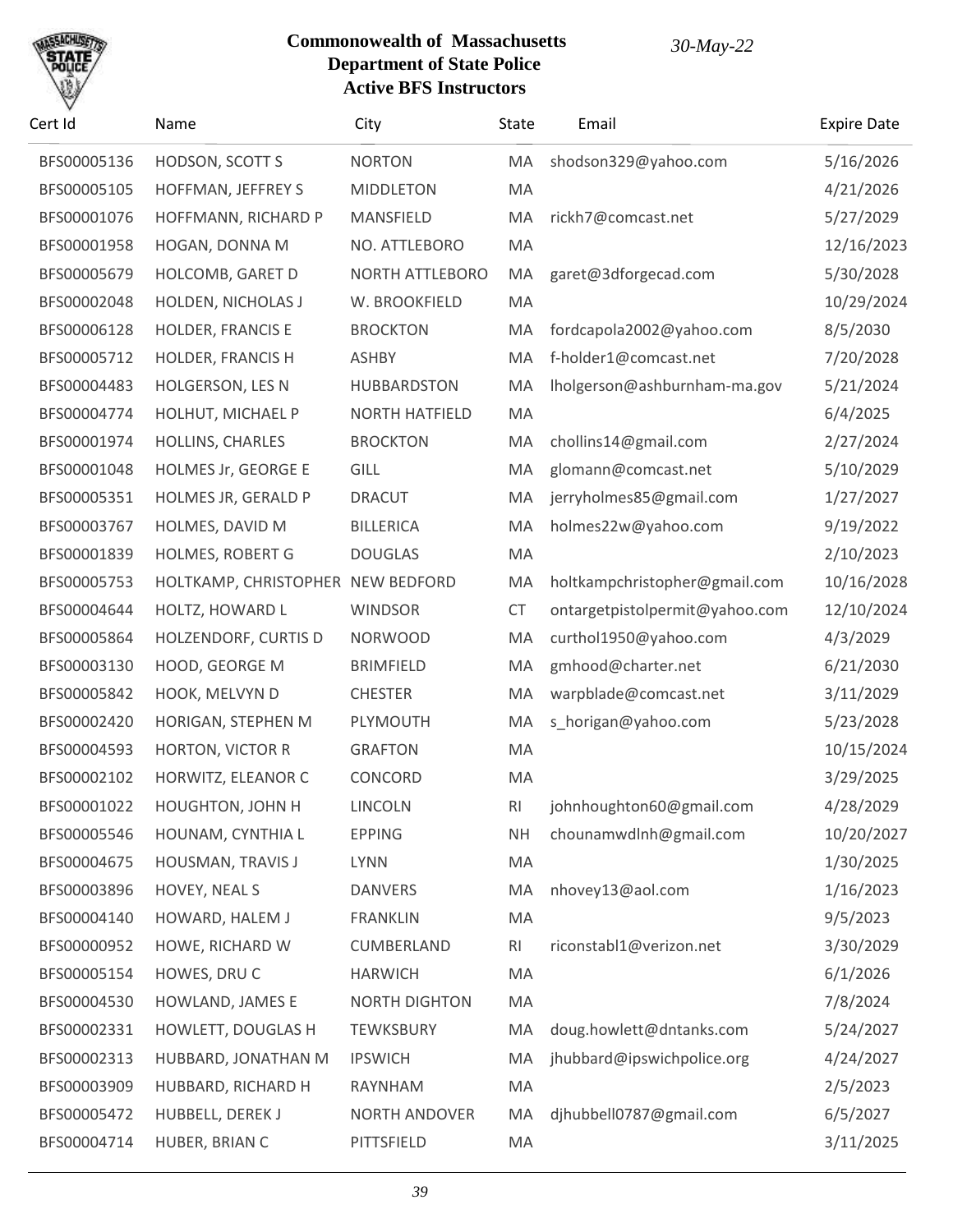

| Cert Id     | Name                     | City                    | State | Email                        | <b>Expire Date</b> |
|-------------|--------------------------|-------------------------|-------|------------------------------|--------------------|
| BFS00005666 | HUDSON, DANIEL C         | <b>FITCHBURG</b>        | MA    | thatdamncat@comcast.net      | 5/2/2028           |
| BFS00002363 | <b>HUGHES, RICHARD T</b> | CARVER                  | MA    | lem4to12@aol.com             | 9/17/2027          |
| BFS00004527 | HUGHES, SPENCER W        | <b>RANDOLPH</b>         | MA    |                              | 7/8/2024           |
| BFS00005931 | HULL, DUSTIN R           | PALMER                  | MA    | dustin.hull1984@gmail.com    | 7/23/2029          |
| BFS00000111 | HUMPHREY, BARRY S        | <b>HINGHAM</b>          | MA    | hump2@comcast.net            | 10/23/2028         |
| BFS00005362 | HUMPHREY, DOUGLAS J      | <b>NORWELL</b>          | MA    |                              | 2/13/2027          |
| BFS00004906 | HUNT, BRIAN E            | <b>FEEDING HILLS</b>    | MA    | brianhunt1969@gmail.com      | 12/2/2025          |
| BFS00000181 | HUNT, DONALD G           | <b>EAST BRIDGEWATER</b> | MA    | hunters@htpltd.com           | 10/24/2029         |
| BFS00005277 | HUNTER, NATHAN C         | <b>ROWLEY</b>           | MA    | nhunter15@yahoo.com          | 11/7/2026          |
| BFS00004982 | HURLEY JR, EDWARD J      | <b>HANOVER</b>          | MA    | goodneighborsafety@gmail.com | 2/1/2026           |
| BFS00004154 | <b>HUSSEY, DONALD S</b>  | <b>MIDDLETON</b>        | MA    |                              | 10/10/2023         |
| BFS00002432 | HUTCHINSON, ALAN D       | MARLBOROUGH             | MA    | adhutch@verizon.net          | 6/3/2028           |
| BFS00004038 | <b>HUTSON, GREGORY P</b> | <b>REHOBOTH</b>         | MA    |                              | 6/3/2023           |
| BFS00001886 | HYRE, AARON F            | MANSFIELD               | MA    | aaronhyre@gmail.com          | 5/19/2023          |
| BFS00004333 | HYSELL, ROBERT A         | <b>FAIRHAVEN</b>        | MA    | rhysell12@gmail.com          | 1/15/2024          |
| BFS00004274 | HYSONG, JOSEPH R         | <b>HOLBROOK</b>         | MA    |                              | 12/5/2023          |
| BFS00006287 | HYTINEN, JEFFREY J       | <b>FRANKLIN</b>         | MA    | jhytinen@me.com              | 2/8/2031           |
| BFS00005964 | <b>IACONIS, MARK R</b>   | SPRINGFIELD             | MA    | m.iaconis@yahoo.com          | 10/14/2029         |
| BFS00003594 | IMBRACSIO Jr, LEONARD    | NORTH BILLERICA         | MA    | extremesgs@yahoo.com         | 3/14/2032          |
| BFS00006237 | INGRAM, MARK F           | <b>STAFFORD SPRINGS</b> | CT    | mark@valorsales.us           | 12/9/2030          |
| BFS00004754 | <b>IRVINE, GREG W</b>    | <b>BURLINGTON</b>       | MA    | gregirvine81@yahoo.com       | 5/27/2025          |
| BFS00005747 | IRWIN, DAVID R           | WILBRAHAM               | MA    | d.irwin5969@gmail.com        | 10/10/2028         |
| BFS00004659 | <b>ISBELL, SHELBY L</b>  | <b>FEEDING HILLS</b>    | MA    |                              | 1/8/2025           |
| BFS00000236 | ISHERWOOD, JAMES S       | <b>PLYMPTON</b>         | MA.   | mjisherwood90@comcast.net    | 10/30/2028         |
| BFS00000038 | JACIOW, SAMUEL           | <b>LUDLOW</b>           | MA    | sjj45@aol.com                | 10/21/2028         |
| BFS00005347 | JACKMAN, STEPHEN F       | HAVERHILL               | MA    |                              | 1/27/2027          |
| BFS00005000 | JACKSON, DEREK B         | <b>GLOUCESTER</b>       | MA    |                              | 2/18/2026          |
| BFS00004193 | JACKSON, WILLIAM D       | <b>BROCKTON</b>         | MA    |                              | 10/3/2023          |
| BFS00005413 | JACOBS, MATTHEW L        | NORTH EASTHAM           | MA    |                              | 3/22/2027          |
| BFS00005669 | JACOBSON, MARK M         | <b>FOXBOROUGH</b>       | MA    | markm.jacobson@gmail.com     | 5/2/2028           |
| BFS00004905 | JACOBY, ADAM P           | <b>FRANKLIN</b>         | MA    |                              | 12/2/2025          |
| BFS00004050 | JACQUES, BRIAN A         | <b>FITCHBURG</b>        | MA    | brianjp@comcast.net          | 6/19/2023          |
| BFS00006524 | JACQUILLAT, CLAIRE       | <b>BOSTON</b>           | MA    | claire.jacquillat@gmail.com  | 12/16/2031         |
| BFS00006561 | JAKUBOWSKI, JOHN C       | <b>DUDLEY</b>           | MA    |                              | 4/22/2024          |
| BFS00006117 | JAMALI, JAVID N          | MARSHFIELD              | MA    | jjamali@duxburypolice.org    | 7/8/2030           |
| BFS00004085 | JANSEN, ASHTON J         | W.BROOKFIELD            | MA    |                              | 8/19/2023          |
|             |                          |                         |       |                              |                    |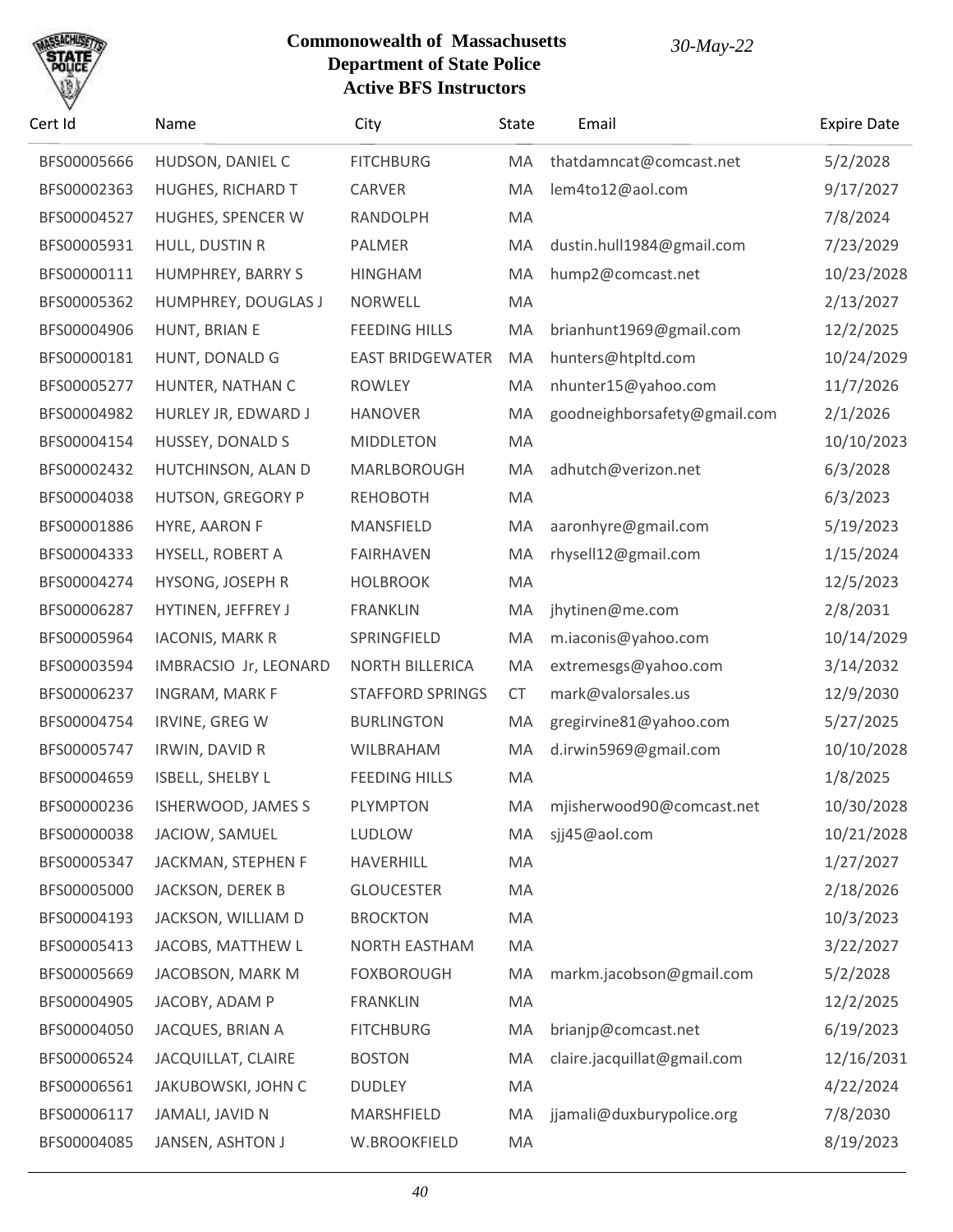# SACHU

| Cert Id     | Name                  | City                 | State          | Email                              | <b>Expire Date</b> |
|-------------|-----------------------|----------------------|----------------|------------------------------------|--------------------|
| BFS00006344 | JANSKY, FREDERICK A   | PLYMOUTH             | MA             | frederickjansky@yahoo.com          | 4/8/2031           |
| BFS00001520 | JANUS, MICHAEL J      | <b>BOSTON</b>        | MA             | mjjanus@gmail.com                  | 2/16/2031          |
| BFS00003659 | JARVIS, HAROLD J      | <b>HOPEDALE</b>      | MA             |                                    | 6/28/2022          |
| BFS00006194 | JAWOREK-BURGESS, AMY  | <b>THORNDIKE</b>     | MA             | amyjaworek@comcast.net             | 10/2/2030          |
| BFS00002188 | JENKINS, SCOTT T      | <b>ATKINSON</b>      | <b>NH</b>      | actprotectiveservices@gmail.com    | 5/19/2026          |
| BFS00003672 | JENKINSON, MARK E     | WILBRAHAM            | MA             |                                    | 7/16/2022          |
| BFS00005651 | JENNINGS, ADAM C      | <b>SEEKONK</b>       | MA             | jenningsac67@gmail.com             | 4/10/2028          |
| BFS00003742 | JEON, TIMOTHY J       | <b>BOSTON</b>        | MA             |                                    | 9/13/2022          |
| BFS00004106 | JESUS Jr, RAYMOND     | NORTH DARTMOUTH      | MA             | rayjandjen@hotmail.com             | 8/19/2023          |
| BFS00005031 | JEZNACH, GARY F       | <b>STURBRIDGE</b>    | MA             | pgkmc2@aol.com                     | 3/9/2026           |
| BFS00001688 | JOFFE, MICHAEL A      | <b>HARVARD</b>       | MA             | michael.joffe@metrowestfirearms.co | 3/29/2032          |
| BFS00003943 | JOHANSEN, STEVEN K    | WALPOLE              | MA             | wsayouthtrapleague@verizon.net     | 3/5/2023           |
| BFS00004456 | JOHNSON III, EDWARD H | LONGMEADOW           | MA             |                                    | 5/27/2024          |
| BFS00003238 | JOHNSON Jr, ROBERT C  | <b>GREENFIELD</b>    | MA             | vhateamrob@gmail.com               | 11/29/2030         |
| BFS00004628 | JOHNSON, BARRY N      | <b>LEXINGTON</b>     | MA             |                                    | 12/1/2024          |
| BFS00006164 | JOHNSON, BRANDON E    | WAKEFIELD            | MA             | bran.johnson450@gmail.com          | 8/24/2030          |
| BFS00006582 | JOHNSON, CARL A       | <b>PLYMPTON</b>      | MA             | carljohnson919@gmail.com           | 4/1/2032           |
| BFS00003964 | JOHNSON, EDWARD F     | <b>EAST TAUNTON</b>  | MA             | info@lakevillegunshop.com          | 3/27/2023          |
| BFS00003442 | JOHNSON, GEORGE M     | WESTFIELD            | MA             | MARSHALLJOHN@COMCAST.NET           | 9/1/2031           |
| BFS00003232 | JOHNSON, JOHN M       | HAVERHILL            | MA             | mjohnsonpersonal@hotmail.com       | 11/29/2030         |
| BFS00002900 | JOHNSON, KENNETH D    | <b>WEST BOYLSTON</b> | MA             | kjohnson@police.boylston-ma.gov    | 8/27/2029          |
| BFS00004451 | JOHNSON, MICHAEL R    | E. WAREHAM           | MA             |                                    | 4/18/2024          |
| BFS00006323 | JOHNSON, MICHAEL T    | CHARLESTOWN          | MA             | johnson.michael.t@gmail.com        | 4/7/2031           |
| BFS00003997 | JOHNSON, RICHARD A    | <b>NORWOOD</b>       | MA             | rj1024@yahoo.com                   | 4/26/2023          |
| BFS00005766 | JOHNSON, ROYSTER H    | AMESBURY             | MA             | johnson@westnewburysafety.org      | 11/23/2028         |
| BFS00001989 | JOHNSON, VINCENT D    | <b>MIDDLEBORO</b>    | MA             |                                    | 3/23/2024          |
| BFS00005984 | JOINVILLE, GREGORY P  | <b>WORCESTER</b>     | MA             | gj7275@yahoo.com                   | 11/25/2029         |
| BFS00005592 | JOLICOEUR, JAY A      | <b>HOLDEN</b>        | MA             | jay@jolicoeur.org                  | 1/15/2028          |
| BFS00004895 | JOLIN, KYLE A         | <b>DALTON</b>        | MA             |                                    | 12/2/2025          |
| BFS00004387 | JONES, CRAIG M        | E. FALMOUTH          | MA             |                                    | 3/5/2024           |
| BFS00004248 | JONES, KENNETH W      | HOPEDALE             | MA             |                                    | 11/15/2023         |
| BFS00005389 | JONES, ROSS D         | <b>HARVARD</b>       | MA             | rossdjones@mac.com                 | 3/3/2027           |
| BFS00000036 | JONES, SYDNEY P       | WELLESLEY            | MA             | spwjones@comcast.net               | 10/21/2028         |
| BFS00000295 | JONES, WILLIAM D      | <b>MARION</b>        | MA             | marionema@hotmail.com              | 11/3/2028          |
| BFS00006395 | JORGE, JOSHUA S       | <b>ATTLEBORO</b>     | MA             | skyejoshua@gmail.com               | 6/3/2031           |
| BFS00006601 | JOSEPH, ISAIAH R      | <b>PAWTUCKET</b>     | R <sub>l</sub> | isaiahjoseph15@gmail.com           | 4/29/2032          |
|             |                       |                      |                |                                    |                    |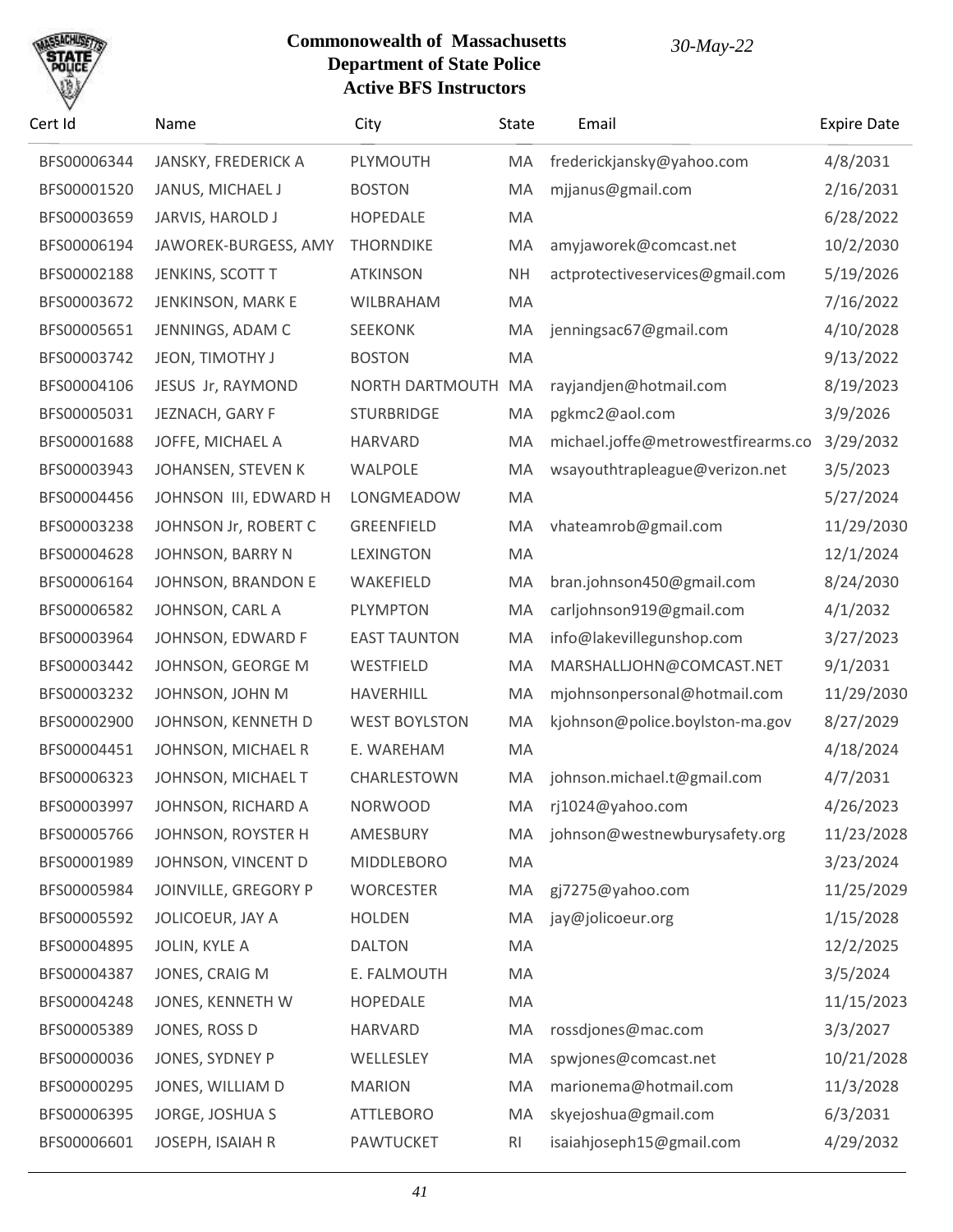

| Cert Id     | Name                   | City                | <b>State</b> | Email                            | <b>Expire Date</b> |
|-------------|------------------------|---------------------|--------------|----------------------------------|--------------------|
| BFS00005995 | JOSEPH, SCOTT P        | <b>FAIRHAVEN</b>    | MA           | scott.joseph@fairhavenpolice.org | 11/25/2029         |
| BFS00002202 | JOSEPHSON, JOHN E      | <b>IPSWICH</b>      | MA           | ericj@6pine.com                  | 6/21/2026          |
| BFS00001524 | <b>JOSLYN, KEVIN R</b> | SPRINGFIELD         | MA           | kjozz@msn.com                    | 3/7/2031           |
| BFS00003202 | JOUVELIS, JOHN T       | <b>TEWKSBURY</b>    | MA           | jjouvelis@gmail.com              | 10/4/2030          |
| BFS00002454 | JOY, DAVID J           | <b>MALDEN</b>       | MA           | davejj@comcast.net               | 8/12/2028          |
| BFS00004233 | <b>JURDI, GEORGE E</b> | <b>NORWOOD</b>      | MA           | mfs@massfirearms.com             | 11/5/2023          |
| BFS00000305 | JUTTELSTAD, DANIEL P   | NORTH DARTMOUTH     | MA           | djutt@comcast.net                | 11/10/2028         |
| BFS00004304 | KADZIOLKA, GEORGE      | <b>ACTON</b>        | MA           |                                  | 12/12/2023         |
| BFS00006381 | KAISER, NICHOLAS J     | <b>NORTH ADAMS</b>  | MA           | nkaiser96@gmail.com              | 6/3/2031           |
| BFS00006272 | KALANTARI, AREEN       | <b>BEDFORD</b>      | MA           | areen34@gmail.com                | 1/29/2031          |
| BFS00003945 | KALIL Jr, THOMAS M     | <b>TOWNSEND</b>     | MA           | bluethu103@aol.com               | 3/6/2023           |
| BFS00005404 | KANE, THOMAS           | <b>BELCHERTOWN</b>  | MA           | tk42one@me.com                   | 3/22/2027          |
| BFS00003267 | KAPLAN, GARY S         | <b>NEWTON</b>       | MA           | garykfromboston@gmail.com        | 1/6/2031           |
| BFS00006411 | KAPUNAN, HERMIE S      | <b>MELROSE</b>      | MA           | shkstephenk@aol.com              | 7/5/2031           |
| BFS00005717 | KARAS, MARK L          | <b>IPSWICH</b>      | MA           | designmlk@aol.com                | 8/14/2028          |
| BFS00001854 | KARASINSKI, ROBERT M   | SOMERVILLE          | MA           |                                  | 3/28/2023          |
| BFS00006526 | KARSULAVITCH, RICHARD  | <b>PAWTUCKET</b>    | RI           | rickk32772@gmail.com             | 1/20/2032          |
| BFS00002028 | KASER Jr, GARY J       | <b>BREWSTER</b>     | MA           |                                  | 8/5/2024           |
| BFS00006317 | KATAFIASZ, ANDREW J    | <b>BELCHERTOWN</b>  | MA           | wheelgunr@charter.net            | 3/11/2031          |
| BFS00005417 | KATZ, ALLAN J          | WRENTHAM            | MA           | majorsdad@msn.com                | 3/22/2027          |
| BFS00003694 | KAUFMAN, ROBERT E      | <b>FRANKLIN</b>     | MA           | bobkaufman@msn.com               | 8/10/2022          |
| BFS00004627 | KEANEY Jr, KEVIN R     | <b>WALPOLE</b>      | MA           | kevinkeaney@gmail.com            | 12/1/2024          |
| BFS00006074 | KEBADJIAN, MICHAEL V   | <b>BOSTON</b>       | MA           | info@kebadjian.com               | 3/24/2030          |
| BFS00004903 | <b>KEINS, STEVEN E</b> | PEPPERELL           | MA           |                                  | 12/9/2025          |
| BFS00006263 | KELLEY, CATHERINE P    | <b>COTUIT</b>       | MA           | cmkost@aol.com                   | 1/28/2031          |
| BFS00005957 | KELLEY, JAMES P        | <b>COTUIT</b>       | MA           | jimkelley527@yahoo.com           | 9/25/2029          |
| BFS00004901 | KELLEY, KEVIN J        | <b>STURBRIDGE</b>   | MA           | kevinkelleylaw@gmail.com         | 12/2/2025          |
| BFS00003436 | KELLEY, WHEAT K        | <b>DARTMOUTH</b>    | MA           | crankyoldguy@verizon.net         | 9/6/2031           |
| BFS00000894 | KELLY, DAVID M         | <b>NORTHFIELD</b>   | MA           | aloegraphics@gmail.com           | 3/2/2029           |
| BFS00006589 | KELLY, JOSHUA L        | <b>HOLLAND</b>      | MA           | joshuakellyco@yahoo.com          | 4/4/2032           |
| BFS00002103 | <b>KELLY, PAUL F</b>   | <b>EAST ORLEANS</b> | MA           | pfkelly@nausetgroup.com          | 4/29/2029          |
| BFS00001231 | KELSCH, MATTHEU P      | <b>BEVERLY</b>      | MA           | mpkelsch@gmail.com               | 9/28/2029          |
| BFS00004099 | KEMP, JEFFREY T        | <b>ACTON</b>        | MA           |                                  | 8/19/2023          |
| BFS00005577 | KEMPSTER, EDWARD B     | HOPEDALE            | MA           | kempster_ted@yahoo.com           | 12/20/2027         |
| BFS00002160 | KENELY, CHRISTOPHER J  | CHATHAM             | MA           |                                  | 2/8/2026           |
| BFS00005279 | KENNALLY, MICHAEL T    | <b>BREWSTER</b>     | MA           | mkennally@hotmail.com            | 11/7/2026          |
|             |                        |                     |              |                                  |                    |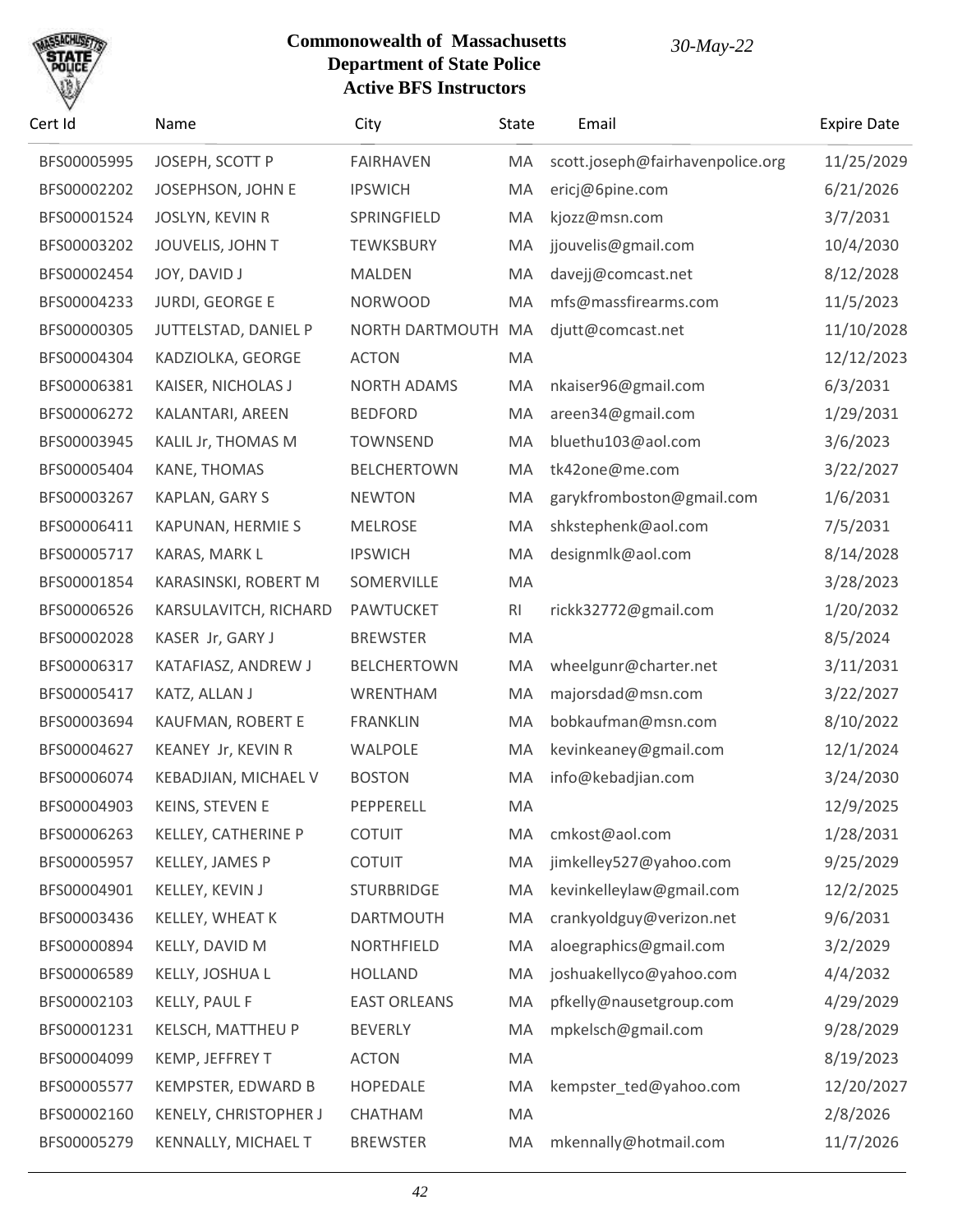

| Cert Id     | Name                      | City                | State | Email                           | <b>Expire Date</b> |
|-------------|---------------------------|---------------------|-------|---------------------------------|--------------------|
| BFS00003808 | KENNEDY, JANET M          | FRAMINGHAM          | MA    |                                 | 11/8/2022          |
| BFS00001796 | KENNEDY, KENNETH A        | <b>NORTHBORO</b>    | MA    |                                 | 10/17/2022         |
| BFS00003059 | <b>KENNEDY, KIERAN J</b>  | <b>EAST WALPOLE</b> | MA    | kerv5000@gmail.com              | 3/19/2030          |
| BFS00004815 | KENNEDY, MICHAEL J        | <b>SOUTH HADLEY</b> | MA    | mkennedy7@comcast.net           | 7/20/2025          |
| BFS00003794 | KENNY, MICHAEL J          | <b>MARION</b>       | MA    | ptfirearm@gmail.com             | 10/16/2022         |
| BFS00005540 | KENNY, PETER F            | <b>BOSTON</b>       | MA    | peterkenny141@hotmail.com       | 10/13/2027         |
| BFS00001970 | KEOUGH Jr, ALLEN H        | MANSFIELD           | MA    |                                 | 2/3/2024           |
| BFS00003906 | KEPHART, CHRISTOPHER P    | <b>TEWKSBURY</b>    | MA    | christopher.kephart1@yahoo.com  | 2/5/2023           |
| BFS00004713 | KERR, MICHAEL P           | <b>FOXBORO</b>      | MA    |                                 | 3/11/2025          |
| BFS00005733 | KERSHAW, MICHAEL J        | <b>STERLING</b>     | MA    | michael.kershaw@hotmail.com     | 9/12/2028          |
| BFS00003962 | <b>KERVICK, STEPHEN W</b> | STONEHAM            | MA    | skervick@cambridgepolice.org    | 3/27/2023          |
| BFS00006081 | KESSLER, SKYE ANNETTE     | <b>DEDHAM</b>       | MA    | bigskye01@gmail.com             | 4/9/2030           |
| BFS00005165 | <b>KEVILLE, ROBERT C</b>  | <b>ASHLAND</b>      | MA    | bobkeville@gmail.com            | 6/29/2026          |
| BFS00001404 | <b>KEYES, DELMONT T</b>   | PITTSFIELD          | MA    | delmont44@msn.com               | 5/8/2030           |
| BFS00002314 | KEYES, JAMES J            | <b>MILTON</b>       | MA    | jkeyes8841@aol.com              | 5/9/2027           |
| BFS00003703 | KICKERY Jr, FREDERICK W   | PITTSFIELD          | MA    | fwkj@hotmail.com                | 8/10/2022          |
| BFS00003704 | KICKERY, ERIC J           | PITTSFIELD          | MA    |                                 | 8/10/2022          |
| BFS00006365 | KILEY, BRYAN C            | <b>STERLING</b>     | MA    | bckiley@gmail.com               | 5/7/2031           |
| BFS00002446 | KIM, GENE                 | <b>WALTHAM</b>      | MA    | geneisworking@yahoo.com         | 7/21/2028          |
| BFS00001819 | KIM, YEON J               | WESTFORD            | MA    | ekgkbk@yahoo.com                | 12/3/2022          |
| BFS00006435 | KIMBALL, DARRELL D        | <b>MATTAPAN</b>     | MA    | DARRELL.KIMBALL@VERIZON.NET     | 8/13/2031          |
| BFS00005364 | KINAHAN, MICHAEL A        | <b>SCITUATE</b>     | MA    |                                 | 2/13/2027          |
| BFS00004716 | KINDER, ROBERT W          | WESTON              | MA    | bobkinder@talonsolutionsinc.com | 4/22/2025          |
| BFS00004232 | KING, BRIAN D             | <b>HANOVER</b>      | MA    | sshore_river@yahoo.com          | 11/5/2023          |
| BFS00003043 | KING, BRYAN C             | <b>TAUNTON</b>      | MA    | king@nortonpolice.com           | 3/4/2030           |
| BFS00005446 | KING, MICHAEL D           | <b>NORWOOD</b>      | MA    | mikeking2883@gmail.com          | 4/18/2027          |
| BFS00004396 | KINGAN, DANIEL J          | LOWELL              | MA    | dkingan@comcast.net             | 3/14/2024          |
| BFS00005316 | KINGSTON, THOMAS M        | <b>BYFIELD</b>      | MA    | kingston.thomas.m@gmail.com     | 12/27/2026         |
| BFS00003230 | KIRBY, KRIS N             | WILLIAMSTOWN        | MA    | knk@hush.com                    | 11/29/2030         |
| BFS00005102 | KIRCHNER, NICHOLAS D      | <b>CHICOPEE</b>     | MA    | nkirchner0901@comcast.net       | 4/21/2026          |
| BFS00005575 | KIRK, JOHN T              | PEABODY             | MA    | johnkirk15@gmail.com            | 12/8/2027          |
| BFS00005382 | KIRKALDY, ROBERT B        | <b>BRANT ROCK</b>   | MA    | teslanova2@gmail.com            | 3/3/2027           |
| BFS00006590 | KIROUAC, JUSTIN J         | <b>LEOMINSTER</b>   | MA    | justinkirouac@gmail.com         | 4/4/2032           |
| BFS00003048 | KISTLER, DAVID E          | <b>LEOMINSTER</b>   | MA    | dekistler@comcast.net           | 3/10/2030          |
| BFS00004428 | KITKA, ROY D              | NORTH GROSVENORD CT |       |                                 | 4/7/2024           |
| BFS00005587 | KLAIN, STUART C           | <b>NORWOOD</b>      | MA    | theharleyhealer@yahoo.com       | 1/15/2028          |
|             |                           |                     |       |                                 |                    |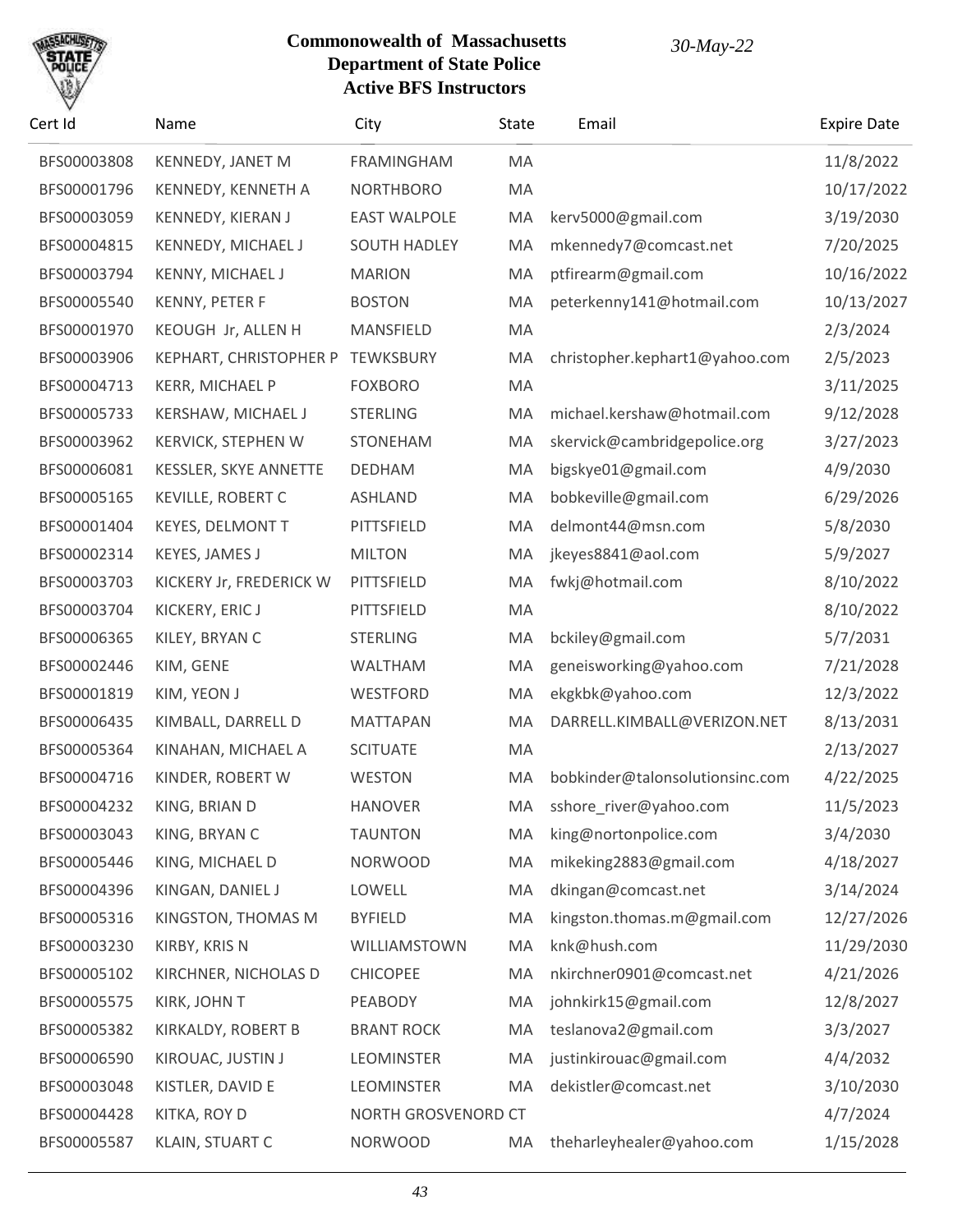

| Cert Id     | Name                 | City                    | <b>State</b> | Email                                     | <b>Expire Date</b> |
|-------------|----------------------|-------------------------|--------------|-------------------------------------------|--------------------|
| BFS00002071 | KLAREN, JONATHAN P   | CHILMARK                | MA           | jklaren@chilmarkma.gov                    | 1/6/2025           |
| BFS00002728 | KLECZKA, GEORGE P    | PLAINVILLE              | MA           | ppk308@yahoo.com                          | 3/10/2029          |
| BFS00004103 | KLEIN, KRISTOPHER D  | <b>TOWNSEND</b>         | MA           |                                           | 8/19/2023          |
| BFS00005570 | KLIBANSKY, PHILIP J  | <b>GROVELAND</b>        | MA           | klibanskyphil@live.com                    | 12/8/2027          |
| BFS00005729 | KLIPP, MICHAEL J     | <b>STOUGHTON</b>        | MA           | mklipp@massasoit.edu                      | 8/30/2028          |
| BFS00006502 | KLOCZKOWSKI, GUY S   | <b>MENDON</b>           | MA           | GKLOCZKOWSKI@MENDONMA.GOV                 | 11/15/2031         |
| BFS00004708 | KLUZIAK, KAMIL       | <b>DORCHESTER</b>       | MA           | polski85e@hotmail.com                     | 3/11/2025          |
| BFS00003682 | KNAPIK, CHERYL M     | <b>WEST SPRINGFIELD</b> | MA           | gunsincorporated@gmail.com                | 7/16/2022          |
| BFS00004034 | KNAPIK, E. DAVID     | <b>WEST SPRINGFIELD</b> | MA           | gunsincorporated@gmail.com                | 6/3/2023           |
| BFS00004035 | KNAPIK, GARRETT M    | <b>ATHOL</b>            | MA           | gknapik35@yahoo.com                       | 6/3/2023           |
| BFS00005016 | KNAPIK, JOSEPH J     | <b>HOLYOKE</b>          | MA           |                                           | 2/18/2026          |
| BFS00003681 | KNAPIK, KENDALL N    | <b>WEST SPRINGFIELD</b> | MA           | kknapik239@gmail.com                      | 7/16/2022          |
| BFS00003220 | KNEELAND, JAMES P    | <b>NORWELL</b>          | MA           | jim@kneeland.info                         | 11/16/2030         |
| BFS00006039 | KNIGHT, MICHAEL W    | <b>WEST BRIDGEWATER</b> | MA           | knightmw3204@yahoo.com                    | 2/27/2030          |
| BFS00001475 | KNOBEL, JOHN R       | CARLISLE                | MA           | jkjk0210@comcast.net                      | 10/26/2030         |
| BFS00004349 | KNOWLES, DANIEL J    | <b>NORWELL</b>          | MA           | danknowles208@yahoo.com                   | 2/11/2024          |
| BFS00004337 | KNOWLES, MEREDITH H  | <b>NORWELL</b>          | MA           |                                           | 1/15/2024          |
| BFS00001862 | KNOX JR, ROBERT G    | WAKEFIELD               | MA           |                                           | 5/8/2023           |
| BFS00005140 | KOKOLSKI, PETER S    | <b>GROTON</b>           | MA           | pkokolski@verizon.net                     | 5/16/2026          |
| BFS00000368 | KOLAITIS, WALTER F   | <b>ROCKLAND</b>         | MA           | walter423@msn.com                         | 11/12/2028         |
| BFS00005560 | KOLIS, JOHN D        | <b>BELMONT</b>          | MA           | jdkolis@gmail.com                         | 11/9/2027          |
| BFS00000114 | KOMINSKY, RICHARD A  | WESTFIELD               | MA           | rick@lioby.com                            | 10/21/2028         |
| BFS00004300 | KORDAS, JUSTIN A     | <b>FALL RIVER</b>       | MA           | jakordas@gmail.com                        | 12/12/2023         |
| BFS00004310 | KOSEK, JASON F       |                         |              | NORTH BROOKFIELD MA jason.kosek@yahoo.com | 12/16/2023         |
| BFS00002890 | KOSSMANN, ARTHUR T   | <b>DUXBURY</b>          | MA           | atkossmann@hotmail.com                    | 9/3/2029           |
| BFS00004197 | KOUCHAOUI, EL        | <b>WORCESTER</b>        | MA           |                                           | 10/3/2023          |
| BFS00004486 | KOUCHAOUI, EL        | <b>WATERTOWN</b>        | MA           |                                           | 5/21/2024          |
| BFS00005783 | KOUMPIS, HAROLD D    | <b>LEOMINSTER</b>       | MA           | derek.koumpis@gmail.com                   | 1/8/2029           |
| BFS00003277 | KOUSSA, PAUL J       | CUMBERLAND              | RI           | pkoussa@gmail.com                         | 1/25/2031          |
| BFS00003720 | KOVAL, GEORGE W      | <b>TYNGSBORO</b>        | MA           |                                           | 8/27/2022          |
| BFS00004470 | KOWALSKI, MATTHEW H  | WEYMOUTH                | MA           | mhkdc1@gmail.com                          | 5/7/2024           |
| BFS00005401 | KOWALSKI, RICHARD J  | <b>NATICK</b>           | MA           | ski34k@gmail.com                          | 3/15/2027          |
| BFS00001059 | KOZA, JOHN F         | <b>BEVERLY</b>          | MA           | jfkoza@gmail.com                          | 5/17/2029          |
| BFS00000346 | KOZIK, RICHARD J     | <b>FALL RIVER</b>       | MA           | kozpol@hotmail.com                        | 11/12/2028         |
| BFS00005039 | KOZLOWSKI, ANDREW J  | <b>DUDLEY</b>           | MA           |                                           | 3/9/2026           |
| BFS00006523 | KOZLOWSKI, JEFFREY A | MILLBURY                | MA           | jeff.kozlowski79@gmail.com                | 12/16/2031         |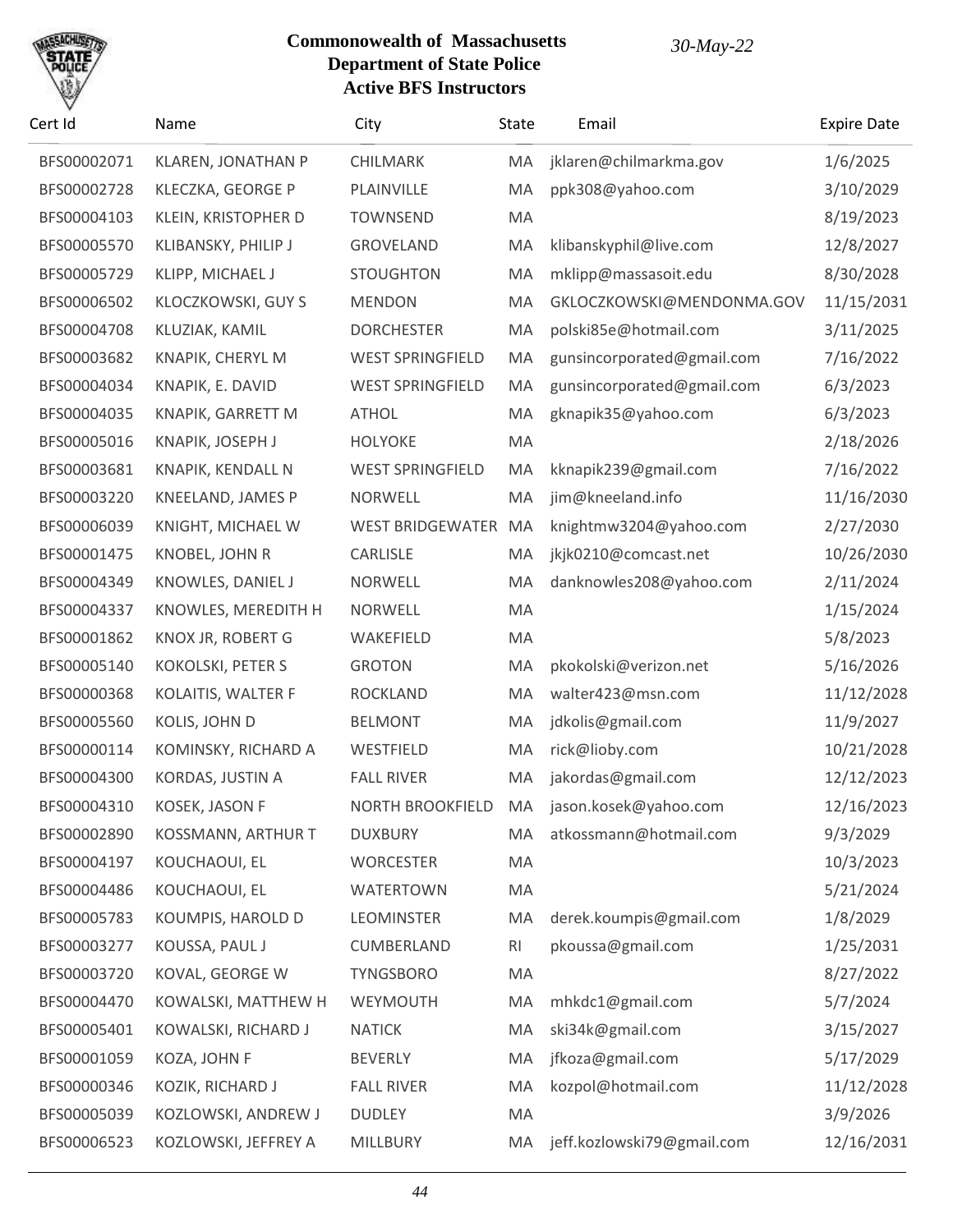# SACHU

| Cert Id     | Name                              | City                 | State | Email                        | <b>Expire Date</b> |
|-------------|-----------------------------------|----------------------|-------|------------------------------|--------------------|
| BFS00001590 | KRAVITZ, PAUL S                   | <b>ROCKLAND</b>      | MA    | PAULKRAVITZ@AOL.COM          | 7/23/2031          |
| BFS00001737 | KRETOWICZ, WILLIAM R              | <b>BOURNE</b>        | MA    |                              | 6/3/2022           |
| BFS00005148 | KRIVELOW, BRIAN L                 | SANDWICH             | MA    | bkrivelow_17@comcast.net     | 5/25/2026          |
| BFS00000598 | KRZEMINSKI, PAUL A                | <b>BILLERICA</b>     | MA    | paulnchris@verizon.net       | 12/9/2028          |
| BFS00000202 | KUBIK, FRANK J                    | <b>DIGHTON</b>       | MA    | frankjkubik@gmail.com        | 10/30/2028         |
| BFS00005695 | KUBIK, KEVIN M                    | <b>BERKLEY</b>       | MA    | kevinkubik@comcast.net       | 6/12/2028          |
| BFS00000726 | KUCK, WILLIAM G                   | <b>NORTH GRAFTON</b> | MA    | ylab40@netscape.net          | 1/21/2029          |
| BFS00004494 | KUCZEK, EDWARD P                  | LOWELL               | MA    |                              | 5/21/2024          |
| BFS00003785 | KULAS, JASON G                    | CATAUMET             | MA    |                              | 10/4/2022          |
| BFS00005386 | KUPEYAN, JOEL P                   | <b>GREENFIELD</b>    | MA    | lapd96@aim.com               | 3/3/2027           |
| BFS00003823 | KURGAN Jr, ANTHONY M              | <b>HUDSON</b>        | MA    |                              | 11/13/2022         |
| BFS00005992 | KUSCHKA, JAMES                    | <b>CHICOPEE</b>      | MA    | trailmiser33@gmail.com       | 11/25/2029         |
| BFS00005991 | KUZON, ZACHARY I                  | WESTFIELD            | MA    | zackkuzon@icloud.com         | 11/25/2029         |
| BFS00006060 | KWOK, EDWARD                      | <b>NATICK</b>        | MA    | edward.kwok@pd.boston.gov    | 3/24/2030          |
| BFS00006010 | LA, RANDY D                       | <b>WEST DENNIS</b>   | MA    | rducla96@gmail.com           | 1/6/2030           |
| BFS00003134 | LABARRE, RAYMOND J                | WESTFIELD            | MA    | raylab@comcast.net           | 6/21/2030          |
| BFS00006282 | LABOY, STEFAN E                   | <b>METHUEN</b>       | MA    | stefan.laboy@sigsauer.com    | 2/8/2031           |
| BFS00002112 | LACERDA, PHILIP L                 | <b>NEW BEDFORD</b>   | MA    | lacerda023@hotmail.com       | 6/13/2025          |
| BFS00001624 | LAFLAMME, DAVID J                 | WRENTHAM             | MA    | DALA286@GMAIL.COM            | 12/10/2031         |
| BFS00004637 | LAFLECHE, ARMAND L                | SOUTHBRIDGE          | MA    | allaflechejr0311@gmail.com   | 12/1/2024          |
| BFS00004025 | LAFLEUR Jr, GERARD R              | <b>SEEKONK</b>       | MA    |                              | 5/16/2023          |
| BFS00000395 | LAFRANCHISE, RICHARD W STURBRIDGE |                      | MA    | dicklafranchise@msn.com      | 11/16/2028         |
| BFS00003665 | LAFRENNIE, ALLEN J                | <b>WINCHENDON</b>    | MA    | wfd39c1@aol.com              | 6/28/2032          |
| BFS00003379 | LAGASSE, GLENN A                  | <b>BOSTON</b>        | MA.   | glenn@bzzzz.net              | 5/24/2031          |
| BFS00005206 | LAGOA, PAUL J                     | <b>NORFOLK</b>       | MA    | pjlagoa@yahoo.com            | 7/28/2026          |
| BFS00006143 | LAGRASTA, THOMAS G                | LAKEVILLE            | MA    | tomlagrasta@verizon.net      | 8/5/2030           |
| BFS00004868 | LAHTI, STEPHEN M                  | MARSHFIELD           | MA    |                              | 10/26/2025         |
| BFS00003355 | LAITINEN, PETER H                 | <b>TEMPLETON</b>     | MA    | doc120@comcast.net           | 4/28/2031          |
| BFS00005118 | LAKE, WAYNE A                     | <b>BROCKTON</b>      | MA    | wayneo42k@gmai.com           | 5/4/2026           |
| BFS00006611 | LALIBERTE, KRISTIN M              | <b>WESTPORT</b>      | MA    | kristin_laliberte@yahoo.com  | 4/29/2032          |
| BFS00005030 | LALLY, TIMOTHY A                  | SANDWICH             | MA    | tlally@hubbell.com           | 3/9/2026           |
| BFS00006080 | LAMARCHE, ANDREW J                | LUNENBURG            | MA    | andrew.lamarche325@gmail.com | 4/9/2030           |
| BFS00004242 | LAMARCHE, JOSHUA G                | ATHOL                | MA    | firearms.training@live.com   | 11/5/2023          |
| BFS00000636 | LAMBERT, ALAN W                   | <b>TURNERS FALLS</b> | MA    | alan.lambert@comcast.net     | 12/6/2028          |
| BFS00003889 | LAMBERT, ANGELINA A               | TYNGSBOROUGH         | MA    | ninamode@roguegerbil.com     | 1/11/2023          |
| BFS00003888 | LAMBERT, CORLISS H                | TYNGSBOROUGH         | MA    |                              | 1/11/2023          |
|             |                                   |                      |       |                              |                    |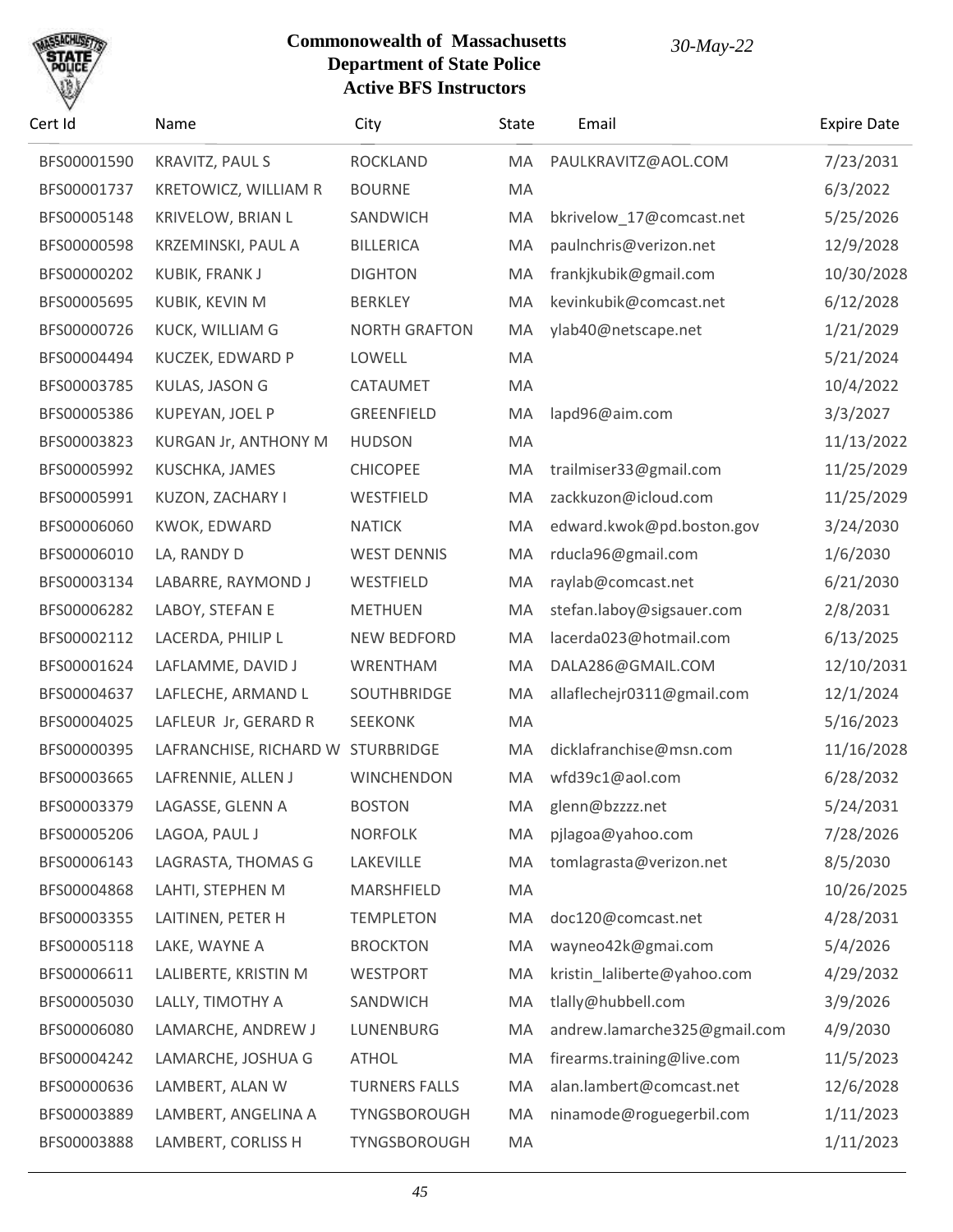

| Cert Id     | Name                  | City                    | State     | Email                        | <b>Expire Date</b> |
|-------------|-----------------------|-------------------------|-----------|------------------------------|--------------------|
| BFS00005434 | LAMBERT, KEVIN M      | <b>DRACUT</b>           | MA        | kevin_lambert2001@yahoo.com  | 4/7/2027           |
| BFS00001857 | LAMBERTI, VINCENT F   | <b>BRAINTREE</b>        | MA        | vlamberti@neletc.com         | 4/16/2023          |
| BFS00006311 | LAMONTAGNE, JOSHUA    | PEABODY                 | MA        | joshualamontagne45@yahoo.com | 3/11/2031          |
| BFS00002748 | LAMOUREUX, LOUIS D    | NORTH ATTLEBORO         | MA        | scouterlou@comcast.net       | 3/18/2029          |
| BFS00005826 | LANAVA, MATTHEW C     | WEBSTER                 | MA        | matthew.lanava@gmail.com     | 3/1/2029           |
| BFS00005706 | LANDERGREN, TYLER W   | <b>GLOUCESTER</b>       | MA        | tylerlandergren@yahoo.com    | 7/14/2028          |
| BFS00000094 | LANDERS, RICHARD E    | <b>LITTLETON</b>        | MA        | dirtdogbaseball@gmail.com    | 10/28/2028         |
| BFS00006266 | LANDRY, CODY A        | <b>BLACKSTONE</b>       | MA        | codylandry1@yahoo.com        | 1/28/2031          |
| BFS00003877 | LANDRY, DOUGLAS W     | <b>LITTLETON</b>        | MA        | dlandry@littletonpd.com      | 1/3/2023           |
| BFS00005032 | LANG, WILLIAM F       | <b>PAXTON</b>           | MA        | wmlang08@aol.com             | 3/9/2026           |
| BFS00003265 | LANGILL, CYNTHIA L    | SOUTH WEYMOUTH          | MA        | clangill5@hotmail.com        | 1/6/2031           |
| BFS00004040 | LANNON, CHRISTOPHER E | <b>COLRAIN</b>          | MA        |                              | 6/3/2023           |
| BFS00000316 | LANNY, ROGER          | <b>ASHLAND</b>          | MA        | lanny@aware.org              | 11/10/2028         |
| BFS00004189 | LANPHER, JASON L      | <b>PRINCETON</b>        | MA        |                              | 10/3/2023          |
| BFS00003247 | LANPHER, JOHN M       | <b>CHARLTON</b>         | MA        | lanpher_john@yahoo.com       | 12/3/2030          |
| BFS00006393 | LANTAGNE, DAVID J     | <b>DUNSTABLE</b>        | MA        | dlantagne@heritage-con.com   | 6/3/2031           |
| BFS00006040 | LANZETTA, MARK N      | <b>ATTLEBORO</b>        | MA        | lanzo4763@yahoo.com          | 2/27/2030          |
| BFS00005367 | LAPANNA, ANGELO J     | <b>MIDDLEBORO</b>       | MA        | ajl18e@yahoo.com             | 2/21/2027          |
| BFS00002301 | LAPENAS, EDWARD A     | <b>BROOKFIELD</b>       | MA        | elapenas@hotmail.com         | 3/8/2027           |
| BFS00006161 | LAPLANTE, LAWRENCE W  | <b>HAVERHILL</b>        | MA        | laplante89@comcast.net       | 8/24/2030          |
| BFS00006603 | LAPLANTE, MICKSON     | <b>EAST HARTFORD</b>    | <b>CT</b> | mickson@att.net              | 4/29/2032          |
| BFS00004353 | LAPLUME, RONALD       | HAVERHILL               | MA        |                              | 2/11/2024          |
| BFS00006456 | LAPOINTE, NATHAN A    | ORANGE                  | MA        | nate19951009@gmail.com       | 9/17/2031          |
| BFS00006178 | LARCOM, JONATHAN A    | MIDDLETOWN              | RI        | jlark81@comcast.net          | 10/2/2030          |
| BFS00006473 | LARO, JOSEPH V        | PEABODY                 | MA        | jovila1234@gmail.com         | 10/8/2031          |
| BFS00002444 | LAROSA, RANCOURT      | <b>FRANKLIN</b>         | MA        | randylarosa@yahoo.com        | 7/21/2028          |
| BFS00004170 | LAROSE, RAYMOND J     | SPRINGFIELD             | MA        | raymond.larose.1@us.af.mil   | 9/19/2023          |
| BFS00004207 | LAROSEE Jr, HOWARD G  | <b>BRAINTREE</b>        | MA        | hlarosee@gmail.com           | 10/30/2023         |
| BFS00005065 | LARSEN, RICHARD A     | MARSHFIELD              | MA        | rick@ricklarsen.net          | 3/23/2026          |
| BFS00004766 | LARUE, CALIB T        | WAREHAM                 | MA        | caliblarue.nra@gmail.com     | 6/4/2025           |
| BFS00006061 | LASKA, BRIAN R        | <b>MILLIS</b>           | MA        | brian@laska.us               | 3/24/2030          |
| BFS00006160 | LASLIE, KEVIN E       | <b>EAST BRIDGEWATER</b> | MA        | lazfam6@aol.com              | 8/24/2030          |
| BFS00002422 | LASTER, LEON R        | MILLERS FALLS           | MA        | llaster@montague.net         | 5/15/2028          |
| BFS00001720 | LATIMER, JOSEPH C     | <b>WESTPORT</b>         | MA        |                              | 6/6/2022           |
| BFS00004012 | LATORELLA, MICHAEL S  | PEABODY                 | MA        |                              | 4/30/2023          |
| BFS00003786 | LATORRE, TODD J       | NORTH ANDOVER           | MA        | latorrejtodd@gmail.com       | 10/4/2022          |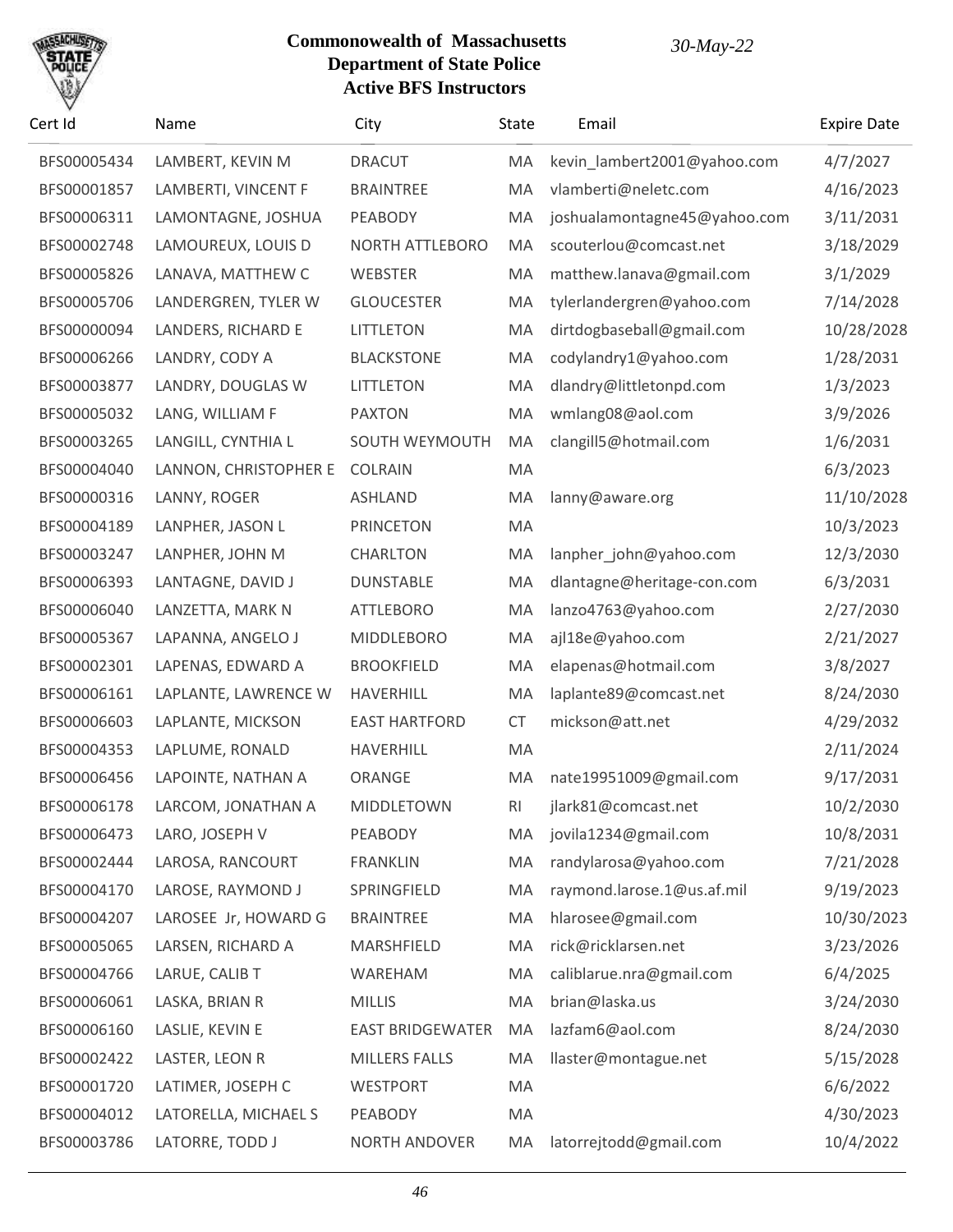

| Cert Id     | Name                  | City                 | <b>State</b> | Email                          | <b>Expire Date</b> |
|-------------|-----------------------|----------------------|--------------|--------------------------------|--------------------|
| BFS00005447 | LAU, ALAN L           | <b>LEXINGTON</b>     | MA           | alaufirearmstraining@gmail.com | 4/18/2027          |
| BFS00005839 | LAURENDEAU, RAYMOND   | <b>CUMBERLAND</b>    | RI           | ray1340@cox.net                | 3/11/2029          |
| BFS00005697 | LAURIA, JOSEPH P      | NEWBURY              | MA           | jplauria@yahoo.com             | 6/18/2028          |
| BFS00003371 | LAVALLEE, KASEY A     | <b>UXBRIDGE</b>      | MA           | kasey.lavallee@gmail.com       | 5/18/2031          |
| BFS00006490 | LAVIGNE, DANA M       | DEERFIELD            | MA           | 2riversinn@gmail.com           | 11/12/2031         |
| BFS00004682 | LAVITA, JASON N       | <b>WILMINGTON</b>    | MA           | jlavita@sdm.state.ma.us        | 1/30/2025          |
| BFS00005319 | LAVOIE, ANDRE J       | <b>WESTPORT</b>      | MA           | lavandia@aol.com               | 12/19/2026         |
| BFS00004809 | LAVOIE, ANDREW E      | <b>NEW BEDFORD</b>   | MA           | nbfirearms81@comcast.net       | 7/20/2025          |
| BFS00004784 | LAWLER, CHRISTOPHER R | <b>BROCKTON</b>      | MA           | christopher.lawler@comcast.net | 6/24/2025          |
| BFS00002349 | LAWOR, JOHN D         | WILBRAHAM            | MA           | j.lawor@aol.com                | 8/15/2027          |
| BFS00005346 | LAWRENCE, BRUCE T     | SANDWICH             | MA           | blaw508@comcast.net            | 1/27/2027          |
| BFS00002827 | LAWRENCE, MICHAEL R   | <b>DEDHAM</b>        | MA           | michaelr.lawrence@yahoo.com    | 3/16/2032          |
| BFS00003723 | LAWTON, PAUL M        | <b>BROCKTON</b>      | MA           | paulmlawton@yahoo.com          | 8/27/2022          |
| BFS00001892 | LAZARIS, WILLIAM N    | <b>ROWLEY</b>        | MA           |                                | 6/3/2023           |
| BFS00006210 | LEADBETTER, HOWARD A  | <b>FITCHBURG</b>     | MA           | howardleadbetter@yahoo.com     | 11/2/2030          |
| BFS00005603 | LEAL, JONATHAN W      | <b>TAUNTON</b>       | MA           | jonleal728@gmail.com           | 1/22/2028          |
| BFS00006098 | LEARY, BRENNA J       | <b>FORESTDALE</b>    | MA           | leary.brenna@gmail.com         | 6/9/2030           |
| BFS00003085 | LEARY, BRIAN J        | WALPOLE              | MA           | learyelectric@yahoo.com        | 3/29/2030          |
| BFS00004802 | LEARY, TOBY W         | <b>HYANNIS</b>       | MA           | toby@capegunworks.com          | 7/20/2025          |
| BFS00006433 | LEBEAU, RANDY J       | SWANSEA              | MA           | CO104_63@HOTMAIL.COM           | 8/13/2031          |
| BFS00000975 | LEBERT, RICHARD E     | <b>MEDFORD</b>       | MA           |                                | 3/30/2029          |
| BFS00003208 | LEBLANC, MICHAEL J    | <b>EAST WAREHAM</b>  | MA           | mike.ugsoa@gmail.com           | 5/6/2031           |
| BFS00005411 | LEBOEUF, CLARENCE R   | <b>HYANNIS</b>       | MA           |                                | 3/22/2027          |
| BFS00001951 | LECH III, JOSEPH F    | <b>BELCHERTOWN</b>   | MA           | Torquerat@charter.net          | 12/10/2023         |
| BFS00001011 | LECLAIR, RICKY D      | <b>LEOMINSTER</b>    | MA           | rickleclair@verizon.net        | 4/21/2029          |
| BFS00004697 | LEE, JUN-JIE G        | <b>WEST ROXBURY</b>  | MA           |                                | 3/11/2025          |
| BFS00006373 | LEE, MICHAEL R        | <b>READING</b>       | MA           | michael.r.lee4@gmail.com       | 6/3/2031           |
| BFS00005134 | LEE, SEUNG J          | WAKEFIELD            | MA           | sjlee2800@gmail.com            | 5/16/2026          |
| BFS00004297 | LEEMAN, MICHAEL R     | NEEDHAM              | MA           |                                | 12/12/2023         |
| BFS00003755 | LEFEBVRE, CHRISTOPHER | <b>TEWKSBURY</b>     | MA           | clefebvre@tewksbury-ma.gov     | 9/13/2022          |
| BFS00000941 | LEGROS Jr, RONALD V   | <b>FITCHBURG</b>     | MA           | ronaldlegros@comcast.net       | 3/12/2029          |
| BFS00006047 | LEHTOMAKI, JORDAN M   | <b>TURNERS FALLS</b> | MA           | jlehtomaki@fcso-ma.us          | 3/3/2030           |
| BFS00001100 | LEIGH, CHARLES E      | <b>HANOVER</b>       | MA           | papacharles2009@yahoo.com      | 6/16/2029          |
| BFS00004495 | LEITE, MARIO J        | LOWELL               | MA           |                                | 5/21/2024          |
| BFS00005949 | LELIEVRE, TRAVIS R    | <b>CHICOPEE</b>      | MA           | youngmarine1994@aim.com        | 9/10/2029          |
| BFS00005691 | LEMON, GILBERT D      | <b>ATTLEBORO</b>     | MA           | gil_lemon@yahoo.com            | 6/7/2028           |
|             |                       |                      |              |                                |                    |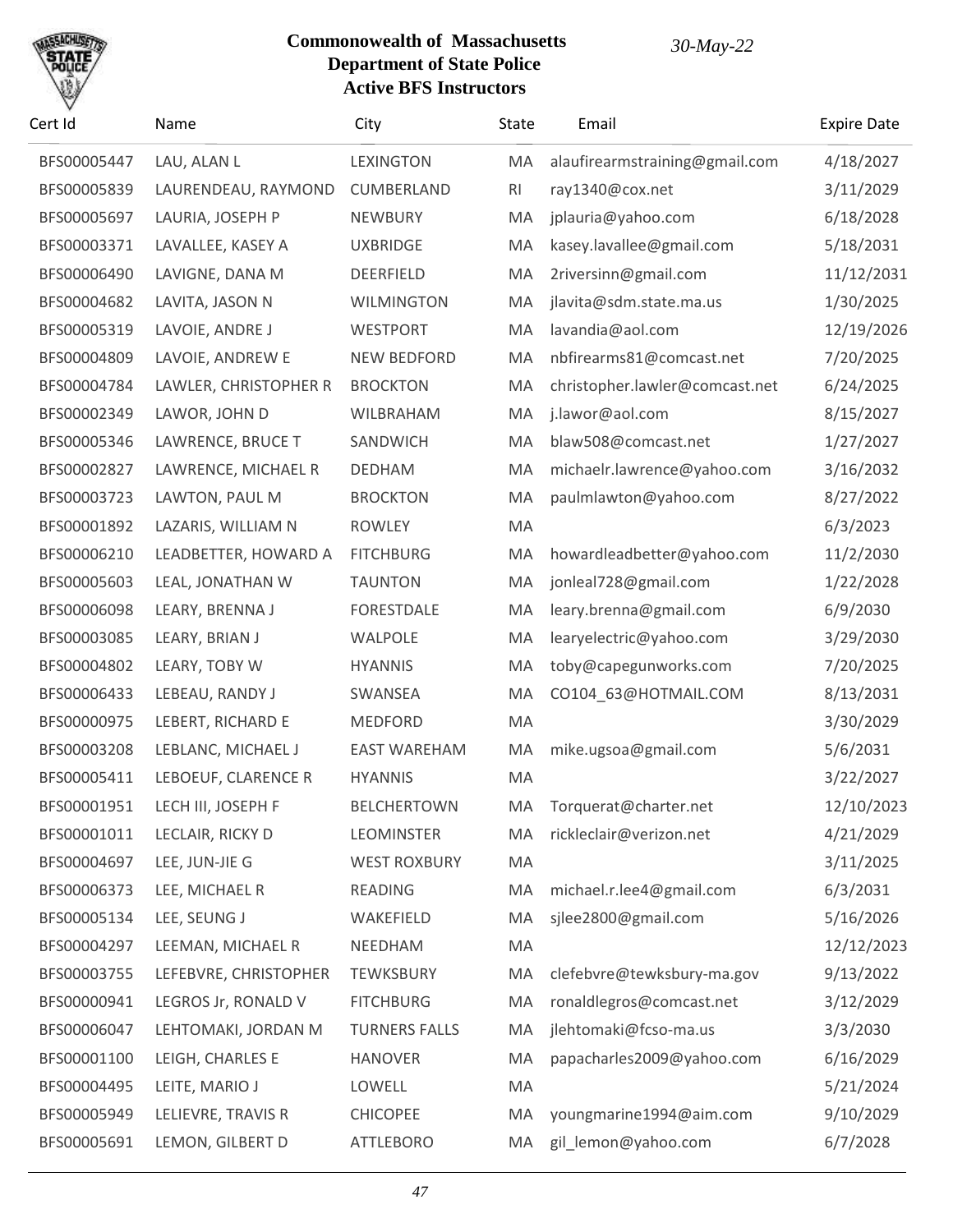

| Cert Id     | Name                              | City                 | State | Email                           | <b>Expire Date</b> |
|-------------|-----------------------------------|----------------------|-------|---------------------------------|--------------------|
| BFS00001840 | LENARDIS, FRANK G                 | RANDOLPH             | MA    |                                 | 3/21/2023          |
| BFS00001694 | LENDER, JULIAN                    | <b>NEWTON</b>        | MA    |                                 | 4/25/2022          |
| BFS00001644 | LENNON, PHILIP M                  | <b>HINGHAM</b>       | MA    | tenderfootpml@aol.com           | 1/28/2032          |
| BFS00006630 | LENTI, JEFFREY M                  | SHREWSBURY           | MA    | jeffrey.lenti@townisp.com       | 5/22/2032          |
| BFS00005180 | LENTINE, BRET J                   | <b>TOWNSEND</b>      | MA    | blentine@live.com               | 6/29/2026          |
| BFS00005178 | LENZA, MICHAEL J                  | <b>MILFORD</b>       | MA    | mlenza@aol.com                  | 6/29/2026          |
| BFS00001433 | LEON, BALDWIN                     | SAUGUS               | MA    | BOWIN57@YAHOO.COM               | 11/15/2031         |
| BFS00002056 | LEONARD Jr, TERENCE J             | <b>AVON</b>          | MA    | tleonard@mbta.com               | 10/29/2024         |
| BFS00006531 | LEONARD, FRANCIS B                | GREENFIELD           | MA    | frankleonard413@gmail.com       | 1/20/2032          |
| BFS00004419 | LEONARD, NEIL M                   | <b>STOUGHTON</b>     | MA    |                                 | 3/21/2024          |
| BFS00006233 | LEONCELLO, MICHAEL A              | <b>TAUNTON</b>       | MA    | michael.leoncello@yahoo.com     | 11/25/2030         |
| BFS00006615 | LERRA, JEFFREY A                  | <b>BEDFORD</b>       | MA    | jefflerra@gmail.com             | 5/3/2032           |
| BFS00004285 | LESINSKI, EVAN M                  | PLAINVILLE           | MA    |                                 | 12/5/2023          |
| BFS00003055 | LESTON, THOMAS S                  | <b>NORTON</b>        | MA    | lestonts1@yahoo.com             | 3/19/2030          |
| BFS00001120 | LEVENSON, THOMAS W                | <b>NORTHBRIDGE</b>   | MA    | twlfram@verizon.net             | 2/27/2030          |
| BFS00001066 | LEVINE, ROBERT A                  | <b>MARLBORO</b>      | MA    | bob@ae1m.com                    | 5/21/2029          |
| BFS00006494 | LEVITT, JONATHAN M                | <b>BOSTON</b>        | MA    | jonathanmichaellevitt@gmail.com | 11/12/2031         |
| BFS00004498 | LEVITT, STEVEN F                  | <b>STOUGHTON</b>     | MA    | steven.f.levitt@gmail.com       | 5/21/2024          |
| BFS00006328 | LEWIS, GARY J                     | <b>HYDE PARK</b>     | MA    | mrgaryjlewis@yahoo.com          | 4/7/2031           |
| BFS00005402 | LI, YANG                          | <b>CANTON</b>        | MA    | rob.yang.li@gmail.com           | 3/15/2027          |
| BFS00006253 | LI, ZIPEI                         | <b>JAMAICA PLAIN</b> | MA    | zipeili1995@gmail.com           | 1/11/2031          |
| BFS00003654 | LIARIKOS, MARK V                  | <b>NEW BEDFORD</b>   | MA    |                                 | 6/28/2022          |
| BFS00000537 | LIBBY, CHARLES J                  | <b>TISBURY</b>       | MA    | clibby@att.net                  | 12/3/2028          |
| BFS00000353 | LIBERATORE, STEPHEN P             | CATAUMET             | MA    | sliberatore@whoi.edu            | 11/12/2028         |
| BFS00005971 | LIBERATORE, STEPHEN P             | CATAUMET             | MA    | sliberatore@whoi.edu            | 10/24/2029         |
| BFS00006348 | LIBERTY, DAVID T                  | <b>LEICESTER</b>     | MA    | liberty.david7@gmail.com        | 5/6/2031           |
| BFS00000592 | LIBERTY, SCOTT E                  | <b>ACUSHNET</b>      | MA    | nbpd271@yahoo.com               | 7/27/2030          |
| BFS00002701 | LICHENSTEIN, MATTHEW T LEOMINSTER |                      | MA    | manosdelfuego1@gmail.com        | 3/3/2029           |
| BFS00002916 | LIMA, BRADLEY K                   | SANDWICH             | MA    | maritimebrad74@gmail.com        | 9/21/2029          |
| BFS00003926 | LINT, BRUCE H                     | <b>FOXBORO</b>       | MA    | blint@bhlprofessionals.com      | 2/12/2023          |
| BFS00004712 | LIS, MARK R                       | PITTSFIELD           | MA    | mrlis645@gmail.com              | 3/11/2025          |
| BFS00005671 | LISCHKE, DEAN W                   | <b>MERRIMAC</b>      | MA    | deanlischke@gmail.com           | 5/2/2028           |
| BFS00003405 | L'ITALIEN, DAVID A                | PEABODY              | MA    | rock121134@yahoo.com            | 6/29/2031          |
| BFS00002152 | LITTERIO, MICHAEL S               | <b>MIDDLEBORO</b>    | MA    |                                 | 2/26/2026          |
| BFS00006186 | LIU, JAY                          | <b>WESTWOOD</b>      | MA    | jayliu02171@yahoo.com           | 10/2/2030          |
| BFS00006157 | LIU, KUN                          | QUINCY               | MA    | kennethlau2318@gmail.com        | 8/24/2030          |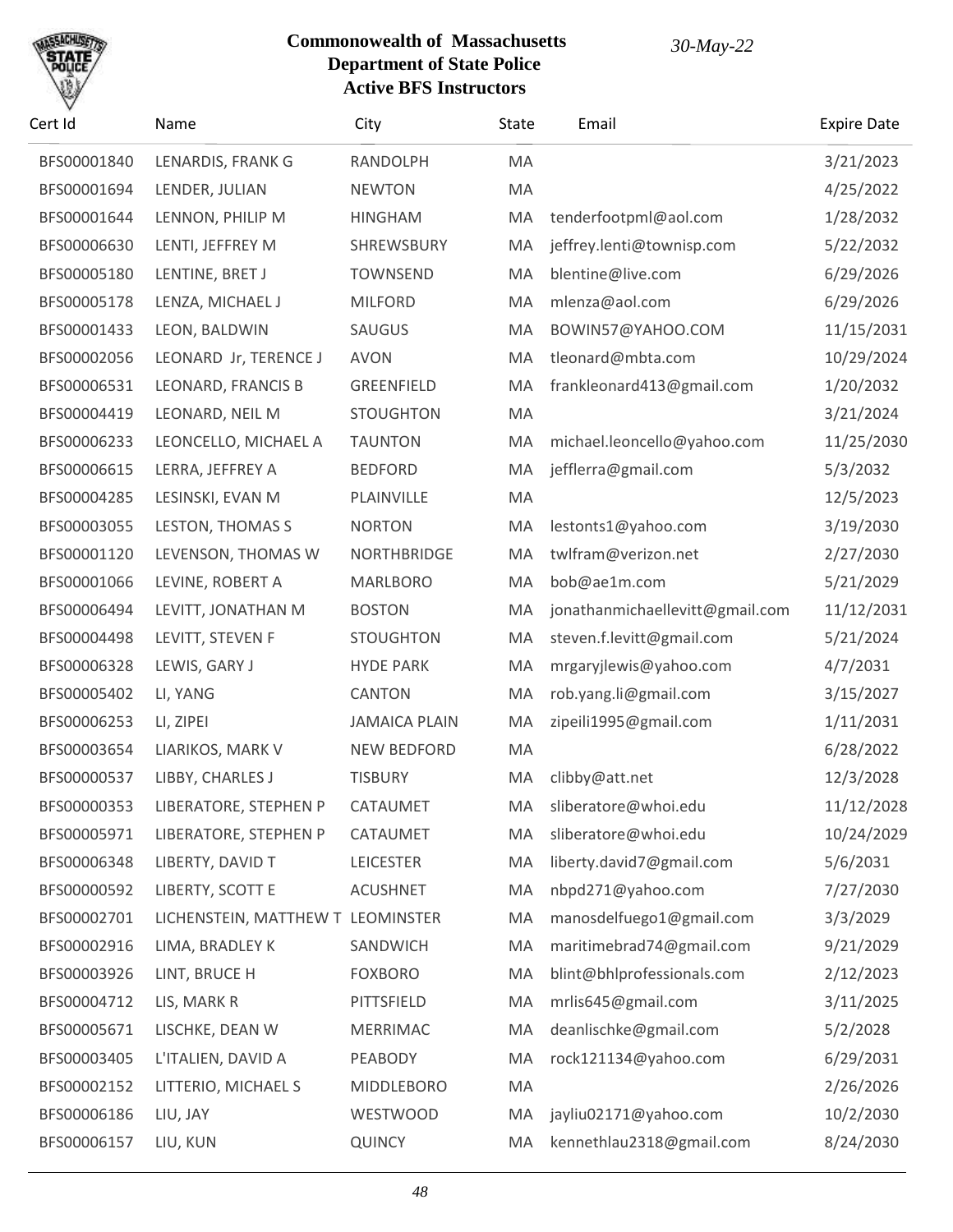

| Cert Id     | Name                          | City                    | State          | Email                         | <b>Expire Date</b> |
|-------------|-------------------------------|-------------------------|----------------|-------------------------------|--------------------|
| BFS00006156 | LIU, MIAN                     | <b>TEWKSBURY</b>        | MA             | tdonkey2012@gmail.com         | 8/24/2030          |
| BFS00004113 | LIVITS, ALEXANDR              | SAUGUS                  | MA             |                               | 8/19/2023          |
| BFS00005296 | LLOYD, TANGLEY C              | <b>HYANNIS PORT</b>     | MA             |                               | 11/28/2026         |
| BFS00004198 | LOBEL, PHILLIP S              | <b>FALMOUTH</b>         | MA             |                               | 10/23/2023         |
| BFS00006097 | LOCKE, CHRISTOPHER M          | <b>DANVERS</b>          | MA             | c.locke779@gmail.com          | 6/9/2030           |
| BFS00001949 | LOCKE, STEPHEN K              | <b>STOW</b>             | MA             | stephen.k.locke@medtronic.com | 12/10/2023         |
| BFS00003845 | LOCKHART, JEFFREY H           | <b>TEWKSBURY</b>        | MA             |                               | 12/20/2022         |
| BFS00003603 | LOEBELENZ, BRIAN P            | <b>ESSEX</b>            | MA             | loebie@verizon.net            | 4/9/2022           |
| BFS00005207 | LOFTUS, SEAN M                | <b>MIDDLEBORO</b>       | MA             | sean@loftus.org               | 7/28/2026          |
| BFS00005193 | LOGAN, RICHARD F              | S.DEERFIELD             | MA             | rich@logantraining.com        | 7/13/2026          |
| BFS00004601 | LOMBARDO, DEAN P              | <b>MONTEREY</b>         | MA             | bubaroo@aol.com               | 10/22/2024         |
| BFS00003965 | LONDON, MICHAEL J             | <b>HARWICH</b>          | MA             |                               | 3/27/2023          |
| BFS00001228 | LONG, DANIEL F                | ROSLINDALE              | MA             | captdan3@aol.com              | 5/14/2030          |
| BFS00006543 | LONGMOORE, JOHN S             | <b>WALTHAM</b>          | MA             | jslongmoore@comcast.net       | 1/24/2032          |
| BFS00004412 | LONGO, DAVID J                | <b>NORTH READING</b>    | MA             |                               | 3/20/2024          |
| BFS00005099 | LOPES, ANTHONY A              | <b>NORWOOD</b>          | MA             | alopes@norwoodma.gov          | 4/21/2026          |
| BFS00003138 | LOPES, CHRISTOPHER A          | <b>TAUNTON</b>          | MA             | cormorant71@yahoo.com         | 6/28/2030          |
| BFS00004191 | LOPEZ, MODESTO G              | <b>DORCHESTER</b>       | MA             |                               | 10/10/2023         |
| BFS00003937 | LOPRESTI, GARY J              | MALDEN                  | MA             | garyjl55@hotmail.com          | 3/5/2023           |
| BFS00006008 | LORDEN, MICHAEL T             | <b>SOUTH DENNIS</b>     | MA             | capecod1911@gmail.com         | 1/6/2030           |
| BFS00001436 | LOWE, CHRISTOPHER G           | <b>WALTHAM</b>          | MA             | clowe2008@comcast.net         | 7/28/2030          |
| BFS00001792 | LUCEY, PETER D                | <b>STURBRIDGE</b>       | MA             |                               | 10/8/2022          |
| BFS00004623 | LUCIER, TROY                  | <b>GREENFIELD</b>       | MA             |                               | 11/12/2024         |
| BFS00006019 | LUGO, CHRISTOPHER L           | <b>WEST SPRINGFIELD</b> | МA             | jblugo87@yahoo.com            | 1/16/2030          |
| BFS00006549 | LUKER, DAN R                  | <b>DORCHESTER</b>       | MA             | danluker@yahoo.com            | 2/8/2032           |
| BFS00000023 | LUNN, RICHARD L               | <b>SCITUATE</b>         | MA             | rlunn@lunn.org                | 10/21/2028         |
| BFS00000144 | LUPACHINI SR, MICHAEL F UPTON |                         | MA             | frontsight65@yahoo.com        | 10/22/2028         |
| BFS00002730 | LUSSIER, DAVID S              | <b>CLARKSBURG</b>       | MA             | loosh326@gmail.com            | 1/11/2031          |
| BFS00003191 | LYALKO, SERGEY                | <b>NATICK</b>           | MA             | slyalko@gmail.com             | 9/22/2030          |
| BFS00006293 | LYDON, FRANCIS P              | WAREHAM                 | MA             | flydon5@gmail.com             | 2/8/2031           |
| BFS00006302 | LYMAN, DEBORAH W              | <b>MERIDEN</b>          | CT             | deb@bluetrailrange.com        | 3/11/2031          |
| BFS00004728 | LYNCH, WAYNE D                | <b>TEWKSBURY</b>        | MA             |                               | 4/22/2025          |
| BFS00004094 | LYNE, DAVID M                 | <b>FOSTER</b>           | R <sub>l</sub> | davidmlyne@gmail.com          | 8/19/2023          |
| BFS00005252 | LYONS, CONNOR F               | <b>WORCESTER</b>        | MA             | connor793@yahoo.com           | 9/20/2026          |
| BFS00002981 | LYONS, PAUL R                 | PHILLIPSTON             | MA             | pfd_rc@yahoo.com              | 12/28/2029         |
| BFS00004507 | LYSAK Jr, WALTER J            | SPRINGFIELD             | MA             |                               | 6/17/2024          |
|             |                               |                         |                |                               |                    |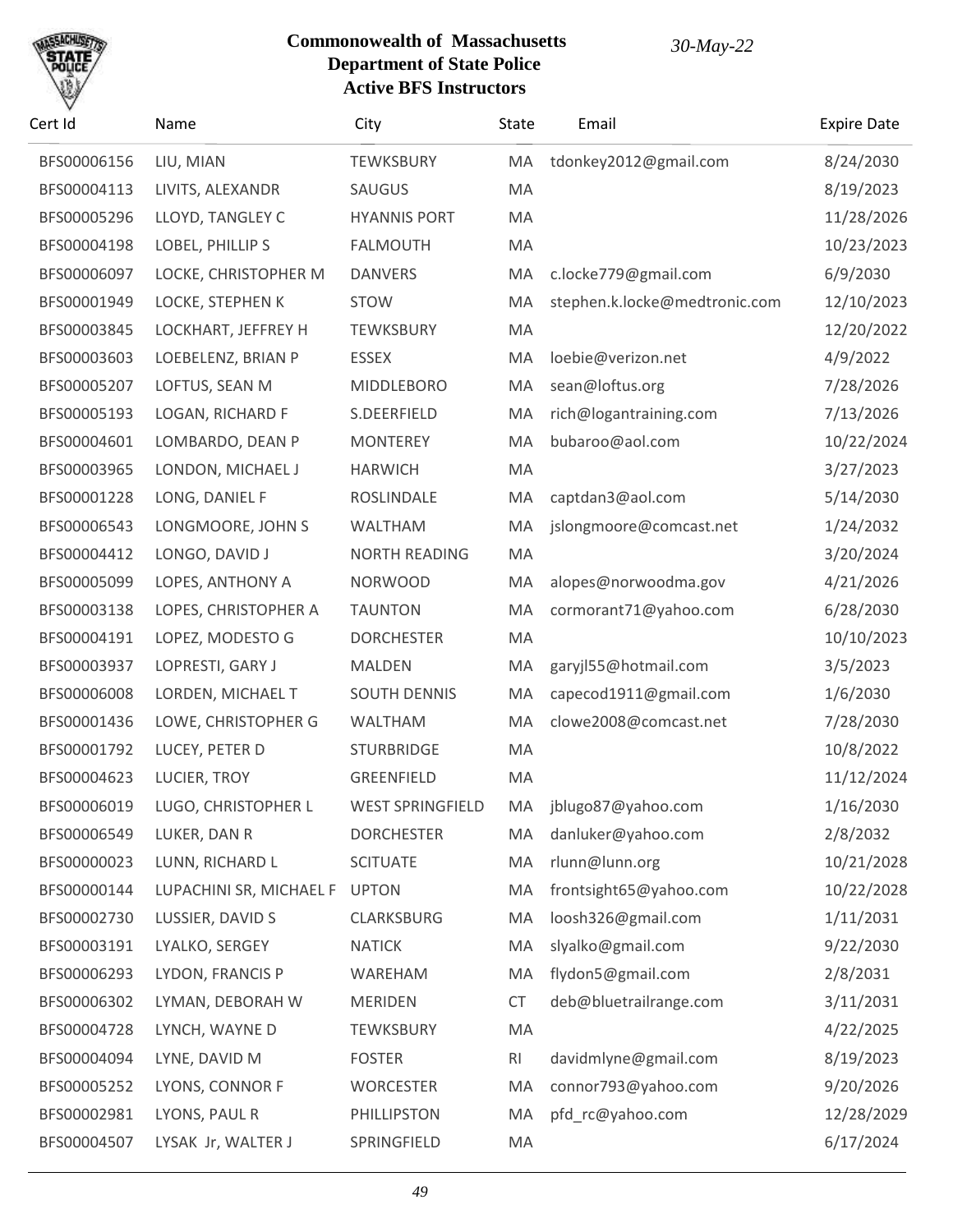# SACHU

| Cert Id     | Name                            | City                  | <b>State</b> | Email                         | <b>Expire Date</b> |
|-------------|---------------------------------|-----------------------|--------------|-------------------------------|--------------------|
| BFS00006388 | MABIE, ERIC G                   | <b>LEOMINSTER</b>     | MA           | emabie@gmail.com              | 6/3/2031           |
| BFS00004681 | MACDONALD, JAMES L              | PLYMOUTH              | MA           | jlmacdonald100@yahoo.com      | 1/30/2025          |
| BFS00001936 | MacDONALD, KEVIN T              | <b>NORTHBRIDGE</b>    | MA           | kevmac0025@gmail.com          | 10/2/2023          |
| BFS00004429 | MACHAIN, CHRISTOPHER J          | <b>MANCHESTER</b>     | MA           | chriscraft55@yahoo.com        | 4/7/2024           |
| BFS00003939 | MACHENRY, THOMAS E              | WAKEFIELD             | MA           | tommac13@msn.com              | 3/5/2023           |
| BFS00004400 | MACHOWSKI, EREK J               | WILBRAHAM             | MA           | e.machowski@yahoo.com         | 3/14/2024          |
| BFS00004155 | MACKENZIE, SCOTT G              | PLYMOUTH              | MA           | smackenzie223@gmail.com       | 9/19/2023          |
| BFS00005837 | MACKINNON JR, WILLIAM           | <b>INDIAN ORCHARD</b> | MA           | wgmackinnonjr@gmail.com       | 3/11/2029          |
| BFS00005487 | MACLEOD, DENNIS J               | <b>DUXBURY</b>        | MA           | mac@shoot-safe.com            | 7/19/2027          |
| BFS00005857 | MACLEOD, RYAN C                 | WEYMOUTH              | MA           | rymac89@gmail.com             | 4/3/2029           |
| BFS00005632 | MACNALLY, MATTHEW A             | <b>WEST YARMOUTH</b>  | MA           | macnallym@yahoo.com           | 3/20/2028          |
| BFS00004151 | MACPHERSON, SHAWN A             | <b>MIDDLETON</b>      | MA           | smacpherson@hotmail.com       | 9/19/2023          |
| BFS00002099 | MacQUARRIE Jr, ROBERT           | <b>HOLLISTON</b>      | MA           |                               | 3/14/2025          |
| BFS00004496 | MADDEN, HEATHER M               | <b>CARVER</b>         | MA           |                               | 5/21/2024          |
| BFS00002039 | MAGALETTA, FRANCIS J            | <b>EAST BOSTON</b>    | MA           |                               | 9/3/2024           |
| BFS00004092 | MAGINNIS, CHRISTOPHER           | MARSHFIELD            | MA           |                               | 8/19/2023          |
| BFS00004146 | MAGNUSON, MICHAEL T             | <b>GREENFIELD</b>     | MA           |                               | 9/5/2023           |
| BFS00004930 | MAGUIRE, SCOTT C                | <b>MILLBURY</b>       | MA           | scookermsp@gmail.com          | 1/7/2026           |
| BFS00001368 | MAHAR Jr, CHARLES R             | <b>BEDFORD</b>        | MA           | maharc1@comcast.net           | 3/7/2030           |
| BFS00002467 | MAHONEY, DANIEL J               | <b>ROCKPORT</b>       | MA           | dmahoney@pd.rockportma.gov    | 9/3/2028           |
| BFS00005348 | MAHONEY, DENNIS J               | PEPPERELL             | MA           | dmahoney1986@gmail.com        | 1/27/2027          |
| BFS00003812 | MAHONEY, JAMES J                | <b>MEDFORD</b>        | MA           |                               | 11/8/2022          |
| BFS00001107 | <b>MAILHOIT, THOMAS R</b>       | <b>HYDE PARK</b>      | VT           | tmailhoit@comcast.net         | 6/24/2029          |
| BFS00004723 | MAILLOUX Jr, JAMES J            | <b>ATTLEBORO</b>      | MA           |                               | 4/22/2025          |
| BFS00004307 | MAJKUT, ADAM P                  | <b>WORCESTER</b>      | MA           |                               | 12/16/2023         |
| BFS00002114 | MAJOR, DONNA M                  | <b>DORCHESTER</b>     | MA           | deehmah@aol.com               | 6/8/2025           |
| BFS00005985 | MAKARCHUK, JANICE A             | <b>REHOBOTH</b>       | MA           | l4jan@comcast.net             | 11/25/2029         |
| BFS00002123 | MAKAREWICZ, MITCHELL            | SALISBURY             | MA           |                               | 7/21/2025          |
| BFS00006359 | MAKER, BRYAN                    | <b>HALIFAX</b>        | MA           | bmaker@brocktonpolice.com     | 5/6/2031           |
| BFS00004397 | MAKRIGIANIS, ELIAS P            | <b>WALTHAM</b>        | MA           |                               | 3/14/2024          |
| BFS00005561 | MALDONADO, DANIELLE             | <b>BOSTON</b>         | MA           | daniellemaldonado85@gmail.com | 11/9/2027          |
| BFS00001968 | MALIA, JAMES E                  | <b>MIAMISBURG</b>     | OH           |                               | 1/27/2024          |
| BFS00004174 | <b>MALIGNO, CHARLES S</b>       | WEYMOUTH              | MA           |                               | 9/25/2023          |
| BFS00005634 | MALIZIA WIMBERLY, KERRI WAYLAND |                       | MA           | kerriwimberly@gmail.com       | 3/20/2028          |
| BFS00002289 | MALKASIAN, ROBERT G             | <b>NEWTON</b>         | MA           | bobbymadmanmal@hotmail.com    | 1/22/2027          |
| BFS00006534 | MALLARD, MICHAEL K              | SAGAMORE BEACH        | MA           | mkm5286@gmail.com             | 1/20/2032          |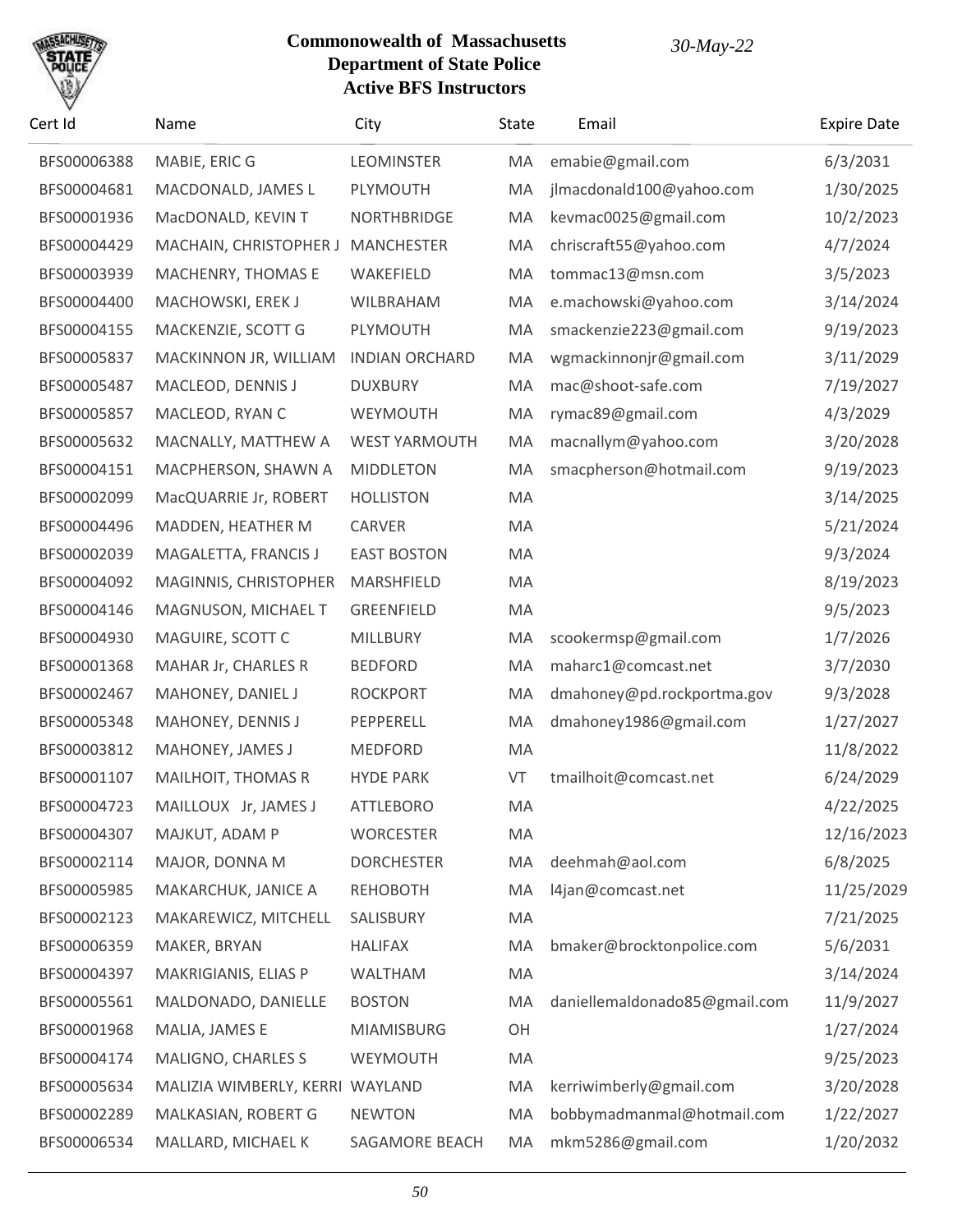

| Cert Id     | Name                 | City                  | State     | Email                        | <b>Expire Date</b> |
|-------------|----------------------|-----------------------|-----------|------------------------------|--------------------|
| BFS00000125 | MALLETT, DAVID E     | <b>BRIDGEWATER</b>    | MA        | 1d-mallett@comcast.net       | 10/22/2028         |
| BFS00001037 | MALLETT, DONALD R    | <b>QUINCY</b>         | MA        | vze276cd@verizon.net         | 7/6/2029           |
| BFS00002630 | MALLEY, PAUL C       | CARVER                | MA        | paulcmalley@gmail.com        | 12/4/2028          |
| BFS00003591 | MALONE, BRIAN G      | <b>MARSTONS MILLS</b> | MA        | wildturk@comcast.net         | 3/13/2032          |
| BFS00006177 | MALOY, ERIK J        | <b>REVERE</b>         | MA        | erikmaloy@gmail.com          | 10/2/2030          |
| BFS00006195 | MANCUSO, PHILIP A    | MARBLEHEAD            | MA        | philm199@gmail.com           | 10/2/2030          |
| BFS00005773 | MANDERSON, EARL O    | <b>ATHOL</b>          | MA        | earl.manderson@yahoo.com     | 12/11/2028         |
| BFS00004773 | MANFREDI, ANTHONY F  | <b>MASHPEE</b>        | MA        | tmanfr7177@aol.com           | 6/4/2025           |
| BFS00004561 | MANGANARO, JOSEPH R  | <b>BROCKTON</b>       | MA        |                              | 9/22/2024          |
| BFS00001211 | MANGANIELLO, RALPH R | <b>FRANKLIN</b>       | MA        | ralphmanganiello@msn.com     | 10/27/2029         |
| BFS00004357 | MANGRUM, OTIS C      | <b>FITCHBURG</b>      | MA        |                              | 2/11/2024          |
| BFS00000227 | MANN, ALAN K         | <b>STOUGHTON</b>      | MA        | newfieh@verizon.net          | 10/30/2028         |
| BFS00004120 | MANNING, ROBERT W    | <b>FEEDING HILLS</b>  | MA        |                              | 8/19/2023          |
| BFS00003916 | MANSFIELD, STEPHEN R | NEW BRAINTREE         | MA        |                              | 2/5/2023           |
| BFS00003009 | MANSON, DONALD C     | <b>NORTHBRIDGE</b>    | MA        | beangado1@gmail.com          | 2/11/2030          |
| BFS00004187 | MARADIANOS, PETER J  | <b>ARLINGTON</b>      | MA        | peterj0938@yahoo.com         | 10/3/2023          |
| BFS00001137 | MARARIAN, DOUGLAS E  | <b>REHOBOTH</b>       | MA        | bullzeye3006@aol.com         | 7/15/2029          |
| BFS00003653 | MARCH, DENNY L       | <b>CHERRY VALLEY</b>  | MA        | dennymarch357@gmail.com      | 6/28/2032          |
| BFS00004366 | MARCHESI, JENIFER T  | <b>ALSTEAD</b>        | <b>NH</b> | jtmarchesi@gmail.com         | 2/25/2024          |
| BFS00005485 | MARCHETTI, JEREMY S  | PEMBROKE              | MA        | jsmarchetti73@gmail.com      | 6/27/2027          |
| BFS00003181 | MARGOLIS, ROBERT H   | <b>AVON</b>           | <b>CT</b> | bob@lifesafetraining.com     | 9/22/2030          |
| BFS00006620 | MARIANO, LUCCAS V    | <b>WEST YARMOUTH</b>  | MA        | luccasm15@gmail.com          | 5/22/2032          |
| BFS00004346 | MARIANO, MICHAEL J   | <b>ROCKLAND</b>       | MA        |                              | 1/30/2024          |
| BFS00001199 | MARIER, PAUL G       | FRANKLIN              | MA        | pgmarier@verizon.net         | 9/17/2029          |
| BFS00006119 | MARINO, PETER A      | <b>AVON</b>           | MA        | trainontarget@gmail.com      | 7/8/2030           |
| BFS00003990 | MARKARIAN, ARMEN H   | <b>WATERTOWN</b>      | MA        |                              | 4/17/2023          |
| BFS00003328 | MARKOWSKI, JAMES P   | <b>FEEDING HILLS</b>  | MA        | jpm264@aol.com               | 3/11/2031          |
| BFS00005235 | MAROCCHINI, ANDREW   | MARLBOROUGH           | <b>CT</b> | bailco463@gmail.com          | 9/2/2026           |
| BFS00003914 | MAROTTA, JASON P     | <b>READING</b>        | MA        |                              | 2/5/2023           |
| BFS00006573 | MARQUARDO, DANIEL R  | <b>LYNN</b>           | MA        | danielmarquardo@ymail.com    | 3/16/2032          |
| BFS00005692 | MARQUEZ, DAVID       | <b>APOPKA</b>         | FL        | dmarquez@partners.org        | 6/12/2028          |
| BFS00005190 | MARRERO, YOSEMIT     | <b>WORCESTER</b>      | MA        | straightshooter.ma@gmail.com | 7/13/2026          |
| BFS00001710 | MARSDEN, STEVEN L    | LUNENBURG             | MA        | steve@marsdenengineering.com | 4/12/2032          |
| BFS00005182 | MARSH, DARYN J       | <b>WILMINGTON</b>     | MA        | d.marsh@verizon.net          | 6/29/2026          |
| BFS00001879 | MARSHALL, JEFFREY L  | SOMERSET              | MA        | marshll@comcast.net          | 5/14/2023          |
| BFS00002365 | MARSHALL, WAYNE E    | MEDWAY                | MA        | waynemarshall1@yahoo.com     | 10/15/2027         |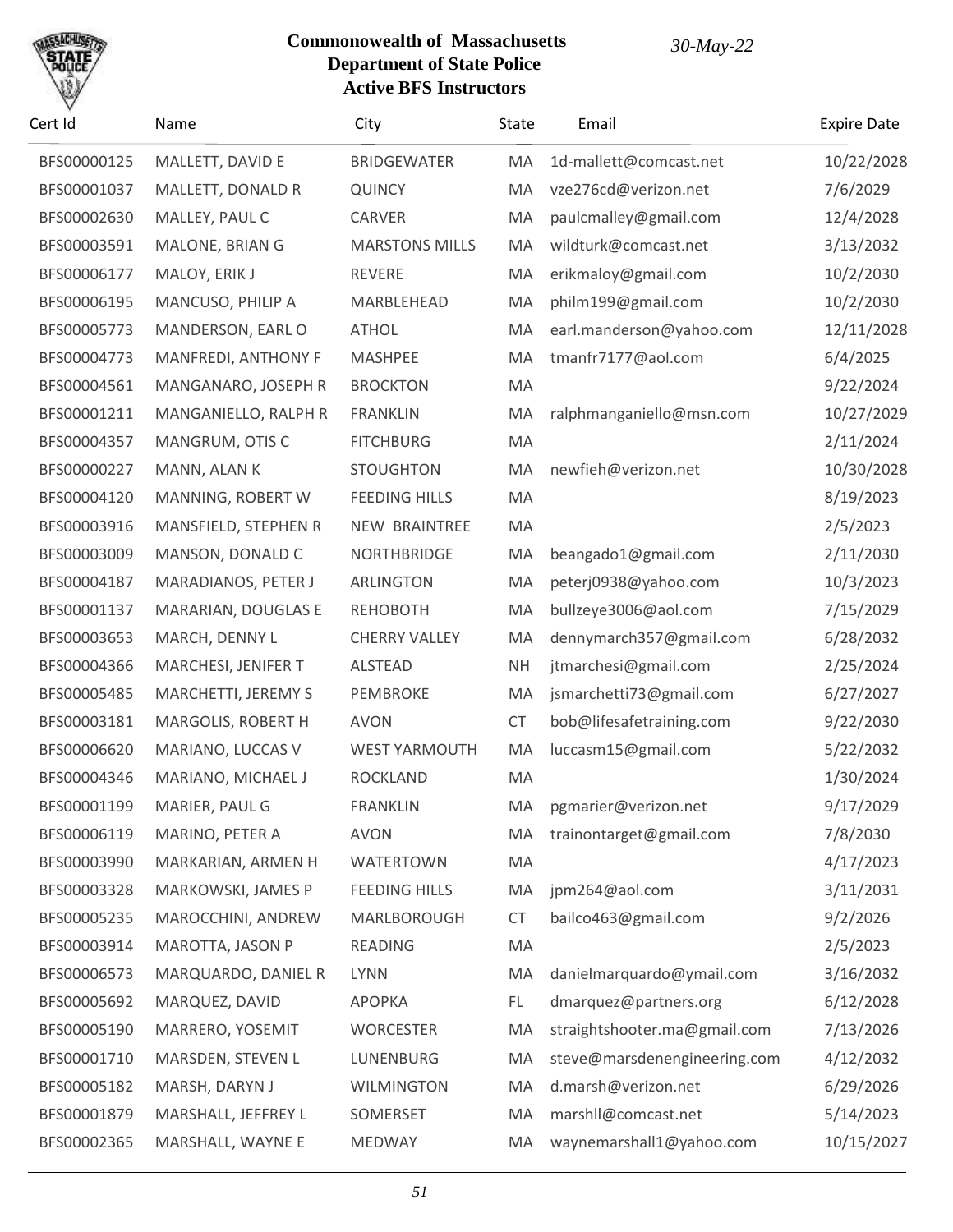# SACHU

| Cert Id     | Name                    | City                    | State | Email                             | <b>Expire Date</b> |
|-------------|-------------------------|-------------------------|-------|-----------------------------------|--------------------|
| BFS00002749 | MARSOOBIAN Jr, JOHN     | WESTWOOD                | MA    | johnmarsoobian@gmail.com          | 4/7/2029           |
| BFS00004564 | MARTEL, COURTNEY E      | <b>FITCHBURG</b>        | MA    |                                   | 9/22/2024          |
| BFS00004861 | MARTICIO Jr, EDWARD J   | <b>BEVERLY</b>          | MA    |                                   | 10/7/2025          |
| BFS00002022 | MARTIN JR, JOHN F       | S. DENNIS               | MA    |                                   | 7/8/2024           |
| BFS00001324 | <b>MARTIN, ANDREW R</b> | <b>WEST YARMOUTH</b>    | MA    | armartin1@comcast.net             | 1/27/2030          |
| BFS00005673 | MARTIN, JEFFREY L       | <b>WINCHENDON</b>       | MA    | jmartin24671@yahoo.com            | 5/15/2028          |
| BFS00004711 | MARTIN, KATHERINE M     | <b>MASHPEE</b>          | MA    | capecodkathy72@yahoo.com          | 3/11/2025          |
| BFS00000074 | MARTIN, MICHAEL J       | <b>VENICE</b>           | FL.   | mjmartin01@comcast.net            | 10/21/2028         |
| BFS00006625 | MARTIN, PAUL D          | LOWELL                  | MA    | emt.eod.martin@gmail.com          | 5/22/2032          |
| BFS00004236 | MARTINDALE, PETER C     | <b>WORTHINGTON</b>      | MA    |                                   | 11/5/2023          |
| BFS00004160 | MARTINEZ, GIOVANNY J    | RANDOLPH                | MA    | giovannymj88@gmail.com            | 9/19/2023          |
| BFS00006593 | MARTINI, DANIEL R       | <b>BOSTON</b>           | MA    | dmartini2011@gmail.com            | 4/4/2032           |
| BFS00005608 | MARTINS, ANDREW W       | <b>NORTH EASTON</b>     | MA    | amartins@holbrookpolice.com       | 2/13/2028          |
| BFS00004704 | MARTINS, GILBERT T      | <b>ACUSHNET</b>         | MA    |                                   | 3/11/2025          |
| BFS00005497 | MARTINS, KEITH V        | LUDLOW                  | MA    | elmediogringo@hotmail.com         | 7/21/2027          |
| BFS00005627 | MARTIR, MICHAEL A       | <b>WEST BARNSTABLE</b>  | MA    | safesharpshooter@gmail.com        | 3/20/2028          |
| BFS00005038 | MARTOWSKI, JASON M      | LUDLOW                  | MA    |                                   | 3/9/2026           |
| BFS00000813 | MASCIOLI, CARL A        | <b>FRAMINGHAM</b>       | MA    | mascioli@bc.edu                   | 2/1/2030           |
| BFS00004104 | MASON, DAVID L          | MARLBOROUGH             | MA    |                                   | 8/19/2023          |
| BFS00003613 | MASSARO, WILLIAM J      | <b>MEDFIELD</b>         | MA    | wmassaro@comcast.net              | 4/19/2032          |
| BFS00001815 | MASSEY, BRIAN E         | <b>MENDON</b>           | MA    |                                   | 2/5/2023           |
| BFS00005833 | MASTRIANO, MICHAEL J    | <b>NANTUCKET</b>        | MA    | mastriano8@gmail.com              | 3/11/2029          |
| BFS00003839 | MASTRO, EUGENE M        | MANSFIELD               | MA    | mastro.gene@gmail.com             | 12/20/2022         |
| BFS00002227 | MASTROIANNI, JAMES V    | <b>NORFOLK</b>          | MA    | JM92377@GMAIL.COM                 | 7/17/2026          |
| BFS00002344 | MASTROIANNI, MICHAEL    | <b>MILFORD</b>          | MA    | mastroianni@milfordpolice.org     | 12/9/2030          |
| BFS00006467 | MASTROMATTEO, RYAN R    | <b>OXFORD</b>           | MA    | ryan821cap@msn.com                | 10/8/2031          |
| BFS00000676 | MASTRONARDI, RICHARD    | <b>CHICOPEE</b>         | MA    |                                   | 12/28/2028         |
| BFS00004544 | MATAFOME, JOSE M        | <b>EAST PROVIDENCE</b>  | RI    | joematafome@signatureprinter.com  | 7/31/2024          |
| BFS00000442 | MATHEWS, MICHAEL E      | <b>WEST SPRINGFIELD</b> | MA    | michael.mathews88@post.harvard.ed | 12/3/2028          |
| BFS00004994 | MATHIAS, STEVEN M       | <b>OAK BLUFFS</b>       | MA    | tatias15@hotmail.com              | 2/1/2026           |
| BFS00000976 | MATJUCHA, IPPOLIT       | <b>SUDBURY</b>          | MA    | icmatjucha@verizon.net            | 3/30/2029          |
| BFS00006079 | MATTERO JR, JOSEPH M    | <b>WORCESTER</b>        | MA    | mattero8636@charter.net           | 4/8/2030           |
| BFS00004669 | MATUSIAK, JOHN F        | <b>DRACUT</b>           | MA    |                                   | 1/30/2025          |
| BFS00004547 | MAURIELLO, PAUL M       | <b>QUINCY</b>           | MA    |                                   | 7/31/2024          |
| BFS00005927 | MAURO, LUIGI G          | <b>WATERTOWN</b>        | MA    | lgmauro@aol.com                   | 7/23/2029          |
| BFS00004596 | MAX, CHRISTIAN G        | <b>METHUEN</b>          | MA    | cmax@ci.methuen.ma.us             | 10/15/2024         |
|             |                         |                         |       |                                   |                    |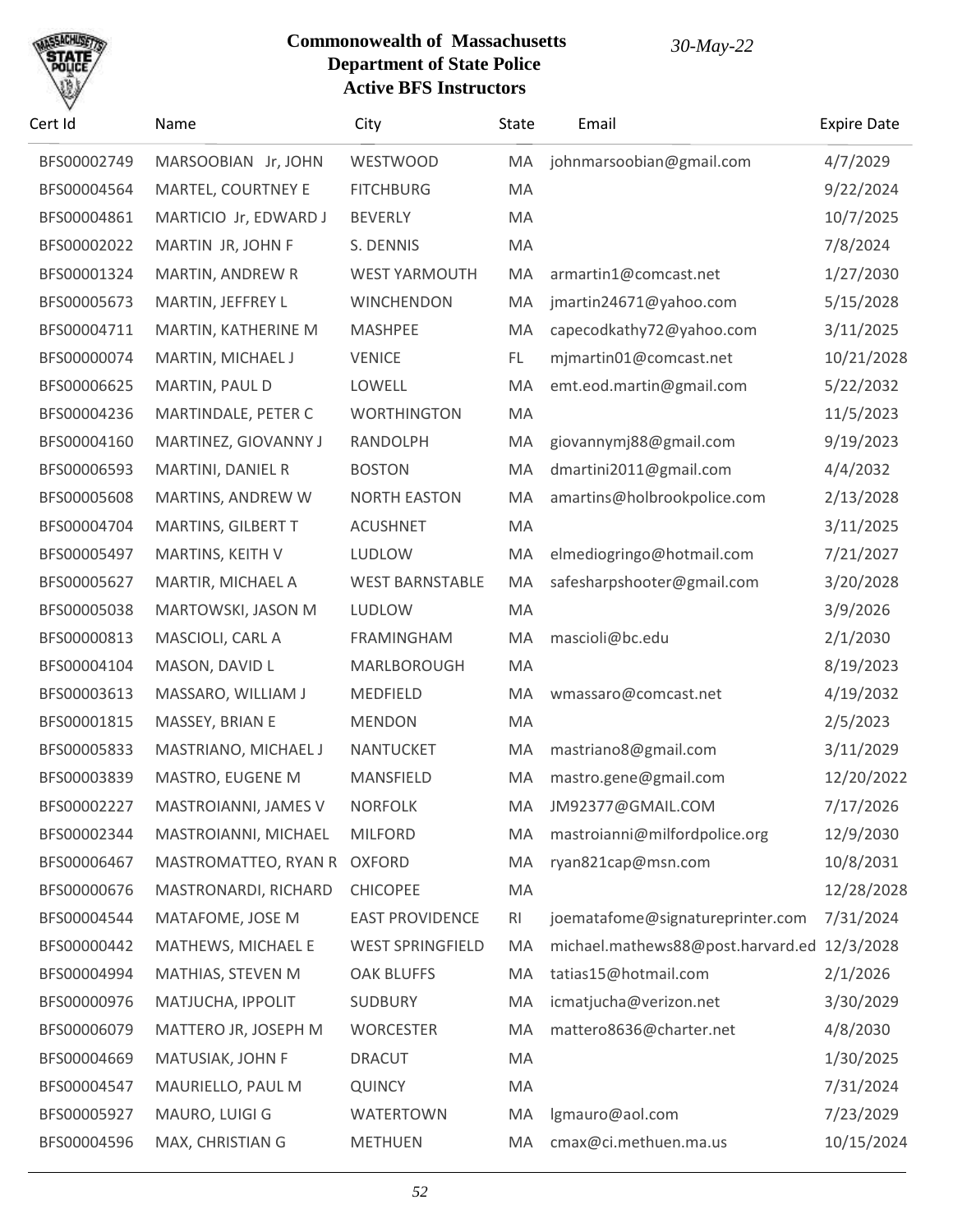

| Cert Id     | Name                                | City                    | <b>State</b>   | Email                             | <b>Expire Date</b> |
|-------------|-------------------------------------|-------------------------|----------------|-----------------------------------|--------------------|
| BFS00000378 | MAXANT, JAMES W                     | <b>MILLIS</b>           | MA             | jamiemaxant@msn.com               | 12/15/2028         |
| BFS00005973 | MAXIM, DAVID L                      | WAREHAM                 | MA             | dcmax680@verizon.net              | 10/24/2029         |
| BFS00003221 | MAYER Sr, MICHAEL J                 | <b>NORTON</b>           | MA             | mikejmayer45@gmail.com            | 11/16/2030         |
| BFS00001971 | MAYER, DAVID L                      | ROSLINDALE              | MA             |                                   | 7/8/2024           |
| BFS00006115 | MAYER, JONATHAN M                   | SOMERVILLE              | MA             | jon.matthew.mayer@gmail.com       | 7/8/2030           |
| BFS00003664 | MAYNARD, KEITH B                    | <b>ASHBY</b>            | MA             | kbmaynes45@netzero.net            | 6/28/2032          |
| BFS00002660 | MAZZA, RICHARD A                    | WESTFIELD               | MA             | r.mazza@cityofwestfield.org       | 12/22/2028         |
| BFS00004831 | MAZZA-CHAMBERLAIN, CA E.BRIDGEWATER |                         | MA             | caraleebc@mac.com                 | 9/9/2025           |
| BFS00004820 | MAZZOLA Jr, SALVATORE               | <b>ALTON</b>            | <b>NH</b>      |                                   | 8/11/2025          |
| BFS00003807 | MAZZOLA, LAWRENCE A                 | <b>WEST NEWTON</b>      | MA             |                                   | 11/8/2022          |
| BFS00005933 | MCAFEE, JAMES A                     | <b>MEDFORD</b>          | MA             | jmcafee777@gmail.com              | 7/26/2029          |
| BFS00002340 | MCALISTER, ERNEST W                 | <b>QUINCY</b>           | MA             | mcal9696@comcast.net              | 6/5/2027           |
| BFS00006153 | MCAULIFFE, GRACE E                  | <b>QUINCY</b>           | MA             | gmcauliffe1@comcast.net           | 8/24/2030          |
| BFS00002276 | MCBRIDE, RONALD A                   | <b>WORTHINGTON</b>      | MA             | m728@aol.com                      | 1/2/2027           |
| BFS00003998 | McCABE, MICHAEL F                   | <b>WHITMAN</b>          | MA             |                                   | 4/26/2023          |
| BFS00005152 | MCCABE, VIRGINIA S                  | <b>ATTLEBORO</b>        | MA             |                                   | 5/25/2026          |
| BFS00001579 | McCANN Jr, JOSEPH G                 | PEMBROKE                | MA             | joemccjr@comcast.net              | 6/27/2031          |
| BFS00005036 | MCCARRON, PETER F                   | <b>QUINCY</b>           | MA             | pmccarro@bu.edu                   | 3/9/2026           |
| BFS00006299 | MCCARTER, CORETTA                   | <b>WORCESTER</b>        | MA             | drcmccarter@gmail.com             | 3/11/2031          |
| BFS00005728 | MCCARTHY JR, JOHN J                 | <b>BRIGHTON</b>         | MA             | johnjmccarthyjr@yahoo.com         | 8/21/2028          |
| BFS00004458 | McCARTHY, GERALD P                  | <b>NATICK</b>           | MA             |                                   | 5/2/2024           |
| BFS00003765 | MCCARTHY, MICHAEL A                 | <b>HUDSON</b>           | MA             |                                   | 9/19/2022          |
| BFS00000281 | McCARTHY, SCOTT L                   | <b>TIVERTON</b>         | R <sub>l</sub> | slmccarthy6@gmail.com             | 11/3/2028          |
| BFS00003279 | MCCARTHY, SEAN P                    | SOUTHBOROUGH            | MA             | spmccarthy81@gmail.com            | 2/7/2031           |
| BFS00002305 | <b>MCCLAIN, ROBERT R</b>            | <b>STURBRIDGE</b>       | MA             | soccerbob@charter.net             | 3/22/2027          |
| BFS00005664 | MCCLINTOCK, SEAN J                  | <b>RUTLAND</b>          | MA             | sean.mcclintock@outlook.com       | 4/30/2028          |
| BFS00002388 | MCCORMACK, MICHAEL K                | NEW BEDFORD             | MA             | mikemccormack@comcast.net         | 1/3/2028           |
| BFS00002146 | McCORMICK, EDWARD                   | <b>WATERTOWN</b>        | MA             | parkedinred@hotmail.com           | 12/13/2025         |
| BFS00005547 | MCCORMICK, GREGORY                  | <b>MILTON</b>           | MA             | gregorymccormick80@gmail.com      | 10/20/2027         |
| BFS00001636 | McCOSKERY, LAWRENCE F               | <b>UPTON</b>            | MA             | larry.mccoskery@gmail.com         | 3/14/2032          |
| BFS00002367 | McCRORY, TIMOTHY B                  | <b>BERNARDSTON</b>      | MA             | charlies1@comcast.net             | 11/1/2027          |
| BFS00002416 | MCDERMOTT, ROBERT J                 | <b>WEST STOCKBRIDGE</b> | MA             | robmcdermott@verizon.net          | 3/25/2028          |
| BFS00006397 | MCDONALD, THOMAS C                  | <b>HANOVER</b>          | MA             | twentymilestreamroad@protonmail.c | 6/3/2031           |
| BFS00004663 | MCDONOUGH, WILLIAM T                | SHREWSBURY              | MA             | billmcdonough@verizon.net         | 1/8/2025           |
| BFS00003381 | MCGARTY, SCOTT T                    | <b>FAIRHAVEN</b>        | MA             | scottmac019@gmail.com             | 5/24/2031          |
| BFS00004058 | McGINTY, GLENN A                    | SANDWICH                | MA             |                                   | 7/3/2023           |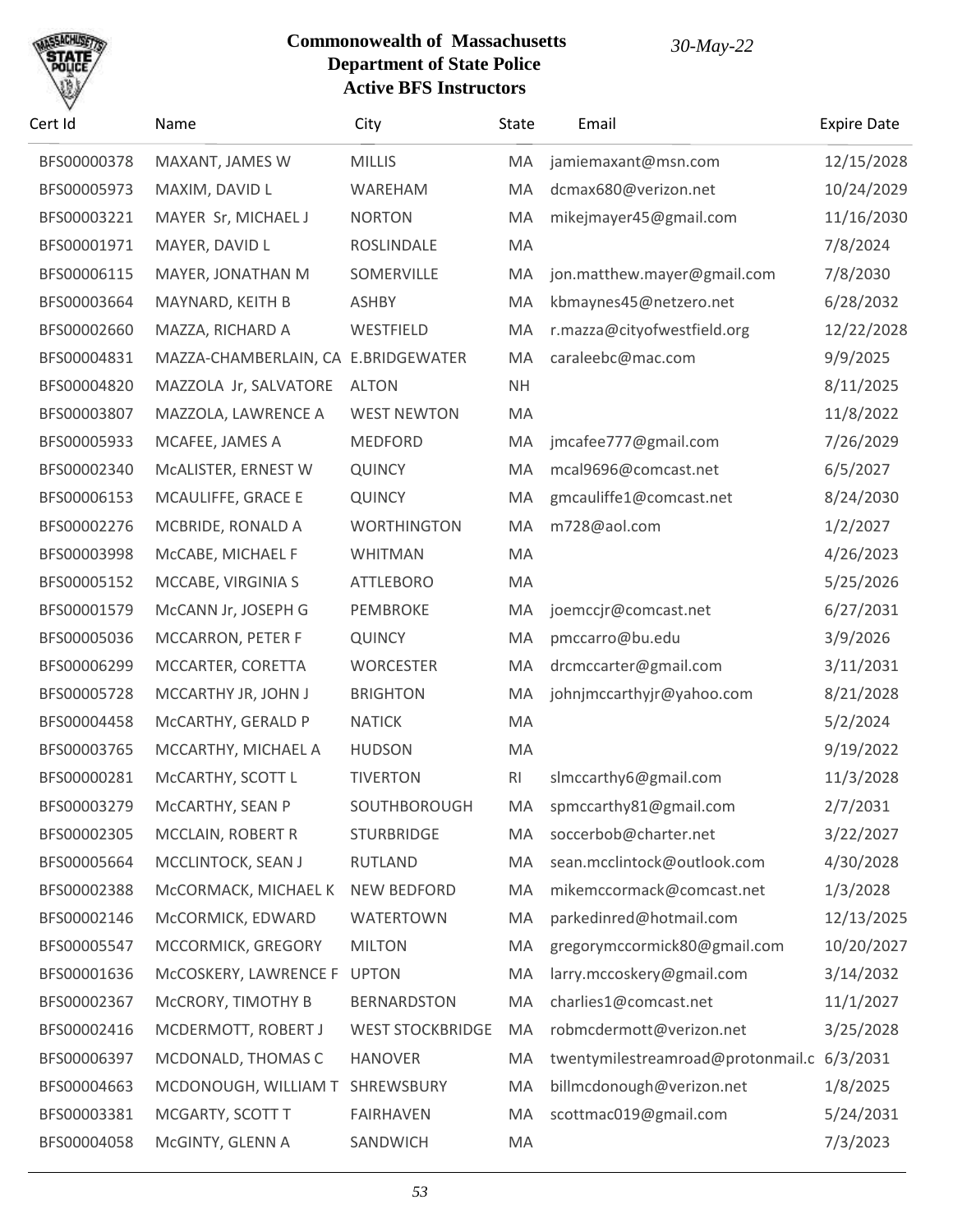# SACHU

| BFS00002739<br>BFS00005569<br>BFS00004048<br>BFS00003025<br>BFS00005924 | MCGOVERN, KEVIN P<br>MCGOWAN, LIAM P<br>MCGOWAN, WILLIAM M<br>McGRATH, JOHN D<br>MCGUINNESS II, WILLIAM<br>McGUIRE, STEPHEN J<br>MCINERNEY, THOMAS J<br>MCINERNY, RYAN A | PLYMOUTH<br><b>BRAINTREE</b><br><b>DRACUT</b><br><b>TAUNTON</b><br><b>SHIRLEY</b><br><b>MARSTONS MILLS</b><br><b>MEDFORD</b> | MA<br>MA<br>MA<br>MA<br>MA<br>MA | ltcmcgovern@aol.com<br>easkey81@hotmail.com<br>william.mcgowan@comcast.net<br>highspeedjdm@comcast.net<br>wmcguinness70@gmail.com | 10/2/2030<br>11/27/2027<br>6/19/2023<br>2/11/2030<br>7/23/2029 |
|-------------------------------------------------------------------------|--------------------------------------------------------------------------------------------------------------------------------------------------------------------------|------------------------------------------------------------------------------------------------------------------------------|----------------------------------|-----------------------------------------------------------------------------------------------------------------------------------|----------------------------------------------------------------|
|                                                                         |                                                                                                                                                                          |                                                                                                                              |                                  |                                                                                                                                   |                                                                |
|                                                                         |                                                                                                                                                                          |                                                                                                                              |                                  |                                                                                                                                   |                                                                |
|                                                                         |                                                                                                                                                                          |                                                                                                                              |                                  |                                                                                                                                   |                                                                |
|                                                                         |                                                                                                                                                                          |                                                                                                                              |                                  |                                                                                                                                   |                                                                |
|                                                                         |                                                                                                                                                                          |                                                                                                                              |                                  |                                                                                                                                   |                                                                |
| BFS00000968                                                             |                                                                                                                                                                          |                                                                                                                              |                                  | barnstablemarsh@hotmail.com                                                                                                       | 3/30/2029                                                      |
| BFS00000728                                                             |                                                                                                                                                                          |                                                                                                                              | MA                               | tmcinerney41@yahoo.com                                                                                                            | 1/14/2029                                                      |
| BFS00005466                                                             |                                                                                                                                                                          | <b>UPTON</b>                                                                                                                 | MA                               | ryanmcinerny@gmail.com                                                                                                            | 5/15/2027                                                      |
| BFS00006007                                                             | MCINTOSH, LAURENCE P                                                                                                                                                     | <b>QUINCY</b>                                                                                                                | MA                               | larry.mcintosh1@gmail.com                                                                                                         | 1/6/2030                                                       |
| BFS00002254                                                             | MCKAY, THOMAS A                                                                                                                                                          | <b>METHUEN</b>                                                                                                               | MA                               | THOMASMCKAY@HOTMAIL.COM                                                                                                           | 9/20/2026                                                      |
| BFS00003705                                                             | MCKEENEY, DENIS H                                                                                                                                                        | ROSLINDALE                                                                                                                   | MA                               |                                                                                                                                   | 8/10/2022                                                      |
| BFS00006430                                                             | MCKENNA, RAYMOND P                                                                                                                                                       | <b>SEEKONK</b>                                                                                                               | MA                               | raymond.mckenna@comcast.net                                                                                                       | 8/13/2031                                                      |
| BFS00004524                                                             | MCKINLAY, DONALD S                                                                                                                                                       | WAREHAM                                                                                                                      | MA                               |                                                                                                                                   | 7/8/2024                                                       |
| BFS00004330                                                             | MCKINNON, JUSTIN S                                                                                                                                                       | MAYNARD                                                                                                                      | MA                               |                                                                                                                                   | 1/15/2024                                                      |
| BFS00004460                                                             | McLAUGHLIN, FRANCIS L                                                                                                                                                    | <b>NORTON</b>                                                                                                                | MA                               |                                                                                                                                   | 5/2/2024                                                       |
| BFS00005254                                                             | MCLAUGHLIN, MATTHEW                                                                                                                                                      | <b>SUDBURY</b>                                                                                                               | MA                               | mattmcl@gmail.com                                                                                                                 | 9/28/2026                                                      |
| BFS00001390                                                             | MCLAUGHLIN, MICHAEL W EAST BRIDGEWATER                                                                                                                                   |                                                                                                                              | MA                               | eascopper@aol.com                                                                                                                 | 8/13/2031                                                      |
| BFS00006530                                                             | MCMANN, MICHAEL J                                                                                                                                                        | SPRINGFIELD                                                                                                                  | MA                               | mcsalesrep@aol.com                                                                                                                | 1/20/2032                                                      |
| BFS00006131                                                             | MCMILLAN, LEARTIS J                                                                                                                                                      | SAUGUS                                                                                                                       | MA                               | leartis10@gmail.com                                                                                                               | 8/5/2030                                                       |
| BFS00005813                                                             | MCNAMARA, JAMES D                                                                                                                                                        | ANDOVER                                                                                                                      | MA                               | james.mcnamara@alum.bu.edu                                                                                                        | 2/13/2029                                                      |
| BFS00005273                                                             | MCNAMARA, PHILIP G                                                                                                                                                       | <b>MIDDLEBORO</b>                                                                                                            | MA                               | philm@powersrvcs.com                                                                                                              | 11/7/2026                                                      |
| BFS00005552                                                             | MCNAUGHT, KEVIN J                                                                                                                                                        | <b>EAST BRIDGEWATER</b>                                                                                                      | MA                               |                                                                                                                                   | 10/20/2027                                                     |
| BFS00000541                                                             | MCNAUGHTON, PAUL P                                                                                                                                                       | SWAMPSCOTT                                                                                                                   | MA                               | ppmcn45@comcast.net                                                                                                               | 12/3/2028                                                      |
| BFS00004722                                                             | MCNEILL Jr, CHARLES J                                                                                                                                                    | CAMBRIDGE                                                                                                                    | МA                               |                                                                                                                                   | 4/22/2025                                                      |
| BFS00003876                                                             | McPHILLIPS, CORY J                                                                                                                                                       | <b>EAST FREETOWN</b>                                                                                                         | MA                               |                                                                                                                                   | 1/3/2023                                                       |
| BFS00005989                                                             | MEADEN, SANDRO E                                                                                                                                                         | <b>DANVERS</b>                                                                                                               | MA                               | smeaden@outlook.com                                                                                                               | 11/25/2029                                                     |
| BFS00002302                                                             | MEDAGLIA, JUSTIN A                                                                                                                                                       | <b>NORWELL</b>                                                                                                               | MA                               | jam@medaglia.com                                                                                                                  | 8/14/2027                                                      |
| BFS00003671                                                             | MEDEIROS, ALAN                                                                                                                                                           | <b>NORTON</b>                                                                                                                | MA                               | alme7926@comcast.net                                                                                                              | 7/16/2022                                                      |
| BFS00001680                                                             | MEDEIROS, MATTHEW J                                                                                                                                                      | <b>WEST WARWICK</b>                                                                                                          | RI                               | mattmed@verizon.net                                                                                                               | 3/27/2032                                                      |
| BFS00001910                                                             | MEDEIROS, VICTOR A                                                                                                                                                       | <b>FOXBORO</b>                                                                                                               | MA                               |                                                                                                                                   | 9/5/2023                                                       |
| BFS00001761                                                             | MEDINA, MICHAEL M                                                                                                                                                        | LOWELL                                                                                                                       | MA                               | mmmedina10@yahoo.com                                                                                                              | 7/2/2022                                                       |
| BFS00001276                                                             | MEDINGER, WILLIAM E                                                                                                                                                      | SALEM                                                                                                                        | MA                               | mbaint99@yahoo.com                                                                                                                | 11/18/2029                                                     |
| BFS00003724                                                             | MEI, DONALD N                                                                                                                                                            | <b>ARLINGTON</b>                                                                                                             | MA                               |                                                                                                                                   | 8/27/2022                                                      |
| BFS00005013                                                             | MEI, MICHAEL R                                                                                                                                                           | <b>BREWSTER</b>                                                                                                              | MA                               |                                                                                                                                   | 2/18/2026                                                      |
| BFS00001102                                                             | MEIER, KENNETH L                                                                                                                                                         | <b>EAST BRIDGEWATER</b>                                                                                                      | MA                               | kenmeier1157@gmail.com                                                                                                            | 6/18/2029                                                      |
| BFS00001804                                                             | MEINCKE II, JOHN W                                                                                                                                                       | MEDFIELD                                                                                                                     | MA                               | jmeincke@medwaypolice.com                                                                                                         | 11/6/2022                                                      |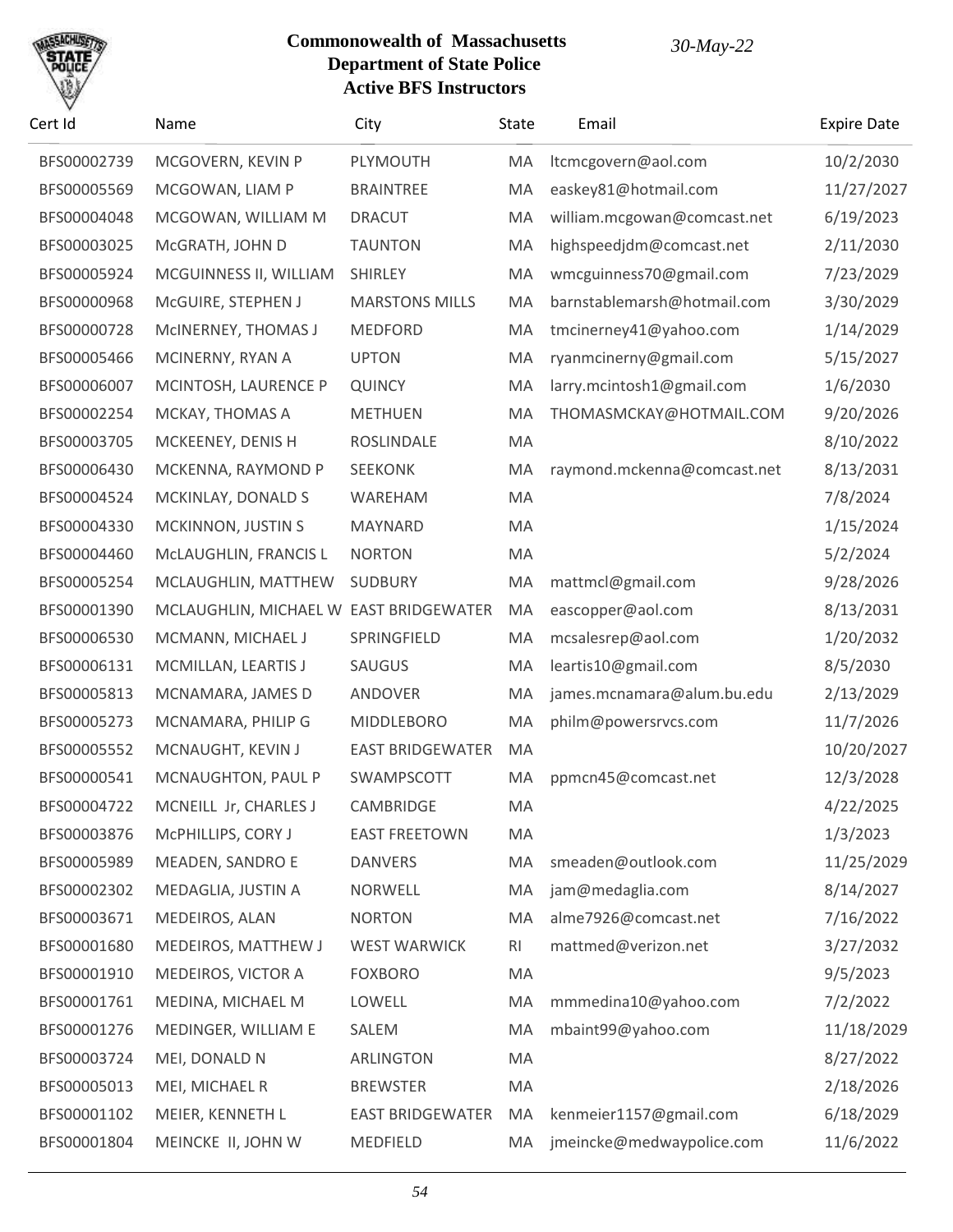

| Cert Id     | Name                           | City                   | <b>State</b>   | Email                         | <b>Expire Date</b> |
|-------------|--------------------------------|------------------------|----------------|-------------------------------|--------------------|
| BFS00005573 | MELANSON, THOMAS E             | WEYMOUTH               | MA             | tmelanson@comcast.net         | 12/8/2027          |
| BFS00000434 | MELARAGNI, STEPHEN M           | <b>WINCHESTER</b>      | MA             | steve@allstateelectric.com    | 12/3/2028          |
| BFS00004689 | MELCHIN, JOHN J                | <b>QUINCY</b>          | MA             |                               | 2/23/2025          |
| BFS00002410 | MELENDEZ, ANTONIO M            | PLYMOUTH               | MA             | t.melendez@verizon.net        | 5/9/2028           |
| BFS00005830 | MELLIN, JOHN S                 | <b>ORLEANS</b>         | MA             | jmellin@orleanspd.com         | 3/11/2029          |
| BFS00002265 | MELLO, CHRISTOPHER J           | RAYNHAM                | MA             | cjmello63@comcast.net         | 11/6/2026          |
| BFS00000126 | MELLO, DAVID A                 | <b>KINGSTON</b>        | MA             | dgsguns@yahoo.com             | 10/22/2028         |
| BFS00003598 | MELLO, JOHN                    | <b>ACUSHNET</b>        | MA             | johnflyfish1@aol.com          | 4/9/2032           |
| BFS00001297 | MELNIK, ALEXANDER M            | <b>MEDFORD</b>         | MA             | mrpofarm@aol.com              | 12/20/2029         |
| BFS00005549 | MELOVECK JR, JOSEPH J          | PITTSFIELD             | MA             |                               | 10/20/2027         |
| BFS00002220 | MELVILLE, GARY N               | WEYMOUTH               | MA             | GARYPOPO510@AOL.COM           | 7/7/2026           |
| BFS00004373 | MENARD, RN                     | <b>BEVERLY</b>         | MA             | beverlyfirearms@gmail.com     | 2/27/2024          |
| BFS00004970 | MENARD, STEVEN P               | <b>LEICESTER</b>       | MA             | glock171930@aol.com           | 1/28/2026          |
| BFS00006199 | MENDEZ ROSARIO, ARGEN RANDOLPH |                        | MA             | mendezr.argenis@gmail.com     | 10/2/2030          |
| BFS00005205 | MERLINO, THOMAS A              | <b>BROCKTON</b>        | MA             | tomantmer@comcast.net         | 7/28/2026          |
| BFS00004455 | MEROLLA, FRANK M               | <b>CRANSTON</b>        | R <sub>l</sub> |                               | 4/18/2024          |
| BFS00006342 | MESERVEY JR, VICTOR L          | <b>REVERE</b>          | MA             | victor.meserveyjr@me.com      | 4/8/2031           |
| BFS00000175 | MESSER, TIMOTHY A              | <b>NORTHAMPTON</b>     | MA             | timmesser@comcast.net         | 10/23/2028         |
| BFS00005640 | MEUNIER, GWEN                  | <b>LEOMINSTER</b>      | MA             | gwen4156@gmail.com            | 4/2/2028           |
| BFS00005767 | MEUNIER, MICHAEL P             | SPRINGFIELD            | MA             | mpmeunier319@gmail.com        | 11/23/2028         |
| BFS00004379 | MEURIN, DANIEL A               | <b>CARVER</b>          | MA             | d_meurin@hotmail.com          | 3/5/2024           |
| BFS00001881 | MICHALLYSZYN, JOHN M           | CHELMSFORD             | MA             |                               | 5/14/2023          |
| BFS00000381 | MICHELMAN Sr, MARTIN K PEABODY |                        | MA             | psdimkm1@msn.com              | 11/12/2028         |
| BFS00000040 | MIECZKOWSKI III, JOSEPH        | <b>SOUTH DEERFIELD</b> | MA             | jfm19@comcast.net             | 10/21/2028         |
| BFS00006238 | MILANO, MARK J                 | <b>MATTAPOISETT</b>    | MA             | omsmilano@yahoo.com           | 12/10/2030         |
| BFS00005009 | MILBERY, BENJAMIN C            | W. BRIDGEWATER         | MA             | bmilbery@gmail.com            | 2/18/2026          |
| BFS00006438 | MILES, ANTONIO W               | <b>MEDFORD</b>         | MA             | ANTONIOWMILES@YAHOO.COM       | 8/13/2031          |
| BFS00000394 | MILES, STEVEN L                | NORTH HARWICH          | MA             | crazymiles@comcast.net        | 12/28/2028         |
| BFS00004848 | MILINAZZO, JAY J               | LOWELL                 | MA             | jmilinazzo@comcast.net        | 10/7/2025          |
| BFS00006574 | MILLER, GREGORY B              | SANDWICH               | MA             | gbmiller751@comcast.net       | 3/16/2032          |
| BFS00006059 | MILLER, JAMES N                | <b>NORTH ATTLEBORO</b> | MA             | jmiller@attleboropolice.org   | 3/24/2030          |
| BFS00005297 | MILLER, KEVIN L                | PITTSFIELD             | <b>NH</b>      | kevin.l.miller2@startmail.com | 11/28/2026         |
| BFS00000549 | MILLER, PAUL A                 | <b>METHUEN</b>         | MA             | pamiller10@hotmail.com        | 12/3/2028          |
| BFS00004558 | MILLES, TROY                   | S. DENNIS              | MA             | troymilles@yahoo.com          | 9/22/2024          |
| BFS00006579 | MILLET, PEDRO J                | <b>EAST WALPOLE</b>    | MA             | pjmillet@gmail.com            | 3/16/2032          |
| BFS00003599 | MILLETTE, GERALD N             | <b>DUDLEY</b>          | MA             |                               | 4/9/2022           |
|             |                                |                        |                |                               |                    |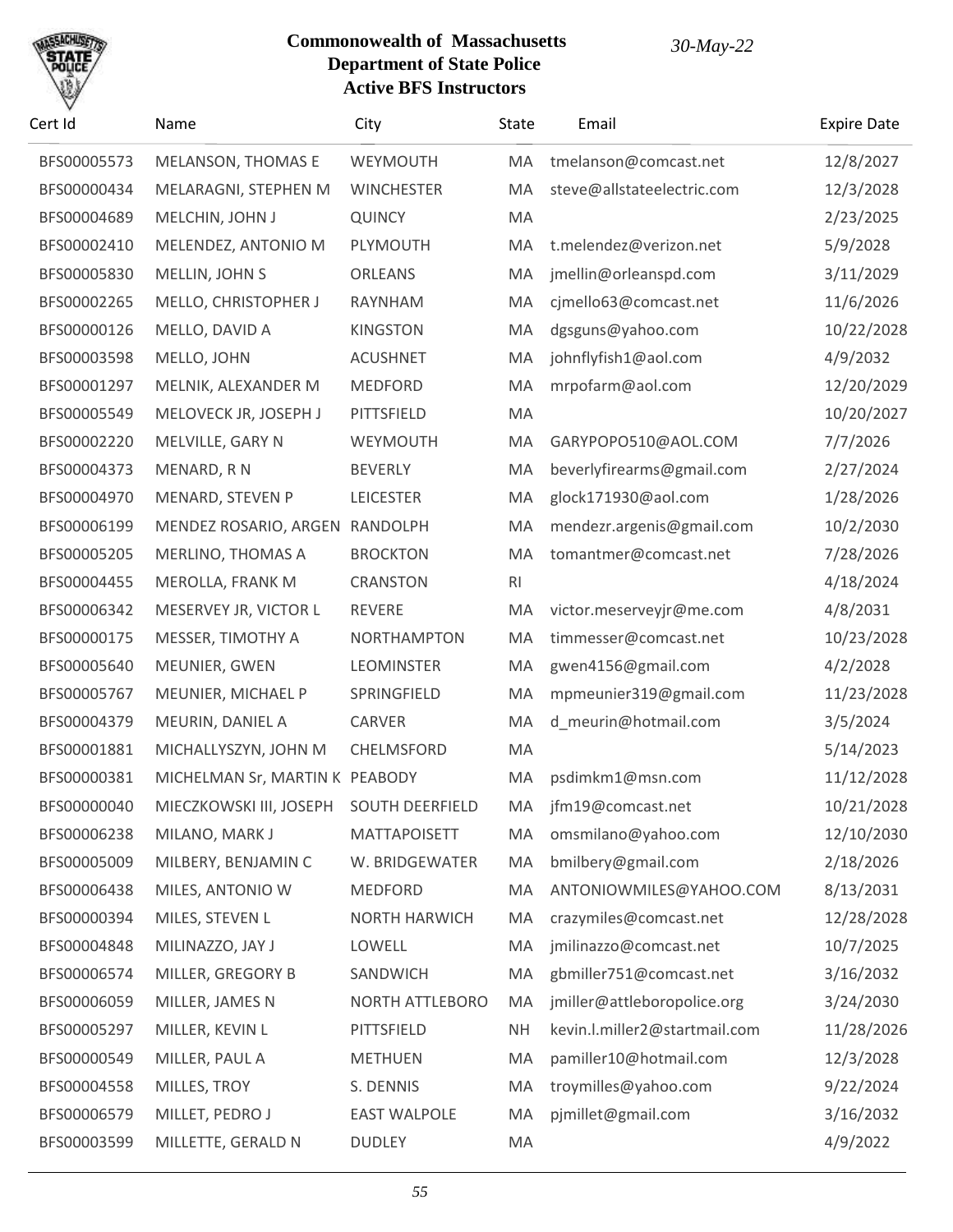# SACHU

| Cert Id     | Name                   | City              | State     | Email                      | <b>Expire Date</b> |
|-------------|------------------------|-------------------|-----------|----------------------------|--------------------|
| BFS00005228 | MILLHOLLAND, RUSSELL B | SOUTHBOROUGH      | MA        | russ.millholland@gmail.com | 8/18/2026          |
| BFS00000397 | MILLIAN Jr, ROBERT P   | <b>WALTHAM</b>    | MA        | constable800@gmail.com     | 11/16/2028         |
| BFS00004194 | MILLS, BARRY M         | SALEM             | <b>NH</b> |                            | 10/3/2023          |
| BFS00004705 | MINEHAN, ROSEMARY B    | <b>DUXBURY</b>    | MA        |                            | 3/11/2025          |
| BFS00002198 | MINISTERI, GEORGE R    | N. EASTHAM        | MA        | JACSMATE@COMCAST.NET       | 6/7/2026           |
| BFS00006424 | MINNIFIELD, YVETTE R   | MANSFIELD         | MA        | MSMINNI@VERIZON.NET        | 8/13/2031          |
| BFS00005442 | MINORS, DONKOR I       | <b>BOSTON</b>     | MA        | donkor minors@hotmail.com  | 4/18/2027          |
| BFS00000344 | MITCHELL, RICHARD S    | <b>DENNISPORT</b> | MA        | pamitch@outlook.com        | 11/12/2028         |
| BFS00004457 | MOBERG, SCOTT A        | <b>CHARLTON</b>   | MA        | wprtraining@gmail.com      | 5/2/2024           |
| BFS00000310 | MODICA, RICHARD        | <b>CANTON</b>     | MA        | rmodica27@gmail.com        | 11/10/2028         |
| BFS00005585 | MOHAMED, BARAA F       | <b>BOSTON</b>     | MA        | baraafadel@gmail.com       | 1/4/2028           |
| BFS00000088 | MOILANEN, LAURI A      | <b>FITCHBURG</b>  | MA        | moilanen27@comcast.net     | 10/28/2028         |
| BFS00005662 | MOLINA JR, NELSON      | WESTFIELD         | MA        | level5cr@gmail.com         | 4/30/2028          |
| BFS00006137 | MOLINEAUX, JOSEPH L    | <b>ROCKLAND</b>   | MA        | southshoreind@gmail.com    | 8/5/2030           |
| BFS00006078 | MONAGHAN, KEVIN G      | <b>STERLING</b>   | MA        | kevingmonaghan@gmail.com   | 4/8/2030           |
| BFS00003728 | MONAHAN, MATTHEW G     | <b>WOBURN</b>     | MA        |                            | 9/13/2022          |
| BFS00000024 | MONDOU, ERNEST P       | <b>OSTERVILLE</b> | MA        | emondou@verizon.net        | 10/21/2028         |
| BFS00005613 | MONGEON, DOUGLAS R     | <b>FALL RIVER</b> | MA        | dougmonge@gmail.com        | 2/13/2028          |
| BFS00004679 | MONGIELLO, GABRIELE    | SWANPSCOTT        | MA        |                            | 1/30/2025          |
| BFS00005945 | MONTAS, JOSE L         | LAWRENCE          | MA        | jlmontas007@gmail.com      | 9/10/2029          |
| BFS00000668 | MONTE, JOHN F          | SOMERVILLE        | MA        | jmonte@rcn.com             | 1/13/2029          |
| BFS00004622 | MONTEITH, MARJORIE L   | <b>OAK BLUFFS</b> | MA        |                            | 11/6/2024          |
| BFS00004607 | MONTEITH, MARK W       | <b>OAK BLUFFS</b> | MA        |                            | 10/22/2024         |
| BFS00003372 | MONTGOMERY, STUART K   | <b>HOPKINTON</b>  | MA        | stumont@comcast.net        | 5/18/2031          |
| BFS00002121 | MONTI, JOHN R          | RANDOLPH          | MA        | john.monti@comcast.net     | 3/14/2026          |
| BFS00003816 | MONTI, MARIO           | FRAMINGHAM        | MA        | m3rdpwr@gmail.com          | 11/8/2022          |
| BFS00003413 | MONTINI, MATTHEW R     | WESTFIELD         | MA        | MMONTINI6289@GMAIL.COM     | 7/19/2031          |
| BFS00003669 | MONTY, JOHN J          | <b>GRANBY</b>     | MA        |                            | 7/16/2022          |
| BFS00005507 | MOORE, LARRMON A       | SPRINGFIELD       | MA        | larrymoore357@yahoo.com    | 8/15/2027          |
| BFS00005183 | MOORE, TYLER G         | WESTFIELD         | MA        | tmpo@yahoo.com             | 6/30/2026          |
| BFS00003872 | MOOSEY, ANTHONY T      | <b>WESTWOOD</b>   | MA        |                            | 1/3/2023           |
| BFS00004196 | MORA, LINO A           | SPRINGFIELD       | MA        | intimidattor@yahoo.com     | 10/3/2023          |
| BFS00002084 | MORALES, ERIC J        | <b>TYNGSBORO</b>  | MA        |                            | 1/3/2025           |
| BFS00003878 | MORALES, GEORGE D      | CHERRY VALLEY     | MA        |                            | 1/3/2023           |
| BFS00006070 | MORAN, EDWARD J        | MARSHFIELD        | MA        | edmoran@fastmail.net       | 3/24/2030          |
| BFS00000327 | MOREAU, RICHARD W      | EASTHAMPTON       | МA        | rich@moreau.co             | 11/5/2028          |
|             |                        |                   |           |                            |                    |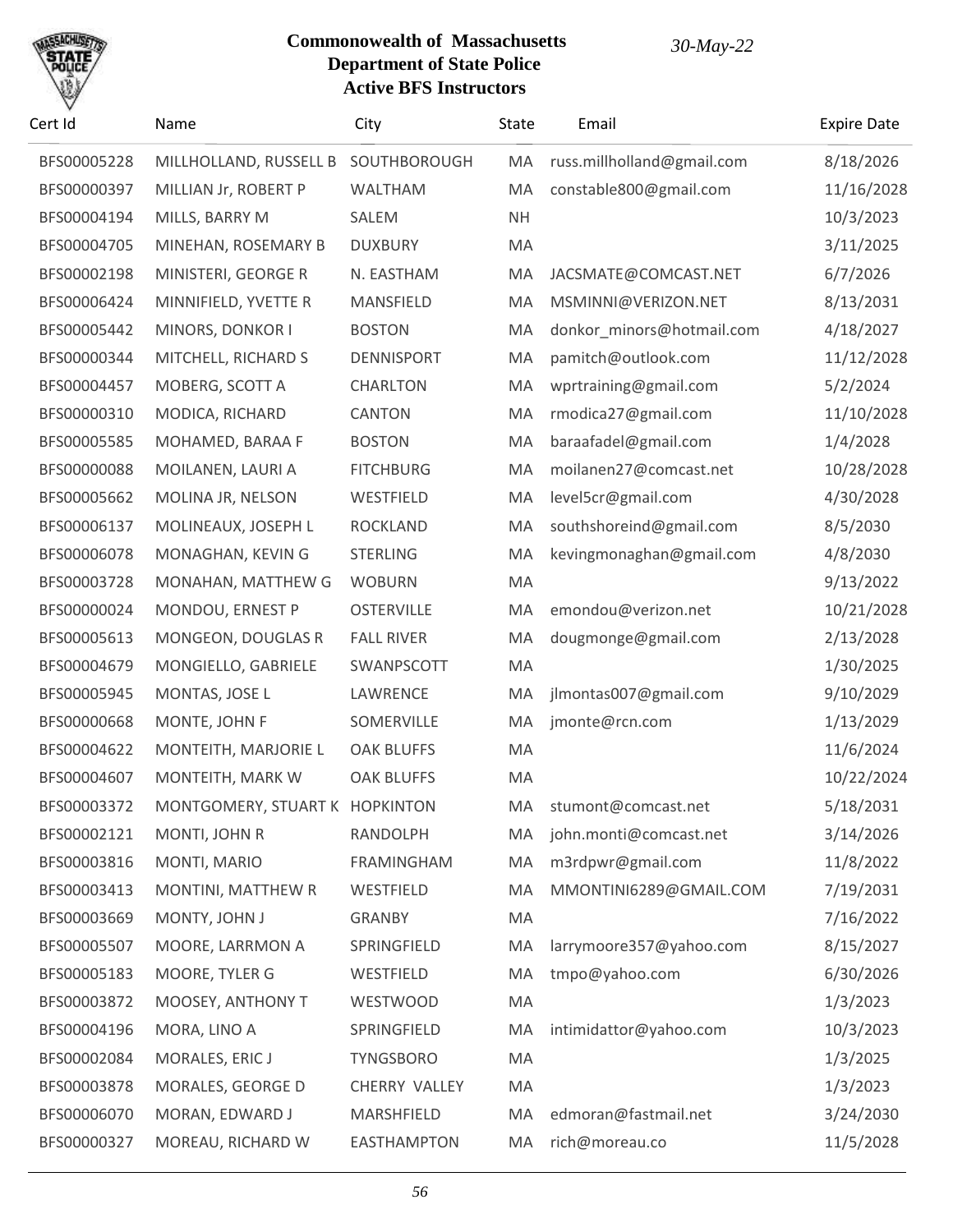

| Cert Id     | Name                              | City                   | <b>State</b> | Email                         | <b>Expire Date</b> |
|-------------|-----------------------------------|------------------------|--------------|-------------------------------|--------------------|
| BFS00006577 | MOREHOUSE, RAYMOND                | <b>HOLLAND</b>         | MA           | raymond.morehouse.1@us.af.mil | 3/16/2032          |
| BFS00003833 | MORELLI, PAUL                     | <b>BOSTON</b>          | MA           |                               | 11/19/2022         |
| BFS00006309 | MORETTI, GREGORY M                | <b>SOUTH DEERFIELD</b> | MA           | gmoretti13@gmail.com          | 3/11/2031          |
| BFS00004448 | MORGAN, JAMES J                   | <b>HOLBROOK</b>        | MA           |                               | 4/18/2024          |
| BFS00004775 | MORGAN, JAMES P                   | <b>WATERTOWN</b>       | MA           | james.p.morgan17@gmail.com    | 6/4/2025           |
| BFS00004374 | MORGAN, JOSEPH C                  | <b>HOLBROOK</b>        | MA           | joe@jminstruction.com         | 2/25/2024          |
| BFS00005789 | MORGAN, MACGREGOR                 | <b>STOUGHTON</b>       | MA           | morganenterprisellc@gmail.com | 1/8/2029           |
| BFS00002066 | MORGAN, WILLIAM R                 | <b>BROCKTON</b>        | MA           | ncso534@gmail.com             | 10/20/2025         |
| BFS00003284 | MORGENSTERN, MARK S               | CHEPACHET              | RI           | mmorgenstern@cox.net          | 2/7/2031           |
| BFS00004362 | MORIN, CHRISTOPHER M              | <b>LITTLETON</b>       | MA           |                               | 2/25/2024          |
| BFS00000135 | MORIN, MORTON E                   | <b>TAUNTON</b>         | MA           | mortonmorin@comcast.net       | 10/22/2028         |
| BFS00003596 | MORLEY, JAMES J                   | <b>LYNN</b>            | MA           | jimm4147@live.com             | 4/9/2032           |
| BFS00004611 | MORLEY, JONATHAN F                | MARBLEHEAD             | MA           |                               | 11/6/2024          |
| BFS00003083 | MORRELL, STEVEN P                 | <b>ROCHESTER</b>       | MA           | steve@foxdensolutions.com     | 3/29/2030          |
| BFS00001528 | MORRIS Jr, ROY V                  | RAYNHAM                | MA           | roymorris556@verizon.net      | 5/17/2031          |
| BFS00006544 | MORRIS III, LAWRENCE M            | <b>BOSTON</b>          | MA           | Imorris125@yahoo.com          | 1/24/2032          |
| BFS00000437 | MORRIS, ALBERT L                  | <b>BRADFORD</b>        | MA           | moetopgun@aol.com             | 11/20/2028         |
| BFS00003419 | MORRIS, DANIEL C                  | <b>IPSWICH</b>         | MA           | dnlmorris78@gmail.com         | 7/25/2031          |
| BFS00005579 | MORRIS, JAMES A                   | MILLBURY               | MA           | morrisj891@yahoo.com          | 12/20/2027         |
| BFS00005231 | MORRIS, JOSEPH L                  | <b>HARWICH</b>         | MA           | jmorris@town.dennis.ma.us     | 8/18/2026          |
| BFS00006451 | MORRISON, MATTHEW L               | <b>DORCHESTER</b>      | MA           | maze530@aol.com               | 9/17/2031          |
| BFS00000358 | MORRISSETTE, RICHARD A WILMINGTON |                        | MA           | w23711@comcast.net            | 12/11/2028         |
| BFS00004851 | MORRISSEY, FRANCIS                | <b>QUINCY</b>          | MA           | frankusmcbpd@msn.com          | 10/7/2025          |
| BFS00004057 | MORRISSEY, JEFFREY A              | <b>FRAMINGHAM</b>      | MA           |                               | 7/3/2023           |
| BFS00003266 | MORROW, EDWARD J                  | THREE RIVERS           | MA           | edmorrow914@gmail.com         | 1/6/2031           |
| BFS00004788 | MORSE II, JOSEPH A                | <b>PLYMPTON</b>        | MA           |                               | 6/24/2025          |
| BFS00004559 | MORSE, JONATHAN L                 | <b>ALRINGTON</b>       | MA           | jlmorse99@hotmail.com         | 9/22/2024          |
| BFS00005281 | MORSE, MICHAEL D                  | <b>WILMINGTON</b>      | MA           | mikemorse6@verizon.net        | 11/7/2026          |
| BFS00006102 | MORTON, SCOTT M                   | <b>EAST FREETOWN</b>   | MA           | blacknblues6@comcast.net      | 6/9/2030           |
| BFS00001548 | MOSES Jr, JAMES G                 | <b>NORFOLK</b>         | MA           | jmoses14@comcast.net          | 9/13/2031          |
| BFS00002973 | MOSES, PHILIP G                   | <b>ROCKLAND</b>        | MA           | pmose113@comcast.net          | 12/14/2029         |
| BFS00006203 | MOSKOS, RICHARD A                 | <b>HANSON</b>          | MA           | builderrich77@gmail.com       | 11/2/2030          |
| BFS00004579 | MOY, RAYMOND P                    | <b>QUINCY</b>          | MA           |                               | 9/25/2024          |
| BFS00001961 | MOYNIHAN, ANDREW A                | <b>IPSWICH</b>         | MA           |                               | 1/16/2024          |
| BFS00005132 | MT. PLEASANT, LOUIS M             | <b>MILFORD</b>         | MA           | lmmlj603@yahoo.com            | 5/16/2026          |
| BFS00005779 | MTET, ANAS S                      | NORTH ATTLEBORO        | MA           | saymte54@gmail.com            | 12/19/2028         |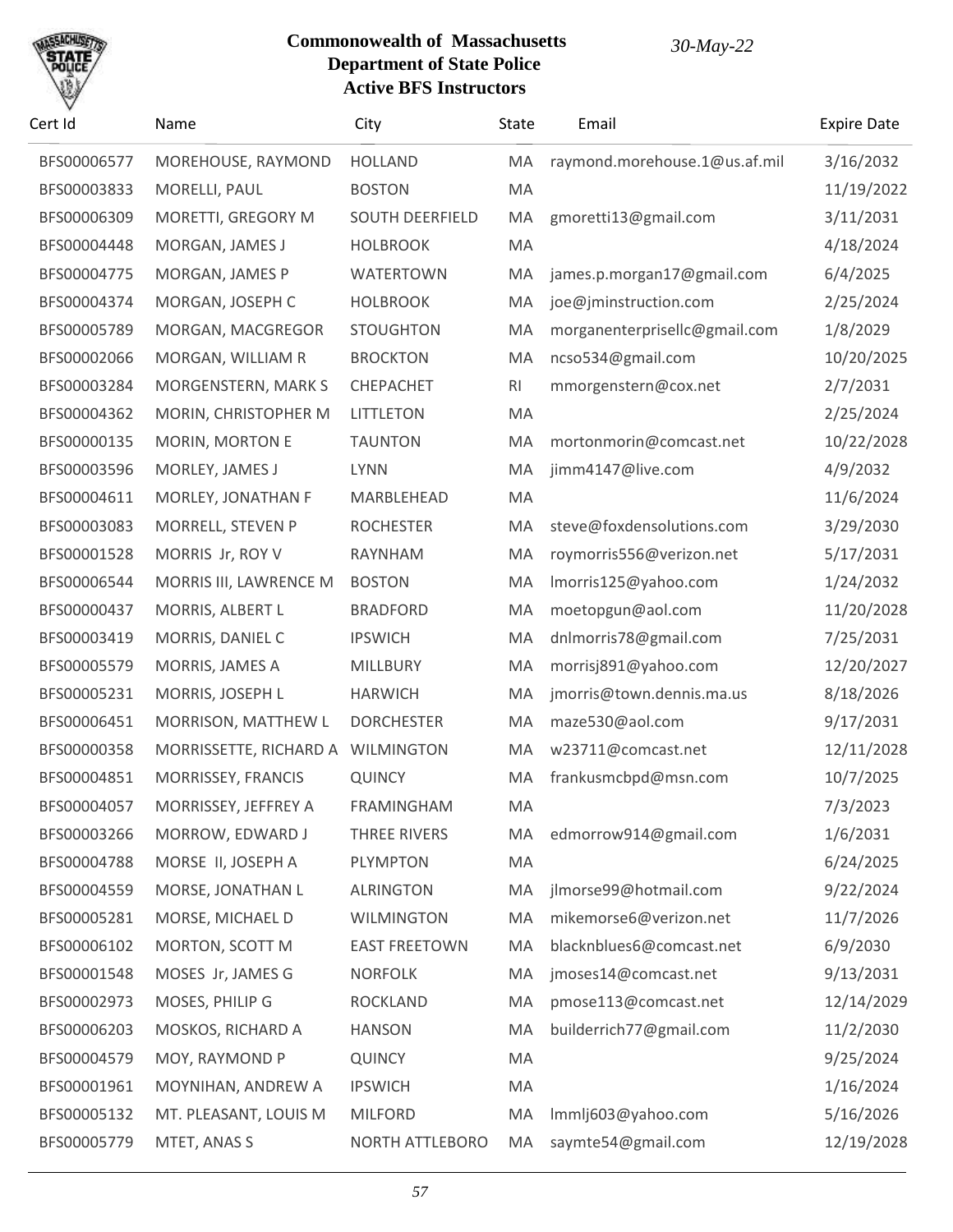

| Cert Id     | Name                 | City                  | State | Email                                       | <b>Expire Date</b> |
|-------------|----------------------|-----------------------|-------|---------------------------------------------|--------------------|
| BFS00003636 | MUGLIA III, JOHN J   | <b>SOUTH HADLEY</b>   | MA    |                                             | 5/16/2022          |
| BFS00003185 | MUGLIA, JOHN J       | <b>BECKET</b>         | MA    | jmugjr@gmail.com                            | 9/22/2030          |
| BFS00005700 | MULHERN, HORACE E    | <b>HUDSON</b>         | MA    | hemulhern@verizon.net                       | 7/3/2028           |
| BFS00002217 | MULLANEY, PATRICK F  | <b>MILTON</b>         | MA    |                                             | 4/10/2027          |
| BFS00005823 | MULLINS, THOMAS J    | <b>LEOMINSTER</b>     | MA    | tmulli@live.com                             | 3/1/2029           |
| BFS00004760 | MULLOY, JOHN A       | <b>BILLERICA</b>      | MA    | jmulloy01821@gmail.com                      | 5/27/2025          |
| BFS00001559 | MUNCEY, RICHARD D    | <b>ABINGTON</b>       | MA    | chippaluya@gmail.com                        | 4/25/2031          |
| BFS00000343 | MUNDEN, STEVEN R     | <b>WESTBORO</b>       | MA    | steve@stevemunden.com                       | 11/12/2028         |
| BFS00006280 | MUNGER, RICHARD      | <b>WATERTOWN</b>      | MA    | rmunger@rcn.com                             | 2/5/2031           |
| BFS00005269 | MURDOCK, QUINLAND A  | <b>BRIDGEWATER</b>    | MA    | murdockquin@gmail.com                       | 11/7/2026          |
| BFS00004306 | MURPHY III, JOHN P   | <b>FRANKLIN</b>       | MA    |                                             | 12/12/2023         |
| BFS00004690 | MURPHY, DAVID A      | <b>VINEYARD HAVEN</b> | MA    | dmurphy@aquinnahpolice.us                   | 2/23/2025          |
| BFS00004474 | MURPHY, DAVID P      | <b>FALL RIVER</b>     | MA    |                                             | 5/7/2024           |
| BFS00004471 | MURPHY, DENNIS J     | <b>WEST ROXBURY</b>   | MA    |                                             | 5/7/2024           |
| BFS00000390 | MURPHY, GARY P       | <b>HUDSON</b>         | MA    | gpm1150@hotmail.com                         | 12/8/2028          |
| BFS00001679 | MURPHY, JAMES M      | <b>COHASSET</b>       | MA    |                                             | 9/7/2022           |
| BFS00004678 | MURPHY, JOHN P       | LANCASTER             | MA    | jpmurph16@yahoo.com                         | 1/30/2025          |
| BFS00002063 | MURRAY, JOSEPH E     | <b>HANSON</b>         | MA    |                                             | 11/2/2024          |
| BFS00005748 | MURRAY, ROBERT C     | CARVER                | MA    | rmurray1068@yahoo.com                       | 10/10/2028         |
| BFS00004138 | MURRAY, SCOTT A      | PEABODY               | MA    |                                             | 9/5/2023           |
| BFS00006172 | MURRAY-WILDT, JILL J | <b>WEST BOYLSTON</b>  | MA    | 44andmetoday@gmail.com                      | 10/2/2030          |
| BFS00006504 | MUSCATO, JAMES P     | <b>PEMBROKE</b>       | MA    | JMUSCATO@COMCAST.NET                        | 11/15/2031         |
| BFS00005806 | MUTZ, CRAIG W        | SAUGUS                | MA    | cmutz1566@gmail.com                         | 2/5/2029           |
| BFS00005522 | MYERS, WAYNE T       | PITTSFIELD            |       | MA myerswa@aol.com                          | 9/25/2027          |
| BFS00003895 | NADOLNY, THOMAS R    | PITTSFIELD            | MA    | tnadolny1@gmail.com                         | 1/16/2023          |
| BFS00004378 | NAGINE, RICHARD A    | <b>SOUTH HADLEY</b>   | MA    |                                             | 3/5/2024           |
| BFS00004635 | NAPOLITAN, RONALD S  | YARMOUTH PORT         | MA    | rnnap@comcast.net                           | 12/1/2024          |
| BFS00004966 | NARDONE, RALPH L     | <b>BILLERICA</b>      | MA    |                                             | 1/28/2026          |
| BFS00004646 | NARDONE, RICHARD J   | N. CHELMSFORD         | MA    |                                             | 12/10/2024         |
| BFS00004962 | NASELLA, MICHAEL J   | WAKEFIELD             | MA    |                                             | 1/28/2026          |
| BFS00002060 | NASTEK, MICHAEL A    | <b>DRACUT</b>         | MA    | mnastek@comcast.net                         | 11/8/2024          |
| BFS00004277 | NATALE Jr, CHARLES J | <b>WOBURN</b>         | MA    |                                             | 12/5/2023          |
| BFS00000746 | NATOLI, THOMAS A     | <b>LITTLETON</b>      | MA    | tomnat239@yahoo.com                         | 1/20/2029          |
| BFS00005660 | NAUGHTON, SHANE M    | <b>NORTH ADAMS</b>    | MA    | s.naughton@naughtondesignworks.co 4/26/2028 |                    |
| BFS00001435 | NEE Jr, MICHAEL A    | <b>MELROSE</b>        | MA    | m4delta@comcast.net                         | 9/22/2028          |
| BFS00006082 | NEIVERT, STEPHEN B   | NORTHBOROUGH          | MA    | sneivert@southboroughma.com                 | 4/9/2030           |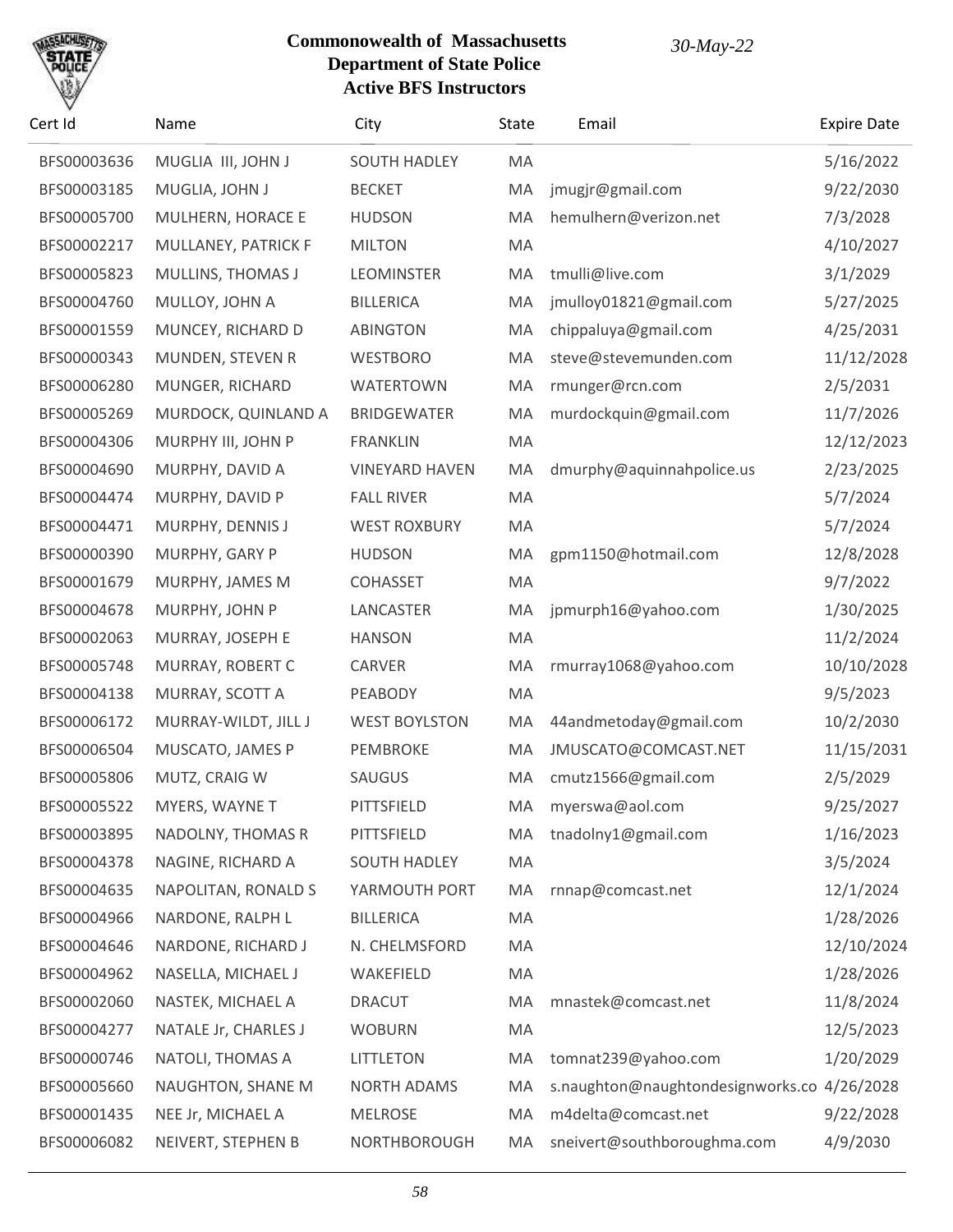

| Cert Id     | Name                   | City               | <b>State</b>   | Email                                       | <b>Expire Date</b> |
|-------------|------------------------|--------------------|----------------|---------------------------------------------|--------------------|
| BFS00005778 | NELSON, DAVID B        | <b>DERRY</b>       | <b>NH</b>      | d.b.nelson@comcast.net                      | 12/19/2028         |
| BFS00005848 | NELSON, IAN A          | <b>READING</b>     | MA             | ianelson23@gmail.com                        | 3/22/2029          |
| BFS00003349 | NELSON, JOHN L         | CHATHAM            | MA             | imlatchy@gmail.com                          | 4/28/2031          |
| BFS00004250 | NELSON, MATTHEW R      | <b>DORCHESTER</b>  | MA             | m.n@veteran.me                              | 11/15/2023         |
| BFS00005655 | NELSON, MICHAEL K      | <b>HOPE</b>        | R <sub>l</sub> | nelsonatc@gmail.com                         | 4/10/2028          |
| BFS00004488 | NELSON, THEODORE A     | <b>MIDDLEBORO</b>  | MA             |                                             | 5/21/2024          |
| BFS00003782 | NELSON, WARREN E       | <b>HUDSON</b>      | MA             |                                             | 10/4/2022          |
| BFS00003082 | NETINHO, RICHARD A     | <b>NEW BEDFORD</b> | MA             | r.netinho@comcast.net                       | 3/29/2030          |
| BFS00005007 | NETZLEY, SHARON L      | <b>HAVERHILL</b>   | MA             |                                             | 2/18/2026          |
| BFS00001649 | NEWMAN, JOHN E         | <b>HANSON</b>      | MA             | jn163@yahoo.com                             | 2/6/2032           |
| BFS00005637 | NGO, ANDREW D          | <b>QUINCY</b>      | MA             | snowmeth@hotmail.com                        | 3/20/2028          |
| BFS00005195 | NGO, LUU PHUONG D      | <b>DORCHESTER</b>  | MA             | phuong.d.ngo@gmail.com                      | 7/13/2026          |
| BFS00005682 | NGO, WEI K             | <b>QUINCY</b>      | MA             | andrew.david.ngo@gmail.com                  | 6/7/2028           |
| BFS00004910 | NGUYEN, BENJAMIN H     | <b>WORCESTER</b>   | MA             |                                             | 12/2/2025          |
| BFS00004165 | NGUYEN, JOEY           | <b>QUINCY</b>      | MA             | logicalfirearmtraining@gmail.com            | 9/19/2023          |
| BFS00005551 | NGUYEN, TUNG T         | <b>BRAINTREE</b>   | MA             | jvcproman@yahoo.com                         | 10/20/2027         |
| BFS00004563 | NICHOLS, PAUL K        | <b>UXBRIDGE</b>    | MA             | netargetsports@gmail.com                    | 9/22/2024          |
| BFS00004680 | NICKERSON, MARK A      | PLYMOUTH           | MA             |                                             | 1/30/2025          |
| BFS00005769 | NIEDZIALKOSKI, JAMES A | <b>THOMPSON</b>    | <b>CT</b>      | jamesniedzialkoski@gmail.com                | 12/11/2028         |
| BFS00005684 | NIEMI, MICHAEL A       | ASHBURNHAM         | MA             | hitekman@comcast.net                        | 6/7/2028           |
| BFS00005092 | NIERENHAUSEN, ADAM J   | <b>WILBRAHAM</b>   | MA             |                                             | 4/8/2026           |
| BFS00005987 | NIGROSH, MAYA          | SOMERVILLE         | MA             | safetyfactor.llc@gmail.com                  | 11/25/2029         |
| BFS00002139 | NIHAN, GREGORY K       | <b>HANSON</b>      | MA             | gregory.nihan@hanover-ma.gov                | 2/26/2026          |
| BFS00005103 | NISHAN, JAMES J        | MILLBURY           | MA.            | NISHANJ2000@YAHOO.COM                       | 4/21/2026          |
| BFS00002472 | NOBLE, JOHN R          | WEYMOUTH           | MA             | jnobl13a@yahoo.com                          | 9/3/2028           |
| BFS00006175 | NOFTLE, NICHOLAS E     | <b>WILMINGTON</b>  | MA             | nnoftle@gmail.com                           | 10/2/2030          |
| BFS00005972 | NOONE, ROBERT M        | <b>HOLDEN</b>      | MA             | rnoone@townofpaxton.net                     | 10/24/2029         |
| BFS00004759 | NORDAHL, ROBERT P      | <b>MIDDLEBORO</b>  | MA             | rnordahl006@gmail.com                       | 5/27/2025          |
| BFS00006138 | NORMAN, RODERICK P     | <b>CENTERVILLE</b> | MA             | rpnorman1@gmail.com                         | 8/5/2030           |
| BFS00004059 | NORTON, COLLIN M       | HAVERHILL          | MA             | nrainstructor@comcast.net                   | 7/3/2023           |
| BFS00006491 | NORTON, TIMOTHY R      | SOMERSET           | MA             | tim.norton1112@gmail.com                    | 11/12/2031         |
| BFS00005061 | NORTON, ZACHARY J      | SALEM              | MA             | freedomdefensefirearmstraining@gma3/23/2026 |                    |
| BFS00004141 | NOTKIN, ERIC S         | CANTON             | MA             | progun38@verizon.net                        | 9/5/2023           |
| BFS00004211 | NOVAK, NIKI J          | <b>BRAINTREE</b>   | MA             | nikinovak00@gmail.com                       | 10/30/2023         |
| BFS00003564 | NOYES, STEVEN W        | <b>HARWICH</b>     | MA             | stevennoyes@comcast.net                     | 2/8/2032           |
| BFS00000401 | NUGENT, JULIUS F       | SOUTH YARMOUTH     | MA             | bud.nugent@comcast.net                      | 11/16/2028         |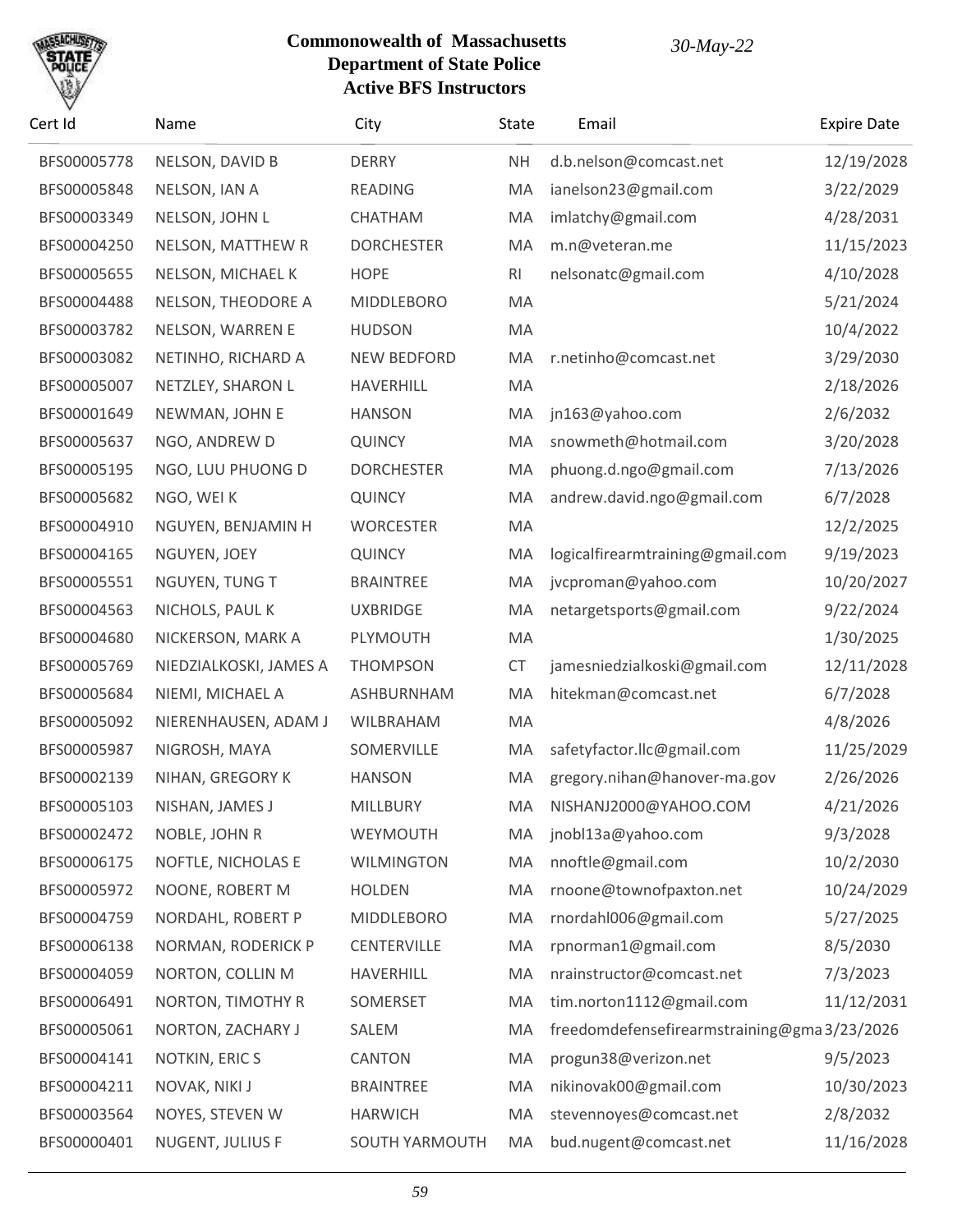

| Cert Id     | Name                     | City                    | <b>State</b> | Email                       | <b>Expire Date</b> |
|-------------|--------------------------|-------------------------|--------------|-----------------------------|--------------------|
| BFS00004445 | NUNES, CHRISTOPHER J     | <b>BURLINGTON</b>       | MA           | cnun27@gmail.com            | 4/18/2024          |
| BFS00004446 | NUNES, LEANDRO L         | <b>MILFORD</b>          | MA           |                             | 4/18/2024          |
| BFS00006071 | NYMAN, BLAKE A           | <b>QUINCY</b>           | MA           | bnyman1313@gmail.com        | 3/24/2030          |
| BFS00000954 | <b>OBERTON, PETER</b>    | <b>STERLING</b>         | MA           | panimalcop@aol.com          | 3/12/2029          |
| BFS00003910 | O'BRIEN, JONATHAN S      | <b>BOSTON</b>           | MA           |                             | 2/5/2023           |
| BFS00004586 | O'CONNELL II, DANIEL P   | <b>METHUEN</b>          | MA           |                             | 9/25/2024          |
| BFS00004853 | O'CONNELL, MICHAEL H     | <b>KINGSTON</b>         | MA           | atkossmann@hotmail.com      | 10/7/2025          |
| BFS00006350 | O'CONNELL, STEVEN J      | SAUGUS                  | MA           | oconnell523@yahoo.com       | 5/6/2031           |
| BFS00006331 | O'CONNOR, JOHN J         | <b>HANOVER</b>          | MA           | devjo4@aol.com              | 4/8/2031           |
| BFS00003157 | O'DONNELL, CHARLES M     | CHELMSFORD              | MA           | charlieod173@gmail.com      | 8/16/2030          |
| BFS00001166 | OEY, EDWARD J            | <b>BELCHERTOWN</b>      | MA           | robocop50@aol.com           | 8/20/2029          |
| BFS00001118 | OFFRINGA, ALLAN R        | <b>ROCHESTER</b>        | MA           | ammosci@aol.com             | 10/26/2029         |
| BFS00003431 | O'FLAHERTY, LIAM M       | <b>HANOVER</b>          | MA           | LOFLAHERTY@HOTMAIL.COM      | 9/6/2031           |
| BFS00004356 | O'GARA, EDWARD J         | <b>MIDDLEBORO</b>       | MA           | ogaraed@yahoo.com           | 2/11/2024          |
| BFS00006471 | <b>OGBORN, TREG W</b>    | <b>MEDFORD</b>          | MA           | treg.ogborn@gmail.com       | 10/8/2031          |
| BFS00002666 | O'HALLORAN, BRIAN        | <b>MILTON</b>           | MA           | brian@ohalloran.com         | 12/22/2028         |
| BFS00000981 | OHRENBERGER, HENRY W     | <b>FRAMINGHAM</b>       | MA           | hohrenberg@aol.com          | 3/30/2029          |
| BFS00003643 | O'KEEFE Jr, ROBERT G     | <b>ROCKLAND</b>         | MA           |                             | 5/22/2022          |
| BFS00002145 | O'KEEFFE, JOHN F         | <b>NORWOOD</b>          | MA           |                             | 1/10/2026          |
| BFS00005069 | <b>OLASZ, JONATHAN S</b> | <b>WEST BARNSTABLE</b>  | MA           |                             | 3/23/2026          |
| BFS00000837 | O'LAUGHLIN, DAVID W      | <b>HINGHAM</b>          | MA           | david@mpitraining.com       | 2/10/2029          |
| BFS00001830 | OLDROYD, RICHARD H       | <b>NORTH GRAFTON</b>    | MA           |                             | 3/12/2023          |
| BFS00000154 | O'LEARY, EDWARD T        | <b>EAST BRIDGEWATER</b> | MA           | ed@ontargettraining.us      | 11/3/2028          |
| BFS00005876 | O'LEARY, TERRANCE M      | <b>WEYMOUTH</b>         | MA           | oleary.terry@yahoo.com      | 4/22/2029          |
| BFS00006374 | OLIN, PAUL R             | <b>HUDSON</b>           | MA           | p.olin1@verizon.net         | 6/3/2031           |
| BFS00006191 | OLIVEIRA JR, RAMIRO D    | <b>WINTHROP</b>         | MA           | ramiro.oliveira78@gmail.com | 10/2/2030          |
| BFS00006474 | OLIVEIRA, DANIEL J       | <b>SAUGUS</b>           | MA           | d4nny193@gmail.com          | 10/8/2031          |
| BFS00004617 | OLIVEIRA, DAVID E        | <b>ALLSTON</b>          | MA           |                             | 11/6/2024          |
| BFS00005151 | OLIVEIRA, GARY D         | PORTSMOUTH              | RI           | saleengary@verizon.net      | 5/25/2026          |
| BFS00003299 | OLIVEIRA, GEORGE R       | <b>ACUSHNET</b>         | MA           | georgeoliveira@me.com       | 3/3/2031           |
| BFS00001270 | OLIVER, KRIS J           | <b>SUTTON</b>           | MA           | n1pvt@aol.com               | 11/17/2029         |
| BFS00005314 | OLSON, CHRISTOPHER M     | <b>BILLERICA</b>        | MA           | olson9586@yahoo.com         | 12/21/2026         |
| BFS00005869 | OLSZTA, RYAN E           | <b>BRIMFIELD</b>        | MA           | ryanolszta@gmail.com        | 4/17/2029          |
| BFS00006519 | O'MAHONEY JR, WILLIAM    | NORTH ANDOVER           | MA           | omwf0625@outlook.com        | 12/16/2031         |
| BFS00004158 | O'MALLEY, ROBERT E       | <b>FRAMINGHAM</b>       | MA           |                             | 9/19/2023          |
| BFS00003625 | O'NEIL, TODD F           | <b>CHESHIRE</b>         | МA           | todd.oneil@sdb.state.ma.us  | 5/7/2032           |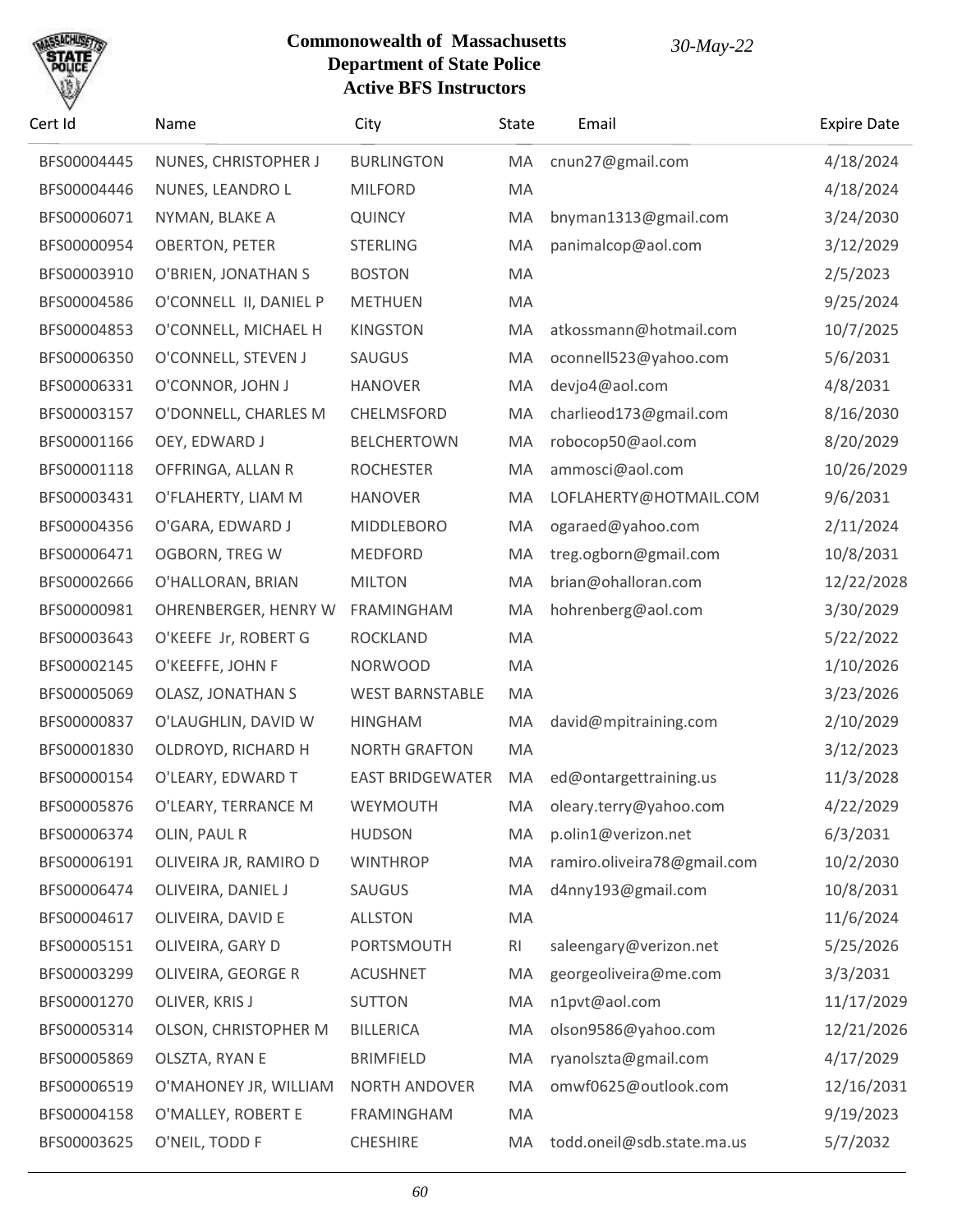

| BFS00005042<br>O'NEILL, MARK J<br>SANDWICH<br>GUNNY1986@GMAIL.COM<br>MA<br>BFS00005867<br><b>ONORATO, GREGORY C</b><br><b>ADAMS</b><br>gonorato@town.adams.ma.us<br>MA<br>BFS00000267<br>OPERA Jr, RICHARD M<br>MEDWAY<br>MA<br>rmcopera@verizon.net<br>BFS00003978<br>O'REGAN, ANTHONY M<br>PEABODY<br>MA<br>tonyoregan1@yahoo.com<br>BFS00006400<br>ORLANDO, JEAN PAUL<br><b>CT</b><br>jporlando92@yahoo.com<br><b>HIGGANUM</b><br>BFS00003341<br>ORLOWSKI, THOMAS H<br>MA<br>torlo67193@aol.com<br><b>ACUSHNET</b><br>BFS00004916<br>ORTEGA, JARROD M<br><b>MIDDLEBORO</b><br>MA<br>jarrod.ortega@yahoo.com<br>BFS00003983<br>ORTIZ, JONATHAN<br>jonortiz88@aol.com<br><b>NORWOOD</b><br>MA<br>BFS00002132<br>ORTON IV, FRANK D<br><b>EAST HAMPTON</b><br><b>CT</b><br>fdo4@sbcglobal.net<br>BFS00004869<br>OSGOOD, TROY T<br>RANDOLPH<br>MA<br>troyosgood@icloud.com<br>BFS00005770<br>O'SHEA, JOHN G<br>MA<br>johnshea500@gmail.com<br><b>DORCHESTER</b><br>BFS00006158<br><b>OSTHOLTHOFF, TYLER J</b><br>tyler.j.ostholthoff@gmail.com<br><b>BOSTON</b><br>MA<br>BFS00002228<br>OSTROVSKY, YAKOV<br>MA<br>OYAKOV@GMAIL.COM<br><b>NEWTON</b><br>BFS00005525<br>OTERO, ANDY J<br><b>WEST SPRINGFIELD</b><br>otero_a@live.com<br>MA<br>BFS00003641<br>O'TOOLE, DANIEL C<br><b>MILFORD</b><br>MA<br>dotoole@mbta.com | <b>Expire Date</b> |
|------------------------------------------------------------------------------------------------------------------------------------------------------------------------------------------------------------------------------------------------------------------------------------------------------------------------------------------------------------------------------------------------------------------------------------------------------------------------------------------------------------------------------------------------------------------------------------------------------------------------------------------------------------------------------------------------------------------------------------------------------------------------------------------------------------------------------------------------------------------------------------------------------------------------------------------------------------------------------------------------------------------------------------------------------------------------------------------------------------------------------------------------------------------------------------------------------------------------------------------------------------------------------------------------------------------------|--------------------|
|                                                                                                                                                                                                                                                                                                                                                                                                                                                                                                                                                                                                                                                                                                                                                                                                                                                                                                                                                                                                                                                                                                                                                                                                                                                                                                                        | 3/9/2026           |
|                                                                                                                                                                                                                                                                                                                                                                                                                                                                                                                                                                                                                                                                                                                                                                                                                                                                                                                                                                                                                                                                                                                                                                                                                                                                                                                        | 4/3/2029           |
|                                                                                                                                                                                                                                                                                                                                                                                                                                                                                                                                                                                                                                                                                                                                                                                                                                                                                                                                                                                                                                                                                                                                                                                                                                                                                                                        | 4/16/2029          |
|                                                                                                                                                                                                                                                                                                                                                                                                                                                                                                                                                                                                                                                                                                                                                                                                                                                                                                                                                                                                                                                                                                                                                                                                                                                                                                                        | 4/26/2023          |
|                                                                                                                                                                                                                                                                                                                                                                                                                                                                                                                                                                                                                                                                                                                                                                                                                                                                                                                                                                                                                                                                                                                                                                                                                                                                                                                        | 6/3/2031           |
|                                                                                                                                                                                                                                                                                                                                                                                                                                                                                                                                                                                                                                                                                                                                                                                                                                                                                                                                                                                                                                                                                                                                                                                                                                                                                                                        | 4/6/2031           |
|                                                                                                                                                                                                                                                                                                                                                                                                                                                                                                                                                                                                                                                                                                                                                                                                                                                                                                                                                                                                                                                                                                                                                                                                                                                                                                                        | 1/4/2026           |
|                                                                                                                                                                                                                                                                                                                                                                                                                                                                                                                                                                                                                                                                                                                                                                                                                                                                                                                                                                                                                                                                                                                                                                                                                                                                                                                        | 4/17/2023          |
|                                                                                                                                                                                                                                                                                                                                                                                                                                                                                                                                                                                                                                                                                                                                                                                                                                                                                                                                                                                                                                                                                                                                                                                                                                                                                                                        | 1/28/2026          |
|                                                                                                                                                                                                                                                                                                                                                                                                                                                                                                                                                                                                                                                                                                                                                                                                                                                                                                                                                                                                                                                                                                                                                                                                                                                                                                                        | 10/26/2025         |
|                                                                                                                                                                                                                                                                                                                                                                                                                                                                                                                                                                                                                                                                                                                                                                                                                                                                                                                                                                                                                                                                                                                                                                                                                                                                                                                        | 12/11/2028         |
|                                                                                                                                                                                                                                                                                                                                                                                                                                                                                                                                                                                                                                                                                                                                                                                                                                                                                                                                                                                                                                                                                                                                                                                                                                                                                                                        | 8/24/2030          |
|                                                                                                                                                                                                                                                                                                                                                                                                                                                                                                                                                                                                                                                                                                                                                                                                                                                                                                                                                                                                                                                                                                                                                                                                                                                                                                                        | 7/17/2026          |
|                                                                                                                                                                                                                                                                                                                                                                                                                                                                                                                                                                                                                                                                                                                                                                                                                                                                                                                                                                                                                                                                                                                                                                                                                                                                                                                        | 9/25/2027          |
|                                                                                                                                                                                                                                                                                                                                                                                                                                                                                                                                                                                                                                                                                                                                                                                                                                                                                                                                                                                                                                                                                                                                                                                                                                                                                                                        | 5/22/2022          |
| BFS00001973<br>O'TOOLE, TIMOTHY J<br>MA<br><b>CLINTON</b>                                                                                                                                                                                                                                                                                                                                                                                                                                                                                                                                                                                                                                                                                                                                                                                                                                                                                                                                                                                                                                                                                                                                                                                                                                                              | 3/11/2024          |
| BFS00000538<br>OTRANDO, JOHN A<br>NORTH ATTLEBORO<br>MA<br>jotrando@comcast.net                                                                                                                                                                                                                                                                                                                                                                                                                                                                                                                                                                                                                                                                                                                                                                                                                                                                                                                                                                                                                                                                                                                                                                                                                                        | 12/3/2028          |
| BFS00006136<br><b>OUELLETTE, JEFFREY R</b><br>jro24221@gmail.com<br><b>BOSTON</b><br>MA                                                                                                                                                                                                                                                                                                                                                                                                                                                                                                                                                                                                                                                                                                                                                                                                                                                                                                                                                                                                                                                                                                                                                                                                                                | 8/5/2030           |
| BFS00003986<br><b>OUIMET, MARK A</b><br>WILBRAHAM<br>MA<br>devildog84@charter.net                                                                                                                                                                                                                                                                                                                                                                                                                                                                                                                                                                                                                                                                                                                                                                                                                                                                                                                                                                                                                                                                                                                                                                                                                                      | 4/26/2023          |
| BFS00000445<br>OUIMETTE, KENNETH D<br>ouimetteph@yahoo.com<br>CONWAY<br>MA                                                                                                                                                                                                                                                                                                                                                                                                                                                                                                                                                                                                                                                                                                                                                                                                                                                                                                                                                                                                                                                                                                                                                                                                                                             | 12/3/2028          |
| BFS00000030<br><b>OVEN, THEODORE S</b><br><b>NORTH ATTLEBORO</b><br>MA<br>toven1@comcast.net                                                                                                                                                                                                                                                                                                                                                                                                                                                                                                                                                                                                                                                                                                                                                                                                                                                                                                                                                                                                                                                                                                                                                                                                                           | 10/21/2028         |
| BFS00006303<br><b>OVERTURF, KYLE E</b><br><b>CT</b><br>kyle@bluetrailrange.com<br>MIDDLEFIELD                                                                                                                                                                                                                                                                                                                                                                                                                                                                                                                                                                                                                                                                                                                                                                                                                                                                                                                                                                                                                                                                                                                                                                                                                          | 3/11/2031          |
| BFS00005345<br>OWENS, JOHN M<br>jowens@stoughton-ma.gov<br><b>STOUGHTON</b><br>MA                                                                                                                                                                                                                                                                                                                                                                                                                                                                                                                                                                                                                                                                                                                                                                                                                                                                                                                                                                                                                                                                                                                                                                                                                                      | 1/27/2027          |
| BFS00005366<br>OWENS, ROY A<br><b>BOSTON</b><br>royrizz@aol.com<br>MA                                                                                                                                                                                                                                                                                                                                                                                                                                                                                                                                                                                                                                                                                                                                                                                                                                                                                                                                                                                                                                                                                                                                                                                                                                                  | 2/21/2027          |
| BFS00006270<br>OWINGS, MATTHEW D<br>mowings30@gmail.com<br><b>BRIDGEWATER</b><br>MA                                                                                                                                                                                                                                                                                                                                                                                                                                                                                                                                                                                                                                                                                                                                                                                                                                                                                                                                                                                                                                                                                                                                                                                                                                    | 1/28/2031          |
| BFS00004135<br>OWINGS, MICHAEL D<br><b>ABINGTON</b><br>MA<br>ateem962001@yahoo.com                                                                                                                                                                                                                                                                                                                                                                                                                                                                                                                                                                                                                                                                                                                                                                                                                                                                                                                                                                                                                                                                                                                                                                                                                                     | 9/5/2023           |
| BFS00001625<br>OZOONIAN, GREGORY J<br>PEABODY<br>MA<br>GOZOON@COMCAST.NET                                                                                                                                                                                                                                                                                                                                                                                                                                                                                                                                                                                                                                                                                                                                                                                                                                                                                                                                                                                                                                                                                                                                                                                                                                              | 12/10/2031         |
| BFS00004360<br>PACHECO, JOSEPH M<br><b>TAUNTON</b><br>MA                                                                                                                                                                                                                                                                                                                                                                                                                                                                                                                                                                                                                                                                                                                                                                                                                                                                                                                                                                                                                                                                                                                                                                                                                                                               | 2/11/2024          |
| BFS00005856<br>PACHECO, RICHARD M<br><b>WESTPORT</b><br>MA<br>rickp28@aol.com                                                                                                                                                                                                                                                                                                                                                                                                                                                                                                                                                                                                                                                                                                                                                                                                                                                                                                                                                                                                                                                                                                                                                                                                                                          | 4/3/2029           |
| PACIOREK, MICHAEL H<br>mpac54@gmail.com<br>BFS00001226<br><b>HATFIELD</b><br>MA                                                                                                                                                                                                                                                                                                                                                                                                                                                                                                                                                                                                                                                                                                                                                                                                                                                                                                                                                                                                                                                                                                                                                                                                                                        | 7/21/2030          |
| domenic@dpadula.com<br>BFS00003295<br>PADULA, DOMENIC M<br>MEDWAY<br>MA                                                                                                                                                                                                                                                                                                                                                                                                                                                                                                                                                                                                                                                                                                                                                                                                                                                                                                                                                                                                                                                                                                                                                                                                                                                | 3/3/2031           |
| PAGE, LAWRENCE F<br>BFS00005521<br>CARVER<br>MA<br>larry@pagecorp.net                                                                                                                                                                                                                                                                                                                                                                                                                                                                                                                                                                                                                                                                                                                                                                                                                                                                                                                                                                                                                                                                                                                                                                                                                                                  | 9/25/2027          |
| BFS00004881<br>PAGLIARULO, NICHOLAS A<br><b>DUXBURY</b><br>nicholasapage14@gmail.com<br>MA                                                                                                                                                                                                                                                                                                                                                                                                                                                                                                                                                                                                                                                                                                                                                                                                                                                                                                                                                                                                                                                                                                                                                                                                                             | 11/13/2025         |
| BFS00006017<br>PAIS, DAVID A<br>PEABODY<br>davepais@verizon.net<br>MA                                                                                                                                                                                                                                                                                                                                                                                                                                                                                                                                                                                                                                                                                                                                                                                                                                                                                                                                                                                                                                                                                                                                                                                                                                                  | 1/16/2030          |
| hamrhead08@aol.com<br>BFS00006539<br>PAIVA, DAVID<br><b>BERKLEY</b><br>MA                                                                                                                                                                                                                                                                                                                                                                                                                                                                                                                                                                                                                                                                                                                                                                                                                                                                                                                                                                                                                                                                                                                                                                                                                                              | 1/24/2032          |
| jpajak5675@aol.com<br>BFS00000356<br>PAJAK, JOHN S<br>WARE<br>MA                                                                                                                                                                                                                                                                                                                                                                                                                                                                                                                                                                                                                                                                                                                                                                                                                                                                                                                                                                                                                                                                                                                                                                                                                                                       | 8/24/2030          |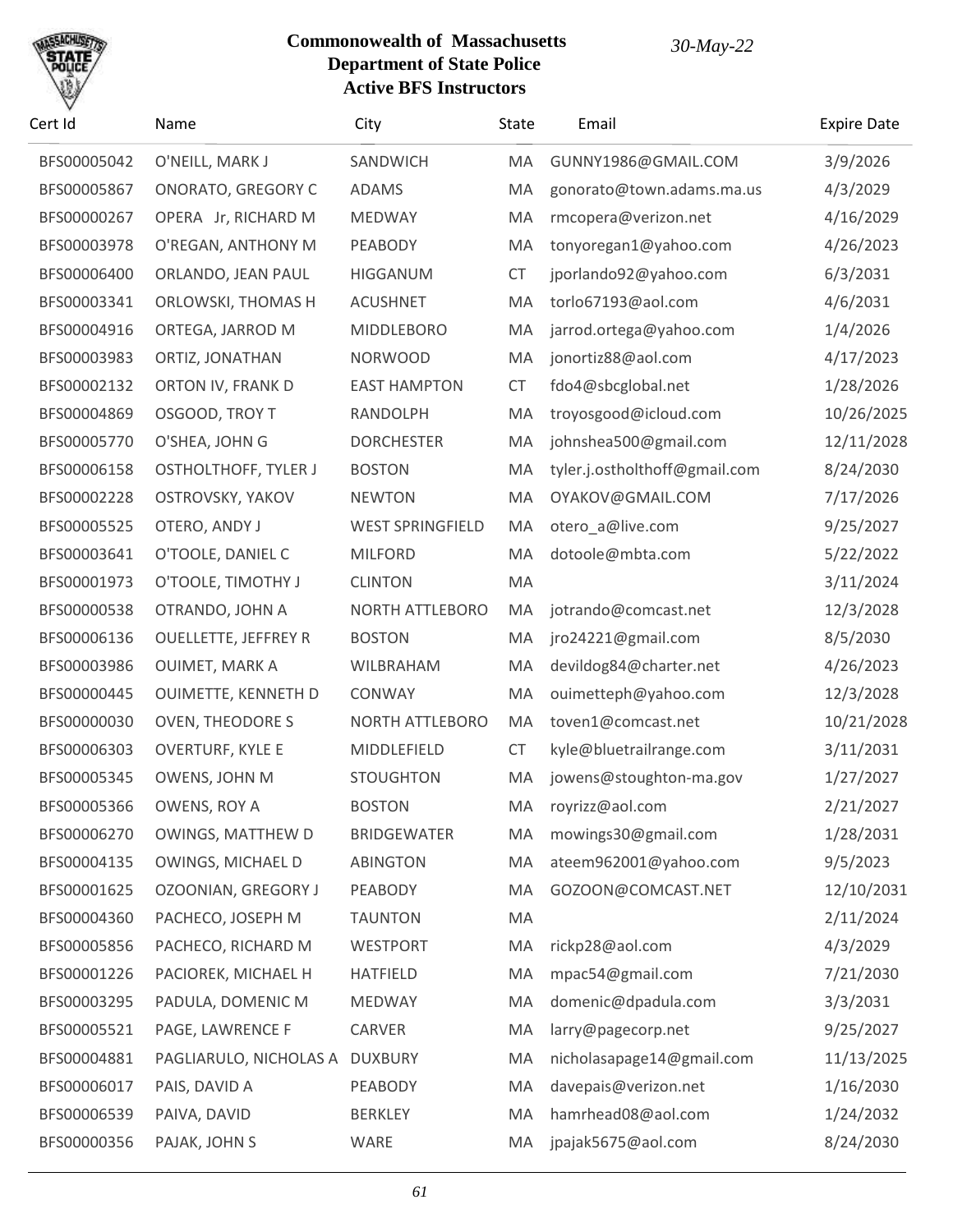

| Cert Id     | Name                            | City                 | State          | Email                        | <b>Expire Date</b> |
|-------------|---------------------------------|----------------------|----------------|------------------------------|--------------------|
| BFS00004056 | PALAZIO, MARK A                 | <b>GLOCESTER</b>     | R <sub>l</sub> | markpalazio@gmail.com        | 7/3/2023           |
| BFS00006286 | PALIOTTO, ALEXANDER             | <b>EAST FALMOUTH</b> | MA             | shay2710@verizon.net         | 2/8/2031           |
| BFS00005609 | PALLETT, ANTHONY M              | <b>ARLINGTON</b>     | MA             | matt@pallett.com             | 2/13/2028          |
| BFS00000504 | PALMER, RALPH E                 | MEDFIELD             | MA             | ralph_palmer@hotmail.com     | 11/25/2028         |
| BFS00002047 | PALUK, CHRISTIAN T              | <b>WORCESTER</b>     | MA             |                              | 10/29/2024         |
| BFS00005599 | PAM, ROLANDO K                  | <b>DORCHESTER</b>    | MA             | rolandopam@yahoo.com         | 1/22/2028          |
| BFS00006207 | PAN, MICHAEL K                  | <b>QUINCY</b>        | MA             | qupoint1@hotmail.com         | 11/2/2030          |
| BFS00001487 | PANCIOCCO, ROBERT L             | <b>COVENTRY</b>      | R <sub>l</sub> | bpanciocco@gmail.com         | 12/8/2030          |
| BFS00001274 | PANE, DONALD N                  | <b>WILMINGTON</b>    | MA             | donaldpane@msn.com           | 11/18/2029         |
| BFS00004318 | PANZARELLA, DOMINICK            | LUNENBURG            | MA             | freedomfirearmsllc@gmail.com | 1/6/2024           |
| BFS00003131 | PAPADOPOULOS, KYRIAKO HOLLISTON |                      | MA             | kevinpapadopoulos@gmail.com  | 6/21/2030          |
| BFS00000573 | PAPLEACOS Jr, STEPHEN N         | <b>TEWKSBURY</b>     | MA             | stevepap_1999@yahoo.com      | 12/4/2028          |
| BFS00001628 | PAPPAS, NICK                    | <b>READING</b>       | MA             | NP13@ICLOUD.COM              | 12/11/2031         |
| BFS00001914 | PAPPAS, WILLIAM G               | LAKEVILLE            | MA             |                              | 7/16/2023          |
| BFS00005492 | PARA, SUSAN E                   | <b>DANVERS</b>       | MA             | suepara77@gmail.com          | 7/19/2027          |
| BFS00006335 | PARENTEAU, RICHARD D            | SPRINGFIELD          | MA             | lovewormin@aol.com           | 4/8/2031           |
| BFS00004814 | PARINO, RAYMOND L               | <b>BILLERICA</b>     | MA             |                              | 7/20/2025          |
| BFS00002787 | PARISEAU, STEVEN T              | <b>CHARLTON</b>      | MA             | spariseau1322@gmail.com      | 9/25/2029          |
| BFS00000080 | PARKER, CRAIG E                 | <b>ROCHESTER</b>     | MA             | cdjw1401@verizon.net         | 10/26/2028         |
| BFS00001589 | PARKER, GREGG R                 | SANDOWN              | <b>NH</b>      | grparker855@aol.com          | 10/15/2025         |
| BFS00004117 | PARKER, MICHAEL R               | WEYMOUTH             | MA             |                              | 8/19/2023          |
| BFS00005267 | PARKER, WILLIAM K               | MAYNARD              | MA             | budman20@gmail.com           | 11/7/2026          |
| BFS00000688 | PARKS, JAMES W                  | PLYMOUTH             | MA             | jwparks4440@yahoo.com        | 12/30/2028         |
| BFS00006149 | PARMEGGIANI, JOSEPH J           | HALIFAX              |                | MA joe.parmeggiani@gmail.com | 8/24/2030          |
| BFS00005930 | PARROTTA, GUY N                 | SAUGUS               | MA             | guy.parrotta@gmail.com       | 7/23/2029          |
| BFS00005416 | PARRY III, EDWARD J             | <b>MILFORD</b>       | MA             | ed@edwardparry.com           | 3/22/2027          |
| BFS00006377 | PARSONS, JOHN K                 | WEST BRIDGEWATER     | MA             | jack.parsons6@gmail.com      | 6/3/2031           |
| BFS00003976 | PASQUANTONIO, NICHOLA WRENTHAM  |                      | MA             |                              | 4/17/2023          |
| BFS00001808 | PASQUINO, MICHAEL A             | W. YARMOUTH          | MA             |                              | 11/19/2022         |
| BFS00004634 | PASS, JONATHAN B                | <b>COTUIT</b>        | MA             |                              | 12/1/2024          |
| BFS00006332 | PASTIER, JOSEPH T               | <b>OXFORD</b>        | MA             | jpastier1@gmail.com          | 4/8/2031           |
| BFS00000199 | PATALANO, PETER C               | <b>MEDFORD</b>       | MA             | pms1141@comcast.net          | 10/30/2028         |
| BFS00005324 | PATEL, ERIC P                   | CHELMSFORD           | MA             | ericppatel@netscape.net      | 12/29/2026         |
| BFS00002001 | PATTEN, JAMES T                 | WESTWOOD             | MA             |                              | 4/14/2024          |
| BFS00006418 | PAUL, JAMES S                   | <b>WESTON</b>        | MA             | jpaul2nd@hotmail.com         | 8/13/2031          |
| BFS00004443 | PAULIKS, MATTHEW T              | LAKEVILLE            | MA             |                              | 4/18/2024          |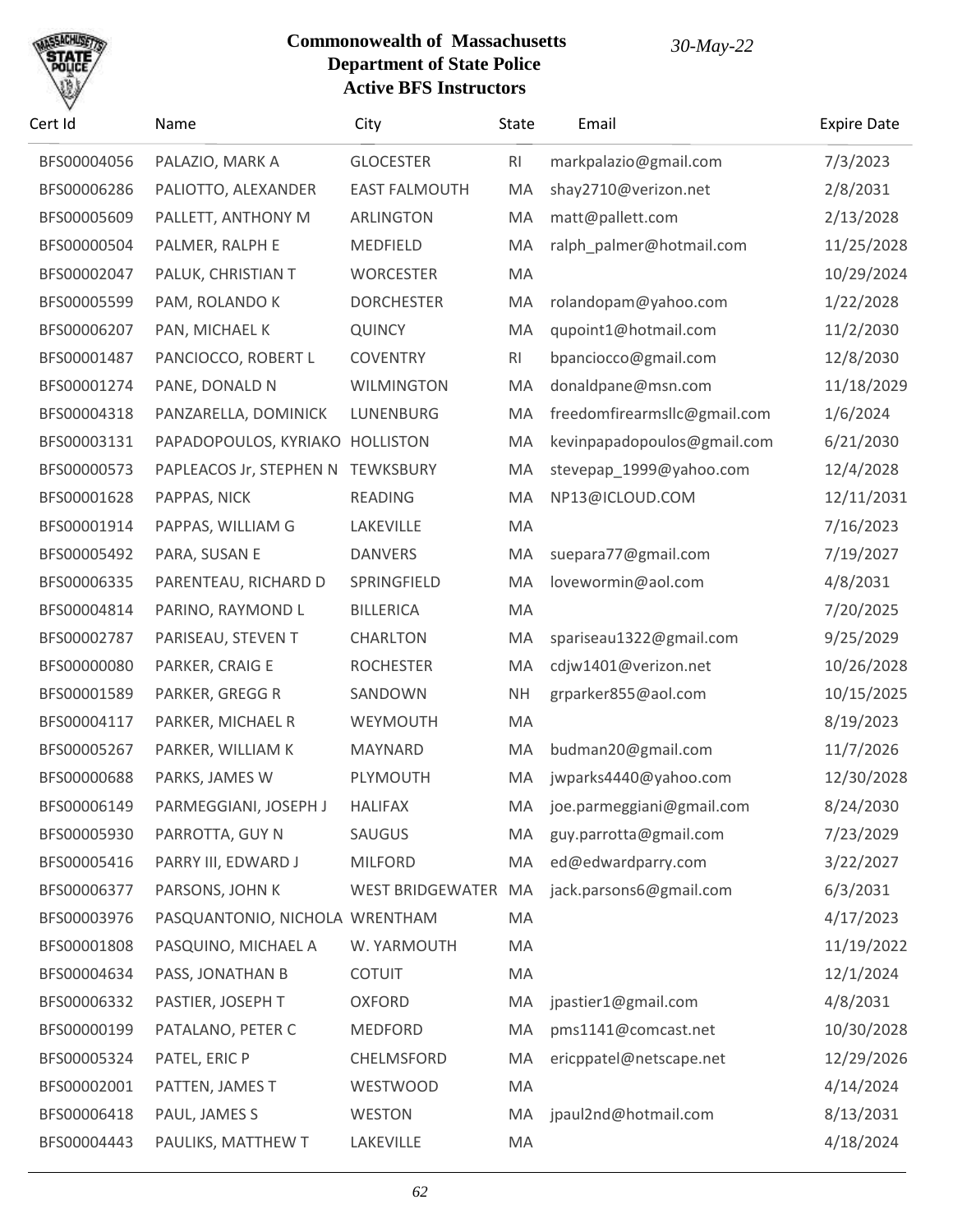

| Cert Id     | Name                  | City               | <b>State</b> | Email                          | <b>Expire Date</b> |
|-------------|-----------------------|--------------------|--------------|--------------------------------|--------------------|
| BFS00004102 | PAVAO, KYLE A         | <b>WESTPORT</b>    | MA           | kpavao@mattapoisettpolice.com  | 8/19/2023          |
| BFS00004036 | PAVIA, ROBERT C       | <b>MILFORD</b>     | MA           | rpavia@milfordpolice.org       | 6/3/2023           |
| BFS00006459 | PAZE, CHRISTOPHER M   | <b>BRIDGEWATER</b> | MA           | cpaze@bridgewaterma.org        | 9/17/2031          |
| BFS00001932 | PEARCEY, BRIAN F      | <b>FRANKLIN</b>    | MA           |                                | 9/22/2023          |
| BFS00003610 | PEARSON, MICHAEL W    | <b>FRAMINGHAM</b>  | MA           |                                | 4/19/2022          |
| BFS00001900 | PEARSON, RONALD W     | <b>FOXBORO</b>     | MA           |                                | 6/16/2023          |
| BFS00003206 | PECK, DANIEL C        | <b>NORTH ADAMS</b> | MA           | peckbows@yahoo.com             | 10/25/2030         |
| BFS00002976 | PECK, PHILIP M        | <b>FRAMINGHAM</b>  | MA           | strong19@rcn.com               | 12/11/2029         |
| BFS00006087 | PECORE, NANCY L       | <b>CHARLTON</b>    | MA           | nancy6987@aol.com              | 4/9/2030           |
| BFS00004857 | PELADEAU, COREY W     | <b>TYNGSBORO</b>   | MA           | cpeladeau@westfordma.gov       | 10/7/2025          |
| BFS00003032 | PELKINGTON JR, JOHN T | <b>HYANNIS</b>     | MA           | jtpelkington@yahoo.com         | 3/1/2030           |
| BFS00005903 | PELLAND, ROBERT S     | <b>FOXBOROUGH</b>  | MA           | rpelland14@yahoo.com           | 6/20/2029          |
| BFS00006427 | PELLEGRINI, DANIEL E  | CANTON             | MA           | ERIC.PELLEGRINI58@GMAIL.COM    | 8/13/2031          |
| BFS00006600 | PELLETIER, DANY       | MAYNARD            | MA           | danympelletier@gmail.com       | 4/29/2032          |
| BFS00000901 | PELONZI, MICHAEL A    | <b>DANVERS</b>     | MA           | mike@mabs777.com               | 3/4/2029           |
| BFS00005247 | PENA, JULIO C         | <b>HOLBROOK</b>    | MA           | jpena0919@gmail.com            | 9/7/2026           |
| BFS00004462 | PENNEY, JOEL Y        | <b>DERRY</b>       | <b>NH</b>    | jypenney@comcast.net           | 5/2/2024           |
| BFS00002368 | PENNINGTON, TERENCE D | LAWRENCE           | MA           | terence_2004@hotmail.com       | 11/1/2027          |
| BFS00006551 | PENTIMALLI, ANTONIO R | <b>ATTLEBORO</b>   | MA           | tony@pentimalli.com            | 2/8/2032           |
| BFS00004201 | PERCIVAL, SCOTT W     | SOUTHBOROUGH       | MA           |                                | 10/10/2023         |
| BFS00003404 | PEREIRA II, DAVID J   | <b>REHOBOTH</b>    | MA           | baystatetrading@hotmail.com    | 6/29/2031          |
| BFS00005620 | PERELLA, CHRISTINA S  | <b>AMHERST</b>     | MA           | christinaperella28@gmail.com   | 3/5/2028           |
| BFS00004787 | PEREZ Jr, SANTOS      | <b>BELLINGHAM</b>  | MA           | apotelgao@icloud.com           | 6/24/2025          |
| BFS00006364 | PEREZ, AL P           | PEABODY            | MA           | djap2@hotmail.com              | 5/7/2031           |
| BFS00002167 | PEREZ, JOSE A         | NEW BEDFORD        | MA           |                                | 3/27/2026          |
| BFS00006142 | PEREZ, RICHARD J      | <b>BROOKLINE</b>   | MA           | dick.perez@live.com            | 8/5/2030           |
| BFS00005067 | PERKINS, ARTHUR E     | LOWELL             | MA           |                                | 3/23/2026          |
| BFS00005580 | PERKINS, MARQUELL J   | <b>BOSTON</b>      | MA           | marquell.perkins@brinksinc.com | 12/20/2027         |
| BFS00006396 | PERLMUTTER, BRENT E   | SPRINGFIELD        | MA           | 351perl@comcast.net            | 6/3/2031           |
| BFS00003417 | PERRY II, ALAN J      | <b>ACUSHNET</b>    | MA           | ink_01@protonmail.com          | 7/25/2031          |
| BFS00003416 | PERRY, ALAN J         | <b>BERKLEY</b>     | MA           | MASSCOLLISION@GMAIL.COM        | 7/25/2031          |
| BFS00000534 | PERRY, ARTHUR J       | <b>TAUNTON</b>     | MA           | arthurjperry1947@gmail.com     | 12/4/2028          |
| BFS00004153 | PERRY, MICHAEL D      | ARLINGTON          | MA           |                                | 10/10/2023         |
| BFS00003018 | PERRY, THOMAS D       | NEW BEDFORD        | MA           | dustydog612hs7@aol.com         | 2/11/2030          |
| BFS00000643 | PERSSON, DONALD R     | <b>BROCKTON</b>    | MA           | donaldpersson65@yahoo.com      | 1/13/2029          |
| BFS00006500 | PERULLO, ANTHONY J    | <b>WINTHROP</b>    | МA           | AJPERULLO17@GMAIL.COM          | 11/15/2031         |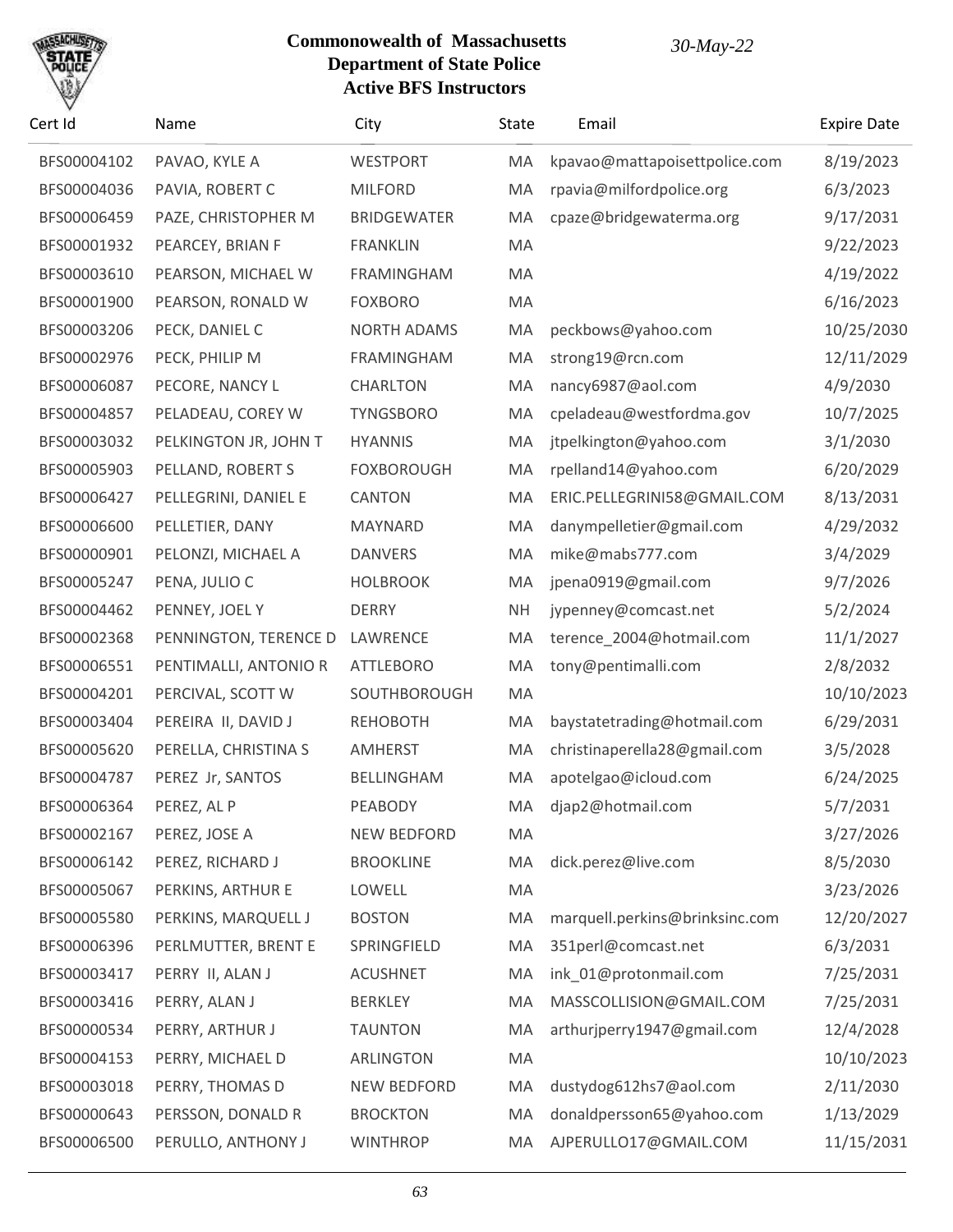

| Cert Id     | Name                   | City                   | State | Email                         | <b>Expire Date</b> |
|-------------|------------------------|------------------------|-------|-------------------------------|--------------------|
| BFS00004633 | PERWAK, GERALD D       | SO. DEERFIELD          | MA    |                               | 12/1/2024          |
| BFS00003741 | PESCATORE, PAUL S      | <b>BEDFORD</b>         | MA    | paulpescatore@yahoo.com       | 9/13/2022          |
| BFS00005259 | PETELL, PETER P        | <b>HARWICH</b>         | MA    | ppetell@harwichpolice.com     | 9/28/2026          |
| BFS00003051 | PETERS, DAVID M        | <b>CHARLTON</b>        | MA    | davepeters2@verizon.net       | 3/10/2030          |
| BFS00005563 | PETERS, JAMES D        | <b>ARLINGTON</b>       | MA    | dragon2115@verizon.net        | 11/27/2027         |
| BFS00005253 | PETERS, TYLER K        | SOUTHBOROUGH           | MA    | tylerkpeters@gmail.com        | 9/28/2026          |
| BFS00003874 | PETERSEN, DEREK W      | <b>MEDFORD</b>         | MA    | derekwpetersen@gmail.com      | 1/3/2023           |
| BFS00000777 | PETERSEN, SCOTT W      | PLYMOUTH               | MA    | spetersen@pcsdma.org          | 7/8/2030           |
| BFS00005236 | PETERSON, JASON R      | CHELMSFORD             | MA    | scionjay@yahoo.com            | 9/2/2026           |
| BFS00005095 | PETERSON, MARK E       | W.BARNSTABLE           | MA    |                               | 4/8/2026           |
| BFS00004239 | PETERSON, WILLIAM L    | SAGAMORE BEACH         | MA    |                               | 11/5/2023          |
| BFS00005453 | PETION, JOSUE          | SPRINGFIELD            | MA    | petion4013@gmail.com          | 5/4/2027           |
| BFS00006258 | PETKUS, ERIK D         | SPRINGFIELD            | MA    | tropiclightning2002@yahoo.com | 1/28/2031          |
| BFS00004631 | PETRUZZELLI, ANTHONY D | <b>WINTHROP</b>        | MA    |                               | 12/1/2024          |
| BFS00006588 | PETTENGILL, CHRISTOPHE | <b>SHELBURNE FALLS</b> | MA    | crp11@comcast.net             | 4/4/2032           |
| BFS00005075 | PETTINELLA, GREGORY A  | <b>AUBURN</b>          | MA    |                               | 4/8/2026           |
| BFS00003605 | PEZZE III, EDWARD S    | PITTSFIELD             | MA    |                               | 4/9/2022           |
| BFS00002209 | PHELAN, KEVIN M        | WEYMOUTH               | MA    |                               | 7/7/2026           |
| BFS00006520 | PHELPS, CHRISTOPHER W  | <b>RUTLAND</b>         | MA    | phelps.usmc@gmail.com         | 12/16/2031         |
| BFS00000851 | PHILLIPS Jr, WARREN J  | <b>HOLBROOK</b>        | MA    | warrenphillips209@gmail.com   | 2/11/2029          |
| BFS00003344 | PHILLIPS, EDWARD F     | MIDDLEBOROUGH          | MA    | grimm666@me.com               | 9/17/2031          |
| BFS00005383 | PHILLIPS, ISAAC        | PEABODY                | MA    | isaacphillips@hotmail.com     | 3/3/2027           |
| BFS00000089 | PHILLIPS, RYAN D       | QUINCY                 | MA    | rphillips0577@yahoo.com       | 1/13/2029          |
| BFS00004718 | PHILLIPS, STEPHEN C    | READING                | MA    | phillips.stephen@comcast.net  | 4/22/2025          |
| BFS00002673 | PHINNEY, ERIC J        | <b>MONSON</b>          | MA    | darkwoodarms@protonmail.com   | 12/22/2028         |
| BFS00002111 | PICARD, HEATH J        | <b>SUTTON</b>          | MA    | heath.picard55@gmail.com      | 7/20/2025          |
| BFS00000195 | PICARIELLO, JOSEPH T   | <b>PRINCETON</b>       | MA    | joepicariello@verizon.net     | 10/30/2028         |
| BFS00006134 | PICHARDO, JOSUE F      | LAWRENCE               | MA    | eljosue193@gmail.com          | 8/5/2030           |
| BFS00000359 | PICHE, RONALD C        | <b>BRIDGEWATER</b>     | MA    | ronjudoman@comcast.net        | 11/12/2028         |
| BFS00001584 | PICINI, PETER N        | <b>NORTH ATTLEBORO</b> | MA    | peter.picini@comcast.net      | 6/28/2031          |
| BFS00000129 | PICKETT, ROBERT M      | PLYMOUTH               | MA    | jasminjade7@hotmail.com       | 10/23/2028         |
| BFS00002174 | PIDACKS, JAMES R       | <b>WINCHESTER</b>      | MA    | JAMES.PIDACKS@VERIZON.NET     | 3/27/2026          |
| BFS00003934 | PIERCE, TODD A         | <b>CLINTON</b>         | MA    |                               | 3/5/2023           |
| BFS00000734 | PIERPONT, JONATHAN S   | <b>EASTHAM</b>         | MA    | jonprpnt@aol.com              | 1/20/2029          |
| BFS00005409 | PIERSON, GEOFFREY H    | LOWELL                 | MA    | geoffrey_pierson@hotmail.com  | 3/22/2027          |
| BFS00006244 | PIETROSKI, JAMIE E     | <b>DORCHESTER</b>      | MA    | jamiepietroski@gmail.com      | 12/10/2030         |
|             |                        |                        |       |                               |                    |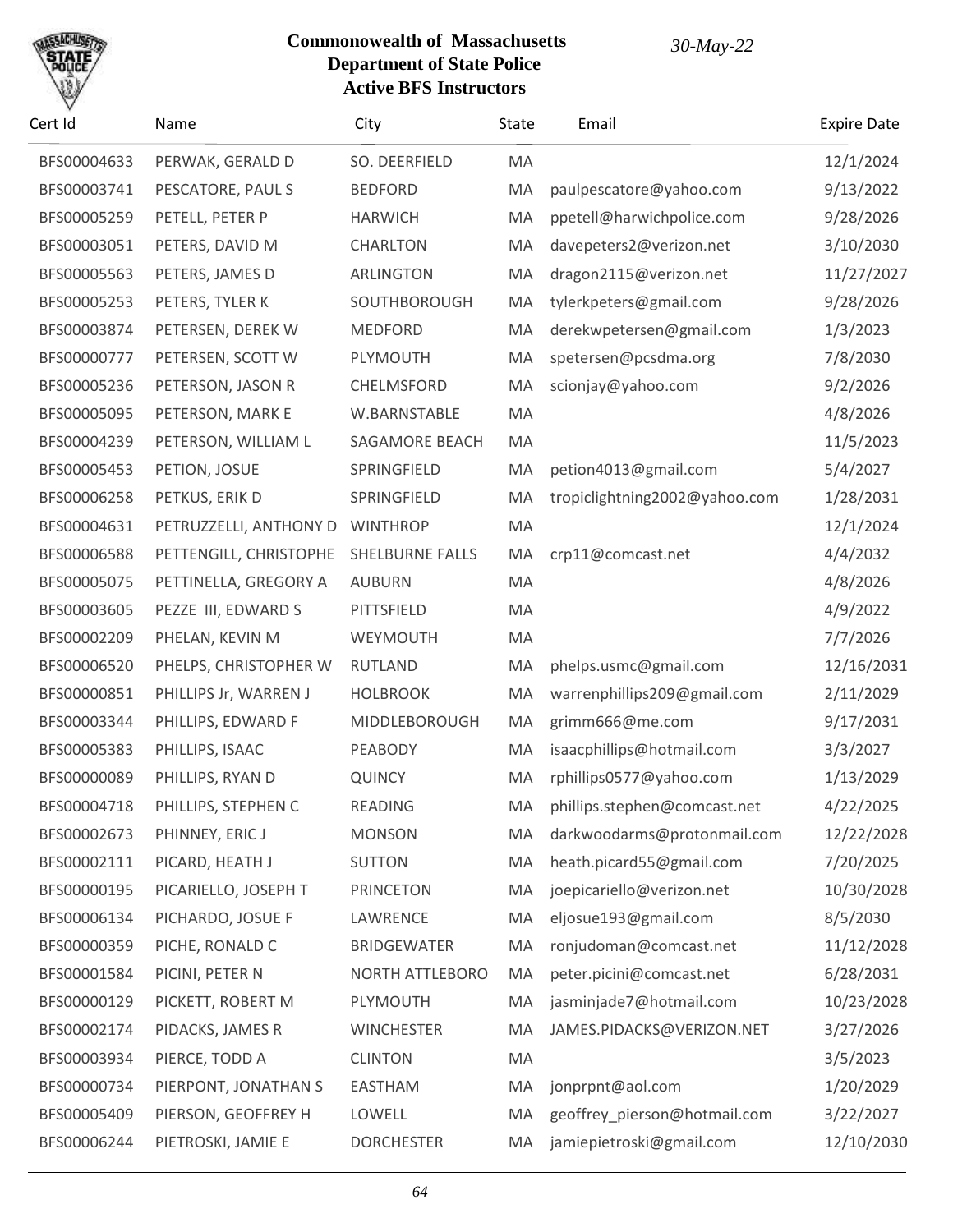

| Cert Id     | Name                          | City                   | <b>State</b>   | Email                      | <b>Expire Date</b> |
|-------------|-------------------------------|------------------------|----------------|----------------------------|--------------------|
| BFS00001071 | PIKE, WILLIAM A               | <b>ABINGTON</b>        | MA             | billpike74@yahoo.com       | 5/26/2029          |
| BFS00006618 | PILOT, PRENTICE A             | <b>BROOKLINE</b>       | MA             | prenticep@gmail.com        | 5/20/2032          |
| BFS00003586 | PINARD, MATTHEW J             | LUNENBURG              | MA             | mpinard@littletonpd.com    | 3/5/2032           |
| BFS00004279 | PINTO, GERALDINO              | <b>FALMOUTH</b>        | MA             |                            | 12/5/2023          |
| BFS00003717 | PIPER, LOUIS W                | PLYMOUTH               | MA             |                            | 8/27/2022          |
| BFS00005033 | PIPER, THOMAS W               | <b>BLANDFORD</b>       | MA             | twpiper@reagan.com         | 3/9/2026           |
| BFS00005661 | PIRES, DEREK J                | RAYNHAM                | MA             | miragedem@gmail.com        | 4/30/2028          |
| BFS00004890 | PIRIS, ADRIAN                 | SPRINGFIELD            | MA             |                            | 11/13/2025         |
| BFS00001575 | PIRO, GLEN P                  | MANSFIELD              | MA             | gppiro@comcast.net         | 6/12/2031          |
| BFS00006385 | PISELLI, STEVEN C             | MILLBURY               | MA             | spiselli96@gmail.com       | 6/3/2031           |
| BFS00005166 | PIWOWARSKI, JOSEPH M          | <b>BEVERLY</b>         | MA             | baystate66@live.com        | 6/29/2026          |
| BFS00005904 | PIZZI JR, ROBERT W            | WALLINGFORD            | CT             | rob@centralctarms.com      | 6/20/2029          |
| BFS00003132 | PIZZIMENTI, JOHN              | SOMERS                 | CT             | ottercreek@cox.net         | 6/21/2030          |
| BFS00005146 | PLANT, JEFFREY D              | WHITINSVILLE           | MA             | jplant@hotmail.com         | 5/25/2026          |
| BFS00006596 | PLATT, WILLIAM H              | <b>WESTPORT</b>        | MA             | mits254@comcast.net        | 4/4/2032           |
| BFS00005800 | PLAYE JR, RAYMOND A           | <b>EAST PROVIDENCE</b> | R <sub>l</sub> | playedrums@live.com        | 1/24/2029          |
| BFS00004265 | PLESSAS, FOTIS                | <b>LYNN</b>            | MA             | fotisplessas6114@gmail.com | 12/2/2023          |
| BFS00000861 | PLONKA, MITCHELL J            | LAKEVILLE              | MA             | mitch6223@outlook.com      | 2/12/2029          |
| BFS00001760 | PLZAK Jr, RICHARD F           | <b>READING</b>         | MA             | rplzak@verizon.net         | 7/2/2022           |
| BFS00001764 | PODPALY, ANATOLY Y            | SHARON                 | MA             |                            | 7/24/2022          |
| BFS00003683 | POGGI, MARK G                 | W. SPRINGFIELD         | MA             |                            | 7/16/2022          |
| BFS00000253 | POIRIER, MARK C               | <b>FEEDING HILLS</b>   | MA             | mppoirier@comcast.net      | 11/2/2028          |
| BFS00003832 | POISSON, CHELSEY E            | PLAINVILLE             | MA             |                            | 11/19/2022         |
| BFS00000166 | POKORNICKI, EDWARD W UXBRIDGE |                        | MA             | ret_sgt2002@yahoo.com      | 10/26/2028         |
| BFS00005305 | POLAK, YAAKOV B               | <b>MEDFORD</b>         | MA             | yankelpolak@gmail.com      | 12/7/2026          |
| BFS00004430 | POLASTRI, JOHN H              | <b>BECKET</b>          | MA             |                            | 4/11/2024          |
| BFS00000660 | POLEET, THOMAS A              | <b>HOLBROOK</b>        | MA             | tapster1253@gmail.com      | 12/21/2028         |
| BFS00006535 | POLINCHAK, MICHAEL A          | <b>EVERETT</b>         | MA             | mikiemike01@comcast.net    | 1/20/2032          |
| BFS00003656 | POLITAKIS, HENRY M            | <b>BOSTON</b>          | MA             | politakish@yahoo.com       | 6/28/2022          |
| BFS00002346 | POLLARA, MATTHEW P            | PLYMOUTH               | MA             | ice14b@aol.com             | 8/15/2027          |
| BFS00002117 | POLLITT, BRUCE T              | E. FALMOUTH            | MA             |                            | 6/13/2025          |
| BFS00004417 | POLLITT, STEPHEN W            | <b>EAST FALMOUTH</b>   | MA             |                            | 3/20/2024          |
| BFS00006120 | POOSIKIAN, CRAIG Z            | <b>ORLEANS</b>         | MA             | bhge@ymail.com             | 7/8/2030           |
| BFS00004894 | POPE, DAVID C                 | MARSHFIELD             | MA             | david.pope@bcbsma.com      | 12/2/2025          |
| BFS00006353 | POPE, HENRY L                 | <b>NORTHAMPTON</b>     | MA             | henrypope@gmail.com        | 5/6/2031           |
| BFS00001497 | PORCARO, ADAM J               | <b>HOLDEN</b>          | MA             |                            | 3/5/2023           |
|             |                               |                        |                |                            |                    |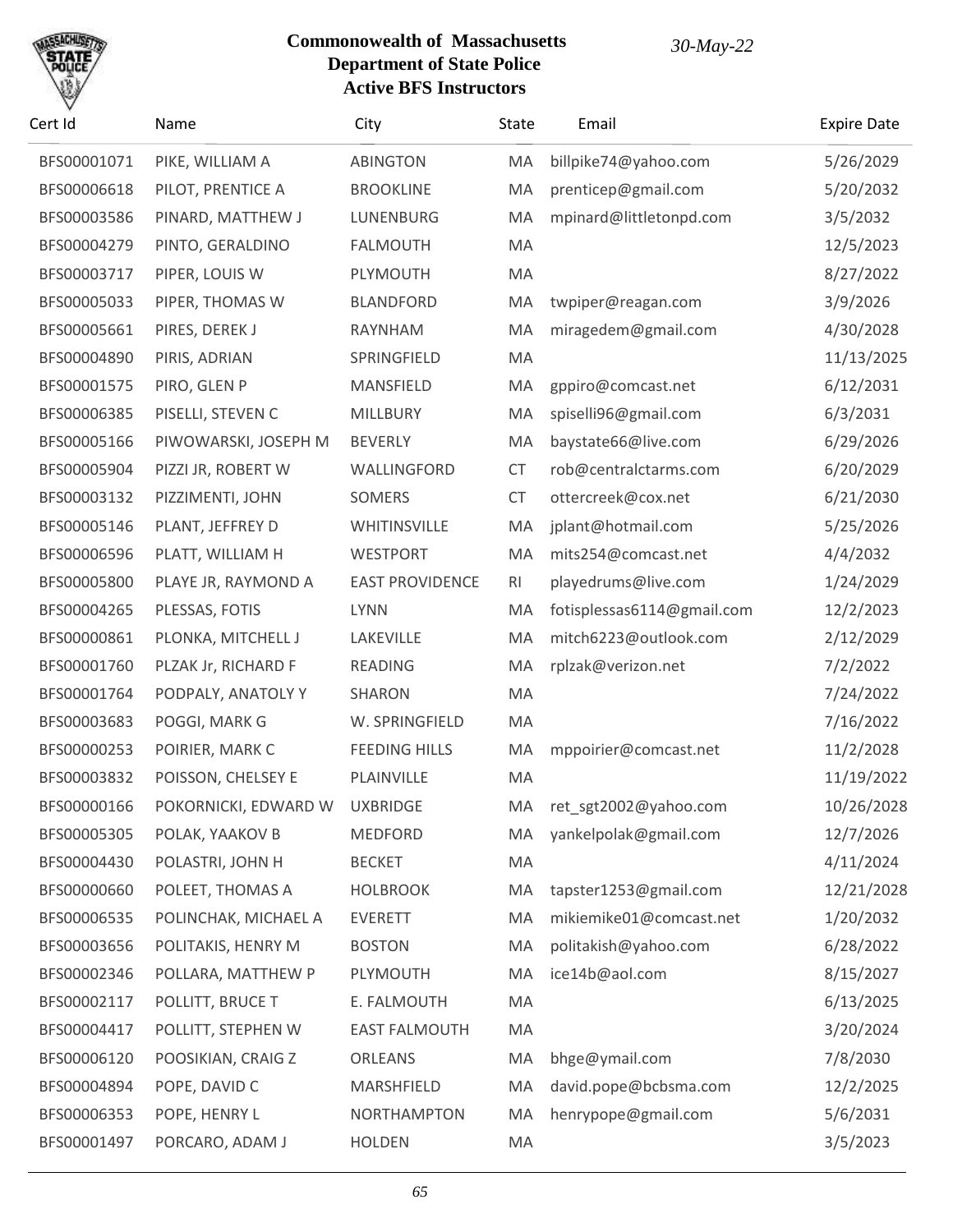

| Cert Id     | Name                            | City                 | <b>State</b> | Email                                            | <b>Expire Date</b> |
|-------------|---------------------------------|----------------------|--------------|--------------------------------------------------|--------------------|
| BFS00004958 | PORTER II, JAMES F              | <b>EAST SANDWICH</b> | MA           | jporter5945@gmail.com                            | 1/8/2026           |
| BFS00000163 | PORTNOY, THOMAS                 | RANDOLPH             | MA           | tom.portnoy25@gmail.com                          | 10/26/2028         |
| BFS00006586 | PORTO, JOSEPH A                 | <b>EAST HAVEN</b>    | <b>CT</b>    | goldeneye.classes@gmail.com                      | 4/1/2032           |
| BFS00004810 | POULIOT, RONALD G               | <b>BLACKSTONE</b>    | MA           |                                                  | 7/20/2025          |
| BFS00000035 | POWELL, CHRISTOPHER K           | <b>WORTHINGTON</b>   | MA           | powellcj1@verizon.net                            | 10/21/2028         |
| BFS00003612 | POWERS, JAMES E                 | <b>BLACKSTONE</b>    | MA           |                                                  | 4/19/2022          |
| BFS00004665 | POWERS, JOSEPH L                | <b>WINTHROP</b>      | MA           |                                                  | 1/8/2025           |
| BFS00005361 | POWERS, MARK A                  | <b>DUXBURY</b>       | MA           |                                                  | 2/13/2027          |
| BFS00005986 | POWERS, PETER C                 | <b>MENDON</b>        | MA           | powerspc@shallowcove.com                         | 11/25/2029         |
| BFS00004757 | POWERS, STEPHEN T               | NORTH ATTLEBORO      | MA           | stephentpowersjr@gmail.com                       | 5/27/2025          |
| BFS00002144 | PRAGER, JAY M                   | <b>GROTON</b>        | MA           |                                                  | 12/19/2025         |
| BFS00001580 | PRENTICE, LESLIE W              | SPRINGFIELD          | MA           | Iprentice@verizon.net                            | 6/27/2031          |
| BFS00003563 | PRESCOTT, ALBERT                | WESTFORD             | MA           | bigalprescott@comcast.net                        | 2/8/2032           |
| BFS00000601 | PRIBUSAUSKAS, ROBERT A          | RAYNHAM              | MA           | prib@comcast.net                                 | 12/9/2028          |
| BFS00002119 | PRICE Jr, FORREST D             | <b>SOUTH HADLEY</b>  | MA           |                                                  | 1/30/2026          |
| BFS00004351 | PRICE, JAMES F                  | N FALMOUTH           | MA           | jprice@whoi.edu                                  | 1/30/2024          |
| BFS00005200 | PRIMACK, CHARLES H              | W. BRIDGEWATER       | MA           | primochp@gmail.com                               | 7/13/2026          |
| BFS00002230 | PRIMACK, MICHAEL J              | <b>HANSON</b>        | MA           | SCPRIMO@YAHOO.COM                                | 7/26/2026          |
| BFS00003340 | PRIOR, STEVEN W                 | <b>UXBRIDGE</b>      | MA           | stvnprior@gmail.com                              | 4/6/2031           |
| BFS00003987 | PRIVITERA, HORACE C             | WESTFORD             | MA           | hprivitera@comcast.net                           | 4/17/2023          |
| BFS00006067 | PRONESTI, DAVID G               | <b>HOLYOKE</b>       | MA           | dpronesti86@gmail.com                            | 3/24/2030          |
| BFS00003941 | PROPHET, LISA A                 | <b>CLINTON</b>       | MA           |                                                  | 3/5/2023           |
| BFS00006004 | PROSPER, JOSEPH R               | <b>BROCKTON</b>      | MA           | joe.prosper@gmail.com                            | 1/6/2030           |
| BFS00004382 | PROVENCHER, RICHARD A SOUTHWICK |                      | MA           |                                                  | 3/5/2024           |
| BFS00000760 | PROVOST, GERARD D               | <b>SEEKONK</b>       | МA           | jprovost60@comcast.net                           | 1/20/2029          |
| BFS00005250 | PUCCIA, JOHN A                  | WALES                | MA           | ridgerunnerxp800@hotmail.com                     | 10/22/2022         |
| BFS00004072 | PUGLIESE, JEFFREY J             | <b>WATERTOWN</b>     | MA           | pugs805@aol.com                                  | 7/29/2023          |
| BFS00003465 | PULLANO, CHRISTIAN M            | <b>COVENTRY</b>      | <b>RI</b>    | christian@patriotconsultingservices.co 11/3/2031 |                    |
| BFS00005838 | PUNTONIO, MICHAEL J             | <b>EAST FALMOUTH</b> | MA           | wjp6216@yahoo.com                                | 3/11/2029          |
| BFS00003122 | PUOPOLO, ALEXANDER M            | AMESBURY             | MA           | apuopolo@massport.com                            | 6/3/2030           |
| BFS00005010 | PUZIN JR., CARL A               | WALPOLE              | MA           |                                                  | 2/18/2026          |
| BFS00004302 | PYE, THOMAS S                   | <b>DUXBURY</b>       | MA           | tpye_54@msn.com                                  | 12/12/2023         |
| BFS00004707 | PYNE, MARTIN L                  | <b>ATTLEBORO</b>     | MA           | martin@Pyne.net                                  | 3/11/2025          |
| BFS00000444 | PYSKATY, STEVE J                | <b>GRANBY</b>        | <b>CT</b>    | spyskaty@yahoo.com                               | 12/3/2028          |
| BFS00005450 | QAZI, VIKRAM                    | ANDOVER              | MA           | vikqazi@gmail.com                                | 4/24/2027          |
| BFS00004743 | QUINN, FRANCIS J                | FRAMINGHAM           | MA           |                                                  | 4/22/2025          |
|             |                                 |                      |              |                                                  |                    |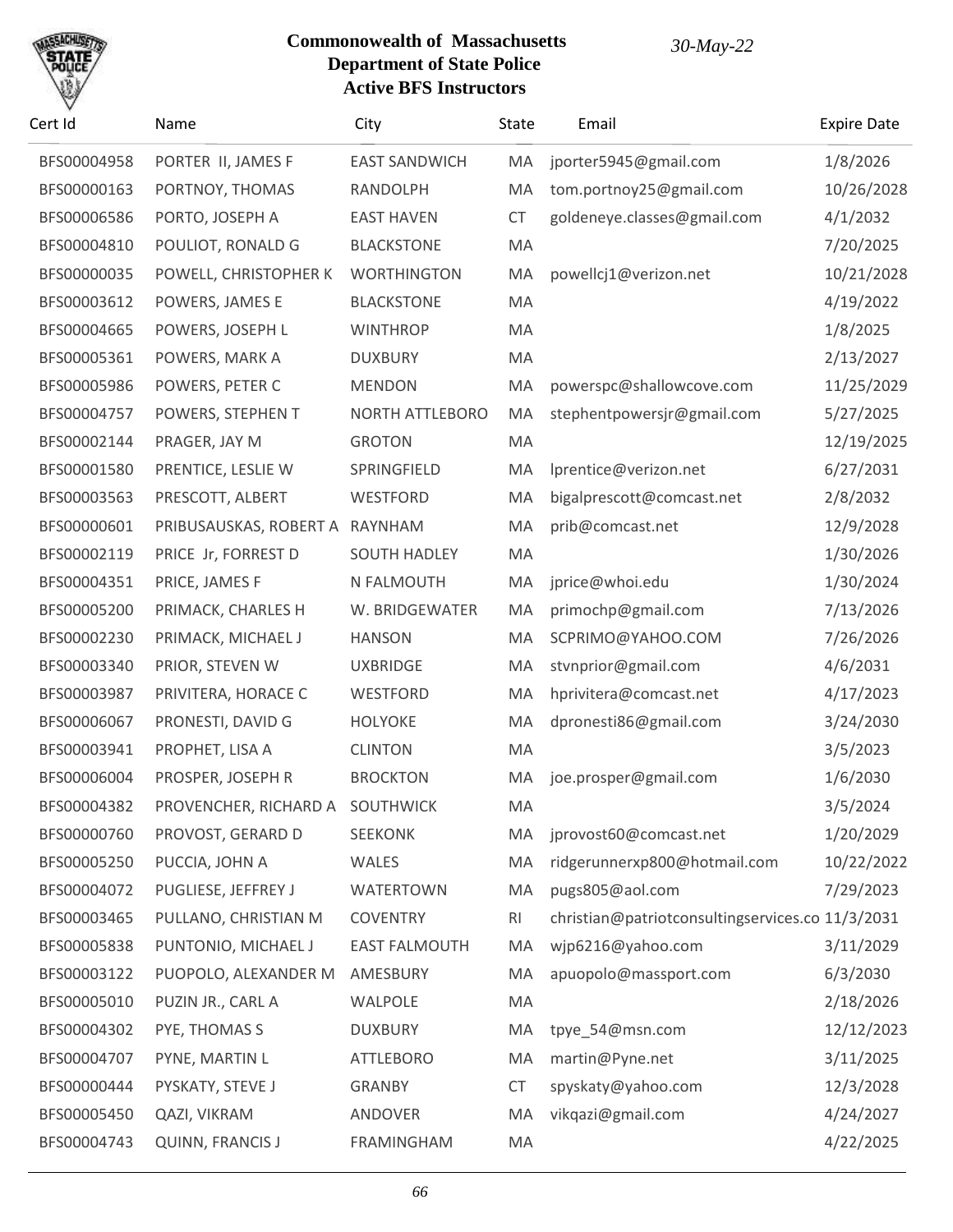

| Cert Id     | Name                    | City                    | <b>State</b> | Email                      | <b>Expire Date</b> |
|-------------|-------------------------|-------------------------|--------------|----------------------------|--------------------|
| BFS00004789 | <b>QUINN, HEATHER A</b> | PELHAM                  | MA           | gredagarbo@msn.com         | 6/24/2025          |
| BFS00005468 | QUINN, JON D            | <b>LINCOLN</b>          | RI           | jdq@cox.net                | 6/1/2027           |
| BFS00001966 | QUINN, JOSEPH F         | <b>UPTON</b>            | MA           |                            | 1/27/2024          |
| BFS00002405 | QUINN, KARINA G         | <b>UPTON</b>            | MA           | karinaquinn@charter.net    | 2/1/2028           |
| BFS00002448 | <b>QUINN, STEPHEN T</b> | <b>TAUNTON</b>          | MA           | stephendiv@yahoo.com       | 7/21/2028          |
| BFS00004988 | QUINTAL, DAVID C        | DORCHESTER CENTER MA    |              |                            | 2/1/2026           |
| BFS00002245 | RABINOVICH, ALEXANDER   | SWAMPSCOTT              | MA           | arabinov2@gmail.com        | 8/16/2026          |
| BFS00003736 | RAFFAELLI, TODD R       | <b>QUINCY</b>           | MA           |                            | 9/13/2022          |
| BFS00004123 | RAFUSE, JOSEPH P        | <b>WEST SPRINGFIELD</b> | MA           |                            | 8/19/2023          |
| BFS00003963 | RAFUSE, RENEE M         | <b>WEST SPRINGFIELD</b> | MA           |                            | 3/27/2023          |
| BFS00001486 | RAGUCCI, JOHN A         | SAUGUS                  | MA           | radfzr@comcast.net         | 12/8/2030          |
| BFS00002339 | RAINES, LARRY W         | <b>BELCHERTOWN</b>      | MA           | b52c406@charter.net        | 6/27/2027          |
| BFS00006011 | RAINEY, GEORGE M        | ROSLINDALE              | MA           | georgerainey86@gmail.com   | 1/6/2030           |
| BFS00003989 | RALPH, THOMAS V         | WEBSTER                 | MA           |                            | 4/17/2023          |
| BFS00003624 | RAMONDETTA, JOHN S      | <b>GLASTONBURY</b>      | CT           | jramond103@aol.com         | 5/7/2032           |
| BFS00006591 | RAMOS, NELSON N         | SPRINGFIELD             | MA           | nramos2799@aol.com         | 4/4/2032           |
| BFS00006448 | RANDALL, JAMES H        | WOONSOCKET              | RI           | j.randall3@yahoo.com       | 9/17/2031          |
| BFS00004533 | RANDALL, ROBERT G       | <b>MATTAPOISETT</b>     | MA           |                            | 7/8/2024           |
| BFS00005819 | RANERI, RONALD G        | MARLBOROUGH             | MA           | ranr61@comcast.net         | 3/1/2029           |
| BFS00000439 | RAPOSA, EDWARD D        | <b>FALL RIVER</b>       | MA           | pacothegoodboy@aol.com     | 2/8/2031           |
| BFS00006387 | RAPOSA, JAMES C         | SWANSEA                 | MA           | jimmymissyr@icloud.com     | 6/3/2031           |
| BFS00000443 | RAPOZA, JOHN F          | CAMBRIDGE               | MA           | jrapoza1@comcast.net       | 12/17/2028         |
| BFS00004915 | RASKETT, DENISE E       | <b>NORTH BROOKFIELD</b> | MA           | der303@cs.com              | 1/4/2026           |
| BFS00005371 | RAUSEO, ROCCO P         | <b>BOSTON</b>           | MA.          | rocco.rauseo@gmail.com     | 2/21/2027          |
| BFS00004425 | RAWSON, CHRISTOPHER     | <b>WEST SPRINGFIELD</b> | MA           |                            | 4/7/2024           |
| BFS00005271 | RAY, JOHN W             | SALEM                   | MA           | johnretlaw@gmail.com       | 11/7/2026          |
| BFS00004758 | RAYMOND, JAMES R        | LUNENBURG               | MA           |                            | 5/27/2025          |
| BFS00006044 | RAYMOND, KEITH W        | <b>ACUSHNET</b>         | MA           | keithoncape@gmail.com      | 3/3/2030           |
| BFS00006042 | RAYMOND, KEITH W        | <b>ACUSHNET</b>         | MA           | keithoncape@gmail.com      | 2/27/2030          |
| BFS00003828 | REA, PETER G            | PLYMOUTH                | MA           | peterrea99@gmail.com       | 11/19/2022         |
| BFS00004560 | REAGAN III, DAVID J     | PEABODY                 | MA           |                            | 9/22/2024          |
| BFS00003670 | REARDON, DAVID M        | SAUGUS                  | MA           |                            | 7/16/2022          |
| BFS00005455 | REASONOVER, CASEY M     | <b>FRANKLIN</b>         | MA           | reasonovercasey@icloud.com | 5/4/2027           |
| BFS00000528 | REAVEY, EDWARD J        | <b>DEDHAM</b>           | MA           | ejreavey@mac.com           | 12/16/2028         |
| BFS00003894 | REDFERN, LOUIS R        | <b>CHICOPEE</b>         | MA           |                            | 1/25/2023          |
| BFS00004532 | REED II, PAUL J         | PLYMOUTH                | MA           | pauljreedii@gmail.com      | 7/8/2024           |
|             |                         |                         |              |                            |                    |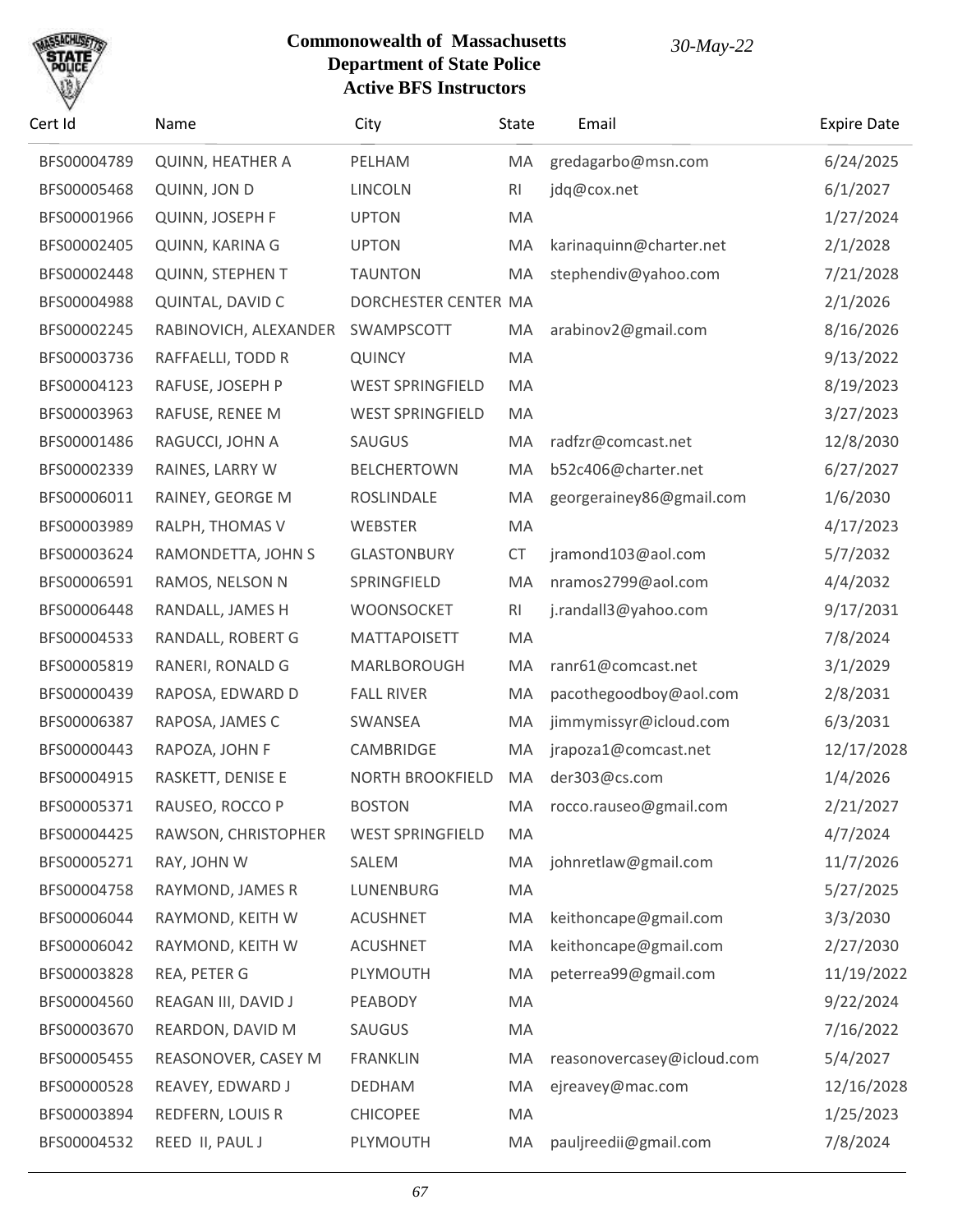

| Cert Id     | Name                   | City                    | <b>State</b> | Email                                   | <b>Expire Date</b> |
|-------------|------------------------|-------------------------|--------------|-----------------------------------------|--------------------|
| BFS00004981 | REED, BRIAN J          | <b>IPSWICH</b>          | MA           | breed@ipswichpolice.org                 | 2/1/2026           |
| BFS00004846 | REED, MICHELLE M       | <b>ROCKLAND</b>         | MA           |                                         | 10/7/2025          |
| BFS00004364 | REEVE, DANIEL R        | SPENCER                 | MA           | daniel.reeve@reagan.com                 | 2/27/2024          |
| BFS00000879 | REEVE, GEORGE E        | <b>EAST BROOKFIELD</b>  | MA           | georeeve009@reagan.com                  | 2/22/2029          |
| BFS00001714 | REEVES, FREDRIC P      | <b>LYNN</b>             | MA           |                                         | 4/18/2022          |
| BFS00005746 | REGO, MICHAEL P        | <b>SEEKONK</b>          | MA           | paulrego@comcast.net                    | 9/22/2028          |
| BFS00001601 | REICHERT II, STEVEN C  | <b>NORWOOD</b>          | MA           | s.reichert@longrangeservices.com        | 12/14/2025         |
| BFS00005725 | REILLY JR, EDWARD T    | RAYNHAM                 | MA           | edreilly782@gmail.com                   | 8/21/2028          |
| BFS00004880 | REILLY, JOHN C         | <b>ROWLEY</b>           | MA           | jcreilly@massport.com                   | 11/13/2025         |
| BFS00006180 | REIMANN, THEODORE H    | <b>DOVER</b>            | MA           | t.reimann@gmail.com                     | 10/2/2030          |
| BFS00003984 | REIN, JESSE L          | <b>WEST SPRINGFIELD</b> | MA           |                                         | 4/17/2023          |
| BFS00004110 | REIS, STEPHAN M        | <b>LEOMINSTER</b>       | MA           | stephanhome@verizon.net                 | 8/19/2023          |
| BFS00006050 | REKRUT, JOSEPH W       | <b>SEEKONK</b>          | MA           | jrsenior73@gmail.com                    | 3/3/2030           |
| BFS00000727 | RENZONI, JOHN V        | <b>NORTH GRAFTON</b>    | MA           | jvrenzoni@gmail.com                     | 1/19/2029          |
| BFS00003821 | REPASSY, MICHAEL G     | WALTHAM                 | MA           |                                         | 11/8/2022          |
| BFS00003579 | RESNICK, BRYAN S       | <b>MILTON</b>           | MA           | bresnick@norwellpolice.com              | 2/22/2032          |
| BFS00003662 | RESSE, ANDREW M        | SAUGUS                  | MA           | resse13@comcast.net                     | 7/12/2022          |
| BFS00000533 | REYNOLDS Jr, CHARLES R | <b>WATERTOWN</b>        | MA           | creynolds1871@gmail.com                 | 12/14/2028         |
| BFS00005737 | REYNOLDS, GREGORY P    | <b>SEEKONK</b>          | MA           | gpreynolds@mac.com                      | 9/12/2028          |
| BFS00004403 | RHODES, MICHAEL T      | <b>NASHUA</b>           | <b>NH</b>    | mike@mike-rhodes.com                    | 3/14/2024          |
| BFS00006124 | RIBEIRO, ALEX S        | <b>TAUNTON</b>          | MA           | socomt62290@gmail.com                   | 7/8/2030           |
| BFS00003572 | RIBEIRO, AMANCIO S     | <b>NEW BEDFORD</b>      | MA           | amancioribeiro@comcast.net              | 2/22/2032          |
| BFS00003125 | RIBELIN, FRANK T       | <b>NORTH EASTON</b>     | MA           | f.ribelin@outlook.com                   | 6/21/2030          |
| BFS00002321 | RICCI, JOSEPH J        | <b>SURPRISE</b>         | AZ           | joericci45@aol.com                      | 4/24/2027          |
| BFS00002170 | RICCIO, RICHARD A      | AGAWAM                  | MA           | Riccior9@aol.com                        | 4/28/2026          |
| BFS00001703 | RICE, ALAN M           | <b>BEDFORD</b>          | <b>NH</b>    | ALANRICE@HSCUSTOMSECURITY.COM 4/10/2032 |                    |
| BFS00005527 | RICE, DENNIS M         | <b>WINDSOR</b>          | <b>CT</b>    | dennismrice@comcast.net                 | 10/13/2027         |
| BFS00006570 | RICE, KEANNA           | <b>FRAMINGHAM</b>       | MA           | keanna.rice1@gmail.com                  | 3/14/2032          |
| BFS00006391 | RICE, MICHAEL J        | <b>CLINTON</b>          | MA           | michaelrice869@gmail.com                | 6/3/2031           |
| BFS00000471 | RICE, RONALD W         | <b>COHASSET</b>         | MA           | yankeesass266@gmail.com                 | 12/2/2028          |
| BFS00004709 | RICHARD, ERIC G        | SOUTHAMPTON             | MA           | erichard1127@gmail.com                  | 3/11/2025          |
| BFS00003231 | RICHARDS, JEFFERY C    | <b>MIDDLETON</b>        | MA           | jrich5602122@icloud.com                 | 11/29/2030         |
| BFS00000929 | RICHARDS, MICHAEL E    | SHERBORN                | MA           | stopteam@gmail.com                      | 3/12/2029          |
| BFS00006608 | RICHARDS, MIKAELA E    | MARSHFIELD              | MA           | heartland143@gmail.com                  | 4/29/2032          |
| BFS00000584 | RICHARDS, WAYNE M      | <b>HANOVER</b>          | MA           | llrichards2@verizon.net                 | 12/8/2028          |
| BFS00005104 | RICHARDSON jr., JOHN T | GREENFIELD              | MA           | johnrjr@hotmail.com                     | 4/21/2026          |
|             |                        |                         |              |                                         |                    |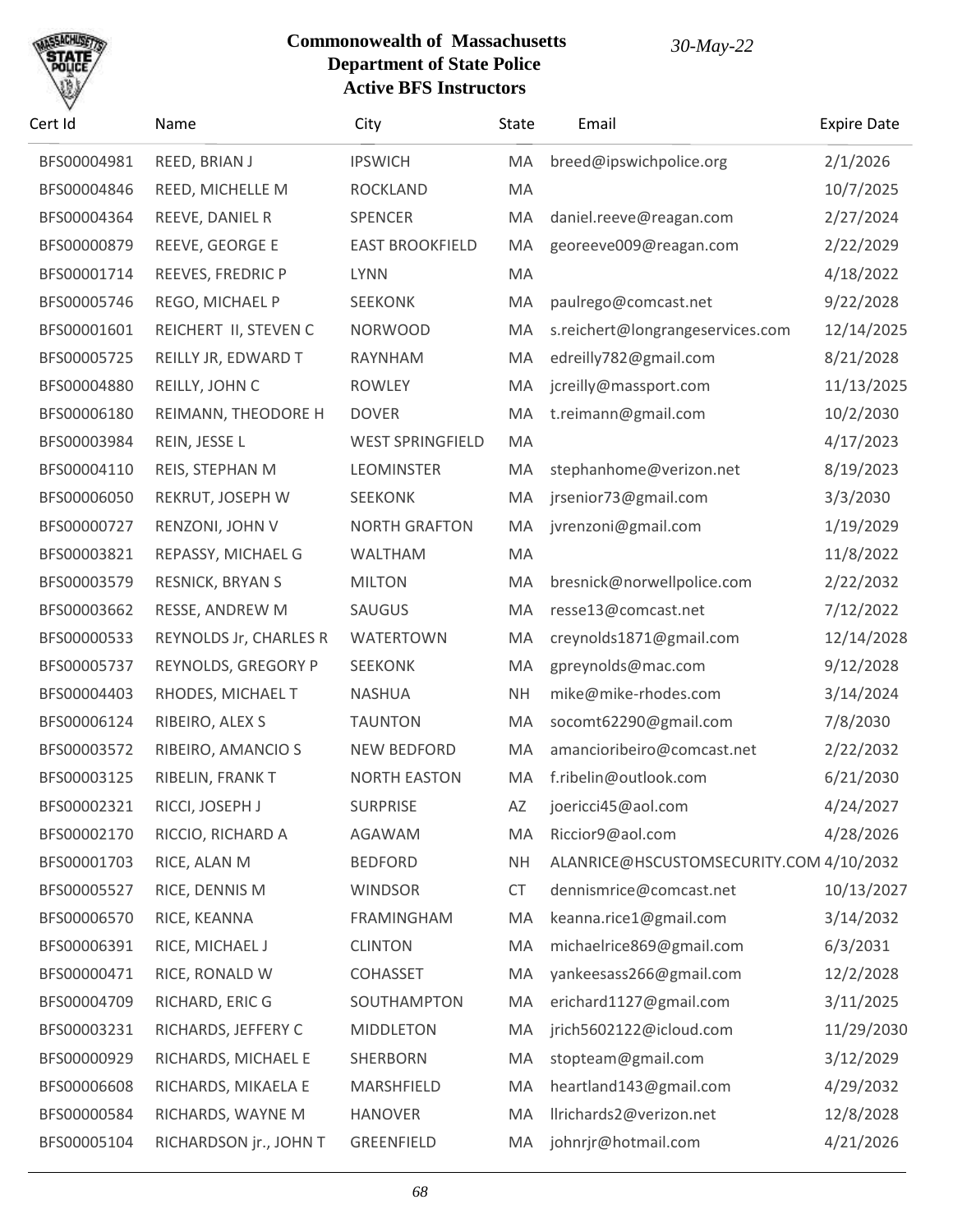

| Cert Id     | Name                               | City                   | State     | Email                                             | <b>Expire Date</b> |
|-------------|------------------------------------|------------------------|-----------|---------------------------------------------------|--------------------|
| BFS00002676 | RICHMAN, JACK B                    | <b>EASTON</b>          | MA        | jackrichman@comcast.net                           | 1/30/2029          |
| BFS00002705 | RICKETSON, JOHN W                  | WEYMOUTH               | MA        | moejo76@comcast.net                               | 2/26/2029          |
| BFS00005415 | RICKO II, CHARLES M                | CHARLEMONT             | MA        | overwatch@verizon.net                             | 3/22/2027          |
| BFS00005139 | RIDER, JONATHAN W                  | <b>HOLLISTON</b>       | MA        | jon@helidesigns.net                               | 5/16/2026          |
| BFS00006247 | RIDLON, RICHARD M                  | <b>MILTON</b>          | MA        | richardridlon@aol.com                             | 1/11/2031          |
| BFS00000441 | RIELLY, STEPHEN M                  | SOMERSWORTH            | <b>NH</b> | 4570govt@earthlink.net                            | 12/3/2028          |
| BFS00000498 | RIELLY, THOMAS M                   | <b>READING</b>         | MA        | trielly@associated-mechanical.com                 | 11/25/2028         |
| BFS00004003 | RIGBY, GLENN H                     | <b>ASHLAND</b>         | MA        | grigby5464@aol.com                                | 4/26/2023          |
| BFS00006503 | RIGGIERI, NICHOLAS A               | <b>WORCESTER</b>       | MA        | NARIGGIERI@ICLOUD.COM                             | 11/15/2031         |
| BFS00006208 | RILEY, DERRICK W                   | <b>MARSTONS MILLS</b>  | MA        | derrickwriley@gmail.com                           | 11/2/2030          |
| BFS00004616 | RILEY, MICHAEL L                   | <b>MARSTONS MILLS</b>  | MA        | rileym@barnstablepolice.com                       | 11/6/2024          |
| BFS00001273 | RILEY, PETER J                     | <b>REVERE</b>          | MA        | peter.riley50@gmail.com                           | 11/18/2029         |
| BFS00005197 | RIOPEL, JEFFREY J                  | <b>MILLIS</b>          | MA        | jeffriopel@gmail.com                              | 7/13/2026          |
| BFS00005988 | RIOPELLE, ROBERT P                 | <b>MEDFORD</b>         | MA        | briopelle@moorheadcoinc.com                       | 11/25/2029         |
| BFS00005688 | RIOS, JUAN J                       | SPRINGFIELD            | MA        | jrios@arrowsecurity.com                           | 6/7/2028           |
| BFS00001873 | RISTEEN, JOSEPH M                  | NO. READING            | MA        | jmr2921@verizon.net                               | 5/8/2023           |
| BFS00005591 | RIVERA, CARL J                     | GUILDERLAND            | <b>NY</b> | carljrivera@gmail.com                             | 1/15/2028          |
| BFS00006408 | RIVERA, JESSE L                    | <b>NEW BEDFORD</b>     | MA        | carmelo8206@aol.com                               | 7/5/2031           |
| BFS00004612 | RIVERA-ARROYAVE, CRHIS             | <b>REVERE</b>          | MA        |                                                   | 11/6/2024          |
| BFS00000081 | RIZZO, JESSE                       | SOUTHWICK              | MA        | cojrizzo54@msn.com                                | 10/26/2028         |
| BFS00005428 | RIZZO, MARK A                      | <b>BLANDFORD</b>       | MA        | markarizzo@gmail.com                              | 3/30/2027          |
| BFS00004322 | RJEVSKI, ANDREI                    | <b>BRIGHTON</b>        | MA        |                                                   | 1/15/2024          |
| BFS00005612 | ROBBINS, LAKASHA D                 | <b>BARRE</b>           | MA        | lakasha@me.com                                    | 2/13/2028          |
| BFS00005506 | ROBERSON JR, CLAYTON L SPRINGFIELD |                        | MA        | claytonroberson99@yahoo.com                       | 8/15/2027          |
| BFS00004115 | ROBERT, CHRIS J                    | LAWRENCE               | MA        |                                                   | 8/19/2023          |
| BFS00002672 | ROBERTS Jr, DONALD J               | HAVERHILL              | MA        | instructor@crosshairs-firearm-training. 1/30/2029 |                    |
| BFS00000002 | ROBERTS Jr, JOHN E                 | <b>FRAMINGHAM</b>      | MA        | robertsfirearms@gmail.com                         | 10/21/2028         |
| BFS00006267 | ROBERTS, BENJAMIN S                | <b>GLOUCESTER</b>      | MA        | ben.roberts@gmx.us                                | 1/28/2031          |
| BFS00001206 | ROBERTS, DAVID W                   | <b>VINEYARD HAVEN</b>  | MA        | retlt72@yahoo.com                                 | 12/1/2029          |
| BFS00001097 | ROBERTS, JAMES F                   | <b>BILLERICA</b>       | MA        | jim.roberts@rcn.com                               | 6/16/2029          |
| BFS00003929 | ROBERTS, JASON H                   | <b>MEDWAY</b>          | MA        | jason.roberts0574@gmail.com                       | 2/12/2023          |
| BFS00001882 | ROBERTS, LYNNE                     | <b>NORWOOD</b>         | MA        | Iroberts@mysite.com                               | 5/14/2023          |
| BFS00004706 | ROBERTS, PETER G                   | <b>WEST BROOKFIELD</b> | MA        | peter.roberts.usa@gmail.com                       | 3/11/2025          |
| BFS00000274 | ROBERTS, SEAN M                    | <b>HALIFAX</b>         | MA        | seanmroberts@comcast.net                          | 11/3/2028          |
| BFS00006246 | ROBERTS, TRISTAN L                 | <b>HAVERHILL</b>       | MA        | urarasesleoxt@gmail.com                           | 1/11/2031          |
| BFS00004017 | ROBERTSON, RONALD L                | <b>SCITUATE</b>        | MA        | ronrobertson.ret@gmail.com                        | 4/30/2023          |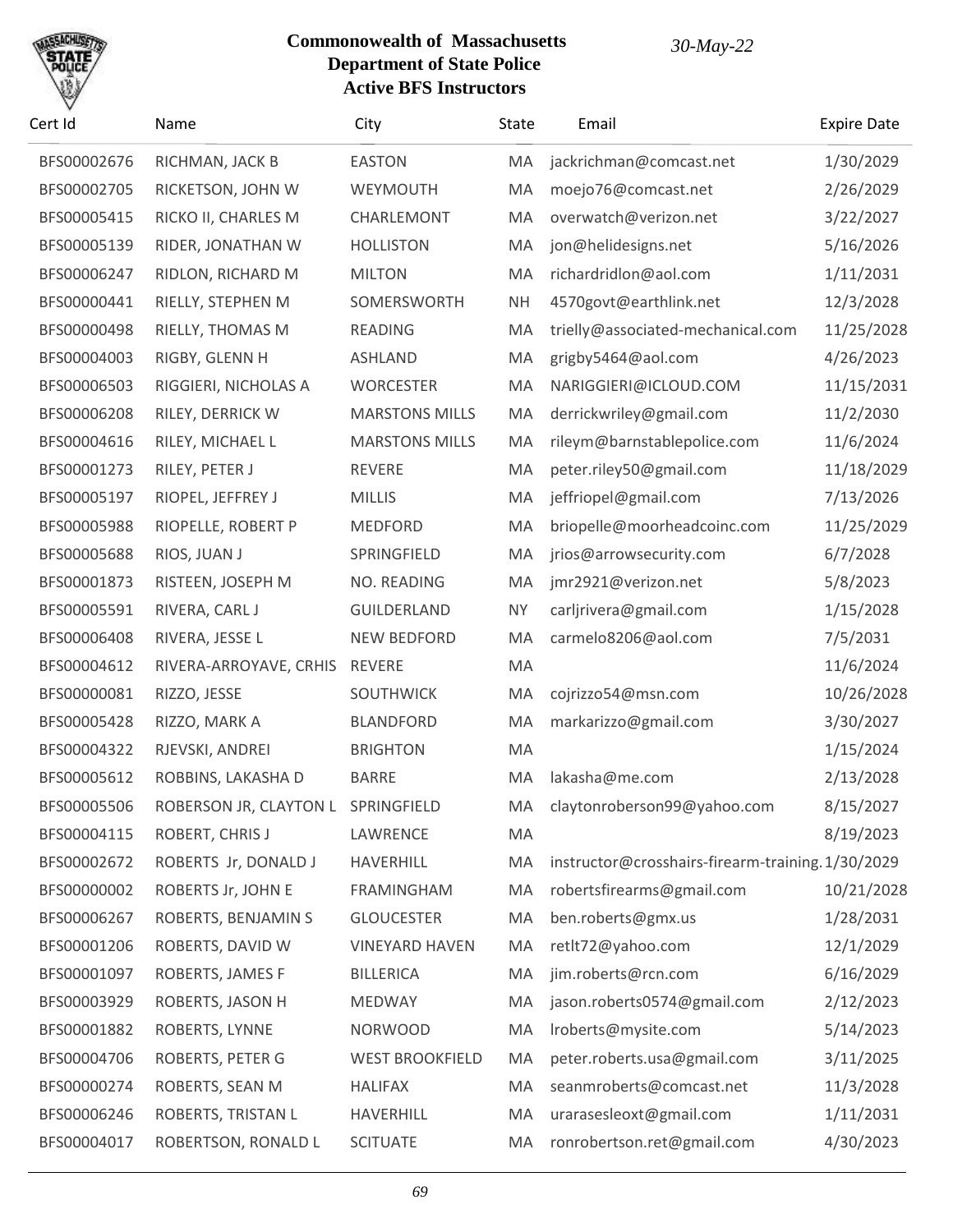

| Cert Id     | Name                  | City                  | State     | Email                           | <b>Expire Date</b> |
|-------------|-----------------------|-----------------------|-----------|---------------------------------|--------------------|
| BFS00000292 | ROBESCH, LOUIS W      | PITTSFIELD            | MA        |                                 | 11/3/2028          |
| BFS00004771 | ROBILLARD, MICHAEL J  | WRENTHAM              | MA        | robillard@police.wrentham.ma.us | 6/4/2025           |
| BFS00003451 | ROBINSON, ANN M       | <b>HOLYOKE</b>        | MA        | thebullseyechick@gmail.com      | 9/27/2031          |
| BFS00002755 | ROBINSON, BOBBY D     | <b>NEW IPSWICH</b>    | <b>NH</b> | bobby5384@yahoo.com             | 4/1/2029           |
| BFS00003571 | ROBSON, DANIEL F      | PLYMOUTH              | MA        | drobson.40@gmail.com            | 2/22/2032          |
| BFS00004977 | ROCCA II, JOHN A      | <b>WATERTOWN</b>      | MA        |                                 | 2/1/2026           |
| BFS00003142 | ROCCA, JOHN A         | <b>WATERTOWN</b>      | MA        | john@jwrocca.com                | 7/14/2030          |
| BFS00005398 | ROCH, WILLIAM R       | <b>BOSTON</b>         | MA        | bigwill100one@gmail.com         | 3/15/2027          |
| BFS00002094 | ROCHETTE, SEAN A      | <b>DOUGLAS</b>        | MA        | eagle3sr@comcast.net            | 5/7/2029           |
| BFS00002807 | ROCK, DENNIS S        | NORTH WEYMOUTH        | MA        | dennis.rock62@gmail.com         | 5/13/2029          |
| BFS00004836 | ROCK, THOMAS R        | <b>FRAMINGHAM</b>     | MA        |                                 | 9/9/2025           |
| BFS00005508 | RODENHISER, GREGG R   | <b>HAVERHILL</b>      | MA        | gregg.rodenhiser@outlook.com    | 8/28/2027          |
| BFS00000508 | RODGER, DIANE L       | <b>FRAMINGHAM</b>     | MA        | pioneerladydiane@verizon.net    | 11/25/2028         |
| BFS00000288 | RODGERS, DOUGLAS P    | <b>FALL RIVER</b>     | MA        | 84avanti@gmail.com              | 11/3/2028          |
| BFS00004694 | RODRIGUEZ, JEOVANNY A | LAWRENCE              | MA        |                                 | 3/11/2025          |
| BFS00006086 | RODRIGUEZ, JUAN C     | <b>INDIAN ORCHARD</b> | MA        | juanrodriguezspd@gmail.com      | 4/9/2030           |
| BFS00005171 | RODRIGUEZ, MARCELINO  | <b>FRAMINGHAM</b>     | MA        | mmrod_5109@live.com             | 6/29/2026          |
| BFS00003291 | ROGERS, JAMES P       | <b>RANDOLPH</b>       | MA        | jprogersscs@comcast.net         | 2/7/2031           |
| BFS00005999 | ROGERS, JOHN K        | WEYMOUTH              | MA        | john.rogers@pd.boston.gov       | 11/25/2029         |
| BFS00006198 | ROGERS, MARK S        | <b>WESTPORT</b>       | MA        | mrogers228@live.com             | 10/2/2030          |
| BFS00003289 | ROGG, STEPHEN E       | <b>NUTTING LAKE</b>   | MA        | lumberman31@gmail.com           | 2/7/2031           |
| BFS00002373 | ROIAS, MATTHEW        | SOMERSET              | MA        | mroias24@gmail.com              | 11/20/2027         |
| BFS00003815 | ROJAS, FABIAN J       | <b>FRAMINGHAM</b>     | MA        |                                 | 11/8/2022          |
| BFS00002468 | ROLFE, EDWARD G       | CARLISLE              | MA.       | erolfe2000@yahoo.com            | 8/26/2028          |
| BFS00003960 | ROLLINS, JEFFREY      | <b>ERVING</b>         | MA        | jrollins223@live.com            | 3/27/2023          |
| BFS00003229 | ROMANO, MICHAEL A     | <b>BERNARDSTON</b>    | MA        | mike_a_romano@hotmail.com       | 11/29/2030         |
| BFS00004359 | ROMANO, RALPH R       | <b>FITCHBURG</b>      | MA        | ralph@rromano.com               | 2/11/2024          |
| BFS00003745 | ROMANZO, DANIEL R     | <b>WILMINGTON</b>     | MA        |                                 | 9/13/2022          |
| BFS00003809 | ROMANZO, DANIEL R     | <b>WILMINGTON</b>     | MA        |                                 | 11/8/2022          |
| BFS00002025 | ROMEO, JAMES R        | <b>AUBURN</b>         | MA        |                                 | 10/6/2024          |
| BFS00004395 | ROMILLY Jr, ROBERT R  | <b>SHIRLEY</b>        | MA        | rromilly@shirley-mapd.org       | 3/14/2024          |
| BFS00005713 | RONALDSON, KATHLEEN   | LONGMEADOW            | MA        | kathyronaldson@gmail.com        | 7/20/2028          |
| BFS00002784 | RONCARATI, EDWARD J   | SPRINGFIELD           | MA        | eronc63@cs.com                  | 5/13/2029          |
| BFS00005451 | RONCO, MARSHALL A     | <b>WESTPORT</b>       | MA        | marcolibra@aol.com              | 4/24/2027          |
| BFS00001005 | ROPPOLO, MICHAEL P    | <b>STOUGHTON</b>      | MA        |                                 | 4/21/2029          |
| BFS00006421 | ROSA, WILFREDO        | <b>FALL RIVER</b>     | МA        | WILL44ROSA@GMAIL.COM            | 8/13/2031          |
|             |                       |                       |           |                                 |                    |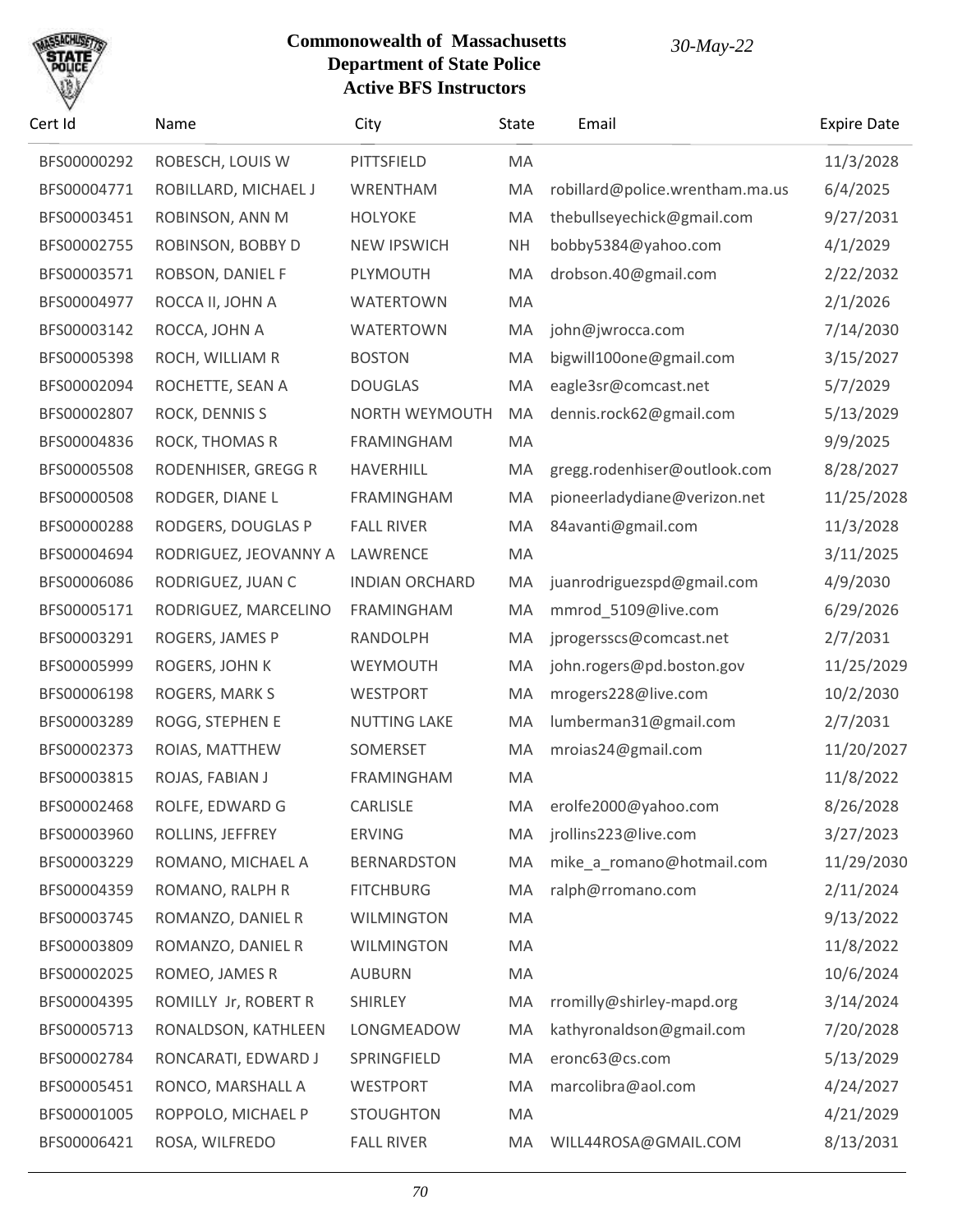

| Cert Id     | Name                  | City                    | State     | Email                             | <b>Expire Date</b> |
|-------------|-----------------------|-------------------------|-----------|-----------------------------------|--------------------|
| BFS00004884 | ROSEN, DANIEL P       | <b>SCITUATE</b>         | MA        | rosen.daniel.p@gmail.com          | 11/13/2025         |
| BFS00006184 | ROSEN, MATTHEW A      | <b>SCITUATE</b>         | MA        | makarosen@comcast.net             | 10/2/2030          |
| BFS00005135 | ROSENBLUM, ALEC M     | <b>BRIGHTON</b>         | MA        | alec.m.rosenblum@gmail.com        | 5/16/2026          |
| BFS00003592 | ROSENGARD, ROBERT M   | <b>BROOKLINE</b>        | MA        | rob@rosengardfamily.com           | 3/13/2032          |
| BFS00001187 | ROSENTHAL, RICHARD P  | WELLFLEET               | MA        | richwellfleet@comcast.net         | 9/8/2029           |
| BFS00006235 | ROSS, BRENDAN S       | <b>BRIGHTON</b>         | MA        | bross9590@gmail.com               | 11/25/2030         |
| BFS00004137 | ROSS, JEFFRY T        | <b>LEOMINSTER</b>       | MA        | jtr@meridianheight.org            | 9/5/2023           |
| BFS00004943 | ROSSETTI, RICHARD A   | WAKEFIELD               | MA        | round1ft@gmail.com                | 1/7/2026           |
| BFS00001695 | ROUSHANAEI, ATABAK    | <b>DOVER</b>            | MA        |                                   | 4/9/2022           |
| BFS00004688 | ROUSSEAU, CHRISTOPHER | RANDOLPH                | MA        |                                   | 2/23/2025          |
| BFS00000458 | ROVELTO, WILLIAM O    | <b>EAST BRIDGEWATER</b> | MA        | wrovelto@verizon.net              | 11/23/2028         |
| BFS00005063 | ROWE, CAROL A         | MARSHFIELD              | MA        |                                   | 3/23/2026          |
| BFS00004852 | ROWE, LENNY P         | MARSHFIELD              | MA        | lenny@reauthority.net             | 10/7/2025          |
| BFS00003210 | ROWEN, JOHN A         | <b>BOXFORD</b>          | MA        | j.a.rowen@rowenstrings.com        | 10/25/2030         |
| BFS00006619 | ROY, KYLE R           | AMESBURY                | MA        | royk1992@aim.com                  | 5/22/2032          |
| BFS00004026 | RUFIANGE, JOSEPH P    | <b>DRACUT</b>           | MA        | ontargetfirearms.dracut@gmail.com | 5/16/2023          |
| BFS00006304 | RUGGIERO JR, JOSEPH P | <b>NORTH BRANFORD</b>   | <b>CT</b> | ruggierojoseph@sbcglobal.net      | 3/11/2031          |
| BFS00001015 | RUGGIERO, CARL A      | PEABODY                 | MA        | carl024@comcast.net               | 4/21/2029          |
| BFS00003851 | RUMRILL, JAMES M      | STONEHAM                | MA        | guitarzan38@yahoo.com             | 12/20/2022         |
| BFS00002257 | RUSSELL Jr, HENRY A   | <b>BRAINTREE</b>        | MA        | har4616@gmail.com                 | 10/19/2026         |
| BFS00002243 | RUTA, PAUL S          | <b>BRAINTREE</b>        | MA        | PRUTA60@YAHOO.COM                 | 8/16/2026          |
| BFS00004585 | RYAN IV, CHARLES A    | PLYMOUTH                | MA        |                                   | 9/25/2024          |
| BFS00005866 | RYAN, ANDREW L        | <b>QUINCY</b>           | MA        | dryan1614@yahoo.com               | 4/3/2029           |
| BFS00004432 | RYAN, CORINNE M       | WESTFORD                |           | MA cori_ryan@yahoo.com            | 4/7/2024           |
| BFS00004822 | RYAN, DAVID A         | <b>DOUGLAS</b>          | MA        |                                   | 8/11/2025          |
| BFS00005568 | RYAN, GREGORY P       | WEYMOUTH                | MA        | gregryan329@gmail.com             | 11/27/2027         |
| BFS00005101 | RYAN, KINNON O        | <b>ABINGTON</b>         | MA        | kinnonryan@hotmail.com            | 4/21/2026          |
| BFS00004363 | RYBICKI, GERALD       | ANDOVER                 | MA        |                                   | 2/25/2024          |
| BFS00000014 | RYMSHA, JOHN A        | <b>LYNN</b>             | MA        | jackrymsha@gmail.com              | 10/21/2028         |
| BFS00004100 | SABER Jr, PHILIP J    | SOMERSET                | MA        |                                   | 8/19/2023          |
| BFS00002116 | SABOURIN, JAMES M     | <b>BARRE</b>            | MA        | jsabourin@barremapd.us            | 7/22/2025          |
| BFS00006084 | SACCO, SCOTT A        | LOWELL                  | MA        | scottsacco8@yahoo.com             | 4/9/2030           |
| BFS00000022 | SADECK, JAMES E       | <b>EAST FREETOWN</b>    | MA        | jes004@comcast.net                | 10/21/2028         |
| BFS00004132 | SAFFER, GARY H        | <b>STOUGHTON</b>        | MA        |                                   | 9/5/2023           |
| BFS00005232 | SAFIOLEAS, BRYAN G    | <b>NEW BEDFORD</b>      | MA        | bryan.safioleas@newbedfordpd.com  | 8/19/2026          |
| BFS00006604 | SAIA, MARK D          | PEABODY                 | MA        | msaia@peabodypolice.org           | 4/29/2032          |
|             |                       |                         |           |                                   |                    |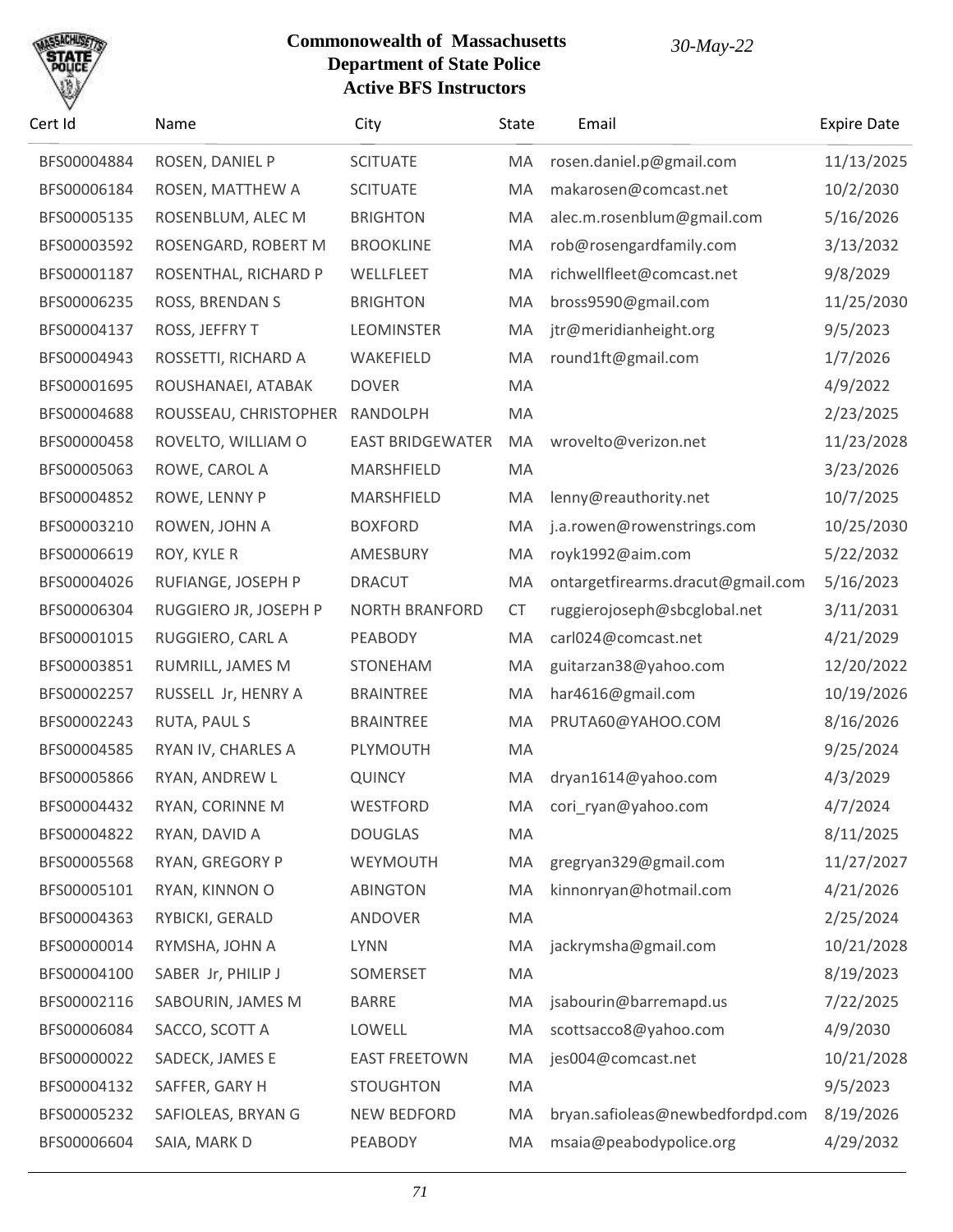

| Cert Id     | Name                   | City                    | <b>State</b>   | Email                          | <b>Expire Date</b> |
|-------------|------------------------|-------------------------|----------------|--------------------------------|--------------------|
| BFS00002106 | SALIE Jr, WILLIAM E    | <b>BOXFORD</b>          | MA             | saliew@verizon.net             | 5/18/2025          |
| BFS00004347 | SALOMON, PIERRE R      | ROSLINDALE              | MA             | salomonfirearms@gmail.com      | 2/11/2024          |
| BFS00006251 | SALVO, COREY           | <b>ROWLEY</b>           | MA             | csalvo@peabodypolice.org       | 1/11/2031          |
| BFS00005241 | SAMIA, ALEXANDER L     | <b>CHERRY VALLEY</b>    | MA             | samiaa@leicesterpd.org         | 9/7/2026           |
| BFS00003722 | SAMPLE, STANLEY R      | <b>GROVELAND</b>        | MA             |                                | 8/27/2022          |
| BFS00003733 | SAMPSON, DAVID A       | <b>BUCKLAND</b>         | MA             |                                | 9/13/2022          |
| BFS00000174 | SAMPSON, JAMES A       | WAKEFIELD               | MA             | jsampson729@gmail.com          | 2/27/2030          |
| BFS00002842 | SAMPSON, THOMAS H      | <b>NASHUA</b>           | <b>NH</b>      | twosly04@comcast.net           | 6/26/2029          |
| BFS00001085 | SANCHEZ, ADOLFO E      | <b>ATTLEBORO</b>        | MA             | adolfo.sanchez@comcast.net     | 6/3/2029           |
| BFS00006073 | SANCHEZ, ANGEL O       | SPRINGFIELD             | MA             | aosanchez413@gmail.com         | 3/24/2030          |
| BFS00002964 | SANCHIONI, JOHN A      | <b>HOPEDALE</b>         | MA             | sanc@comcast.net               | 12/14/2029         |
| BFS00006398 | SAND, CLINT M          | <b>WINCHESTER</b>       | MA             | clintmsand@gmail.com           | 6/3/2031           |
| BFS00002821 | SANFORD, RICHARD A     | <b>BRISTOL</b>          | R <sub>l</sub> | rsanski1@aol.com               | 6/8/2029           |
| BFS00000755 | SANTAGATI Sr, RONALD E | MIDDLEBORO              | MA             | ron.santagati@verizon.net      | 6/4/2029           |
| BFS00005926 | SANTANA-AVALO, JEISON  | <b>BOSTON</b>           | MA             | jeison@santanaemail.com        | 7/23/2029          |
| BFS00000620 | SANTANGELO, RICHARD J  | <b>MASHPEE</b>          | MA             | rsant496@hotmail.com           | 12/14/2028         |
| BFS00006454 | SANTANIELLO, SAVERIO R | SOUTHWICK               | MA             | s.santaniello18@gmail.com      | 9/17/2031          |
| BFS00003893 | SANTARLASCI, TROY C    | <b>ATTLEBORO</b>        | MA             | troy_santarlasci@yahoo.com     | 1/16/2023          |
| BFS00003764 | SANTIAGO, MIGUEL A     | SPRINGFIELD             | MA             | mstriggercontrol@icloud.com    | 9/19/2022          |
| BFS00000382 | SANTOS Jr, GEORGE E    | PEPPERELL               | MA             | gsantos@charter.net            | 11/12/2028         |
| BFS00004238 | SANTOS, FRANK L        | <b>MARSTONS MILLS</b>   | MA             |                                | 11/5/2023          |
| BFS00005646 | SANTOS, JUAN F         | <b>ROCKLAND</b>         | MA             | juanfsantos2@gmail.com         | 4/10/2028          |
| BFS00005260 | SANTUCCI, MARK A       | <b>NEW SALEM</b>        | MA             | marksntcc@yahoo.com            | 9/28/2026          |
| BFS00006222 | SARAT, DANIELLE M      | <b>SAUGUS</b>           | MA             | daniellesarat86@gmail.com      | 11/25/2030         |
| BFS00002971 | SARDO Jr, DOMINIC T    | <b>MALDEN</b>           | MA             | dominicsardojr@outlook.com     | 12/14/2029         |
| BFS00003675 | SARIOL, CHRISTOPHER    | <b>WEST SPRINGFIELD</b> | MA             | csariol@gmail.com              | 7/16/2022          |
| BFS00005082 | SARNO, JOHN M          | SPRINGFIELD             | MA             | jsarno@heritagewholesalers.com | 4/8/2026           |
| BFS00005658 | SARNO, JOSEPH A        | LOWELL                  | MA             | joesarno@live.com              | 4/26/2028          |
| BFS00004380 | SARRACINO, DAVID A     | <b>BELMONT</b>          | MA             |                                | 3/5/2024           |
| BFS00004618 | SAUNDERS, BRANDON H    | <b>WESTPORT</b>         | MA             |                                | 11/6/2024          |
| BFS00006240 | SAVARD, CALEB C        | MIDDLEBOROUGH           | MA             | caleb.c.savard@gmail.com       | 12/9/2030          |
| BFS00000612 | SAVASTANO, JOHN        | <b>WEST WAREHAM</b>     | MA             | jackjacksav@gmail.com          | 1/7/2029           |
| BFS00002754 | SAVERY, LARRY C        | <b>ACUSHNET</b>         | MA             | Isavery@marionma.gov           | 1/24/2032          |
| BFS00000776 | SAVOIE, ALDORIE J      | <b>BURLINGTON</b>       | MA             | alatiusa@gmail.com             | 1/20/2029          |
| BFS00004182 | SAVOY, ERNEST T        | WESTFIELD               | MA             | etsavl@gmail.com               | 10/3/2023          |
| BFS00000847 | SAWICKI, WALTER J      | <b>EAST FREETOWN</b>    | MA             | wjsjss@comcast.net             | 2/10/2029          |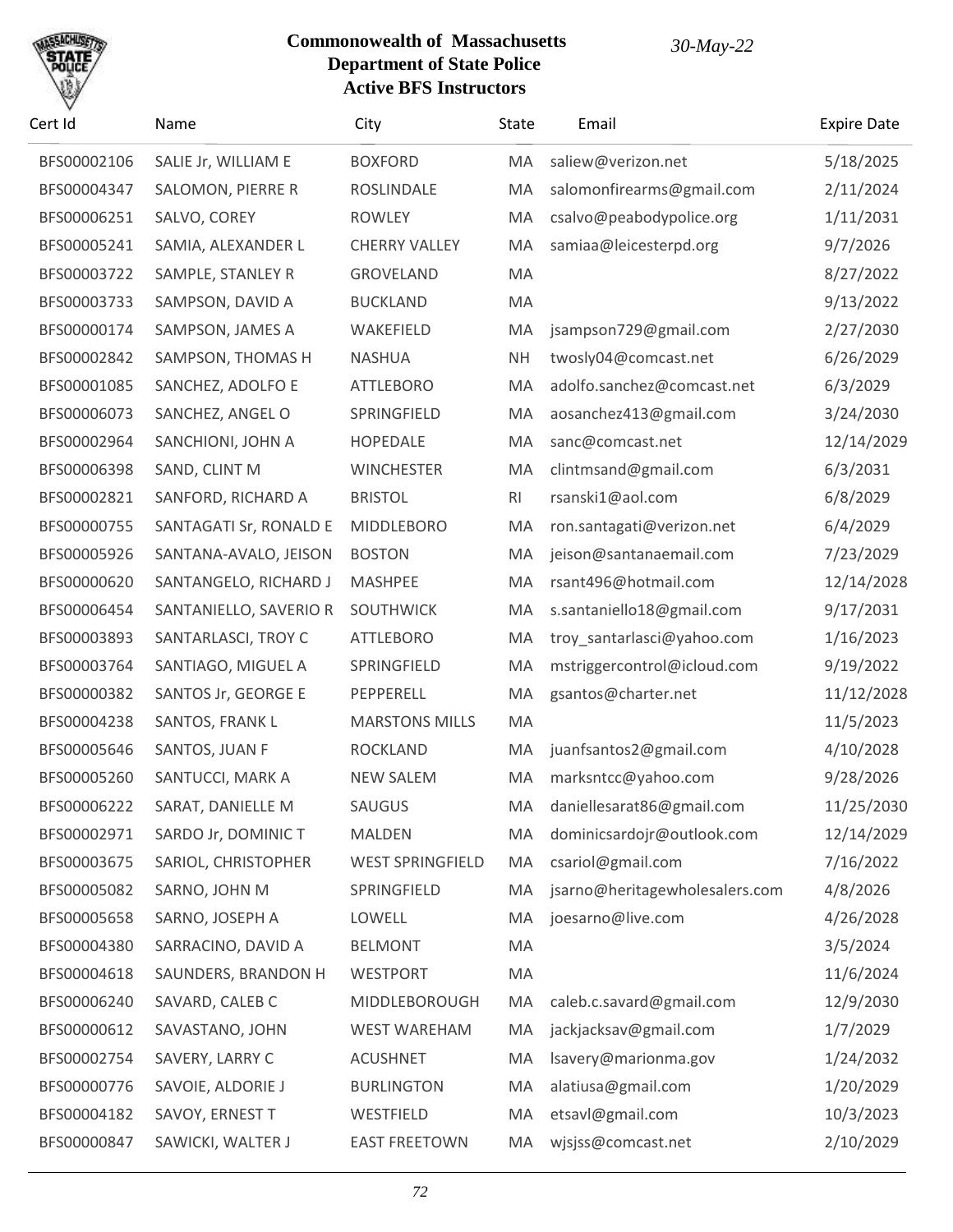

| Cert Id     | Name                                | City                | State     | Email                              | <b>Expire Date</b> |
|-------------|-------------------------------------|---------------------|-----------|------------------------------------|--------------------|
| BFS00003056 | SAWYER, JASON W                     | <b>MELROSE</b>      | MA        | jw.sawyer@gmail.com                | 3/19/2030          |
| BFS00006515 | SAYLES, JOSHUA M                    | <b>HULL</b>         | MA        | joshua.sayles12@gmail.com          | 12/16/2031         |
| BFS00005427 | SCAGLIARINI, JONATHAN L SPRINGFIELD |                     | MA        | jscagliarini83@gmail.com           | 3/30/2027          |
| BFS00003478 | SCALES, RICHARD A                   | FRAMINGHAM          | MA        | richardascales@yahoo.com           | 11/16/2031         |
| BFS00001736 | SCALIA, JOSEPH V                    | WHITINSVILLE        | MA        |                                    | 6/3/2022           |
| BFS00004539 | <b>SCALLON, KATHLEEN P</b>          | SWANSEA             | MA        | katescallon@gmail.com              | 7/31/2024          |
| BFS00006445 | SCANLON JR, RICHARD E               | <b>CHARLTON</b>     | MA        | mpoc17@yahoo.com                   | 9/17/2031          |
| BFS00005674 | <b>SCANLON, ROBERT A</b>            | <b>SOUTH BOSTON</b> | MA        | goodone@verizon.net                | 5/15/2028          |
| BFS00000788 | SCANZANI, RONALD C                  | PEPPERELL           | MA        | ronbosgunshop@charter.net          | 1/21/2029          |
| BFS00005916 | SCARBOROUGH, MORGAN                 | <b>WEST NEWTON</b>  | MA        | mscarborough1980@gmail.com         | 6/20/2029          |
| BFS00002285 | SCARPINO, FRANCESCO D               | PEMBROKE            | MA        | italianseabee@hotmail.com          | 1/9/2027           |
| BFS00006268 | SCARPINO, SHERI A                   | PEMBROKE            | MA        | ac1mac@yahoo.com                   | 1/28/2031          |
| BFS00006376 | SCHATZL, KURT J                     | <b>BRAINTREE</b>    | MA        | kurtschatzl30@gmail.com            | 6/3/2031           |
| BFS00005021 | SCHECK, WILLIAM D                   | NORTH CHATHAM       | MA        |                                    | 2/18/2026          |
| BFS00005083 | SCHEPIS, DAVID J                    | <b>NORTON</b>       | MA        |                                    | 4/8/2026           |
| BFS00005694 | SCHICKLE, ERICH W                   | <b>ATTLEBORO</b>    | MA        | erich.schickle@gmail.com           | 6/12/2028          |
| BFS00005070 | <b>SCHILLING, DENNIS T</b>          | SUNDERLAND          | MA        | talers@gmail.com                   | 3/23/2026          |
| BFS00005954 | SCHILPP, DAVID D                    | SAUGUS              | MA        | davidschilpp@comcast.net           | 9/25/2029          |
| BFS00005084 | SCHIRNER, NATHAN M                  | <b>HOLDEN</b>       | MA        |                                    | 4/8/2026           |
| BFS00002423 | SCHLAGER, DAVID T                   | CARVER              | MA        | davidschlager@comcast.net          | 5/23/2028          |
| BFS00005037 | SCHMIDT, HARRISON W                 | <b>COHASSET</b>     | MA        | hwschmidt@hotmail.com              | 3/9/2026           |
| BFS00002337 | SCHRIJN, JOHN S                     | <b>BELCHERTOWN</b>  | MA        | john.schrijn@massmail.state.ma.us  | 6/1/2027           |
| BFS00004485 | SCHULTE, PETER T                    | <b>NORWOOD</b>      | MA        | instructor@cerberusselfdefense.com | 5/21/2024          |
| BFS00005068 | SCHWARTZ, MARK A                    | <b>ROCKLAND</b>     | MA        | mschwa1967@gmail.com               | 3/23/2026          |
| BFS00004216 | SCIANNAMEO, ANDREW                  | <b>OXFORD</b>       | MA        | asciannameo@gmail.com              | 10/30/2023         |
| BFS00002151 | SCIARAFFA, ANTHONY                  | ARLINGTON           | MA        |                                    | 2/2/2026           |
| BFS00006305 | SCIMONE, FREDRIK J                  | WALLINGFORD         | <b>CT</b> | fjscim1@gmail.com                  | 3/11/2031          |
| BFS00003614 | SCOLARO, FRANCIS G                  | <b>ABINGTON</b>     | MA        | 4792504@gmail.com                  | 4/19/2032          |
| BFS00003602 | SCOLARO, JOSEPH J                   | WEYMOUTH            | MA        | joe.scolaro@icloud.com             | 4/17/2032          |
| BFS00006378 | SCOTT, DONALD E                     | <b>ATTLEBORO</b>    | MA        | donald.e.scott@icloud.com          | 6/3/2031           |
| BFS00004540 | <b>SCOTT, MATTHEW R</b>             | <b>ATHOL</b>        | MA        | matthew@frontlinefirearms.com      | 7/31/2024          |
| BFS00001772 | <b>SCOTT, PATRICK J</b>             | MAYNARD             | MA        |                                    | 9/7/2022           |
| BFS00003500 | SCRIMO, JEFFREY T                   | <b>LENOX</b>        | MA        | JEFF@LENOXATTORNEY.COM             | 12/7/2031          |
| BFS00005441 | SEABOYER, RONALD E                  | <b>MELROSE</b>      | MA        | rseaboyer@comcast.net              | 4/18/2027          |
| BFS00006068 | SEAMANS, JONATHAN D                 | LOWELL              | MA        | jdseamans146@gmail.com             | 3/24/2030          |
| BFS00005639 | <b>SEARS, FREDERICK F</b>           | WALTHAM             | MA        | fred@fredsears.net                 | 4/2/2028           |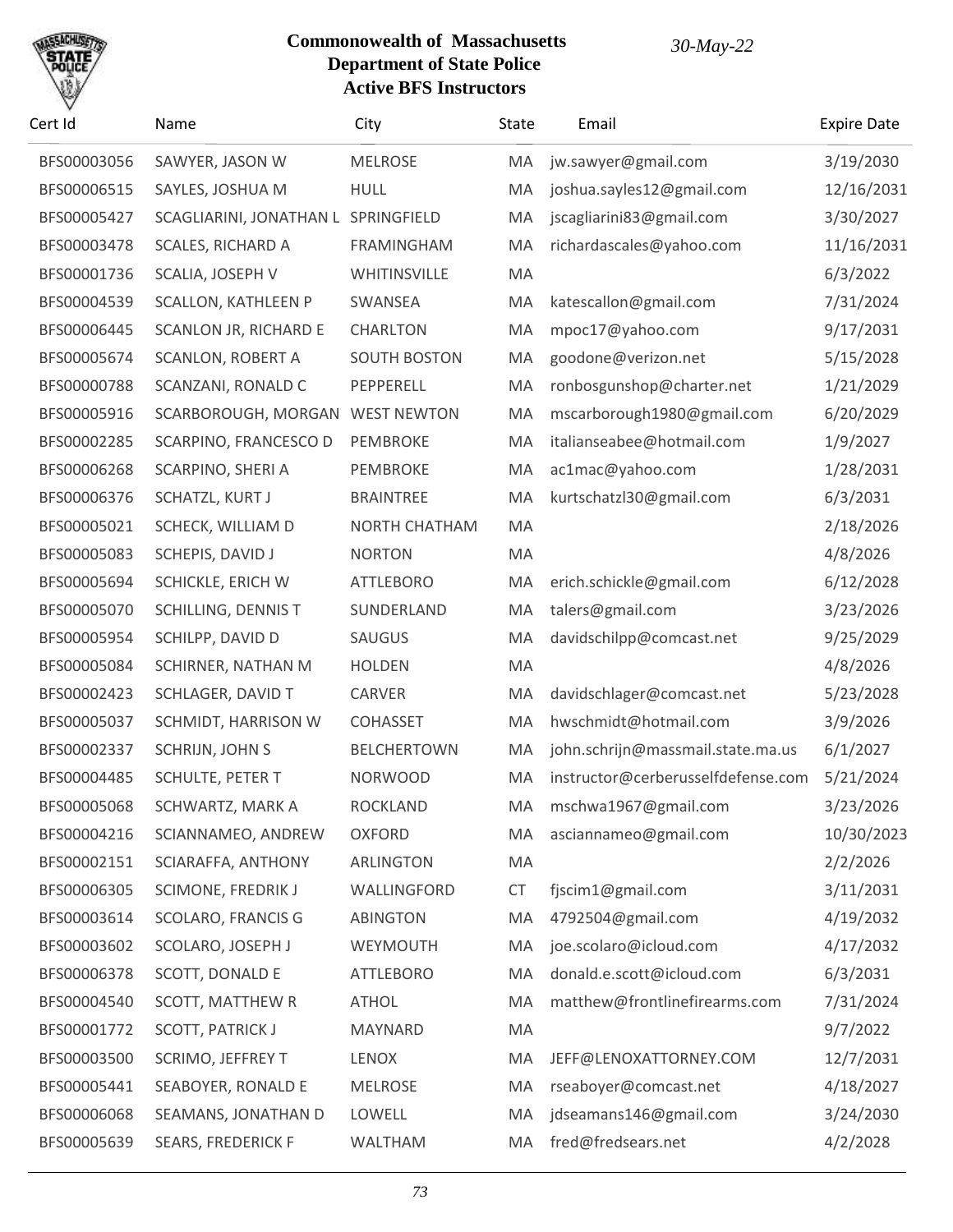

| Cert Id     | Name                          | City                   | State     | Email                         | <b>Expire Date</b> |
|-------------|-------------------------------|------------------------|-----------|-------------------------------|--------------------|
| BFS00003034 | SECATORE, NICHOLAS            | <b>NORTH READING</b>   | MA        | nick@secatore.com             | 3/1/2030           |
| BFS00005562 | SEERO, DANA J                 | <b>BOSTON</b>          | MA        | dana.seero@gmail.com          | 11/9/2027          |
| BFS00005350 | SEGAL, LEONARD E              | SHARON                 | MA        | safety-instructor@comcast.net | 1/27/2027          |
| BFS00005307 | SEIGER, TERRANCE G            | <b>STONEHAM</b>        | MA        | garyseiger@gmail.com          | 12/7/2026          |
| BFS00004512 | SELENS, KEITH A               | <b>SOUTH YARMOUTH</b>  | MA        | ksdses@comcast.net            | 6/17/2024          |
| BFS00003935 | SELIGOWSKI, THEODORE A AUBURN |                        | MA        | tsauburn@charter.net          | 3/5/2023           |
| BFS00003045 | SELLITTO, RAFFAELE            | <b>STOUGHTON</b>       | MA        | brdn@comcast.net              | 3/4/2030           |
| BFS00002421 | SENCABAUGH, SCOTT A           | <b>DRACUT</b>          | MA        | sascas@comcast.net            | 5/15/2028          |
| BFS00006241 | SENNER, BRANDON M             | PITTSFIELD             | MA        | brandonsenner@yahoo.com       | 12/10/2030         |
| BFS00005559 | SEPULVEDA, ROBERTO            | <b>BOSTON</b>          | MA        | roberto.sepulveda1@gmail.com  | 11/9/2027          |
| BFS00005950 | SERAFINO, JOSHUA J            | SOUTHINGTON            | <b>CT</b> | j.serafino1913@gmail.com      | 9/10/2029          |
| BFS00001982 | SEVIGNE Jr, JAMES A           | N. HATFIELD            | MA        | jasjr@comcast.net             | 6/4/2024           |
| BFS00004168 | SEWELL, CHRISTIAN G           | <b>BRADFORD</b>        | MA        |                               | 9/19/2023          |
| BFS00003746 | SFORZA, STEVEN F              | SALISBURY              | MA        | forz481@hotmail.com           | 9/13/2022          |
| BFS00002298 | SHAIR, MITCHEL D              | <b>DEDHAM</b>          | MA        | mitch2508@gmail.com           | 2/13/2027          |
| BFS00004122 | SHAMBERG, MICHAEL D           | <b>DENNISPORT</b>      | MA        |                               | 8/19/2023          |
| BFS00003286 | SHANK, JEFFRY M               | <b>BUZZARDS BAY</b>    | MA        | jmohrs001@gmail.com           | 2/7/2031           |
| BFS00005583 | SHANKS, CHRISTOPHER M         | <b>FOXBORO</b>         | MA        | chrismshanks@gmail.com        | 1/4/2028           |
| BFS00001567 | SHANLY, MARK J                | <b>HOLBROOK</b>        | MA        | markshanly0818@gmail.com      | 1/16/2024          |
| BFS00005167 | SHANNON, DANIEL W             | <b>CHICOPEE</b>        | MA        | dnyshan@yahoo.com             | 6/29/2026          |
| BFS00005160 | SHANNON, DEAN E               | <b>LEOMINSTER</b>      | MA        | dean@continentalfirearms.com  | 6/14/2026          |
| BFS00001826 | SHANNON, KEVIN J              | WEYMOUTH               | MA        |                               | 1/10/2023          |
| BFS00004696 | SHARPE, WILLIAM A             | <b>ROWLEY</b>          | MA        |                               | 3/11/2025          |
| BFS00003536 | SHATTUCK, SEAN C              | <b>HOLYOKE</b>         |           | MA sshattuck@townofrussell.us | 1/24/2032          |
| BFS00003788 | SHAUGHNESSY, MARK W           | <b>BURLINGTON</b>      | MA        | mshaughnessy@woburnpd.com     | 10/4/2022          |
| BFS00005652 | SHAW, MICHAEL D               | <b>CHARLTON</b>        | MA        | mshaw166@gmail.com            | 4/10/2028          |
| BFS00005840 | SHAW, ROBERT J                | <b>HOLYOKE</b>         | MA        | bshaw0904@yahoo.com           | 3/11/2029          |
| BFS00004161 | SHEA, JAMES J                 | <b>EAST BROOKFIELD</b> | MA        | jshea77@charter.net           | 9/26/2023          |
| BFS00004710 | SHEA, JOHN L                  | <b>MILTON</b>          | MA        |                               | 3/11/2025          |
| BFS00003981 | SHEA, JOSEPH J                | <b>QUINCY</b>          | MA        |                               | 4/26/2023          |
| BFS00004152 | SHEA, STEPHEN M               | PLYMOUTH               | MA        |                               | 9/19/2023          |
| BFS00003946 | SHEAN II, MARK R              | CARVER                 | MA        |                               | 3/21/2023          |
| BFS00001552 | SHEAN, MARK R                 | PLYMOUTH               | MA        | mshean1955@yahoo.com          | 4/9/2031           |
| BFS00006390 | SHEAR, DAVID S                | <b>MILFORD</b>         | MA        | dshear@comcast.net            | 6/3/2031           |
| BFS00005480 | SHEEHAN, JOHN M               | <b>METHUEN</b>         | MA        | john.sheehan5@comcast.net     | 6/27/2027          |
| BFS00005445 | SHEEHAN, JOSEPH M             | <b>ABINGTON</b>        | MA        | josephsheehan@me.com          | 4/18/2027          |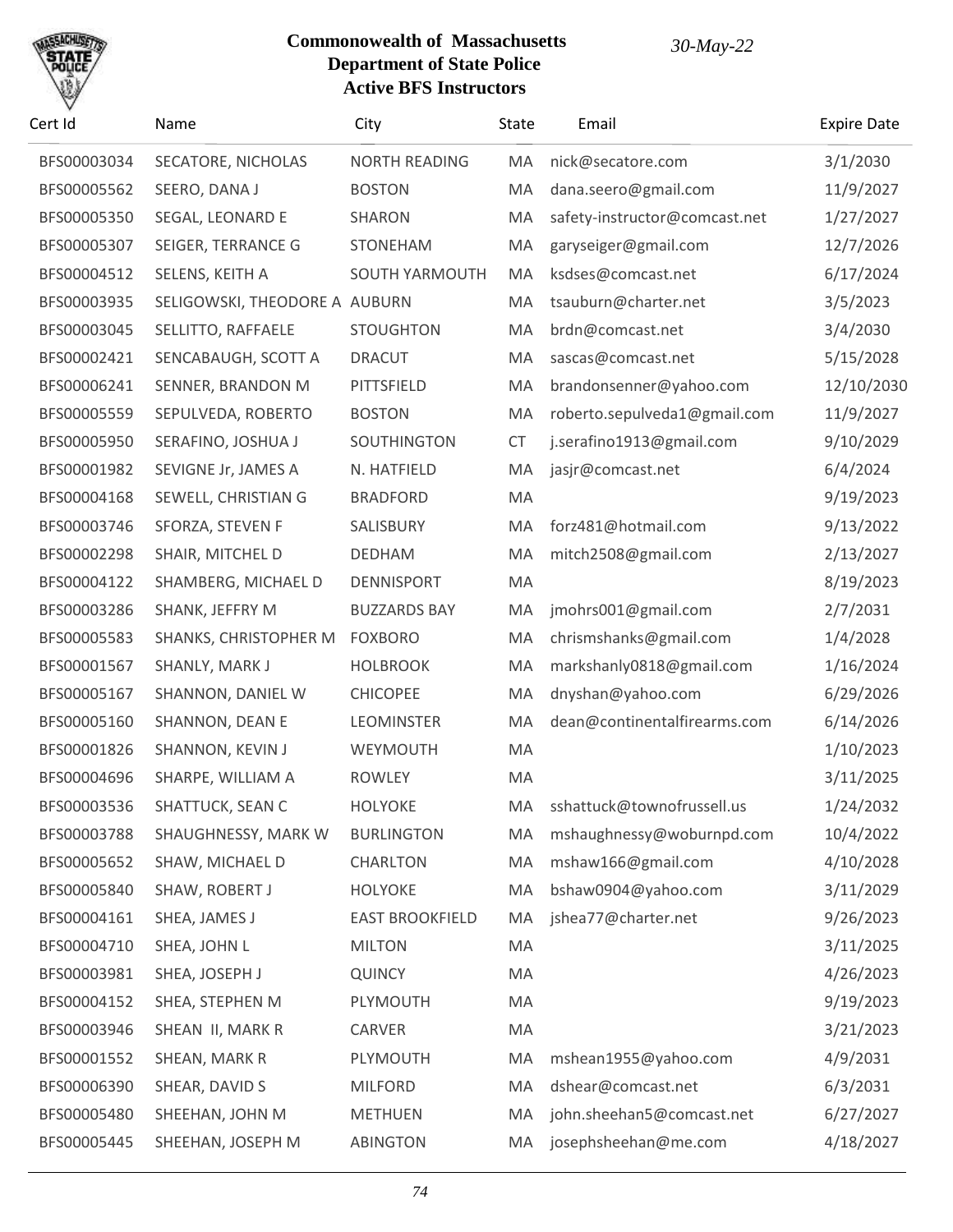# SACHU

| Cert Id     | Name                  | City                 | State     | Email                        | <b>Expire Date</b> |
|-------------|-----------------------|----------------------|-----------|------------------------------|--------------------|
| BFS00005610 | SHEEHAN, MICHAEL C    | <b>SCITUATE</b>      | МA        | 46gannettpasture@comcast.net | 2/13/2028          |
| BFS00003847 | SHEEHAN, ROBERT L     | <b>NORWOOD</b>       | MA        |                              | 1/8/2023           |
| BFS00005722 | SHELBY, SCHNELLE Y    | <b>BOSTON</b>        | MA        | schnelleshelby@gmail.com     | 8/21/2028          |
| BFS00006426 | SHELDON JR, KENNETH R | PLAINFIELD           | <b>CT</b> | INTEGRITY_FST@YAHOO.COM      | 8/13/2031          |
| BFS00005215 | SHEPARD, JONATHAN P   | <b>HUDSON</b>        | MA        | jonshepardelectric@gmail.com | 8/10/2026          |
| BFS00005968 | SHEPHERD, CORY A      | <b>GRANBY</b>        | MA        | cshepherd42084@gmail.com     | 10/24/2029         |
| BFS00003066 | SHEPPARD, KEITH R     | <b>LYNN</b>          | MA        | ksguns@yahoo.com             | 3/19/2030          |
| BFS00002343 | SHERBOURNE, RAY A     | <b>AUBURN</b>        | MA        | rsherbourne33@hotmail.com    | 6/1/2027           |
| BFS00004538 | SHERIDAN, MICHAEL P   | <b>GRANBY</b>        | MA        | irishmutt@comcast.net        | 7/31/2024          |
| BFS00004169 | SHERIDAN, STEVEN L    | <b>REHOBOTH</b>      | MA        |                              | 9/19/2023          |
| BFS00003940 | SHERMAN, KENNETH B    | <b>NORTH GRAFTON</b> | MA        |                              | 3/5/2023           |
| BFS00006315 | SHERMAN, MATTHEW M    | CONWAY               | MA        | mms302@hotmail.com           | 3/11/2031          |
| BFS00003824 | SHI, JACKY K          | WELLESLEY            | MA        | shi.jacky@yahoo.com          | 11/19/2022         |
| BFS00000994 | SHINE, DANIEL J       | <b>METHUEN</b>       | MA        | dan.shine@comcast.net        | 4/13/2029          |
| BFS00003054 | SHOTZ, GARY           | <b>DUXBURY</b>       | MA        | firearmltc@hotmail.com       | 3/19/2030          |
| BFS00006545 | SHUTE, DAVID V        | <b>WEST SUFFIELD</b> | <b>CT</b> | shutensafe@yahoo.com         | 1/24/2032          |
| BFS00004482 | SIANO, ROBERT V       | PEPPERELL            | MA        | rvsianom5@gmail.com          | 5/21/2024          |
| BFS00001405 | SICA Sr, RICHARD T    | MALDEN               | MA        | sicasauto@comcast.net        | 5/10/2030          |
| BFS00006612 | SICHLER, GEORGE J     | <b>PATTERSON</b>     | <b>NY</b> | gs@hvshootingsports.com      | 4/29/2032          |
| BFS00002324 | SICKLES, WILLIAM S    | <b>TEWKSBURY</b>     | MA        | wssickles@aol.com            | 5/2/2027           |
| BFS00006455 | SIDOTI, JOHN M        | <b>GRANBY</b>        | <b>CT</b> | yodaemti@hotmail.com         | 9/17/2031          |
| BFS00005535 | SIEGEL, HOWARD C      | PITTSFIELD           | MA        | howard@bugbusters-cs.com     | 10/13/2027         |
| BFS00004415 | SIGMAN, AARON N       | <b>MILTON</b>        | MA        |                              | 3/20/2024          |
| BFS00001347 | SILLETTI, STEPHEN R   | <b>BRADFORD</b>      | МA        | ssilletti@msn.com            | 2/15/2030          |
| BFS00000531 | SILVA, JAMES J        | NORTH DARTMOUTH MA   |           | kiehtan@me.com               | 12/3/2028          |
| BFS00005611 | SILVERIO, CLINTON V   | SOUTH DARTMOUTH MA   |           | hnt777@gmail.com             | 2/13/2028          |
| BFS00005405 | SILVESTRE, KEVIN J    | <b>ATTLEBORO</b>     | MA        | kjs05004@gmail.com           | 3/22/2027          |
| BFS00003014 | SILVESTRE, STEVE F    | <b>NEW BEDFORD</b>   | MA        | magoo1025@yahoo.com          | 2/11/2030          |
| BFS00006122 | SILVIS, PAUL          | <b>BURLINGTON</b>    | MA        | paulsilvis@comcast.net       | 7/8/2030           |
| BFS00006105 | SIMMLER, DANIEL J     | <b>NORTH GRAFTON</b> | MA        | simmlerbjj@yahoo.com         | 7/8/2030           |
| BFS00000289 | SIMMONS, JILL R       | <b>FAIRHAVEN</b>     | MA        | jillrsimmons@comcast.net     | 12/8/2028          |
| BFS00005077 | SIMONEAU, RONALD E    | <b>OXFORD</b>        | MA        |                              | 4/8/2026           |
| BFS00001674 | SIMONELLI, MICHAEL    | MANSFIELD            | MA        | mnmis65@aol.com              | 3/8/2032           |
| BFS00006204 | SIMPSON IV, WILLIAM O | NEW BEDFORD          | MA        | wo.simpsoniv@gmail.com       | 11/2/2030          |
| BFS00006476 | SIMPSON, DANIEL F     | <b>SAUGUS</b>        | MA        | dannysimpson2009@gmail.com   | 10/8/2031          |
| BFS00006254 | SIMPSON, THOMAS J     | <b>MATTAPOISETT</b>  | MA        | tjs782@aol.com               | 1/11/2031          |
|             |                       |                      |           |                              |                    |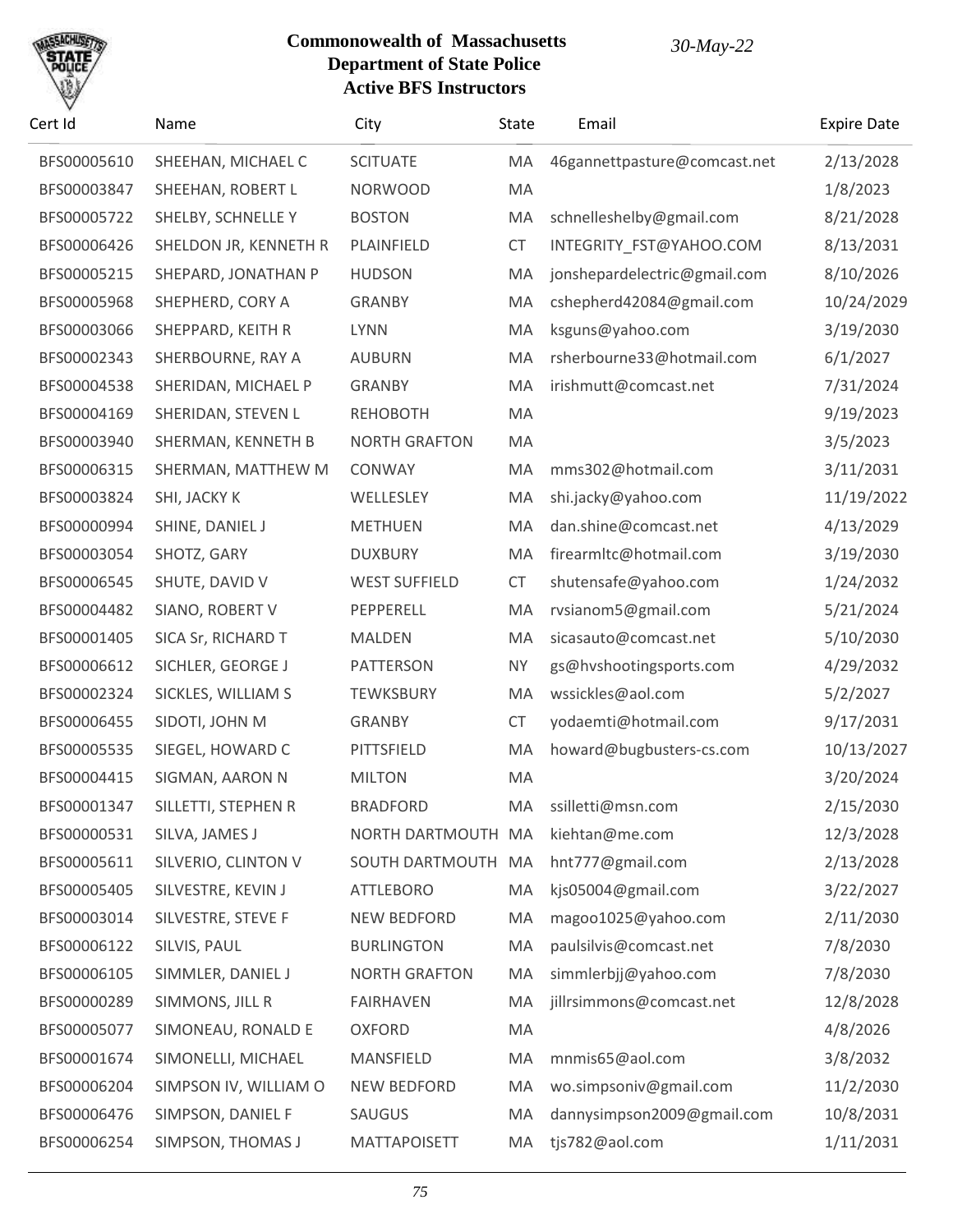

| Cert Id     | Name                  | City               | State     | Email                                          | <b>Expire Date</b> |
|-------------|-----------------------|--------------------|-----------|------------------------------------------------|--------------------|
| BFS00002149 | SINCLAIR, GARY M      | <b>HARWICH</b>     | MA        |                                                | 1/5/2026           |
| BFS00006065 | SINNOTT II, EDMOND M  | MARSHFIELD         | MA        | porsche98eddie@yahoo.com                       | 3/24/2030          |
| BFS00006066 | SINNOTT, ANNE M       | MARSHFIELD         | MA        | a.m.brad@outlook.com                           | 3/24/2030          |
| BFS00005629 | SIRR, KIMBERLEY M     | CONCORD            | MA        | ksirr13@yahoo.com                              | 3/20/2028          |
| BFS00002435 | SITTE, RICKARD J      | <b>NORTON</b>      | MA        | scouter-rick@comcast.net                       | 6/30/2028          |
| BFS00004270 | SKIDMORE, MICHAEL T   | <b>TIVERTON</b>    | RI        | mskidmore@troycitytactical.com                 | 12/5/2023          |
| BFS00004886 | SKINNER, KAREN A      | <b>BROCKTON</b>    | MA        | safetyfirstfirearmstraining@yahoo.co           | 11/13/2025         |
| BFS00004885 | SKINNER, MICHAEL G    | <b>BROCKTON</b>    | MA        |                                                | 11/13/2025         |
| BFS00005648 | SKOWYRA, MICHAEL G    | <b>HALIFAX</b>     | MA        | michael.g.skowyra@gmail.com                    | 4/10/2028          |
| BFS00004698 | SLATER, DANIEL P      | <b>TRURO</b>       | MA        |                                                | 3/11/2025          |
| BFS00003917 | SLATER, JOHN D        | <b>ENFIELD</b>     | <b>CT</b> |                                                | 2/5/2023           |
| BFS00003479 | SLIBY, KENNETH G      | <b>FRANKLIN</b>    | MA        | slibs556@gmail.com                             | 11/16/2031         |
| BFS00004672 | SLOANE, CHRISTOPHER P | <b>EAST BOSTON</b> | MA        | reddevilfirearmstraining@outlook.com 1/30/2025 |                    |
| BFS00003968 | SMALLWOOD, MERRILL J  | <b>QUINCY</b>      | MA        |                                                | 3/27/2023          |
| BFS00006310 | SMEDES, ANDREW J      | <b>UXBRIDGE</b>    | MA        | andrewsmedes@gmail.com                         | 3/11/2031          |
| BFS00004408 | SMIGEL, CHESTER H     | SO. DARTMOUTH      | MA        |                                                | 3/20/2024          |
| BFS00004904 | SMITH, GARY R         | <b>MIDDLEBORO</b>  | MA        |                                                | 12/9/2025          |
| BFS00006100 | SMITH, JAMES T        | <b>FORESTDALE</b>  | MA        | jamestsmith88@yahoo.com                        | 6/9/2030           |
| BFS00002850 | SMITH, JASON R        | LUNENBURG          | MA        | jasonsmith1966@gmail.com                       | 4/8/2030           |
| BFS00006533 | SMITH, JITU K         | RANDOLPH           | MA        | bpm_jsmith@hotmail.com                         | 1/20/2032          |
| BFS00004375 | SMITH, JOHN W         | LONGMEADOW         | MA        |                                                | 3/5/2024           |
| BFS00005946 | SMITH, JONATHAN P     | <b>FRAMINGHAM</b>  | MA        | psesmithj15@gmail.com                          | 9/10/2029          |
| BFS00003652 | SMITH, KRIS K         | <b>MARION</b>      | MA        |                                                | 6/28/2022          |
| BFS00004365 | SMITH, MICHELLE L     | LAKEVILLE          | MA        | defend-yourself@verizon.net                    | 2/27/2024          |
| BFS00005877 | SMITH, PATRICK L      | <b>QUINCY</b>      | MA        | sotmdl@comcast.net                             | 4/22/2029          |
| BFS00001699 | SMITH, PAUL M         | <b>LEOMINSTER</b>  | MA        |                                                | 4/9/2025           |
| BFS00002258 | SMITH, RAYMOND J      | WILBRAHAM          | MA        | cr2smith@charter.net                           | 10/19/2026         |
| BFS00002194 | SMITH, RICHARD M      | <b>MONSON</b>      | MA        | DRSMITH@TRIUNEWELLNESS.COM                     | 6/1/2026           |
| BFS00004029 | SMITH, RODNEY A       | WESTBOROUGH        | MA        | smith@ix.netcom.com                            | 5/16/2023          |
| BFS00003697 | SMITH, SHAUN M        | LEE                | MA        | ssmith570@roadrunner.com                       | 8/10/2022          |
| BFS00001972 | SMITH, TODD E         | <b>HOPEDALE</b>    | MA        | firearm_instructor@verizon.net                 | 3/11/2024          |
| BFS00003702 | SMITH, URIAH T        | <b>BRIMFIELD</b>   | MA        |                                                | 8/10/2022          |
| BFS00000392 | SNOW, DAVID L         | <b>MIDDLETON</b>   | MA        | dlsnow2@verizon.net                            | 12/2/2028          |
| BFS00001684 | SNOW, ROBERT P        | N. WEYMOUTH        | MA        | snowpeeps85@hotmail.com                        | 3/28/2022          |
| BFS00006437 | SOARES, EMANUEL A     | NEW BEDFORD        | MA        | EMANUELSOARES33@GMAIL.COM                      | 8/13/2031          |
| BFS00001437 | SOARES, JOAQUIN J     | <b>STOUGHTON</b>   | MA        | joaquinsoares1@gmail.com                       | 8/7/2030           |
|             |                       |                    |           |                                                |                    |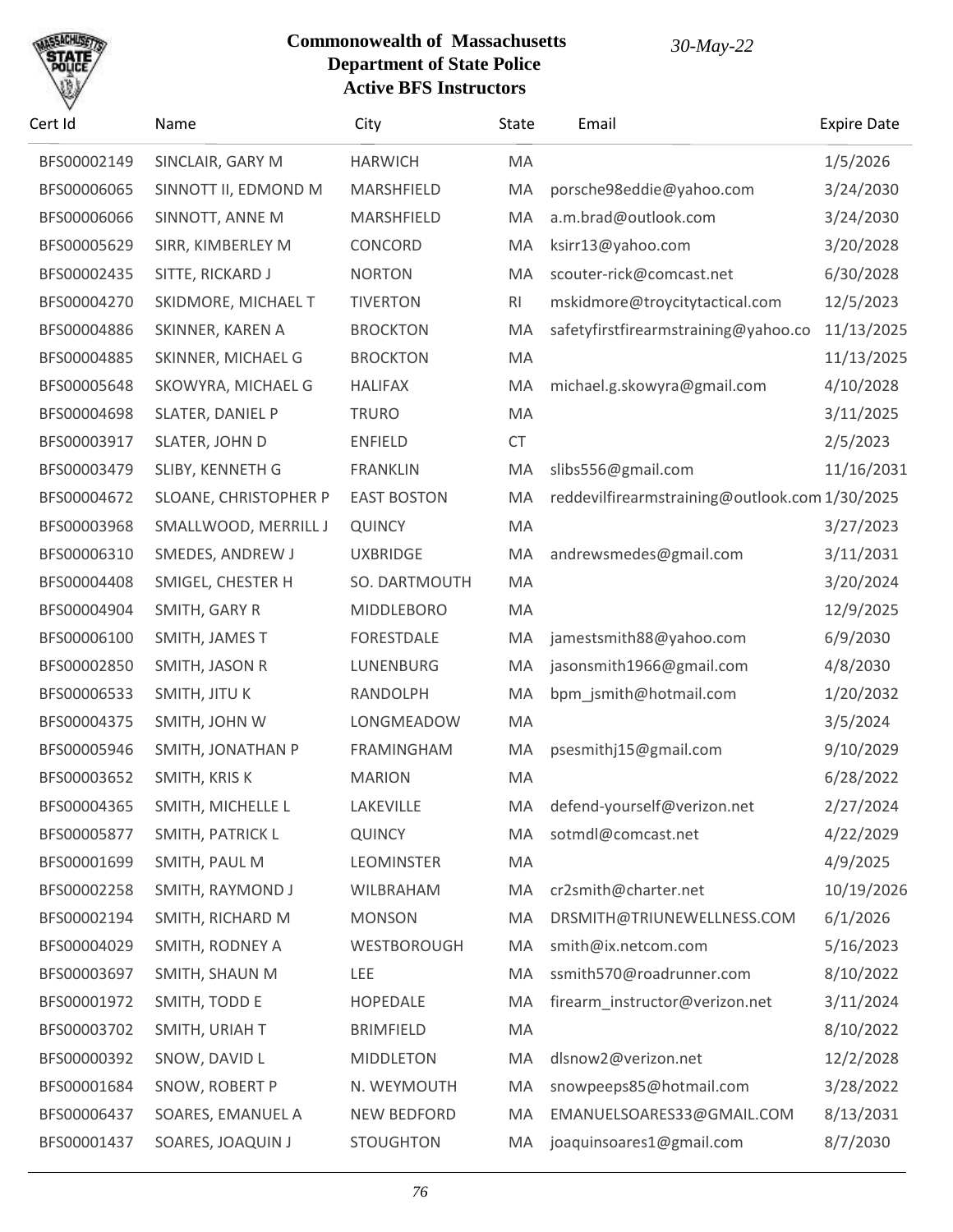

| Cert Id     | Name                           | City                | State     | Email                         | <b>Expire Date</b> |
|-------------|--------------------------------|---------------------|-----------|-------------------------------|--------------------|
| BFS00006221 | SOCQUET JR, PAUL J             | <b>GREENFIELD</b>   | MA        | buzzysokay@yahoo.com          | 11/25/2030         |
| BFS00000819 | SODI Jr, JOSEPH P              | PEABODY             | MA        | coopboy2017@gmail.com         | 1/29/2029          |
| BFS00005181 | SOEIRO, SAULO B                | <b>FRAMINGHAM</b>   | MA        | saulobarcelos@me.com          | 6/29/2026          |
| BFS00004780 | SOFFAYER, CHRISTOPHER J MILLIS |                     | MA        |                               | 6/19/2025          |
| BFS00004838 | SOKOL, MARK                    | <b>HOPKINTON</b>    | MA        | mark.callahan1@comcast.net    | 9/9/2025           |
| BFS00000589 | SOLANDER, DALE F               | <b>QUINCY</b>       | MA        | solhouse@comcast.net          | 12/8/2028          |
| BFS00002135 | SOLIMINI, DAVID A              | ANDOVER             | MA        |                               | 10/20/2025         |
| BFS00004889 | SOLOMON, JOSEPH E              | <b>METHUEN</b>      | MA        | jesolomon01@aol.com           | 11/13/2025         |
| BFS00003789 | SOROKO, JONATHAN A             | <b>ABINGTON</b>     | MA        | jsorok1@gmail.com             | 10/4/2022          |
| BFS00003116 | SOROKO, MITCHELL M             | <b>ABINGTON</b>     | MA        | msoro0@gmail.com              | 6/3/2030           |
| BFS00004938 | SORRENTINO II, RICHARD         | <b>TEWKSBURY</b>    | MA        | rsorr99@gmail.com             | 1/7/2026           |
| BFS00005816 | SOTO, CHRISTOPHER J            | WESTFIELD           | MA        | eight8pointcover@yahoo.com    | 2/13/2029          |
| BFS00003891 | SOUKUP, JASON T                | CHESTERFIELD        | MA        |                               | 1/16/2023          |
| BFS00000547 | SOULTANIAN, ROBERT             | AYER                | MA        | rsoultanian1133@gmail.com     | 12/3/2028          |
| BFS00004661 | SOUSA, STEPHEN J               | EAST LONGMEADOW     | MA        |                               | 1/8/2025           |
| BFS00006005 | SOUTH, MICHAEL R               | <b>MIDDLETON</b>    | <b>NH</b> | msouth16@gmail.com            | 1/6/2030           |
| BFS00004960 | SOUZA, BRIAN J                 | NEW BEDFORD         | MA        |                               | 1/28/2026          |
| BFS00002706 | SOUZA, PAUL A                  | <b>CARVER</b>       | MA        | palan10x@yahoo.com            | 3/3/2029           |
| BFS00006585 | SPADANO, PHILIP A              | WESTFORD            | MA        | pspades23944@gmail.com        | 4/1/2032           |
| BFS00006429 | SPAGNA, BRIAN M                | <b>NOTTINGHAM</b>   | <b>NH</b> | BSPAGNA@YAHOO.COM             | 8/13/2031          |
| BFS00006383 | SPAGNUOLO, PASQUALE            | <b>LEICESTER</b>    | MA        | 01gixxer1000@gmail.com        | 6/3/2031           |
| BFS00001924 | SPARKO, DAVID L                | <b>SOUTH HADLEY</b> | MA        | dspa52@comcast.net            | 8/19/2023          |
| BFS00004858 | SPAS Jr, DANIEL F              | MILLVILLE           | MA        | dspas@mbta.com                | 10/7/2025          |
| BFS00002306 | SPEARMAN, KEVIN                | LYNN                | MA        | kevins13@verizon.net          | 3/22/2027          |
| BFS00002439 | SPENCER, RAYMOND               | SOMERVILLE          | MA        | spencer.raymond@comcast.net   | 6/30/2028          |
| BFS00006380 | SPEROUNIS, THOMAS E            | <b>DRACUT</b>       | MA        | sperounis1986@gmail.com       | 6/3/2031           |
| BFS00000048 | SPIEWAKOWSKI, BRUCE D          | <b>DUDLEY</b>       | MA        | tactical1@charter.net         | 10/21/2028         |
| BFS00003977 | SPINALE-BELL, DEBRA A          | WAYLAND             | MA        |                               | 4/17/2023          |
| BFS00006498 | SPINELLI, THOMAS               | <b>LEOMINSTER</b>   | MA        | tkspinelli@verizon.net        | 11/12/2031         |
| BFS00004578 | SPINOSA, ALBERT E              | <b>BROCKTON</b>     | MA        | aspinosa65@outlook.com        | 9/25/2024          |
| BFS00002210 | SPIRLET, TROY C                | <b>WESTPORT</b>     | MA        | troy.spirlet@newbedfordpd.com | 6/28/2026          |
| BFS00006449 | SPOONER, PATRICK R             | <b>LEOMINSTER</b>   | MA        | rickyspooner1215@gmail.com    | 9/17/2031          |
| BFS00005328 | SPRAGG, EDWARD H               | <b>NORFOLK</b>      | MA        |                               | 12/29/2026         |
| BFS00004097 | SPRAGUE, LEONARD W             | <b>BRIDGEWATER</b>  | MA        |                               | 8/19/2023          |
| BFS00004237 | SPRAGUE, TODD R                | MILLBURY            | MA        |                               | 11/5/2023          |
| BFS00001607 | SPROWL, DONALD J               | <b>MONSON</b>       | MA        | djsprowl@comcast.net          | 10/17/2031         |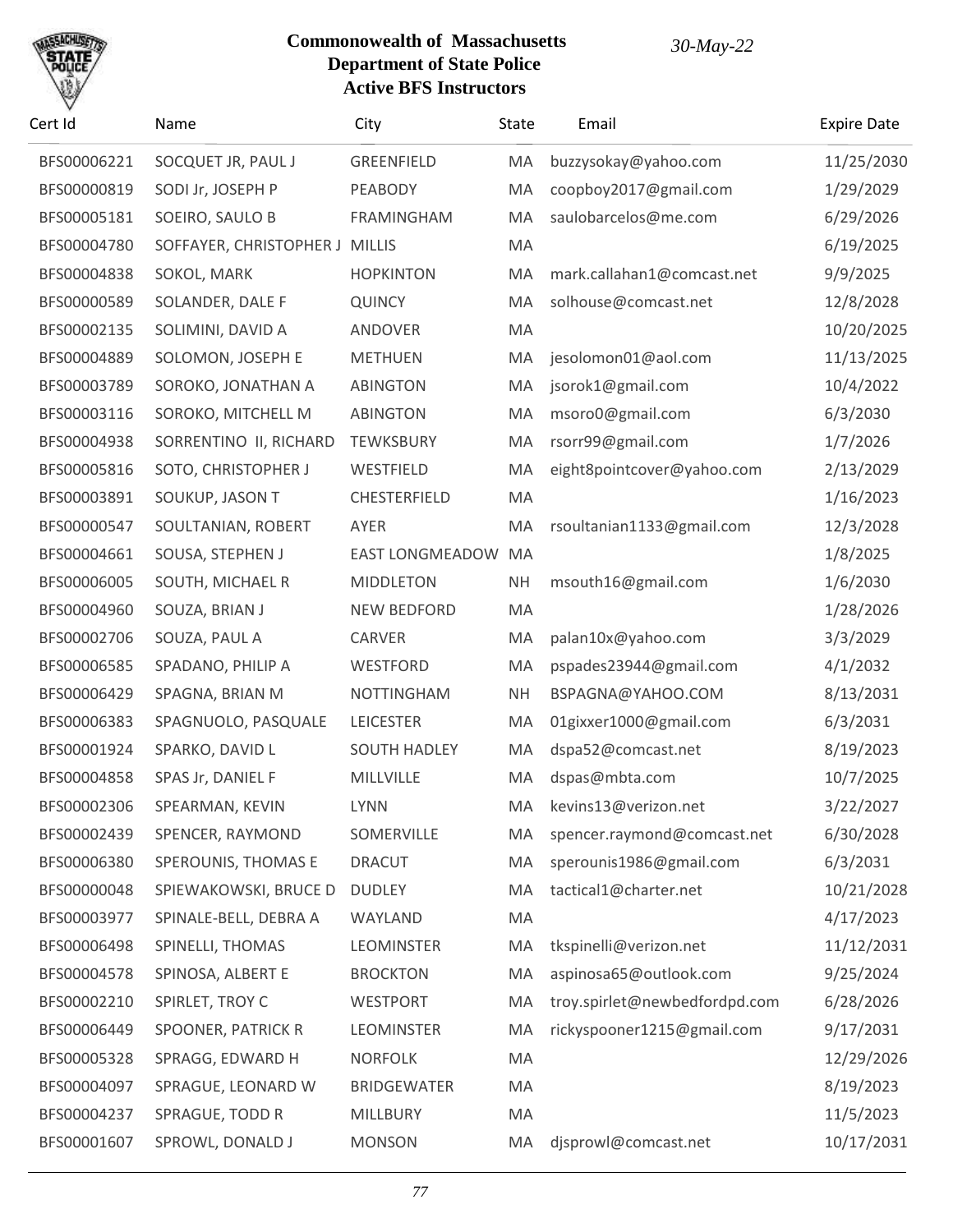

| Cert Id     | Name                                 | City                 | State | Email                             | <b>Expire Date</b> |
|-------------|--------------------------------------|----------------------|-------|-----------------------------------|--------------------|
| BFS00002182 | ST. GEORGE, BRIAN P                  | BELLINGHAM           | MA    | b.stgeorge@comcast.net            | 4/10/2027          |
| BFS00006064 | ST. PIERRE, PATRICK J                | <b>WARREN</b>        | MA    | pstpierre1@worcester.edu          | 3/24/2030          |
| BFS00001129 | STALKER Jr, PETER D                  | <b>HUBBARDSTON</b>   | MA    | pcrsta@charter.net                | 1/28/2026          |
| BFS00002475 | STAMBULSKY, JAKE                     | <b>WOBURN</b>        | MA    | jakest13@gmail.com                | 9/5/2028           |
| BFS00002211 | STANNEY Jr, WILLIAM J                | <b>NORTHBORO</b>     | MA    | wstanney@verizon.net              | 7/7/2026           |
| BFS00005906 | <b>STANTON, RICHARD B</b>            | <b>FRANKLIN</b>      | MA    | richstan328@aol.com               | 6/20/2029          |
| BFS00005772 | <b>STANTON, ROBERT T</b>             | <b>NORWOOD</b>       | MA    | rtstanton9@gmail.com              | 12/11/2028         |
| BFS00004177 | STAPLE, JAMES B                      | <b>WINTHROP</b>      | MA    |                                   | 9/25/2023          |
| BFS00005295 | STARCK, BRANDT H                     | <b>PROVIDENCE</b>    | RI.   | brandtstarck@cox.net              | 11/28/2026         |
| BFS00003532 | STAWARZ, FREDRIC                     | <b>SOUTH HADLEY</b>  | MA    | redtundra@aol.com                 | 1/12/2032          |
| BFS00004664 | STEADMAN II, WINSTON A YARMOUTH PORT |                      | MA    | wsteadmanii@comcast.net           | 1/8/2025           |
| BFS00005322 | STEADMAN, ROBERT A                   | MARLBOROUGH          | MA    | robert.steadman@securitasinc.com  | 12/29/2026         |
| BFS00005831 | <b>STEARNS, LAWRENCE P</b>           | LONGMEADOW           | MA    | larry.007@hotmail.com             | 3/11/2029          |
| BFS00002824 | STEELE, ROBERT J                     | SANDWICH             | MA    | capecodfirearms@gmail.com         | 6/15/2029          |
| BFS00006129 | STEENSTRA, HENRY P                   | <b>HOPEDALE</b>      | MA    | henry@massarmament.com            | 8/5/2030           |
| BFS00000778 | STEN, RICHARD W                      | PEMBROKE             | MA    | r.sten@verizon.net                | 1/21/2029          |
| BFS00005089 | STERN, DAVID C                       | <b>TAUTON</b>        | MA    | EARNIT1@VERIZON.NET               | 4/8/2026           |
| BFS00005645 | STERNER, JACK H                      | <b>RUTLAND</b>       | MA    | jack.sterner@massmail.state.ma.us | 4/10/2028          |
| BFS00004188 | STEVENS JR, THOMAS                   | <b>AVON</b>          | MA    |                                   | 10/3/2023          |
| BFS00005430 | STEVENS, LAURA M                     | <b>FRANKLIN</b>      | MA    | themoonlightchef@hotmail.com      | 3/30/2027          |
| BFS00004098 | <b>STEVENS, THOMAS E</b>             | <b>NORTON</b>        | MA    | tomsbarbershop@comcast.net        | 8/19/2023          |
| BFS00001866 | STEVENSON, BRADLEY B                 | <b>WILMINGTON</b>    | MA    |                                   | 5/8/2023           |
| BFS00003351 | STEWART, CLAUDIA R                   | MAYNARD              | MA    | cbsstewart2@aol.com               | 4/28/2031          |
| BFS00006116 | STEWART, RICHARD D                   | SPRINGFIELD          | MA    | richstew89@gmail.com              | 7/8/2030           |
| BFS00003173 | STIBLER, ROBERT J                    | <b>KITTERY POINT</b> | ME    | rstibler@unh.edu                  | 9/9/2030           |
| BFS00003565 | STICKNEY, BRIAN J                    | <b>WILMINGTON</b>    | MA    | stick340@yahoo.com                | 2/21/2032          |
| BFS00004410 | STOCKWELL, CHARLES W                 | <b>EAST FREETOWN</b> | MA    | charlie@firearmtrainingschool.com | 3/20/2024          |
| BFS00004985 | STODDARD, DARRYL J                   | <b>ABINGTON</b>      | MA    | darryl@djfirearmstraining.com     | 2/1/2026           |
| BFS00005064 | STOKES, SHAUN R                      | PLYMOUTH             | MA    |                                   | 3/23/2026          |
| BFS00005802 | STOKINGER, ROBERT L                  | PEMBROKE             | MA    | stoke362@aol.com                  | 1/24/2029          |
| BFS00005012 | STOMBERG, ADAM A                     | <b>HOPKINTON</b>     | MA    | adamstomberg@yahoo.com            | 2/18/2026          |
| BFS00006026 | STONER, JAYSON L                     | MAYNARD              | MA    | jaysonsto09@gmail.com             | 1/29/2030          |
| BFS00003540 | STOWE, DENISON E                     | GREENFIELD           | MA    | denisto@comcast.net               | 1/24/2032          |
| BFS00002261 | STOWE, JOHN R                        | <b>BOURNE</b>        | MA    | jstowe@townofbourne.com           | 11/30/2026         |
| BFS00005387 | STRACCO, GIANPIERO R                 | WEYMOUTH             | MA    | gianpiero.strac@gmail.com         | 3/3/2027           |
| BFS00001655 | STRATTON, ERIC A                     | <b>SOUTH HADLEY</b>  | MA    | estratton625@gmail.com            | 2/13/2032          |
|             |                                      |                      |       |                                   |                    |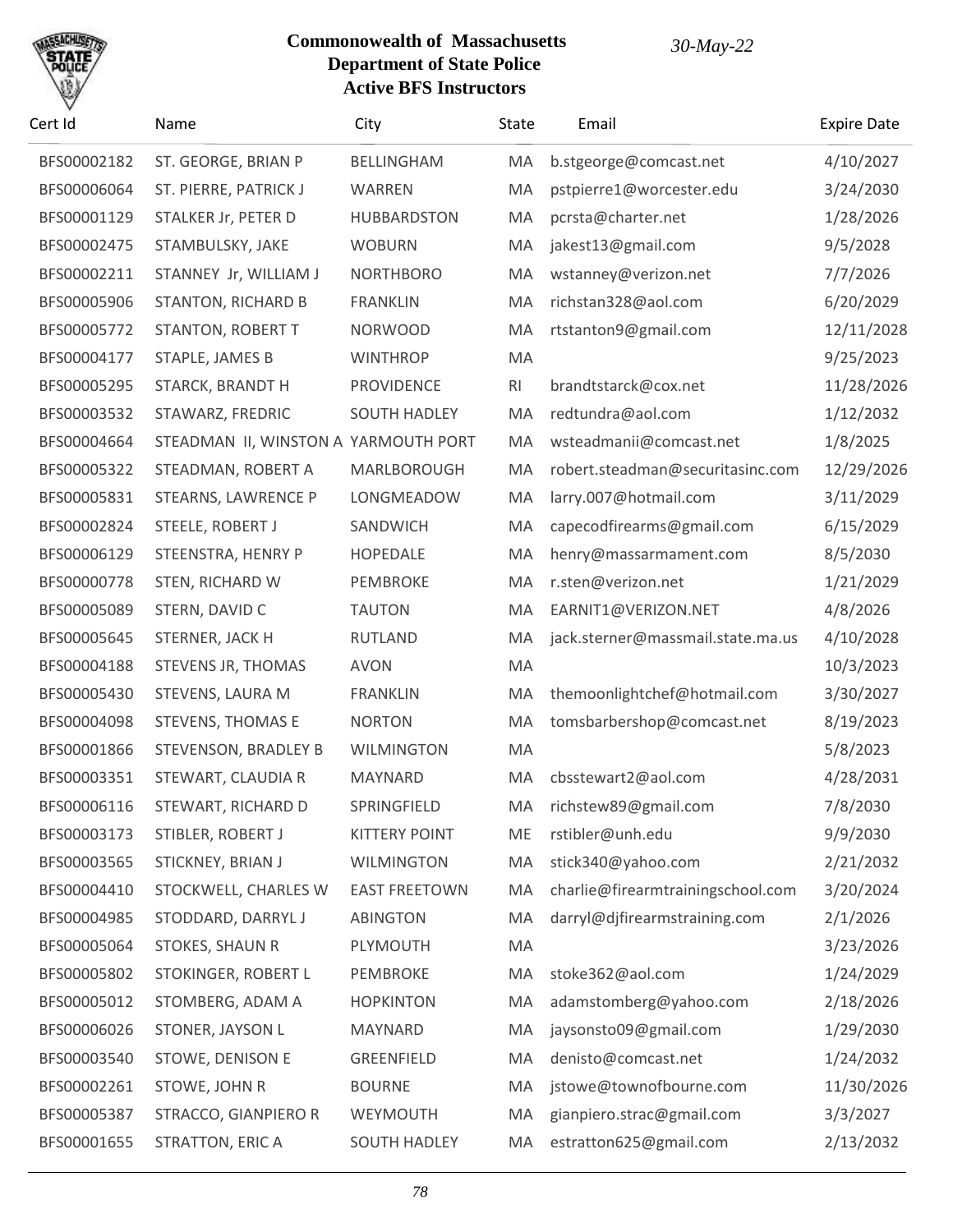

| Cert Id     | Name                     | City                   | State          | Email                         | <b>Expire Date</b> |
|-------------|--------------------------|------------------------|----------------|-------------------------------|--------------------|
| BFS00000200 | STRIANO, RICHARD R       | <b>HINGHAM</b>         | MA             | richardstriano@icloud.com     | 10/30/2028         |
| BFS00005359 | STRIDER, JEFFREY R       | <b>WOONSOCKET</b>      | R <sub>l</sub> | jeffreyrstrider@gmail.com     | 2/13/2027          |
| BFS00004725 | <b>STROCK, GERALD E</b>  | <b>LEE</b>             | MA             |                               | 4/22/2025          |
| BFS00003783 | STRUBLE, JOHN C          | <b>TEWKSBURY</b>       | MA             | spar10ent@gmail.com           | 10/4/2022          |
| BFS00005990 | <b>STRUSS, MICHAEL E</b> | <b>NORTH ATTLEBORO</b> | MA             | michaelestruss@gmail.com      | 11/25/2029         |
| BFS00001145 | STUBBLEFIELD, DAVID J    | RANDOLPH               | MA             | djstub@aol.com                | 8/2/2029           |
| BFS00003233 | STUDLEY, ERNEST A        | <b>COHASSET</b>        | MA             | studley1959@yahoo.com         | 11/29/2030         |
| BFS00006183 | SUEN, NGA Y              | <b>QUINCY</b>          | MA             | jackyngayu@yahoo.com          | 10/2/2030          |
| BFS00001001 | SULLIVAN, KEVIN E        | WALTHAM                | MA             | sully1222@aol.com             | 4/19/2029          |
| BFS00006051 | SULLIVAN, MICHAEL P      | <b>ROCHESTER</b>       | <b>NH</b>      | defenda509@gmail.com          | 3/3/2030           |
| BFS00003093 | SULLIVAN, PATRICK C      | SPENCER                | MA             | patrick@alllawfulpurposes.com | 4/15/2030          |
| BFS00006583 | SULPRIZIO, ROBERT A      | MARSHFIELD             | MA             | sulprizior@wit.edu            | 4/1/2032           |
| BFS00003099 | SUSKO, STEPHEN A         | <b>FORESTDALE</b>      | MA             | stevesusko@gmail.com          | 4/27/2030          |
| BFS00004389 | SWALLOW, DEREK A         | <b>WEST BROOKFIELD</b> | MA             |                               | 3/5/2024           |
| BFS00003731 | <b>SWANTON, ANDREW R</b> | PITTSFIELD             | MA             |                               | 9/13/2022          |
| BFS00003069 | SWASEY Jr, RICHARD S     | <b>WEST ROXBURY</b>    | MA             | richard.swasey@gmail.com      | 3/19/2030          |
| BFS00005960 | SWEET, FRANK R           | <b>BOXBOROUGH</b>      | MA             | franksweet358@aol.com         | 9/25/2029          |
| BFS00003658 | SWIENTON, JOHN P         | <b>EAST LONGMEADOW</b> | MA             |                               | 6/28/2022          |
| BFS00000917 | SWIERK, CARL B           | <b>SOUTH ATTLEBORO</b> | MA             | cbswierk@comcast.net          | 3/12/2029          |
| BFS00005435 | SWIERK, CARL B           | <b>ATTLEBORO</b>       | MA             | cbswierk@comcast.net          | 4/12/2027          |
| BFS00005454 | SWIFT, JEFFREY D         | <b>DRACUT</b>          | MA             | jswift5612@gmail.com          | 5/4/2027           |
| BFS00001859 | SWINSON, CRAIG A         | <b>RICHMOND</b>        | MA             | caswinson@gmail.com           | 3/28/2023          |
| BFS00001864 | SZACRUK, JAMES R         | SOUTHAMPTON            | MA             |                               | 5/8/2023           |
| BFS00004066 | SZCZECHOWICZ, MARK W     | <b>BEVERLY</b>         | MA.            | marks372@comcast.net          | 7/22/2023          |
| BFS00005734 | SZCZYGIEL, JUDITH L      | <b>FEEDING HILLS</b>   | MA             | gunsandgearllc@gmail.com      | 9/12/2028          |
| BFS00003766 | TABICAS, FRANCISCO F     | SWANSEA                | MA             | ftabicas@gmail.com            | 9/19/2022          |
| BFS00006090 | TABORDA, HEATHER         | <b>FALL RIVER</b>      | MA             | momofltct@comcast.net         | 4/14/2030          |
| BFS00001884 | TADDEI, JOHN A           | <b>MILFORD</b>         | MA             |                               | 5/19/2023          |
| BFS00001510 | TAGLIERI II, STEPHEN N   | PITTSFIELD             | MA             | sntaglier@gmail.com           | 1/29/2031          |
| BFS00002825 | TAKSERY, GEORGE D        | WALPOLE                | MA             | simobros@yahoo.com            | 6/18/2029          |
| BFS00004062 | TALANIAN Jr, KENNETH R   | WELLESLEY              | MA             |                               | 7/22/2023          |
| BFS00002936 | TAMBURRI, STEVEN M       | <b>BROOKFIELD</b>      | MA             | stevenmt77@hotmail.com        | 10/27/2029         |
| BFS00000617 | TARANTO Jr, STEPHEN A    | WALTHAM                | MA             | staranto107@gmail.com         | 12/15/2028         |
| BFS00001595 | TARR, BRYANT A           | MARLBOROUGH            | MA             | BRYTARR@AOL.COM               | 8/28/2031          |
| BFS00006106 | TASHJIAN, ADAM S         | <b>CLINTON</b>         | MA             | adam.tashjian@gmail.com       | 7/8/2030           |
| BFS00004821 | TASSEY, PAUL S           | WHITMAN                | MA             | paul.tassey@hq.dhs.gov        | 8/11/2025          |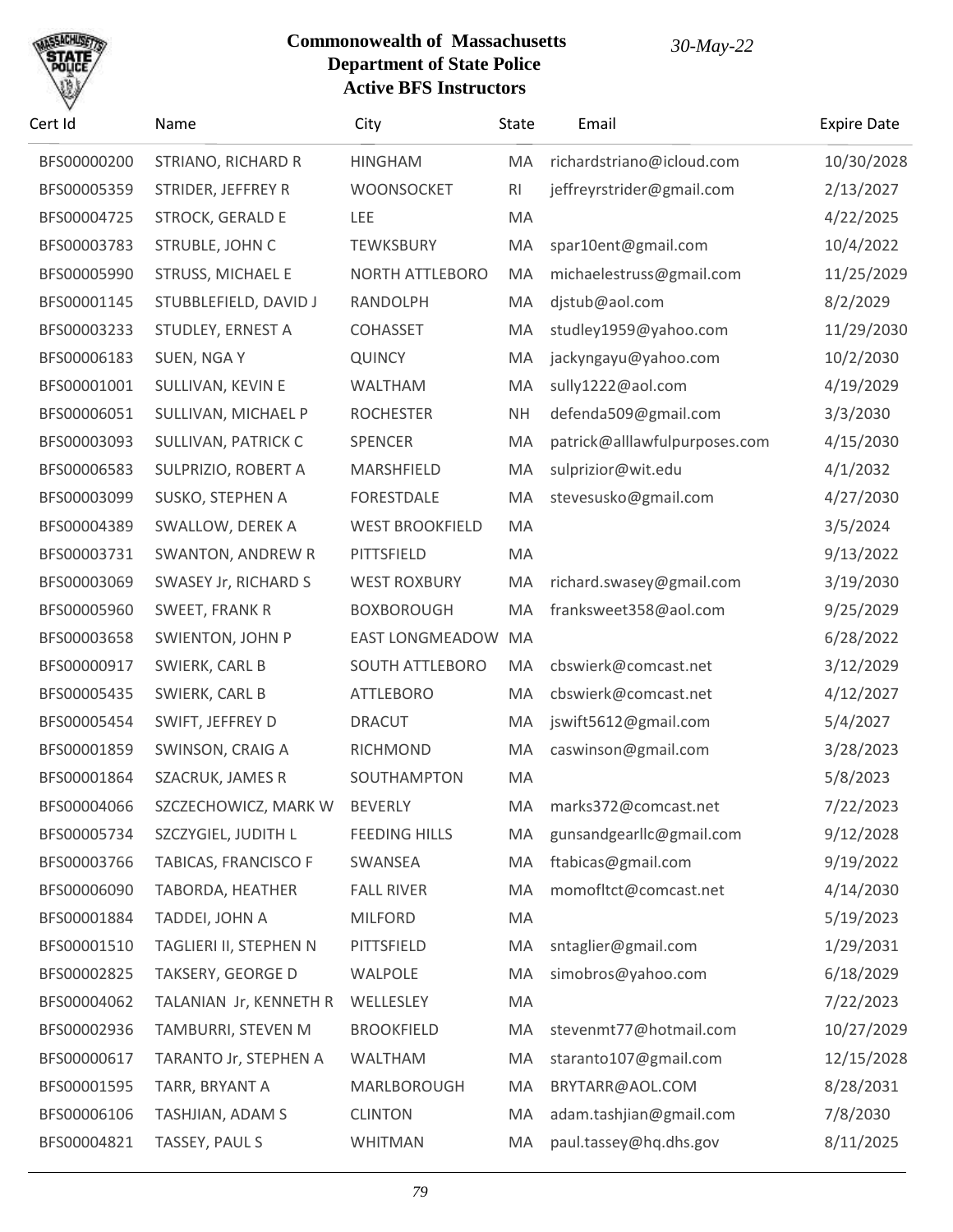

| Cert Id     | Name                        | City                   | State     | Email                             | <b>Expire Date</b> |
|-------------|-----------------------------|------------------------|-----------|-----------------------------------|--------------------|
| BFS00001258 | TASSONE, DENNIS M           | <b>ADAMS</b>           | MA        | tassguns@verizon.net              | 11/2/2029          |
| BFS00003857 | TAUER, GREGORY P            | <b>NATICK</b>          | MA        | portside4@verizon.net             | 12/20/2022         |
| BFS00005909 | TAVARES, ALECTOR F          | <b>MATTAPAN</b>        | MA        | caboverde408@yahoo.com            | 6/20/2029          |
| BFS00006182 | TAYLOR, DAVID J             | PEMBROKE               | MA        | taylorclan4@comcast.net           | 10/2/2030          |
| BFS00006205 | TAYLOR, MARK                | CHELMSFORD             | MA        | holdencaulfield1942@gmail.com     | 11/2/2030          |
| BFS00005251 | <b>TAYLOR, PRINCE A</b>     | SPRINGFIELD            | MA        | ptaylor9606@gmail.com             | 9/20/2026          |
| BFS00004583 | TAYLOR, RICHARD J           | <b>NEWTON</b>          | MA        | rickjtaylor@yahoo.com             | 9/25/2024          |
| BFS00001913 | TAYLOR, STEPHEN P           | <b>ROCKPORT</b>        | MA        |                                   | 8/26/2023          |
| BFS00004045 | TEBO, JEFFREY P             | <b>LEICESTER</b>       | MA        | teboj@charter.net                 | 6/19/2023          |
| BFS00004047 | TEDESCO, MICHAEL A          | <b>MALDEN</b>          | MA        |                                   | 6/19/2023          |
| BFS00006453 | TEIXEIRA, ERIC L            | <b>BROCKTON</b>        | MA        | eteixeira8907@gmail.com           | 9/17/2031          |
| BFS00006407 | TEJERA, JORGE A             | LAWRENCE               | MA        | rdjorge70@yahoo.com               | 7/5/2031           |
| BFS00003913 | TELLERT, ALEX               | LANCASTER              | MA        |                                   | 2/5/2023           |
| BFS00003396 | TERCEIRA, STEVEN J          | <b>FREETOWN</b>        | MA        | sjt1949@live.com                  | 6/14/2031          |
| BFS00006450 | TERLESKY, PETER A           | <b>SUFFIELD</b>        | <b>CT</b> | peter.terlesky@gmail.com          | 9/17/2031          |
| BFS00002225 | TERRY III, WILLIAM F        | <b>ROWLEY</b>          | MA        | wft3rd@gmail.com                  | 7/17/2026          |
| BFS00002390 | TESSIER, MARK A             | <b>NORTHBORO</b>       | MA        | matessier377@gmail.com            | 1/3/2028           |
| BFS00003335 | TESTA, BRYON J              | <b>LEOMINSTER</b>      | MA        | captbteam@aol.com                 | 4/6/2031           |
| BFS00002786 | TESTA, JUSTIN C             | <b>REVERE</b>          | MA        | nsfta@comcast.net                 | 5/13/2029          |
| BFS00004186 | TETRAULT, ROBERT S          | SOUTHWICK              | MA        |                                   | 10/3/2023          |
| BFS00006121 | TETREAU JR, RONALD E        | WEBSTER                | MA        | rontetreau@asymmetrictraining.com | 7/8/2030           |
| BFS00004282 | TEVES, RICHARD E            | <b>MARION</b>          | MA        |                                   | 12/5/2023          |
| BFS00001647 | THACKABERRY, THOMAS P UPTON |                        | MA        | t4thack@outlook.com               | 1/30/2032          |
| BFS00002574 | THATCHER, ROBERT E          | <b>WESTPORT</b>        | MA        | whfs52@gmail.com                  | 11/4/2028          |
| BFS00006002 | THEODORE, GREG S            | PLYMOUTH               | MA        | gtarms@yahoo.com                  | 1/6/2030           |
| BFS00004087 | THERRIEN, DAVID C           | WESTFIELD              | MA        |                                   | 8/19/2023          |
| BFS00006501 | THIBAULT III, OMER J        | SWANSEA                | MA        | OMEROJT21@AOL.COM                 | 11/15/2031         |
| BFS00001780 | THIBEAULT, KENNETH A        | W. BARNSTABLE          | MA        |                                   | 9/17/2022          |
| BFS00006274 | THOMAS, BRADY P             | <b>BRIDGEWATER</b>     | MA        | bpmthomas88@gmail.com             | 1/29/2031          |
| BFS00003734 | THOMAS, JOSEPH M            | <b>ABINGTON</b>        | MA        |                                   | 9/13/2022          |
| BFS00004336 | THOMAS, SCOTT F             | <b>WILMINGTON</b>      | MA        | fxrscon11@aol.com                 | 1/15/2024          |
| BFS00005615 | THOMPSON III, LORIN A       | <b>COHASSET</b>        | MA        | lorin.thompson14@gmail.com        | 2/13/2028          |
| BFS00002449 | THOMPSON, BRENT E           | <b>EAST LONGMEADOW</b> | MA        | brent@shootingdisciplines.com     | 8/12/2028          |
| BFS00003582 | THOMPSON, CHRISTINE F       | WOONSOCKET             | <b>RI</b> | chickie596@hotmail.com            | 4/19/2032          |
| BFS00004667 | THOMPSON, DANIEL R          | CARVER                 | MA        |                                   | 1/8/2025           |
| BFS00005223 | THOMPSON, DAVID P           | <b>SCITUATE</b>        | MA        | dthompson@scsdma.org              | 8/18/2026          |
|             |                             |                        |           |                                   |                    |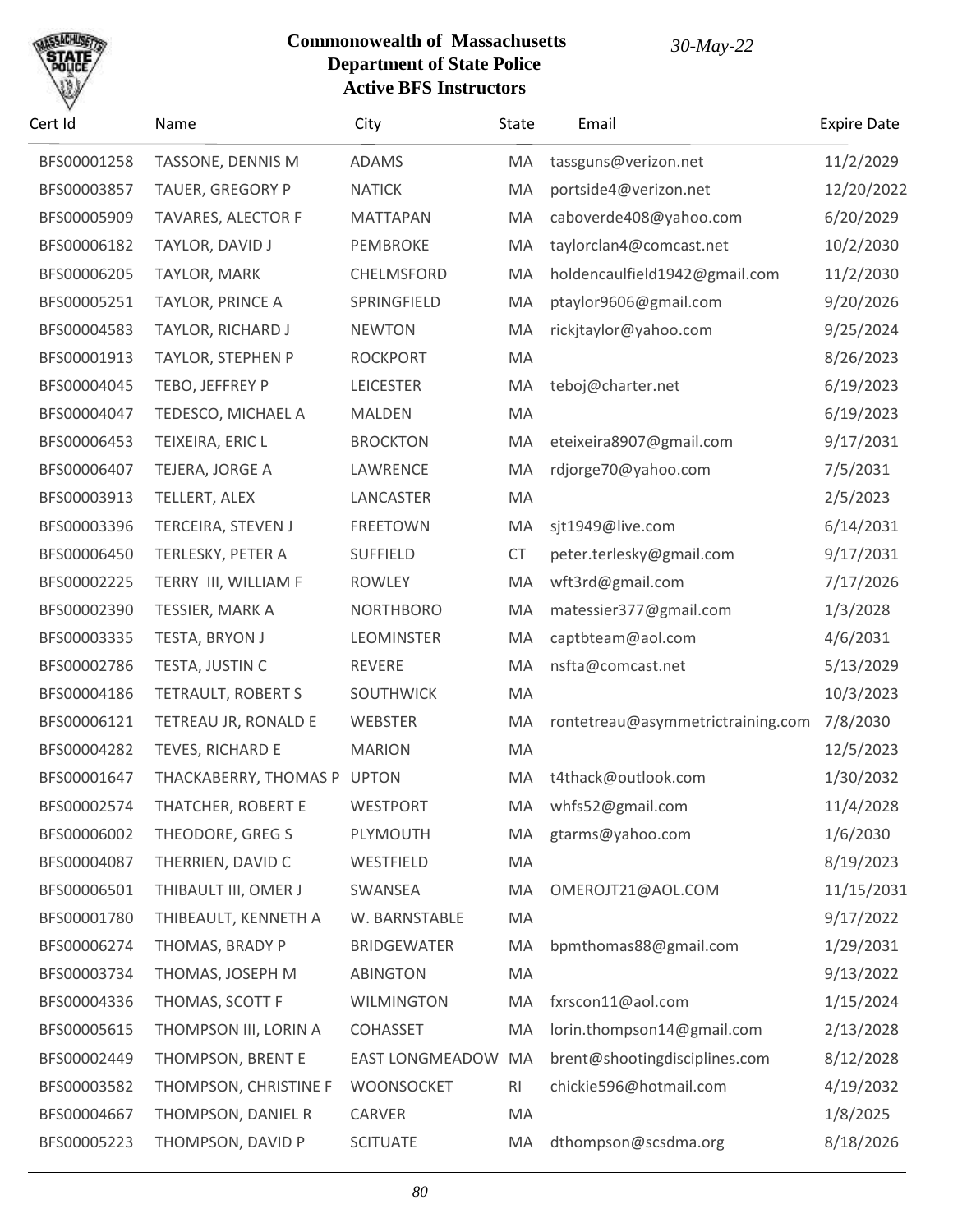# SACHU

| Cert Id     | Name                   | City                 | State     | Email                            | <b>Expire Date</b> |
|-------------|------------------------|----------------------|-----------|----------------------------------|--------------------|
| BFS00000544 | THOMPSON, DAVID R      | <b>HUBBARDSTON</b>   | MA        | dthompson@ug2.com                | 1/25/2029          |
| BFS00004640 | THOMPSON, WILLIAM J    | <b>HALIFAX</b>       | MA        |                                  | 12/1/2024          |
| BFS00001795 | THORN, ROBERT E        | <b>ENFIELD</b>       | <b>CT</b> |                                  | 10/17/2022         |
| BFS00005464 | THORNTON, RORY P       | <b>DORCHESTER</b>    | MA        | rory.thornton@boston.gov         | 5/15/2027          |
| BFS00005657 | THORPE, MICHAEL F      | <b>FISKDALE</b>      | MA        | michael.thorpe@pol.state.ma.us   | 4/26/2028          |
| BFS00004921 | THRASHER, DOUGLAS J    | <b>BRIDGEWATER</b>   | MA        |                                  | 1/4/2026           |
| BFS00004859 | THURSTON, ROBERT J     | WALTHAM              | MA        | thurstonrj@gmail.com             | 10/7/2025          |
| BFS00002925 | TIBERIO, HARRY J       | <b>BLACKSTONE</b>    | MA        | htiberio@comcast.net             | 10/9/2029          |
| BFS00003228 | TILBOR, JERROLD B      | <b>SUDBURY</b>       | MA        | jerry01776@gmail.com             | 11/29/2030         |
| BFS00005144 | TILLMAN, KARL C        | <b>WORCESTER</b>     | MA        | ktillman@charter.net             | 5/25/2026          |
| BFS00006420 | TINKER, LISA L         | WEYMOUTH             | MA        | lisa.tinker@yahoo.com            | 8/13/2031          |
| BFS00004089 | TINKER, ROBERT E       | WEYMOUTH             | MA        | rotinker@yahoo.com               | 8/19/2023          |
| BFS00006606 | TINO, VINCENT R        | NORTH ATTLEBORO      | MA        | tinovr@verizon.net               | 4/29/2032          |
| BFS00006360 | TISO, JOHN             | <b>AMHERST</b>       | <b>NH</b> | johnt@jtiso.com                  | 5/6/2031           |
| BFS00005374 | TO, MINHT              | <b>DORCHESTER</b>    | MA        | minhto66@gmail.com               | 2/21/2027          |
| BFS00005736 | TOCCI, MATTHEW C       | <b>NEWTON</b>        | MA        | mtocci@newtonma.gov              | 9/12/2028          |
| BFS00003041 | TOMAS, STEPHEN D       | <b>FISKDALE</b>      | MA        | stomas@charter.net               | 3/4/2030           |
| BFS00005020 | TOMASSI, GIOVANNI M    | <b>EAST BOSTON</b>   | MA        | GIOTOMASSI@YAHOO.COM             | 2/18/2026          |
| BFS00005929 | TOROSIAN, KASPAR M     | <b>BELMONT</b>       | MA        | kasparbel@hotmail.com            | 7/23/2029          |
| BFS00006174 | TORRES, ANDREW M       | <b>BOSTON</b>        | MA        | andrewmtorres0001@gmail.com      | 10/2/2030          |
| BFS00002008 | <b>TORREY, JAMES E</b> | <b>EASTHAMPTON</b>   | MA        | jet1357@charter.net              | 5/18/2024          |
| BFS00004920 | TOTTINGHAM, STEVEN B   | CHELMSFORD           | MA        | stottingham@verizon.net          | 1/4/2026           |
| BFS00004204 | TOWNSEND, ANNELIESE    | <b>FEEDING HILLS</b> | MA        | at@firearmprofessionals.com      | 10/30/2023         |
| BFS00004740 | TRACEWSKI, MICHAEL S   | <b>ATTLEBORO</b>     | MA        |                                  | 4/29/2025          |
| BFS00003067 | TRACY, RONALD W        | <b>EAST FALMOUTH</b> | MA        | rwtracydmd@gmail.com             | 3/19/2030          |
| BFS00003459 | TRAHAN, MICHAEL S      | <b>ROCHESTER</b>     | MA        | glock1330trahan@gmail.com        | 10/20/2031         |
| BFS00006232 | TRAINOR, JEFFREY M     | <b>CHARLTON</b>      | MA        | jeffm.trainor@gmail.com          | 11/25/2030         |
| BFS00004801 | TRAPANI, MICHAEL J     | LOWELL               | MA        |                                  | 7/20/2025          |
| BFS00002406 | TRAVER, KEVIN P        | <b>BOURNE</b>        | MA        | activeresponseconcepts@gmail.com | 2/1/2028           |
| BFS00001568 | TRAYNOR, MICHAEL G     | <b>BRIDGEWATER</b>   | MA        |                                  | 6/26/2022          |
| BFS00004435 | TREPANIER, SHAWN A     | CARVER               | MA        | shawntrep66@gmail.com            | 4/11/2024          |
| BFS00006250 | TRICARICO, MICHELLE L  | PLYMOUTH             | MA        | michelle@mcgrathandassoc.com     | 1/11/2031          |
| BFS00001784 | TRIFIRO, JAMES L       | SIMSBURY             | <b>CT</b> | trifiroj@gmail.com               | 11/6/2022          |
| BFS00004658 | TRINDALL, STEPHEN P    | <b>HANOVER</b>       | MA        | sptrindall@gmail.com             | 1/8/2025           |
| BFS00005801 | TRIPP, TYLER N         | MILLBURY             | MA        |                                  | 1/24/2029          |
| BFS00006417 | TRISCHITTA, NICHOLE M  | PLYMOUTH             | МA        | shipshapenichole@gmail.com       | 7/5/2031           |
|             |                        |                      |           |                                  |                    |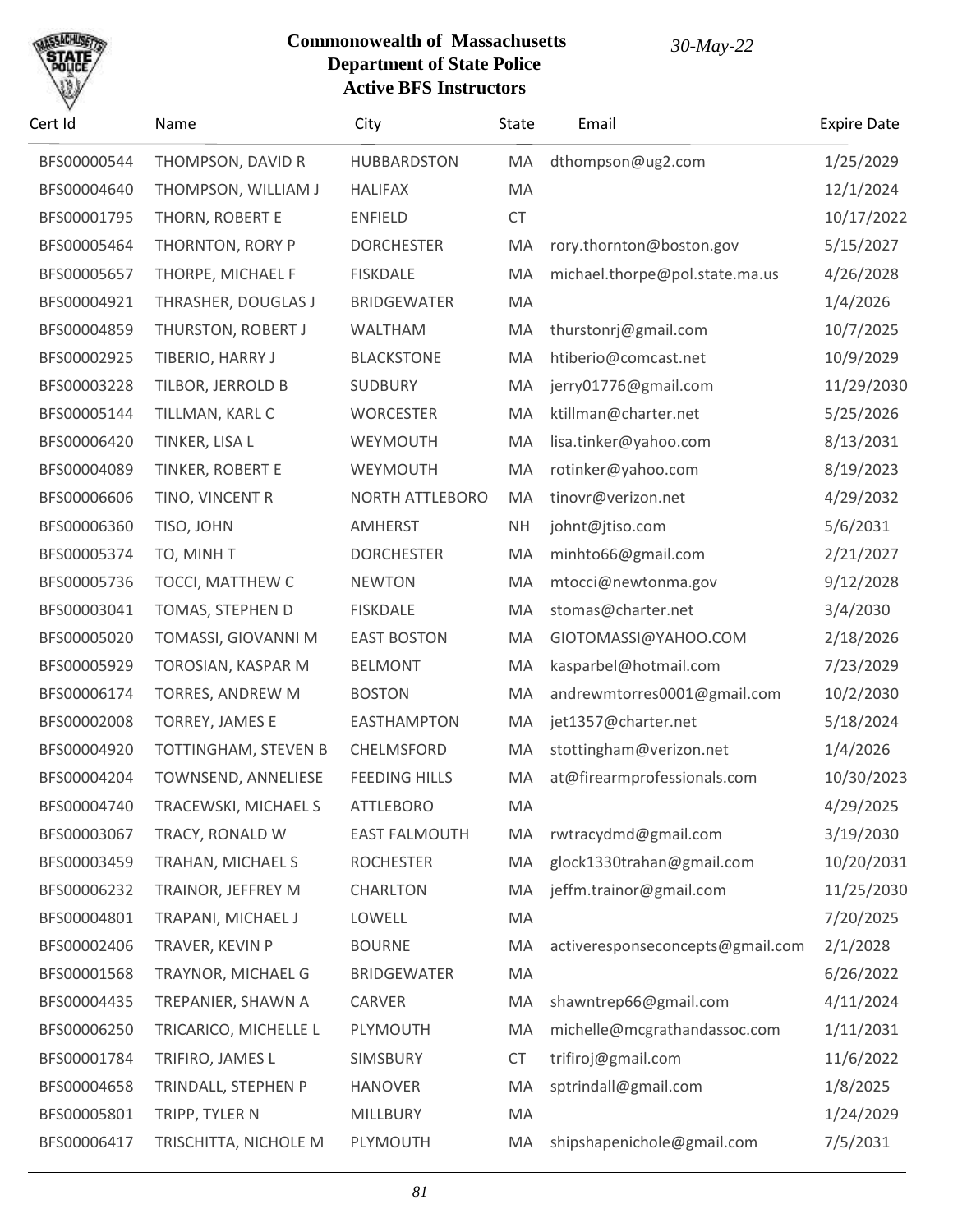# SACHU

| Cert Id     | Name                              | City               | <b>State</b> | Email                          | <b>Expire Date</b> |
|-------------|-----------------------------------|--------------------|--------------|--------------------------------|--------------------|
| BFS00006386 | TROIANO, ADAM R                   | MARSHFIELD         | MA           | troiano.ross@gmail.com         | 6/3/2031           |
| BFS00004416 | TROMBLY Jr, ROBERT N              | <b>ACTON</b>       | MA           |                                | 3/20/2024          |
| BFS00003583 | TRONCA, DEREK                     | <b>ABINGTON</b>    | MA           | rsv1k@aol.com                  | 3/5/2022           |
| BFS00006492 | TROUT, BERNHARDT L                | <b>LEXINGTON</b>   | MA           | bernhardtltrout@gmail.com      | 11/12/2031         |
| BFS00001307 | TRUCCHI, CHRISTOPHER R            | <b>ABINGTON</b>    | MA           | ctrucchi@juno.com              | 1/4/2030           |
| BFS00004580 | TRUIOLO, GINA M                   | <b>ENFIELD</b>     | <b>CT</b>    |                                | 9/25/2024          |
| BFS00006027 | TRYDER, LAUREN N                  | WAKEFIELD          | MA           | ltryder12@gmail.com            | 1/29/2030          |
| BFS00001139 | TSACOGIANIS, NICKOLAS T WATERTOWN |                    | MA           | ntsacog@gmail.com              | 10/24/2029         |
| BFS00004316 | TSEFREKAS, BASIL A                | <b>BOSTON</b>      | MA           |                                | 1/6/2024           |
| BFS00003744 | TSOUPRAKOS, KOSTA                 | <b>HUDSON</b>      | <b>NH</b>    | shebaship@hotmail.com          | 9/13/2022          |
| BFS00003608 | TUCCI, JOHN M                     | <b>BILLERICA</b>   | MA           | miketucci5@gmail.com           | 4/19/2032          |
| BFS00004070 | TUCKER, DANIEL R                  | GREENFIELD         | MA           |                                | 7/22/2023          |
| BFS00001330 | TUCKER, JOHN R                    | PITTSFIELD         | MA           | j_r_t48@hotmail.com            | 2/9/2030           |
| BFS00005961 | TUCKER, KENNETH E                 | <b>NORTON</b>      | MA           | kentucker8762@gmail.com        | 9/25/2029          |
| BFS00004414 | TUCKER, ROBERT M                  | S. DENNIS          | MA           |                                | 3/20/2024          |
| BFS00004541 | TUFO, ANTHONY P                   | <b>HUDSON</b>      | MA           | tonytufo@verizon.net           | 7/31/2024          |
| BFS00002848 | TURANO, WILLIAM T                 | <b>BILLERICA</b>   | MA           | milktree+bfs@mahonkin.com      | 7/13/2029          |
| BFS00004475 | TURCOTTE, JASON A                 | WARE               | MA           | jason@keepfirearmstraining.com | 5/7/2024           |
| BFS00005704 | TURCOTTE, RONALD M                | <b>DRACUT</b>      | MA           | rm.turcotte@comcast.net        | 7/14/2028          |
| BFS00004404 | TURINESE, JOHN G                  | SHELDONVILLE       | MA           | jgturinese@verizon.net         | 3/14/2024          |
| BFS00004576 | TURNER, BRIAN F                   | <b>ENFIELD</b>     | <b>CT</b>    |                                | 9/25/2024          |
| BFS00002910 | TURNER, JOSEPH R                  | <b>STOUGHTON</b>   | MA           | jturner@reverepolice.org       | 6/9/2030           |
| BFS00003172 | TURNER, RICHARD D                 | <b>MELROSE</b>     | MA           | renrutkcir@aol.com             | 9/9/2030           |
| BFS00001965 | TUZZO, VINCENT E                  | <b>FOXBORO</b>     | MA           | vtuzzo@comcast.net             | 3/17/2024          |
| BFS00005696 | TYLER, JOHN E                     | <b>HAVERHILL</b>   | МA           | edcprepper@gmail.com           | 6/12/2028          |
| BFS00000121 | TYSZKOWSKI, ROBERT                | <b>ATTLEBORO</b>   | MA           |                                | 10/22/2028         |
| BFS00005173 | TYURIN, BORIS                     | MEDFORD            | MA           | boris.tyurin@gmail.com         | 6/29/2026          |
| BFS00003306 | TZITZON, JAMES                    | ANDOVER            | MA           | retiredmastatepol@gmail.com    | 3/4/2031           |
| BFS00005654 | UHRICH, JOHN M                    | <b>AUBURN</b>      | MA           | uhrich@hotmail.com             | 4/10/2028          |
| BFS00005093 | ULLRICH, TIMOTHY R                | <b>SHEFFIELD</b>   | MA           | TRULLRICH@HOTMAIN.COM          | 4/8/2026           |
| BFS00001632 | ULRICH, JOSHUA M                  | <b>GLOUCESTER</b>  | MA           | safefamilytraining@gmail.com   | 1/2/2032           |
| BFS00006607 | UMINA, JOHN T                     | <b>BELMONT</b>     | MA           | johnu@umina.org                | 4/29/2032          |
| BFS00005882 | UMINA, STEVEN A                   | <b>FRAMINGHAM</b>  | MA           | andyumina@gmail.com            | 4/22/2029          |
| BFS00003718 | URH, ANDREW F                     | REVERE             | MA           | andrew_urh@hotmail.com         | 8/27/2022          |
| BFS00005896 | USALIS, PETER Z                   | <b>DANVERS</b>     | MA           | peter.usalis@gmail.com         | 6/11/2029          |
| BFS00000926 | VACCARI, JAMES E                  | NORTH DARTMOUTH MA |              | jvaccari0622@gmail.com         | 3/12/2029          |
|             |                                   |                    |              |                                |                    |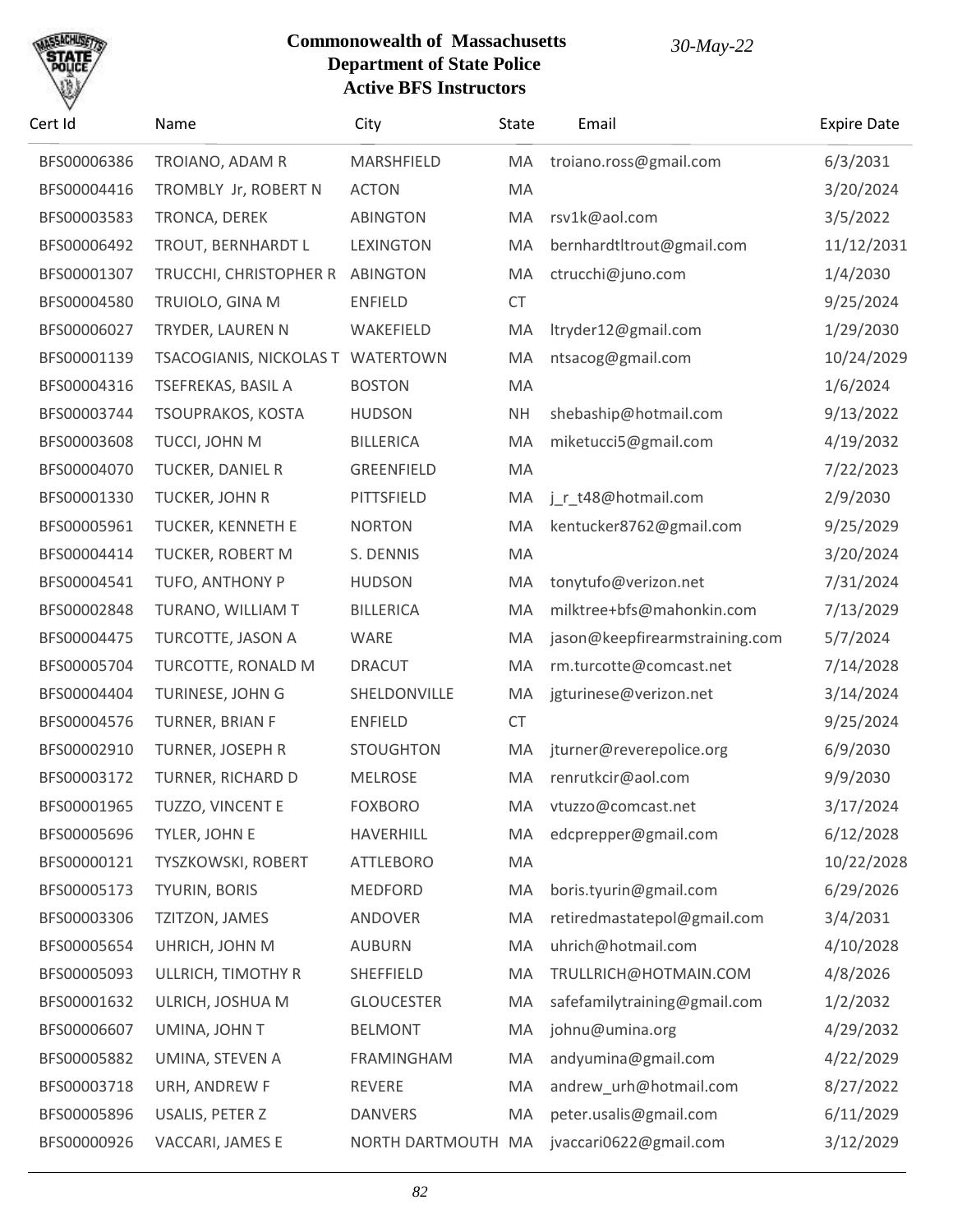

| Cert Id     | Name                      | City                | State          | Email                        | <b>Expire Date</b> |
|-------------|---------------------------|---------------------|----------------|------------------------------|--------------------|
| BFS00004271 | VACHON, BRIAN J           | <b>MILFORD</b>      | MA             |                              | 12/5/2023          |
| BFS00004086 | VAIL, ALAN W              | <b>ARLINGTON</b>    | MA             |                              | 8/19/2023          |
| BFS00004472 | VALBRUN, JEAN D           | <b>HYDE PARK</b>    | MA             | jeanvalbrun9@yahoo.com       | 5/7/2024           |
| BFS00001773 | VALCHUIS, JOSEPH N        | <b>WATERTOWN</b>    | MA             | jvalchuis@gmail.com          | 8/22/2022          |
| BFS00001123 | VALDINA, DAVID L          | CATAUMET            | MA             | davidvaldina@hotmail.com     | 7/9/2029           |
| BFS00005962 | VALENTE, DANIEL G         | NEEDHAM             | MA             | dvalente@newtonma.gov        | 9/25/2029          |
| BFS00005714 | VALENTIN, JESUS M         | <b>BOSTON</b>       | MA             | jesusvalentin42@yahoo.com    | 8/10/2028          |
| BFS00005161 | <b>VALENTIN, JOSUE</b>    | <b>CHICOPEE</b>     | MA             | mj_ion20@hotmail.com         | 6/14/2026          |
| BFS00001950 | VALENTINE, DAVID W        | NORTH DARTMOUTH MA  |                |                              | 12/10/2023         |
| BFS00003570 | VALLEY, PAUL R            | <b>SPRING LAKE</b>  | <b>NC</b>      | ebpd412@gmail.com            | 2/22/2032          |
| BFS00003642 | VALLI Jr, ROBERT A        | <b>HOLLISTON</b>    | MA             | defauser@yahoo.com           | 5/22/2022          |
| BFS00005519 | VALLIERE, RONALD P        | <b>METHUEN</b>      | MA             | rvalliere@cityofmethuen.net  | 9/7/2027           |
| BFS00005465 | VAN GORDEN, CHARLES T     | WESTFIELD           | MA             | ctvg1@comcast.net            | 5/15/2027          |
| BFS00003920 | VAN KLEEFF, JOHN F        | <b>ASHLAND</b>      | MA             |                              | 2/5/2023           |
| BFS00004965 | VAN RAALTEN, SCOTT H      | <b>UPTON</b>        | MA             | svanraalten@hopkintonpd.org  | 1/28/2026          |
| BFS00005698 | VAN RUMUND, EARL M        | <b>DALTON</b>       | MA             | evanrumund@gmail.com         | 6/18/2028          |
| BFS00000519 | VANDOLOSKI, HARRY L       | <b>HADLEY</b>       | MA             | staff@large.org              | 12/8/2028          |
| BFS00004002 | VANGEL, MATHEW            | N. DARTMOUTH        | MA             | mvangel@mvangel.com          | 4/26/2023          |
| BFS00004902 | VANWAGNER, WILLIAM F      | SOUTHAMPTON         | MA             | wvw3@earthlink.net           | 12/2/2025          |
| BFS00001790 | VARNUM Jr, JOSEPH B       | WESTFORD            | MA             |                              | 10/18/2022         |
| BFS00006321 | VASQUEZ, JOSE F           | LAWRENCE            | MA             | bmwbluex@yahoo.com           | 3/11/2031          |
| BFS00003799 | VASQUEZ, RUCKY            | <b>METHUEN</b>      | MA             |                              | 10/17/2022         |
| BFS00001304 | VAUGHAN, SUSAN L          | WEYMOUTH            | MA             |                              | 7/14/2024          |
| BFS00002108 | VAUTRINOT, DONALD C       | <b>PLYMPTON</b>     | MA             |                              | 5/23/2025          |
| BFS00003632 | VAZ, MARK J               | PLYMOUTH            | MA             | markvaz@aol.com              | 5/14/2032          |
| BFS00006324 | VAZQUEZ, ZACHARY R        | WOONSOCKET          | R <sub>l</sub> | vazquez.zachary@gmail.com    | 4/7/2031           |
| BFS00002042 | VECCHI, SCOTT M           | PLYMOUTH            | MA             | scott.vecchi@gmail.com       | 1/24/2029          |
| BFS00005256 | <b>VENIER, ARTHUR B</b>   | <b>BRAINTREE</b>    | MA             | abvenier@gmail.com           | 9/28/2026          |
| BFS00005073 | <b>VERA, CHARLES</b>      | <b>NEW BEDFORD</b>  | MA             | charlesv1982@comcast.net     | 3/23/2026          |
| BFS00003473 | <b>VERCELLONE, MARC P</b> | <b>WEST WAREHAM</b> | MA             | mvercellone@comcast.net      | 11/4/2031          |
| BFS00004975 | <b>VERGILIS, DAVID M</b>  | <b>DOUGLAS</b>      | MA             |                              | 2/1/2026           |
| BFS00004367 | VESTRI, FABRIZIO M        | PEPPERELL           | MA             | fabrizio.m.vestri@mail.mil   | 2/25/2024          |
| BFS00000472 | VEZEAU, JOHN P            | <b>HUDSON</b>       | MA             | jpvezeau@hotmail.com         | 12/2/2028          |
| BFS00005686 | VEZINA, ALEXANDER C       | SWANSEA             | MA             | avezina@comcast.net          | 6/7/2028           |
| BFS00005923 | VICENTE, HECTOR M         | LOWELL              | MA             | hvicente@cambridgepolice.org | 7/23/2029          |
| BFS00005908 | VIGEANT, JAMES S          | AYER                | MA             | glieynn@gmail.com            | 6/20/2029          |
|             |                           |                     |                |                              |                    |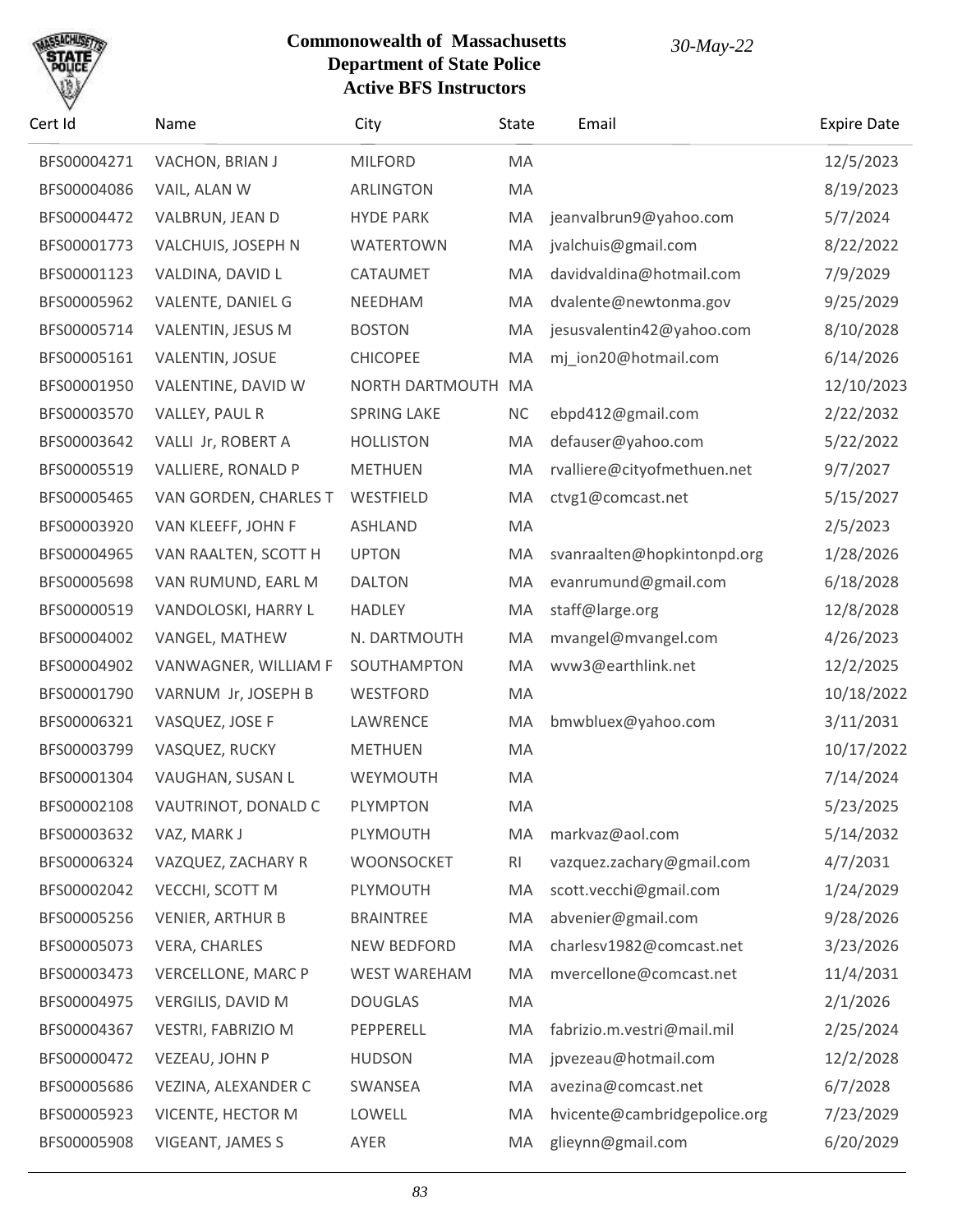

| Cert Id     | Name                         | City                | State | Email                                       | <b>Expire Date</b> |
|-------------|------------------------------|---------------------|-------|---------------------------------------------|--------------------|
| BFS00005883 | VIGEANT, JOEY T              | AYER                | MA    | faewaterfalls@gmail.com                     | 4/22/2029          |
| BFS00006062 | VINCIULLA, MICHAEL T         | SHREWSBURY          | MA    | mvinciulla@ashlandpd.org                    | 3/24/2030          |
| BFS00004755 | <b>VISELLE, NICHOLAS</b>     | <b>FITCHBURG</b>    | MA    | class@mass-concealed.com                    | 5/27/2025          |
| BFS00001834 | VIVOLO, CARMINE C            | <b>MEDFORD</b>      | MA    | cv209@comcast.net                           | 1/24/2023          |
| BFS00005005 | VIZCAINO, WARDIS N           | <b>DORCHESTER</b>   | MA    |                                             | 2/18/2026          |
| BFS00003539 | <b>VLACHOS, JAMES T</b>      | <b>BOSTON</b>       | MA    | jvlachos488@gmail.com                       | 1/24/2032          |
| BFS00004164 | VOGAN, PAUL G                | <b>BILLERICA</b>    | MA    |                                             | 10/10/2023         |
| BFS00005407 | WAGNER III, EARL C           | <b>MILFORD</b>      | MA    | ewagnertrucking@comcast.net                 | 3/22/2027          |
| BFS00000141 | WAGNER Jr, FRANCIS W         | <b>SOUTH HADLEY</b> | MA    |                                             | 10/28/2028         |
| BFS00005690 | WAITE, CORY E                | <b>HARVARD</b>      | MA    | corywaite@proinvestigationgroup.com6/7/2028 |                    |
| BFS00003558 | <b>WAITES, CHRISTOPHER P</b> | <b>BOSTON</b>       | MA    | cwpaul@aol.com                              | 1/30/2032          |
| BFS00004450 | WALCOTT, LEO G               | <b>DORCHESTER</b>   | MA    | leowalcott@msn.com                          | 4/18/2024          |
| BFS00004845 | WALCZEWSKI, DENNIS           | CENTERVILLE         | MA    |                                             | 10/7/2025          |
| BFS00006292 | WALENT, JAMES C              | PEMBROKE            | MA    | jimwalent@gmail.com                         | 2/8/2031           |
| BFS00003884 | WALKER, THOMAS A             | <b>OXFORD</b>       | MA    |                                             | 1/11/2023          |
| BFS00002077 | WALL, ROBERT C               | SOUTH WEYMOUTH      | MA    |                                             | 1/28/2025          |
| BFS00006201 | WALLACE, WENDALL T           | <b>LYNN</b>         | MA    | beantownfuerte@gmail.com                    | 11/2/2030          |
| BFS00004148 | WALLACE, WILLIAM B           | WESTFIELD           | MA    | walwil6@yahoo.com                           | 9/19/2023          |
| BFS00001967 | WALSH Jr, EDWARD J           | <b>MEDFORD</b>      | MA    | ewalsh@town.arlington.ma.us                 | 3/11/2024          |
| BFS00004134 | WALSH, BRENDAN C             | <b>TAUNTON</b>      | MA    |                                             | 9/5/2023           |
| BFS00006162 | WALSH, CHRISTOPHER J         | <b>DIGHTON</b>      | MA    | cj.walsh@hotmail.com                        | 8/24/2030          |
| BFS00001954 | WALSH, EDWARD J              | <b>TAUNTON</b>      | MA    | edward.james.walsh1@gmail.com               | 12/17/2024         |
| BFS00002120 | WALSH, FRANCIS J             | <b>HINGHAM</b>      | MA    |                                             | 3/23/2026          |
| BFS00004000 | WALSH, JAMES S               | WEYMOUTH            | MA    |                                             | 4/26/2023          |
| BFS00002689 | WALSH, JOHN R                | <b>BRAINTREE</b>    | MA    | jrwalsh@beld.net                            | 2/6/2029           |
| BFS00000492 | WALSH, JOHN R                | <b>RUSSELL</b>      | MA    | jwalsh@russellma.net                        | 11/18/2028         |
| BFS00005541 | WALSH, MICHAEL J             | CHARLEMONT          | MA    | mfoboutremer@gmail.com                      | 10/13/2027         |
| BFS00004228 | WALSH, MICHAEL T             | W. YARMOUTH         | MA    |                                             | 11/5/2023          |
| BFS00006151 | WALSH, ROBERT G              | <b>DEDHAM</b>       | MA    | walshr200@gmail.com                         | 8/24/2030          |
| BFS00002189 | WALSH, STEVEN M              | E. FALMOUTH         | MA    | buhockeyfan@gmail.com                       | 5/23/2026          |
| BFS00005538 | <b>WALTHER, JOSHUA E</b>     | <b>BREWSTER</b>     | MA    | jwlthr@comcast.net                          | 10/13/2027         |
| BFS00005529 | WANG, AMY C                  | <b>WORTHINGTON</b>  | MA    | nodmom@gmail.com                            | 10/13/2027         |
| BFS00000513 | WARD, GEORGE E               | SOUTH WEYMOUTH      | MA    | lonewolf1940@comcast.net                    | 11/30/2028         |
| BFS00006052 | WARD, ROBERT J               | <b>UXBRIDGE</b>     | MA    | bobjward33@yahoo.com                        | 3/3/2030           |
| BFS00001919 | WARREN Jr, JOE L             | <b>HANSON</b>       | MA    | j144j@comcast.net                           | 7/16/2023          |
| BFS00003484 | WASSENAR, BYRON J            | MARLBOROUGH         | MA    | byron.wassenar@gmail.com                    | 11/17/2031         |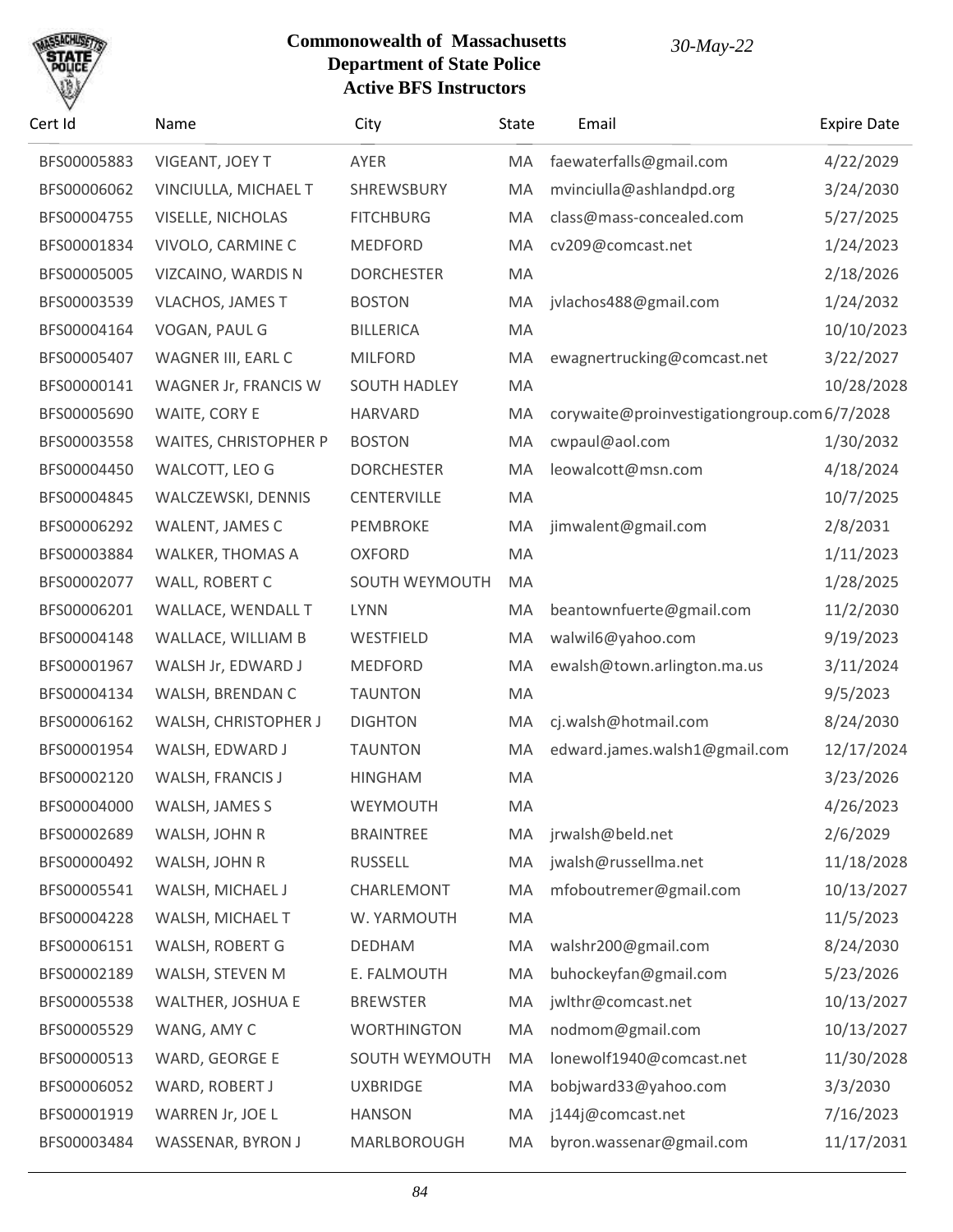

| Cert Id     | Name                              | City                 | State | Email                          | <b>Expire Date</b> |
|-------------|-----------------------------------|----------------------|-------|--------------------------------|--------------------|
| BFS00001155 | WASYLAK Jr, STEPHEN F             | <b>DRACUT</b>        | MA    | redoakcourthouse@yahoo.com     | 8/17/2029          |
| BFS00003674 | <b>WATERS, PATRICK J</b>          | <b>BOSTON</b>        | MA    |                                | 7/16/2022          |
| BFS00006576 | WATKINS, LAMAR A                  | <b>OAKHAM</b>        | MA    | watkins.lamar1@gmail.com       | 3/16/2032          |
| BFS00006159 | WATSON, BRANDON W                 | RANDOLPH             | MA    | brandon@farmboyballistics.com  | 8/24/2030          |
| BFS00004575 | WATSON, CHRISTOPHER A             | <b>BOSTON</b>        | MA    |                                | 9/25/2024          |
| BFS00005380 | <b>WATSON, KENDALL L</b>          | <b>WORCESTER</b>     | MA    | instructor@pullmanarms.com     | 3/1/2027           |
| BFS00006356 | WEBSTER, ALYSON R.D.              | <b>HAVERHILL</b>     | MA    | alywebsterr@gmail.com          | 5/6/2031           |
| BFS00001072 | WECKBACHER Jr, JOHN A             | <b>ABINGTON</b>      | MA    | jweckbacher@verizon.net        | 6/3/2029           |
| BFS00003974 | WEIDHAAS, NICHOLAS C              | <b>RUSSELL</b>       | MA    | nickweidhaas@yahoo.com         | 4/17/2023          |
| BFS00004856 | WEIR, GREGORY P                   | <b>FRANKLIN</b>      | MA    |                                | 10/7/2025          |
| BFS00002272 | WEISBERG, ARIEL D                 | <b>STONEHAM</b>      | MA    | ariel@weisberg.ws              | 11/28/2026         |
| BFS00004411 | WEISHAR, LEE L                    | <b>FALMOUTH</b>      | MA    | lweishar@whgrp.com             | 3/20/2024          |
| BFS00005739 | <b>WEISS, BRANDON</b>             | <b>WALTHAM</b>       | MA    | amplifyyourmind@gmail.com      | 9/19/2028          |
| BFS00003969 | WEITBRECHT II, THOMAS J BRAINTREE |                      | MA    | tom@sabids.com                 | 3/27/2023          |
| BFS00005955 | WELCH, EDWARD B                   | <b>WINCHESTER</b>    | MA    | ewelch493@gmail.com            | 9/25/2029          |
| BFS00003678 | WELCH, SEAN M                     | <b>BELLINGHAM</b>    | MA    |                                | 7/16/2022          |
| BFS00004641 | WELLIVER, CARL A                  | <b>WINCHESTER</b>    | MA    | massgunsafety.101@gmail.com    | 12/1/2024          |
| BFS00006361 | WENTWORTH, CAMERON                | <b>CARVER</b>        | MA    | cwentworth2472@gmail.com       | 5/6/2031           |
| BFS00003738 | WENTWORTH, JON G                  | <b>WOBURN</b>        | MA    | jonwentworth106@gmail.com      | 9/13/2022          |
| BFS00001414 | WENTZEL, JAMES E                  | PEMBROKE             | MA    | james.wentzel@comcast.net      | 5/23/2030          |
| BFS00005792 | WESSELS, RANDY J                  | WARE                 | MA    | wessels_randy@comcast.net      | 1/17/2029          |
| BFS00004437 | WEST, JAMES M                     | WHITINSVILLE         | MA    | jwest@franklinpolice.com       | 4/7/2024           |
| BFS00002683 | WEST, WILLIAM                     | <b>NEW MARLBORO</b>  | MA    | bwestengineering@gmail.com     | 1/30/2029          |
| BFS00006347 | WESTERLIND, GENE E                | MILLBURY             | MA    | gwesterlind@charter.net        | 5/6/2031           |
| BFS00001560 | WESTERMAN, DAVID G                | <b>WEST BOYLSTON</b> | MA    | dwesterman@wboylstonpolice.com | 7/11/2031          |
| BFS00002197 | WETTERGREEN, DONALD E ABINGTON    |                      | MA    | DWETTE2005@VERIZON.NET         | 5/23/2026          |
| BFS00004887 | WHALEN Jr, JAMES M                | <b>SOUTH HADLEY</b>  | MA    |                                | 11/13/2025         |
| BFS00004229 | WHATLEY, KIRK B                   | <b>HADLEY</b>        | MA    | whatleytrainingllc@gmail.com   | 11/5/2023          |
| BFS00000266 | WHEELER, DAVID M                  | MEDFORD              | MA    | dmw354@gmail.com               | 11/3/2028          |
| BFS00005463 | WHEELER, RANDALL A                | <b>BOYLSTON</b>      | MA    | rwheelermb@yahoo.com           | 5/15/2027          |
| BFS00005008 | WHELAN, WILLIAM M                 | <b>NEW BEDFORD</b>   | MA    |                                | 2/18/2026          |
| BFS00005276 | WHELIHAN, MICHAEL R               | <b>HOLYOKE</b>       | MA    | whelihanm@yahoo.com            | 11/7/2026          |
| BFS00004473 | WHITAKER, DAVID H                 | <b>WINCHENDON</b>    | MA    |                                | 5/7/2024           |
| BFS00004209 | WHITE, ADAM C                     | <b>HINGHAM</b>       | MA    |                                | 10/30/2023         |
| BFS00000018 | WHITE, DOUGLAS W                  | LEXINGTON            | MA    | gwhite@rcn.com                 | 10/21/2028         |
| BFS00000376 | WHITE, JONATHAN                   | <b>UXBRIDGE</b>      | MA.   | jonathanwhite46@charter.net    | 11/12/2028         |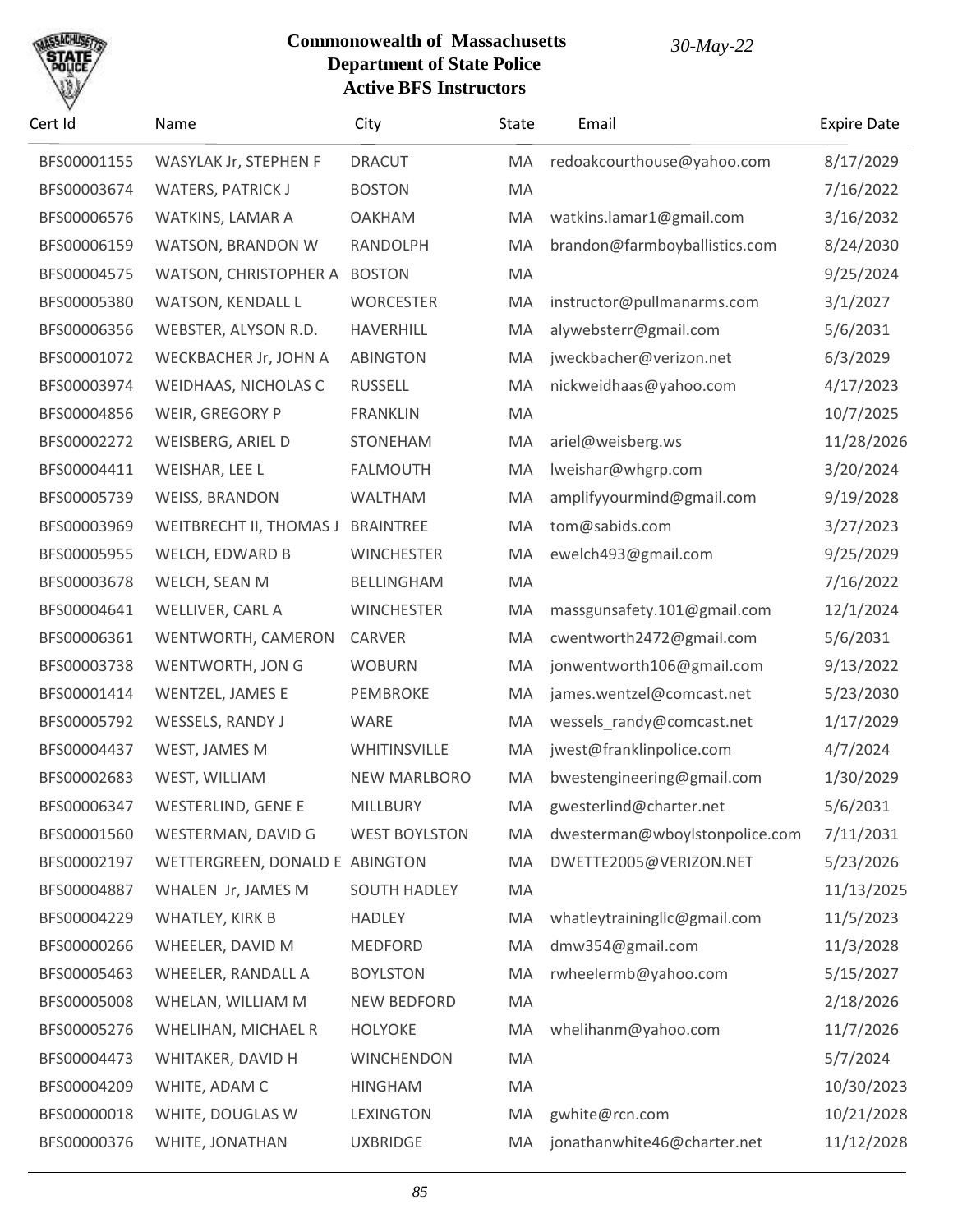

| Cert Id     | Name                      | City                    | State     | Email                             | <b>Expire Date</b> |
|-------------|---------------------------|-------------------------|-----------|-----------------------------------|--------------------|
| BFS00005849 | WHITE, KATHLEEN A         | MARSHFIELD              | MA        | kwhite143@msn.com                 | 3/22/2029          |
| BFS00005937 | WHITE, NICHOLAS G         | SOMERVILLE              | MA        | nickygoodguy@gmail.com            | 8/22/2029          |
| BFS00001042 | <b>WHITEHOUSE, GARY E</b> | <b>FOXBORO</b>          | MA        |                                   | 5/18/2029          |
| BFS00005312 | WHITING, CHRISTOPHER J    | YARMOUTH PORT           | MA        |                                   | 12/12/2026         |
| BFS00003972 | WHITMAN, DANIEL J         | TYNGSBOROUGH            | MA        | dan@safecarrytraining.com         | 3/22/2023          |
| BFS00005811 | WHITMAN, LEO F            | <b>TYNGSBORO</b>        | MA        | whitmanconst@aol.com              | 2/13/2029          |
| BFS00005234 | WHITTAKER, WILLIAM H      | PLYMOUTH                | MA        | billwmail@icloud.com              | 9/2/2026           |
| BFS00004937 | WIEBE, DEVAN P            | <b>ACTON</b>            | MA        | flyerwiebe@yahoo.com              | 1/7/2026           |
| BFS00001407 | WIELOCH Jr, JOHN J        | <b>DUDLEY</b>           | MA        | massbigbore442001@gmail.com       | 5/10/2030          |
| BFS00004121 | WIGON, JEREMY S           | <b>TOPSFIELD</b>        | MA        |                                   | 8/19/2023          |
| BFS00004286 | WILCOX, GLENN P           | <b>ORLEANS</b>          | MA        | cynwi2000@yahoo.com               | 12/5/2023          |
| BFS00005641 | WILDER, ERIC R            | <b>BOURNE</b>           | MA        | h65mech@msn.com                   | 4/2/2028           |
| BFS00006285 | WILDER, JEREMY B          | <b>BUZZARDS BAY</b>     | MA        | nomados72@gmail.com               | 2/8/2031           |
| BFS00006038 | WILKS, KEVIN M            | CHEPACHET               | RI        | kmwilks@yahoo.com                 | 2/27/2030          |
| BFS00003073 | WILLARD, BRUCE A          | <b>WORCESTER</b>        | MA        | aplushandguns1@gmail.com          | 7/5/2031           |
| BFS00001565 | WILLETT, FRANK T          | <b>ABINGTON</b>         | MA        | licensed2carry@aol.com            | 5/23/2031          |
| BFS00002312 | WILLETTE, JUSTIN          | <b>GLOUCESTER</b>       | MA        | justinwill2001@yahoo.com          | 4/10/2027          |
| BFS00000155 | WILLIAMS Jr, DALE E       | <b>ROCHESTER</b>        | MA        | gunsafety101@verizon.net          | 10/26/2028         |
| BFS00005257 | WILLIAMS, ADAM M          | DEERFIELD               | MA        | adammichaelwilliams@gmail.com     | 9/28/2026          |
| BFS00005388 | WILLIAMS, BLAKE A         | <b>BUZZARDS BAY</b>     | MA        | americanatactical@gmail.com       | 3/3/2027           |
| BFS00004008 | WILLIAMS, DAVID A         | LUDLOW                  | MA        | ssdtt0592@gmail.com               | 4/30/2023          |
| BFS00000849 | WILLIAMS, DONALD D        | SHARON                  | MA        | donalddnwllms@aol.com             | 2/24/2029          |
| BFS00006166 | WILLIAMS, SHEALYNN R      | PEABODY                 | MA        | shealynn.williams@pol.state.ma.us | 8/24/2030          |
| BFS00005514 | <b>WILLIAMS, WILTON B</b> | NORTH STONINGTON CT     |           | justbuckw@comcast.net             | 9/7/2027           |
| BFS00000214 | WILSON III, GEORGE A      | <b>HANOVER</b>          | MA        | gwil111@comcast.net               | 10/30/2028         |
| BFS00004609 | <b>WILSON, JAMES R</b>    | <b>BRISTOL</b>          | <b>RI</b> | ccw2001@yahoo.com                 | 10/22/2024         |
| BFS00004999 | WILSON, LEWIS A           | GARDNER                 | MA        | roland6554@comcast.net            | 2/1/2026           |
| BFS00003957 | WILSON, MARK M            | NORTHBOROUGH            | MA        | markmeredith.wilson@gmail.com     | 3/27/2023          |
| BFS00002090 | <b>WILSON, THOMAS E</b>   | THREE RIVERS            | MA        | tompatwil@netzero.net             | 6/9/2030           |
| BFS00003928 | WINDWARD, MARC A          | <b>CLINTON</b>          | MA        |                                   | 2/12/2023          |
| BFS00005301 | WING, DAVID R             | MANSFIELD               | MA        | WINGO77.DW@GMAIL.COM              | 12/7/2026          |
| BFS00005502 | WINKLER, MICHAEL S        | <b>WEST BRIDGEWATER</b> | MA        | msw1271@hotmail.com               | 8/14/2027          |
| BFS00004602 | WINNICK, STEPHEN M        | <b>NEWTON LOWER</b>     | MA        |                                   | 10/22/2024         |
| BFS00006278 | WINSLOW, PATRICK M        | LUDLOW                  | MA        | patrick.winslow18@yahoo.com       | 1/29/2031          |
| BFS00005352 | WINTERS, JAMES A          | <b>ATTLEBORO</b>        | MA        | james_winters@live.com            | 1/27/2027          |
| BFS00003912 | WITHINGTON, RICHARD A     | BRIDGEWATER             | MA        | rich@clearfrontsight.com          | 2/5/2023           |
|             |                           |                         |           |                                   |                    |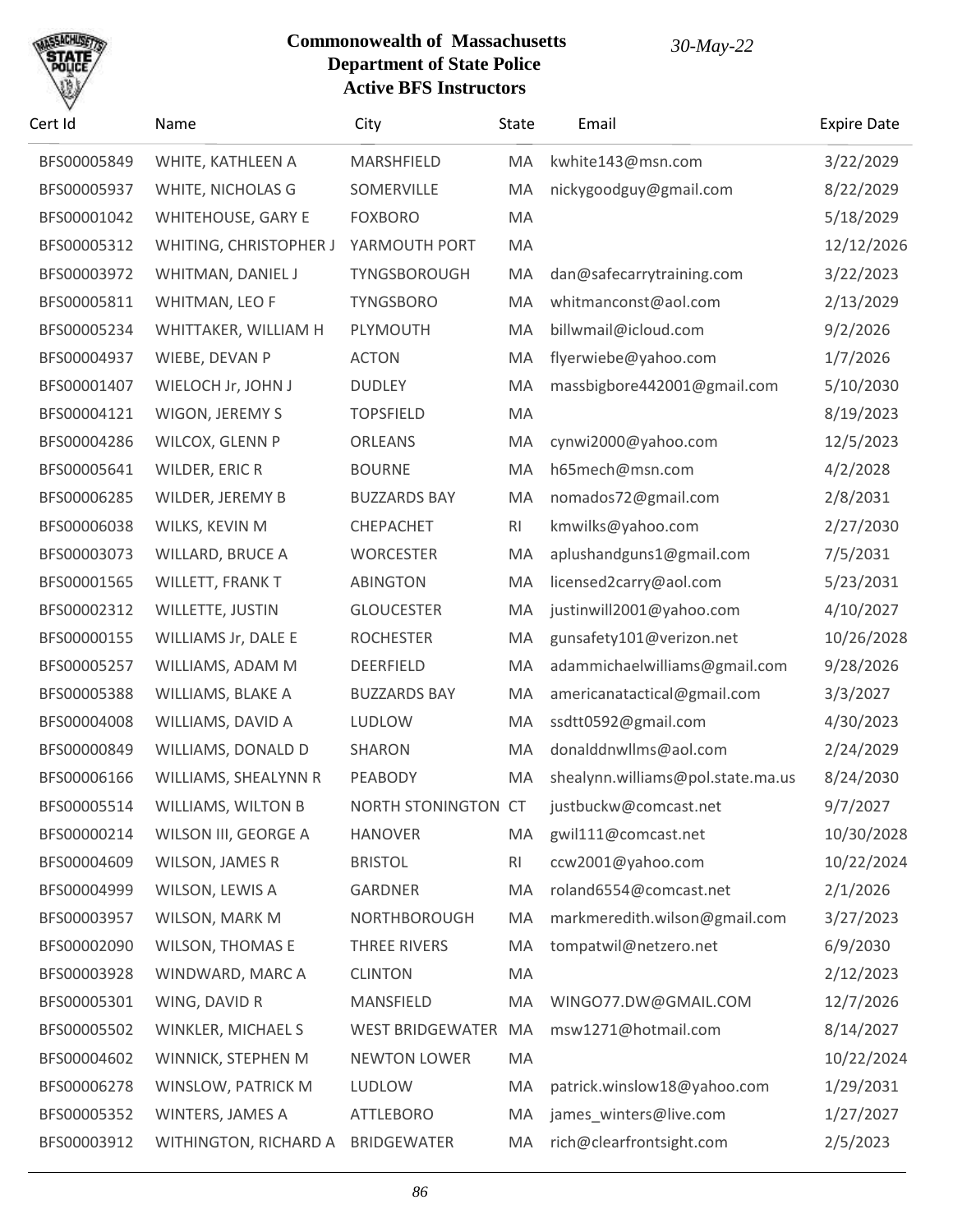

| Cert Id     | Name                          | City                  | State          | Email                     | <b>Expire Date</b> |
|-------------|-------------------------------|-----------------------|----------------|---------------------------|--------------------|
| BFS00003834 | WITT, HAROLD A                | CHELMSFORD            | MA             | harold.witt@gmail.com     | 11/19/2022         |
| BFS00001506 | WITTEN, RONALD W              | SAUGUS                | MA             | rwwitten1@msn.com         | 1/24/2031          |
| BFS00000272 | WOHLGEMUTH, STEVEN R PLYMOUTH |                       | MA             | srwohlgemuth@gmail.com    | 6/24/2030          |
| BFS00000695 | WONG, KENNETH H               | PEMBROKE              | MA             | ken2483@hotmail.com       | 12/30/2028         |
| BFS00005947 | WONG, PHILIP S                | <b>MALDEN</b>         | MA             | cuzinphil@aol.com         | 9/10/2029          |
| BFS00001116 | WONSON, ALAN R                | WESTWOOD              | MA             | alanwonson@hotmail.com    | 6/29/2029          |
| BFS00003601 | WOO, JOE                      | AMHERST               | <b>NH</b>      | joewoo80@gmail.com        | 4/9/2032           |
| BFS00005308 | WOOD, KEVIN M                 | <b>ASHLAND</b>        | MA             | kwood6748@gmail.com       | 12/7/2026          |
| BFS00003979 | WOODS Jr, ROBERT J            | N. DIGHTON            | MA             |                           | 4/26/2023          |
| BFS00002262 | WOODSIDE, DENNIS R            | <b>POCASSET</b>       | MA             | dwoodside@comcast.net     | 10/30/2026         |
| BFS00004647 | WOODWARD, SCOTT J             | PEPPERELL             | MA             |                           | 12/10/2024         |
| BFS00000277 | WOODWORTH, GARY D             | <b>KINGSTON</b>       | MA             |                           | 3/16/2025          |
| BFS00006572 | WOODY, KEVIN P                | <b>HINGHAM</b>        | MA             | woodycpa@comcast.net      | 3/16/2032          |
| BFS00006155 | WOOLEY, BRIAN K               | <b>NATICK</b>         | MA             | bandksalesllc@gmail.com   | 8/24/2030          |
| BFS00006333 | <b>WORDELL, JAMES R</b>       | NORTH DARTMOUTH       | MA             | j_dmotorsports@yahoo.com  | 4/8/2031           |
| BFS00006581 | WRIGHT JR, RONALD S           | <b>BOSTON</b>         | MA             | ron.wright329@gmail.com   | 4/1/2032           |
| BFS00006610 | WRIGHT, STEFANNY A            | <b>BOSTON</b>         | MA             | ssun429@gmail.com         | 4/29/2032          |
| BFS00005213 | WRISLEY, CHAD M               | S. DEERFIELD          | MA             | chadwrisley@gmail.com     | 7/28/2026          |
| BFS00005097 | WRY, ROBERT E                 | <b>BRIDGEWATER</b>    | MA             |                           | 4/14/2026          |
| BFS00005893 | WU, FAI Y                     | <b>QUINCY</b>         | MA             | faiwu@ymail.com           | 5/31/2029          |
| BFS00005672 | WU, ZEMIN                     | <b>QUINCY</b>         | MA             | jimmywu1017@gmail.com     | 5/11/2028          |
| BFS00005326 | WYNNE, PAUL M                 | <b>BOXFORD</b>        | MA             | wynnesf11@yahoo.com       | 12/29/2026         |
| BFS00000252 | YACINO, MICHAEL D             | <b>DOUGLAS</b>        | MA             | bear44@outdrs.net         | 11/2/2028          |
| BFS00002685 | YACINO, MICHAEL D             | <b>WORCESTER</b>      | MA             | michaelyacino@hotmail.com | 2/17/2029          |
| BFS00004727 | YAMIN, MICHAEL J              | <b>BELMONT</b>        | MA             | yaminmj@state.gov         | 4/22/2025          |
| BFS00004355 | YANNONE, RAYMOND A            | WEST BRIDGEWATER MA   |                | info@rusticguide.com      | 2/11/2024          |
| BFS00003403 | YANOVSKY, VLADISLAV S         | <b>NEWTON</b>         | MA             | s.yanov@bostoncareer.org  | 6/29/2031          |
| BFS00003866 | YAP, JASON C                  | <b>BRIGHTON</b>       | MA             | jyapchua@gmail.com        | 1/3/2023           |
| BFS00006416 | YARDE, BASIL P                | <b>QUINCY</b>         | MA             | basilyardejr@gmail.com    | 7/5/2031           |
| BFS00001432 | YAROSH, STEPHEN M             | WAKEFIELD             | MA             | instructor@wrcllc.com     | 7/28/2030          |
| BFS00004323 | YELLIYEV, MURAD               | <b>NEWTON</b>         | MA             | myelliyev@gmail.com       | 1/14/2024          |
| BFS00000328 | YETMAN Jr, FRANCIS J          | SOUTH WEYMOUTH        | MA             | jayyetman@comcast.net     | 11/5/2028          |
| BFS00001762 | YETMAN, DAVIS B               | <b>BROOKLINE</b>      | MA             |                           | 7/24/2022          |
| BFS00003684 | YOAKUM, JOHN H                | SMITHFIELD            | R <sub>l</sub> |                           | 7/16/2022          |
| BFS00003870 | YORK, KEVIN C                 | <b>MARSTONS MILLS</b> | MA             |                           | 1/3/2023           |
| BFS00003846 | YOUENS, JONATHAN D            | SOUTHWICK             | MA             | jyouens@gmail.com         | 12/20/2022         |
|             |                               |                       |                |                           |                    |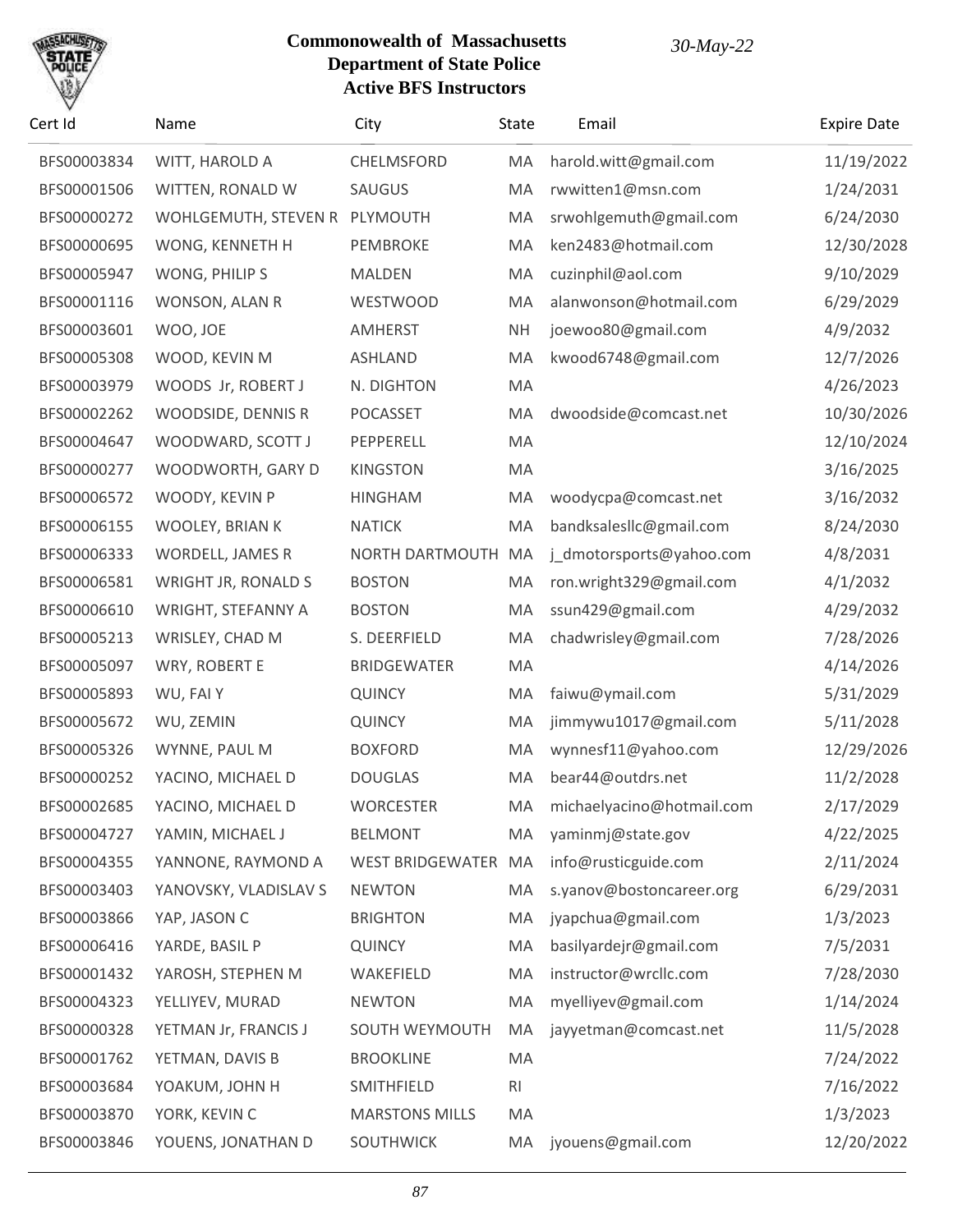

| Cert Id     | Name                  | City                    | State     | Email                         | <b>Expire Date</b> |
|-------------|-----------------------|-------------------------|-----------|-------------------------------|--------------------|
| BFS00001553 | YOUNG Sr, ROBERT E    | SHREWSBURY              | МA        | yroberty88@gmail.com          | 4/9/2031           |
| BFS00003124 | YOUNG, JAMES R        | PLYMOUTH                | MA        | local1616@outlook.com         | 6/21/2030          |
| BFS00006154 | YOUNG, MICHAEL S      | BELLINGHAM              | MA        | myoung287@comcast.net         | 8/24/2030          |
| BFS00004268 | YOUNG, PAUL           | <b>MILFORD</b>          | MA        | paulyoung@net1plus.com        | 12/2/2023          |
| BFS00005360 | YOUNG, TRACY L        | <b>BROCKTON</b>         | MA        | tracy.young1234@gmail.com     | 2/13/2027          |
| BFS00005913 | YOUNG, WALTER P       | <b>BROOKLINE</b>        | MA        | wallyis@me.com                | 6/20/2029          |
| BFS00006457 | YOUNGER, MALISA J     | <b>ATHOL</b>            | MA        | malisayounger@yahoo.com       | 9/17/2031          |
| BFS00001677 | YU WAI CHOW, DESMOND  | <b>STOUGHTON</b>        | MA        | desmondywc@icloud.com         | 3/22/2032          |
| BFS00006168 | YU, AARON             | <b>DORCHESTER</b>       | MA        | aaronyu617@gmail.com          | 9/25/2030          |
| BFS00004001 | YUE, SOON PAK SHINJI  | WESTFORD                | MA        | shinji_yue@yahoo.com          | 4/26/2023          |
| BFS00006575 | ZACCARI, JOHN J       | <b>METHUEN</b>          | MA        | jzaccari@essexsheriffma.org   | 3/16/2032          |
| BFS00005901 | ZACHARIAH, REX C      | <b>NORWOOD</b>          | MA        | rexz@outlook.com              | 6/20/2029          |
| BFS00001957 | ZADROZNY, RICHARD P   | PEMBROKE                | MA        |                               | 3/22/2024          |
| BFS00006275 | ZAGAMI, NICHOLAS      | WALTHAM                 | MA        | nzagami@police.waltham.ma.us  | 1/29/2031          |
| BFS00004568 | ZAHAREE, ERIC S       | <b>STERLING</b>         | MA        |                               | 9/26/2024          |
| BFS00005545 | ZANI, ALAN C          | <b>DANVERS</b>          | MA        | alan.c.zani@gmail.com         | 10/20/2027         |
| BFS00000370 | ZARRELLI, NICHOLAS L  | <b>ABINGTON</b>         | MA        |                               | 11/12/2028         |
| BFS00003848 | ZBYSZEWSKI, MICHAEL R | <b>FALL RIVER</b>       | MA        |                               | 12/20/2022         |
| BFS00006602 | ZEENA, ELIAS G        | <b>CHERRY VALLEY</b>    | MA        | eliaszeena@icloud.com         | 4/29/2032          |
| BFS00006200 | ZELTSER, VLAD         | SWAMPSCOTT              | MA        | darhan74@hotmail.com          | 11/2/2030          |
| BFS00005774 | ZEMOTEL, DAVID J      | <b>EAST BRIDGEWATER</b> | MA        | david.zemotel@hanover-ma.gov  | 12/11/2028         |
| BFS00001938 | ZENEWICZ, JOHN F      | <b>ABINGTON</b>         | MA        |                               | 10/15/2023         |
| BFS00004303 | ZESCH, JEFFREY A      | <b>WEST ROXBURY</b>     | MA        | jeffzesch@aol.com             | 12/12/2023         |
| BFS00006627 | ZHANG, JACOB          | <b>BOSTON</b>           |           | MA jake.zhang617@gmail.com    | 5/22/2032          |
| BFS00005035 | ZIAGOS JR, ANTHONY G  | <b>DRACUT</b>           | MA        |                               | 3/9/2026           |
| BFS00006104 | ZIMINSKI, SCOTT A     | <b>AKINSON</b>          | <b>NH</b> | sziminski@haverhillpolice.com | 7/8/2030           |
| BFS00005928 | ZIMINSKY, NICHOLAS P  | CHELMSFORD              | MA        | nziminsky@townofchelmsford.us | 7/23/2029          |
| BFS00005159 | ZIMMER jr., PETER A   | <b>BOSTON</b>           | MA        | peter.zimmer@gmail.com        | 6/14/2026          |
| BFS00003304 | ZOOLECK, RONALD E     | WEYMOUTH                | MA        | zoojr@comcast.net             | 3/4/2031           |
| BFS00002233 | ZUBRIN, WILLIAM W     | <b>BOSTON</b>           | MA        | WILLIAM.ZUBRIN@PD.BOSTON.GOV  | 7/31/2026          |
| BFS00006521 | ZUCCO, VICTOR J       | <b>ASHLEY FALLS</b>     | MA        | zbones76@yahoo.com            | 12/16/2031         |
| BFS00002166 | ZUCK, DIANE           | <b>BROCKTON</b>         | MA        |                               | 2/11/2026          |
| BFS00001134 | ZUPKOFSKA, MICHAEL E  | <b>ROCKLAND</b>         | MA        | mzup2016@yahoo.com            | 7/12/2029          |
| BFS00003879 | ZURMAN, NAUM          | <b>ASHLAND</b>          | MA        |                               | 1/3/2023           |
| BFS00004489 | ZYLINSKI, EDWIN P     | <b>EAST FALMOUTH</b>    | MA        |                               | 5/21/2024          |
|             |                       |                         |           |                               |                    |